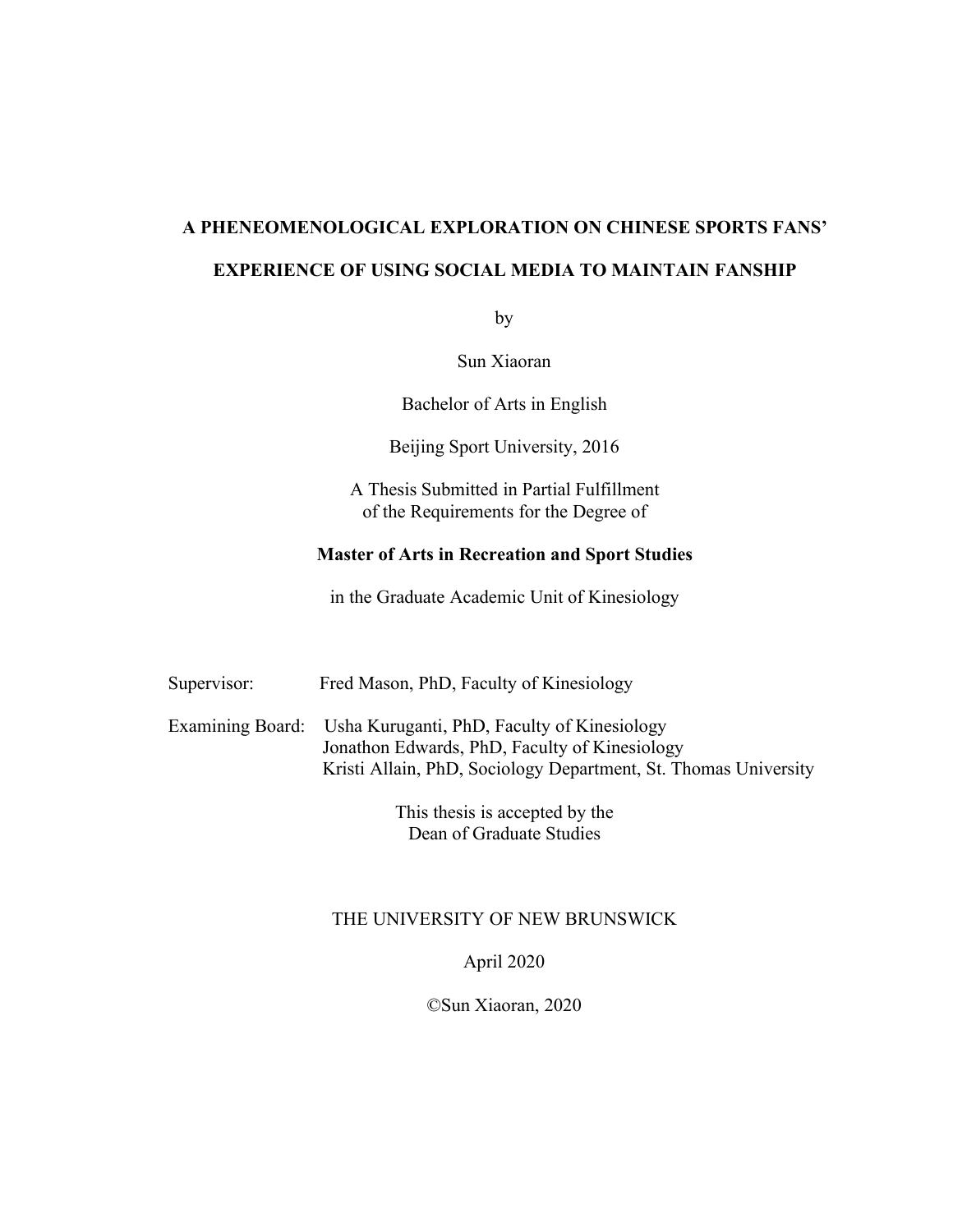## <span id="page-1-0"></span>**ABSTRACT**

The use of social media in sports has attracted increasing attention from both business and academia perspectives. Against the backdrop of China's sports market becoming increasingly appealing to sports leagues and associations worldwide, social media offers an important channel. However, the Chinese sports fans with whom they are attempting to interact are a new population with distinctive features and taste on social media, offering no straightforward recipes to follow. Using a hermeneutic phenomenological approach, this study aimed to understand Chinese sports fans' lived experience of maintaining fanship via social media, further acquiring insights at how that experience impacts their identification to a team(s). Purposive sampling was used to recruit 7 participants. Data was collected through semi-structured interviews. van Manen's detailed approaches were used to guide data analysis while the Team Identification theory was adopted to provide a theoretical framework. The findings suggest that social media offers diverse fan experiences in relation to practicing fanship. Fans maintained fanship and enhanced team identification after constantly using social media to show support. Emotional affiliation between fans and teams became stronger. Fanship, from the perspective of fans, became more valuable. Findings of this study also suggest that using social media to practice fanship may benefit fans in the long run. The participants suggested they experienced improving psychological wellness and social ability because social media afforded them an opportunity to live vicariously through teams.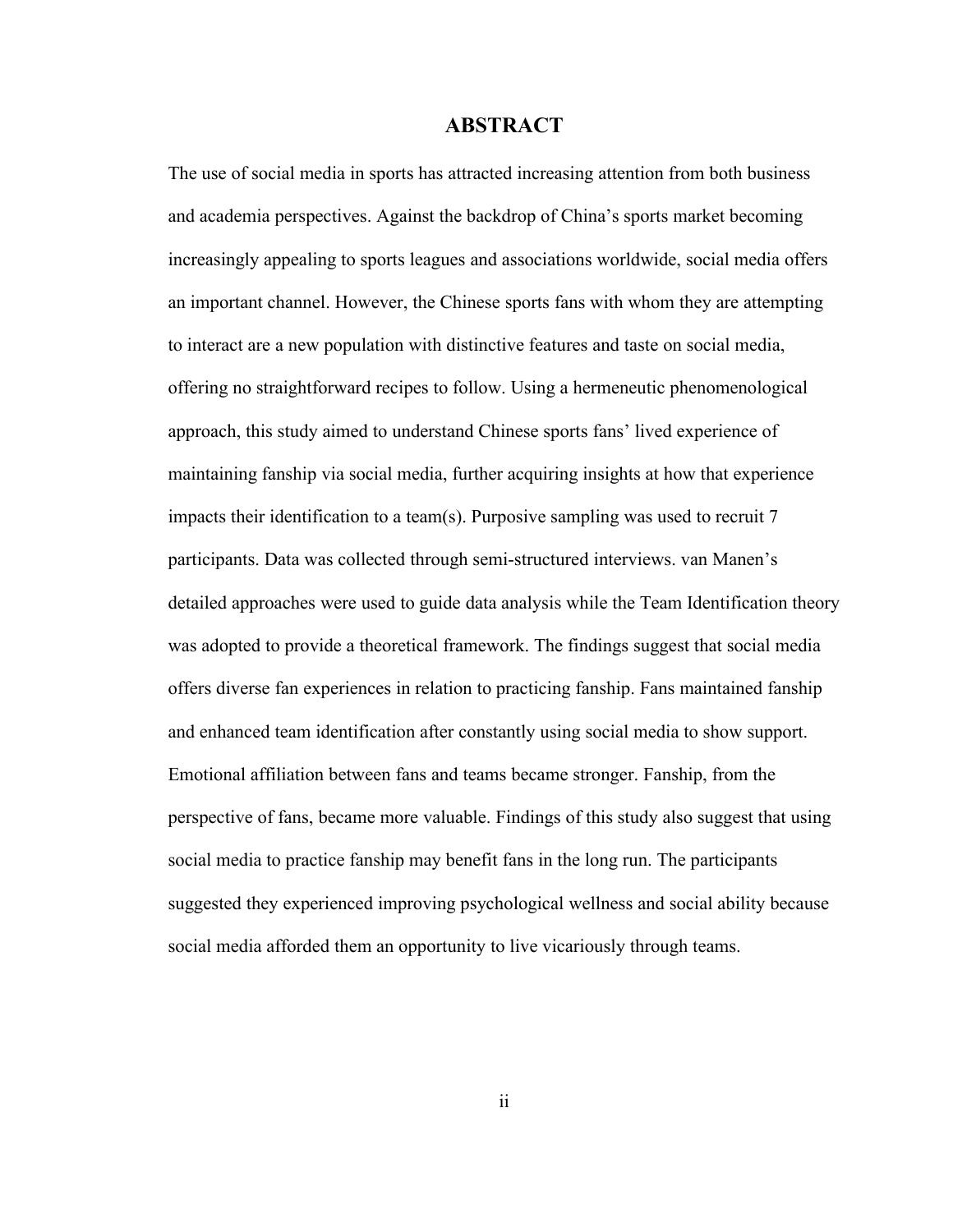# <span id="page-2-0"></span>**TABLE OF CONTENTS**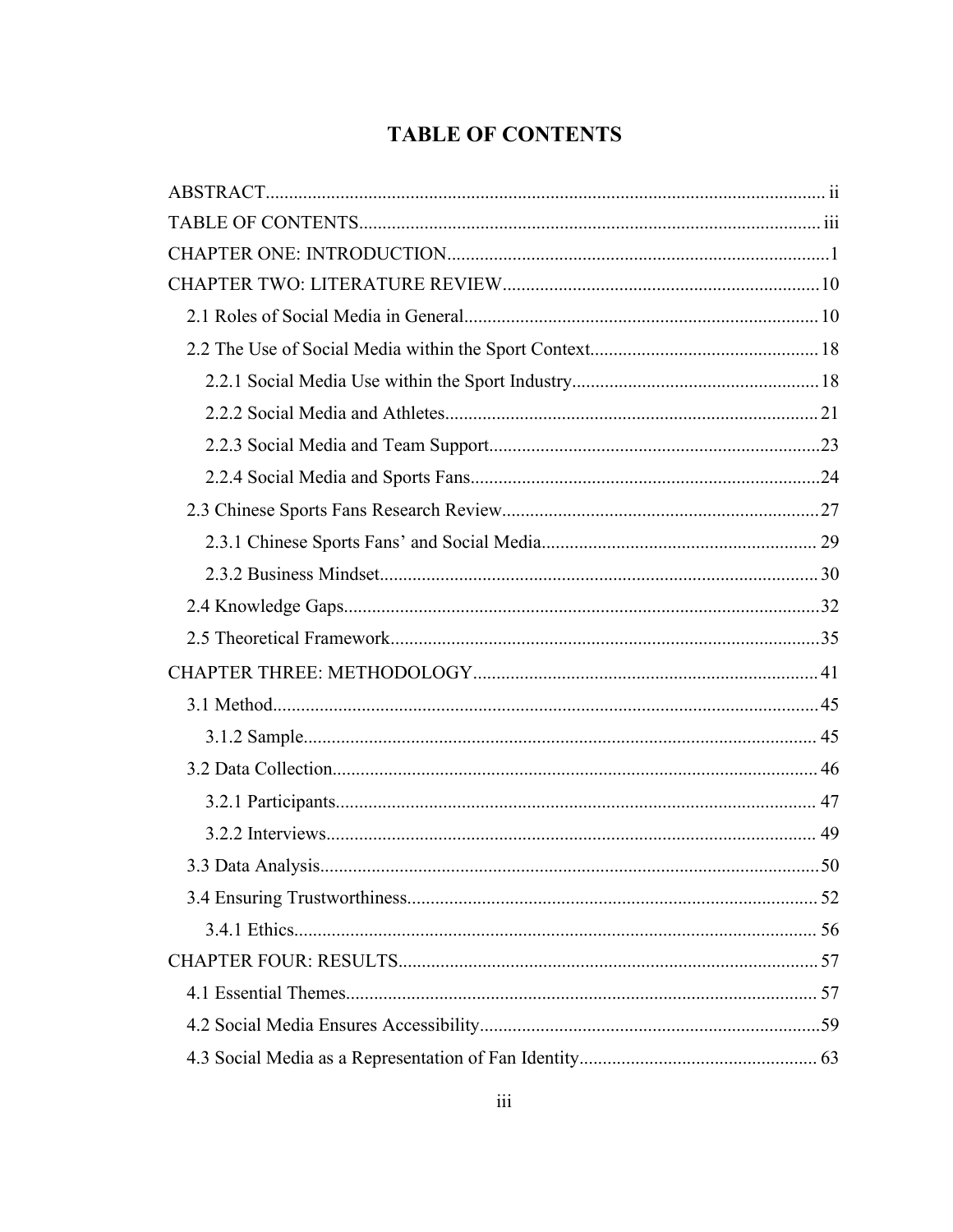| 4.4 Social Media as Emotional Fuel Enhancing Fans' Team Identification 66 |  |
|---------------------------------------------------------------------------|--|
|                                                                           |  |
|                                                                           |  |
|                                                                           |  |
|                                                                           |  |
|                                                                           |  |
|                                                                           |  |
|                                                                           |  |
|                                                                           |  |
| 4.7 Practicing Fanship through Social Media Brings Personal Impacts 85    |  |
|                                                                           |  |
|                                                                           |  |
|                                                                           |  |
|                                                                           |  |
|                                                                           |  |
|                                                                           |  |
|                                                                           |  |
|                                                                           |  |
|                                                                           |  |
|                                                                           |  |
|                                                                           |  |
|                                                                           |  |
|                                                                           |  |
|                                                                           |  |
|                                                                           |  |
|                                                                           |  |
|                                                                           |  |
|                                                                           |  |
| <b>CURRICULUM VITAE</b>                                                   |  |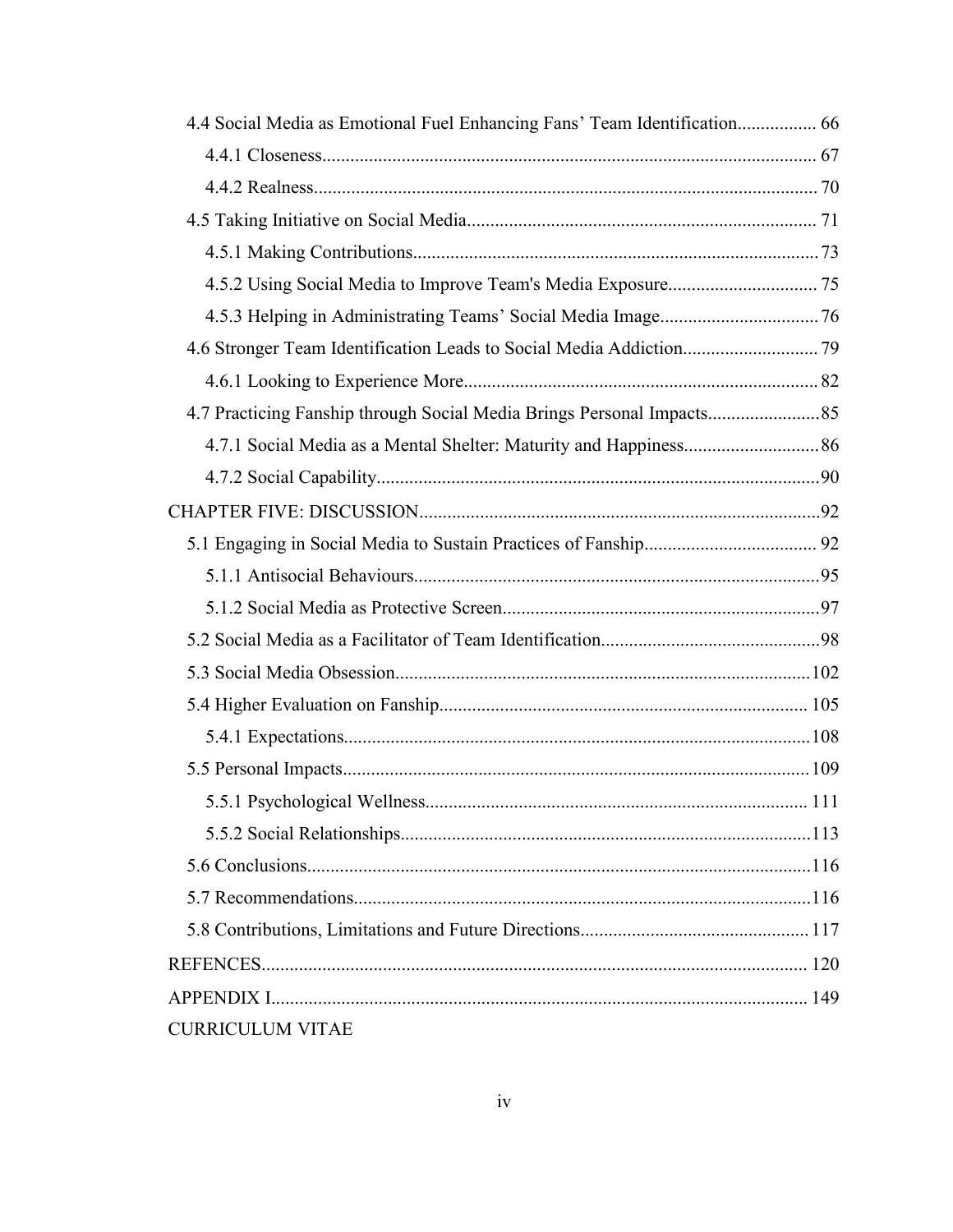## <span id="page-4-0"></span>**CHAPTER ONE: INTRODUCTION**

Sport is about experience. It offers the chance for people to "exercise their bodies, minds, and emotions in a way that is socially acceptable and positive" (Bireline, 2014, p. 13), offering many people shared experience and intense interaction among fans. As the advance of information technology brings social media into people's lives, more opportunity for online activities were created, which largely expanded the capacity to engage in social activities related to sport. Social media is an online communication platform (Peters, Chen, Kaplan, Ognibeni, & Pauwels, 2013), encouraging many-to-many dialogues, "the sharing of information, experiences, and perspectives" (Weinberg, 2009, p. 1), and the creation and distribution of content (Zarrella, 2010). Social media brings an opportunity for individuals to make "direct and real-time conversation, talking and listening to each other, and then learning from each other and knowing each other closely" (Abeza, 2016, p. 5). Social media diversifies users' online interaction, creating new opportunities, and it is arguable that bringing social media into the context of sport will enrich fans' experience.

Regarding the term "social media," it came into play in the early 2000s while high-speed Internet access aided in creating social networking sites such as MySpace (2003), Facebook (2004), and Twitter (2006), giving the name "social media" and contributing to the prominence it has today (Kaplan & Haenlin, 2010).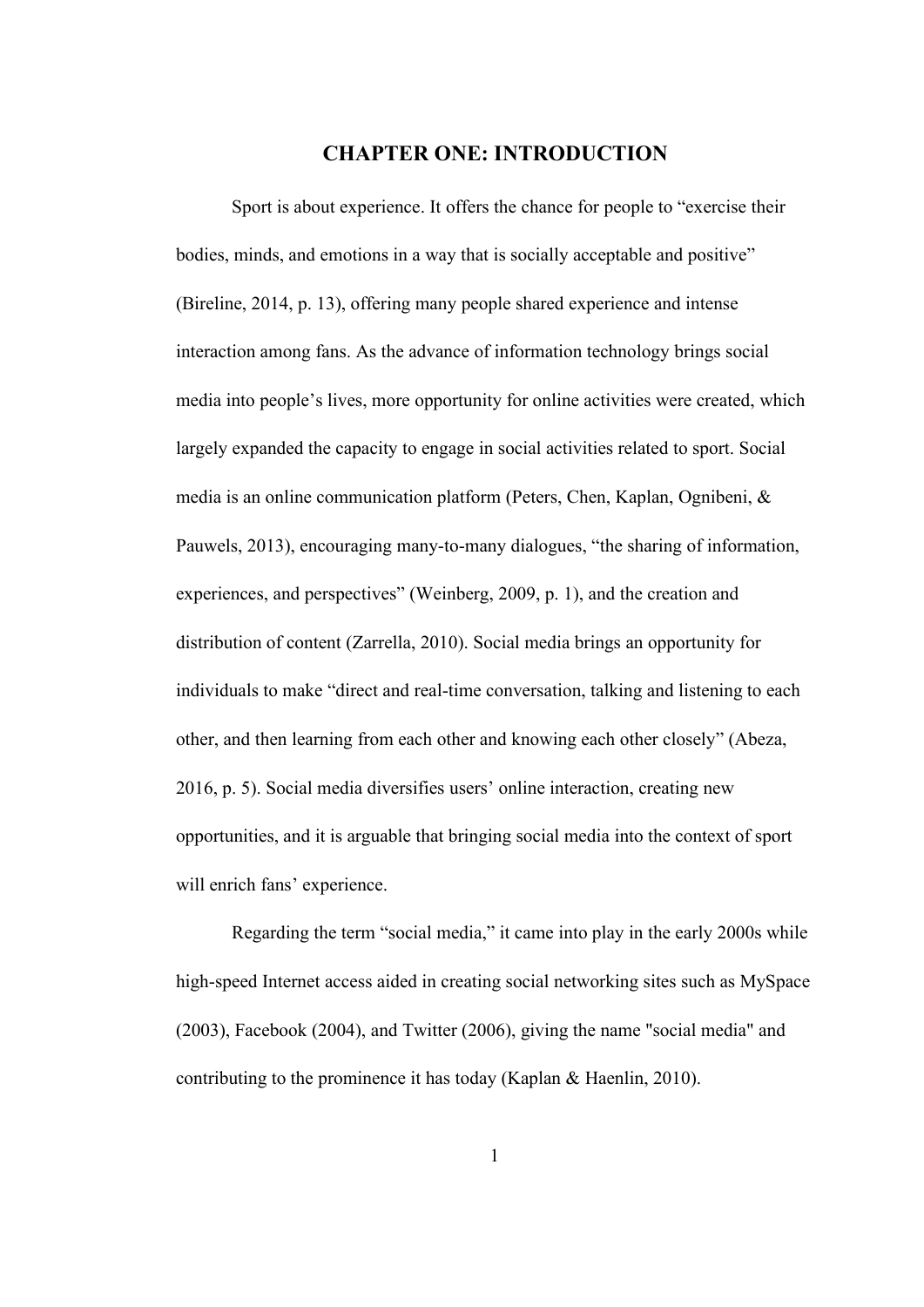Social media enables users to obtain information, share opinions, and generate self-created content, presenting distinguishable features than that of paper based media or traditional electronic media, including quality, reach, frequency, interactivity, usability, immediacy, and permanence (Agichtein, Castillo, Donato, Gionis, & Mishne, 2008). Typically, users access social media services through networking computers or mobile devices. After logging in (or creating) an account, users can actively interact with other individuals, communities, and official accounts. Social media introduces substantial and pervasive changes to communication between businesses, organizations, communities and individuals (Kietzmann, Hermkens, McCarthy, & Silvestre, 2011), influencing not only how communication occurs, but also how people experience their daily lives and how they view society.

Notably, despite a late start in social networking site development, China's social media platforms, such as Sina Weibo, are gaining momentum and attracting interest worldwide. Sina Weibo was released in 2009, sharing many similar features with Twitter, but has now evolved into a multimedia blogging platform, which can be seen as a combination of Twitter, Tumblr, and in many ways YouTube as well. Weibo allows users to creatively post self-created content with no limitation on the number of words, including but not exclusive to photos, videos, instant messages, and voice recordings. Arguably, Weibo is defining how people communicate with others online, how they express opinions about social issues, and how they build up fandom online. With less than 20% of Twitter updates sent to users, almost half of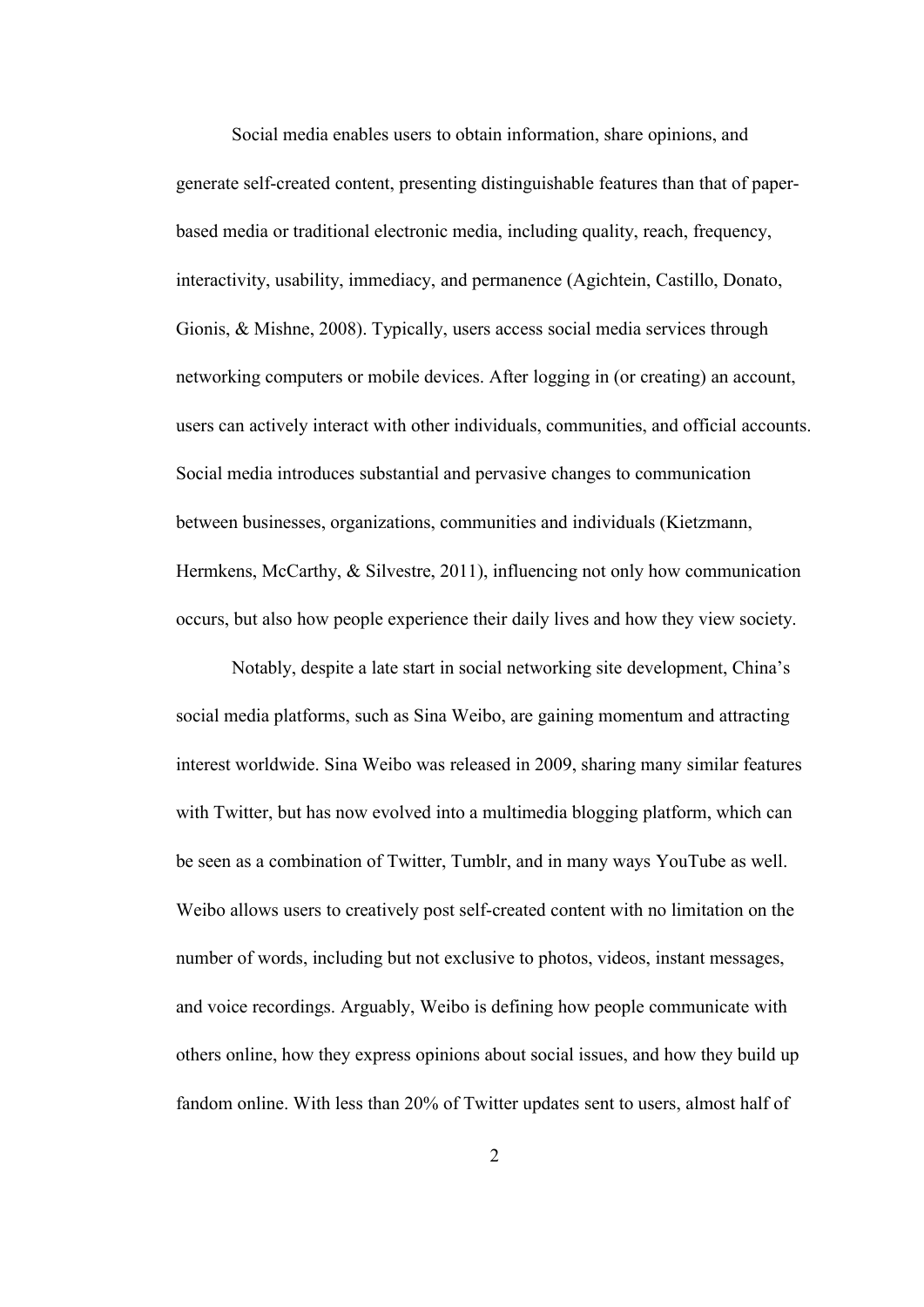updates of Sina Weibo were sent to people through mobile phones (Crampton, 2011). Noting a huge growth of online users has been witnessed in the past few years, Kantar, one of the world's leading research, data and insight companies, released the *China Social Media Impact Report* for 2017, which showed that the usage of social media in China has recently increased. For example, users above 40 years old alone have increased by 40% compared to last year, whereas young adults in their 20s are the largest group impacted by social media (Guo, 2017). Since Facebook, Twitter, and Instagram are inaccessible in China due to Internet censorship, known as the "Great Firewall," and the central effort of the government's online surveillance (Albert & Xu, 2017), their Chinese equivalents are taking this unique opportunity to further develop without competition.

Sport fans, who sport teams seek to disseminate information to and gain support from, have become a valuable target population for sports businesses, teams and leagues to reach through social media (Haugh & Watkins, 2016). The significance of fan study has also been valued from a business perspective. Cunningham and Eastin (2017) suggest sport enterprises focus on fans in their marketing attempts. Not only are individuals closely connected to the wider world, but business enterprises also manage to make use of social media to build relationships and enhance market strategies, overcoming geographic barriers to a large extent. As Bireline (2014) explained, individuals are getting used to acquiring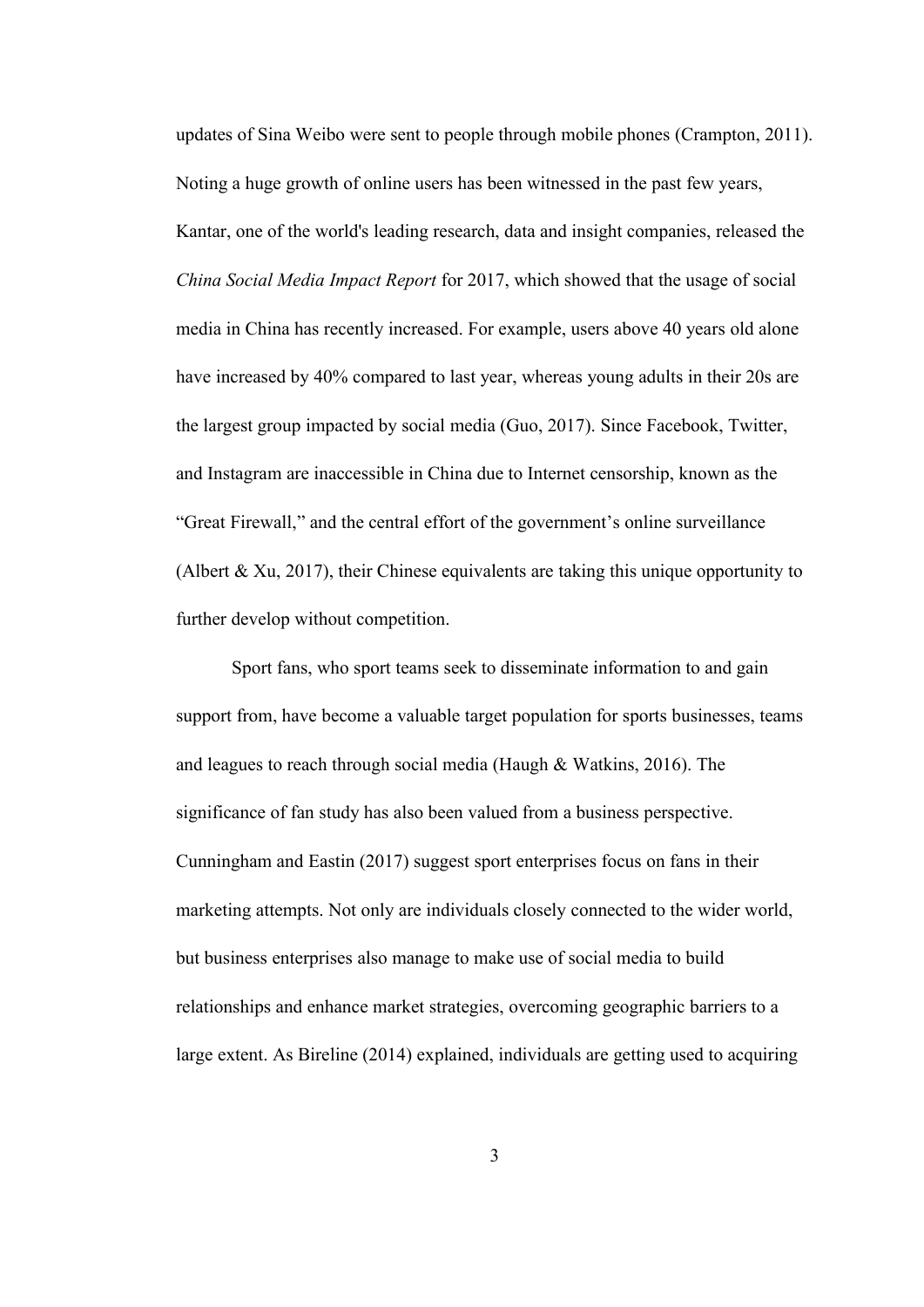information via social media; it is efficient in promoting communication due to its capacity of transmitting messages among users instantaneously.

Realizing the capacity of social media in facilitating communications by many people with and to many people simultaneously, this platform has changed the landscape of the sports industry. Serving as a point of connection among fans, teams, players, and organizations, social media plays a different role for each group. To illustrate, fans are using social media to track the latest game schedules, interact with players by leaving comments on players' accounts, and post self-created feature stories. They are now able to gain an inside look at their favorite players and access to team stories behind the scenes that otherwise would not be accessible. In the other direction, studies found that social media is being used more frequently by sports organizations and athletes as a tool to contact fans (Parks, Quarterman, & Thibault, 2007), an attempt to fulfill "advertising purposes" (Han & Dodds, 2013, p. 11), and build and monitor relationships (Perdue, 2010). Arguably, social media has significantly impacted sports as a whole, from communication, business marketing, policy making, and fan-base expansion and engagement. For both athletes and individuals, there are significant benefits brought from social media use (Bireline, 2014). This study aimed to undertake a hermeneutic phenomenological exploration on sports fans' lived experience of using social media to maintain fanship with sports team, with a specific focus on highly identified Chinese sports fans.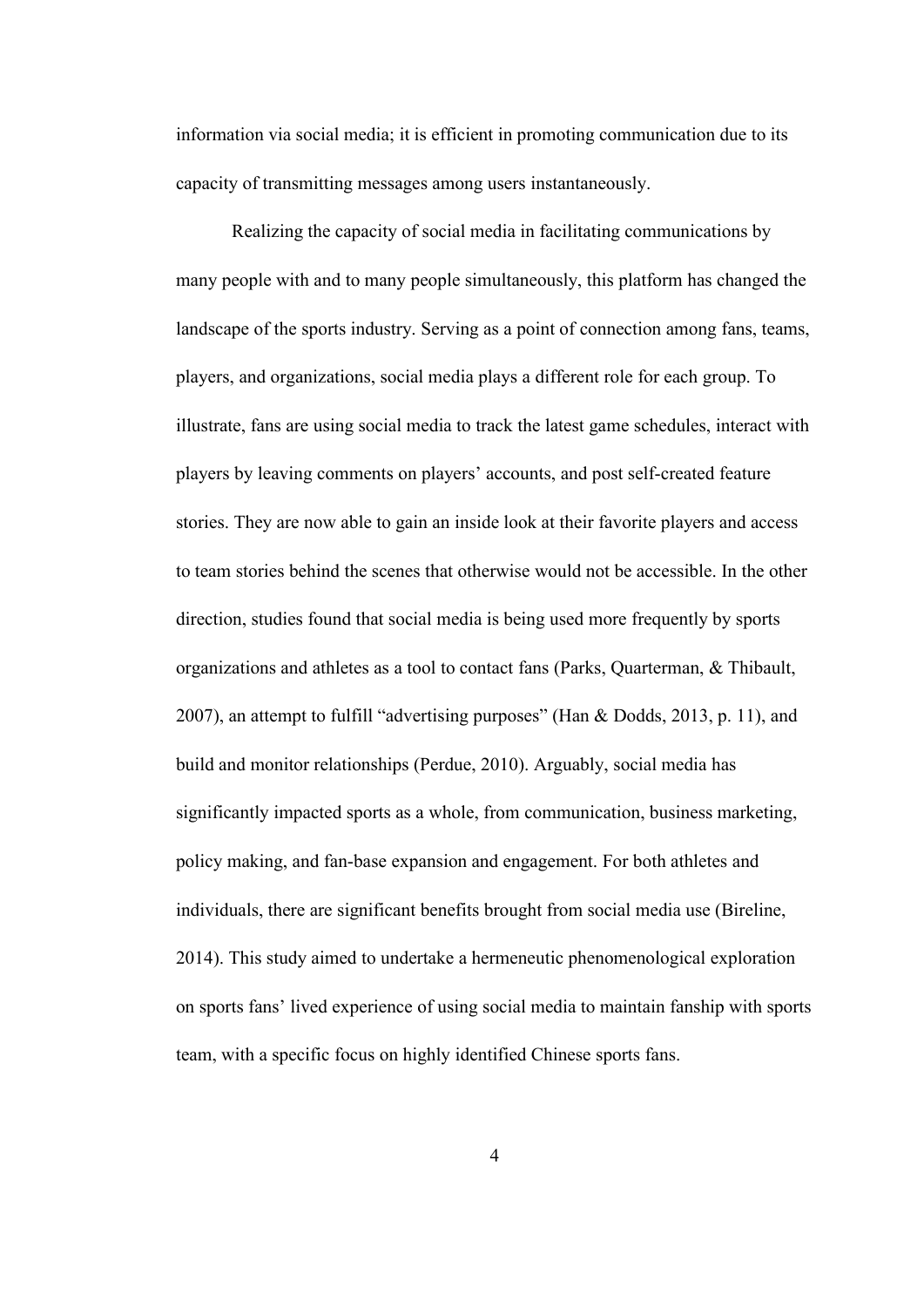Many sports teams and leagues have made their presence felt on China's social media platforms as an attempt to enter and engage with China's sports market. Taking the National Basketball Association (NBA) as an example, up to 2017, its official account on China's social media platforms has attracted more than 33 million followers, surpassing the number on its Twitter account by six million subscribers, and around 200 million viewers from China were attracted to the 2017 NBA Finals on mobile alone (McNicol, 2017). Notably, Weibo has offered fans more choices to experience and to interact, and at the same time enhanced the impact of NBA on China's sports market. Major sport leagues, including the NBA and the National Football League (NFL), are partnering with China's social media, Weibo in most cases, using it as a resource to expand their global outreach and interact with Chinese sports fans. Those moves made by sports leagues not only highlighted the potential of social media in promoting corporations within China's sports industry, but also point out the need for gaining greater understanding about Chinese sports fans, who are either targeted customers or team supporters. Within the context of this study, the term "fan" refers to an individual who have a constant psychological connection to a particular team (Funk & James, 2001). As Ashmore, Deaux, and McLaughlin-Volpe (2004) pointed out, the self tends to present certain patterns of behaviors and sense of loyalty due to cognizance of being a member within a particular group. Sport creates an environment where fans generate a sense of belongingness, either to a particular team or fans' community, or even both. Through this, they tend to interact and invest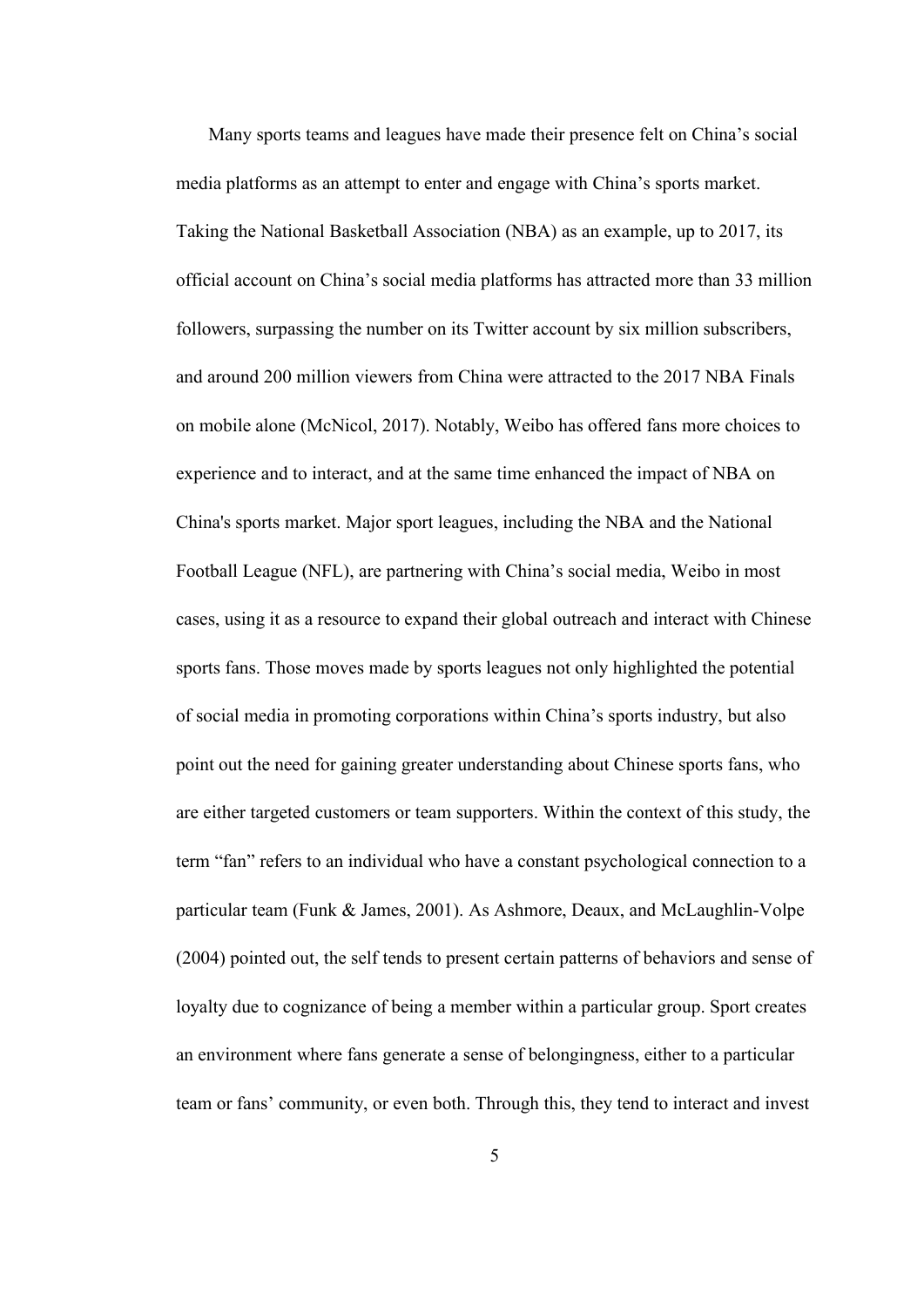emotions (Gantz, 2013). As such, emotional attachment encourages fans to practice fanship in a variety of ways, making them an ideal population for sport research.

Foster and Hyatt (2008) suggest that the reason why an individual becomes a fan is due to the intention of belonging to something that is meaningful. Studies demonstrated that among print, broadcast, mobile phone, and online media, the use of social media exerts the greatest influence on fans, not only improving their self esteem level, but also triggering emotional fluctuation and behaviour changes, and even changing the way they view themselves (Phua, 2012).

Noting there's a difference between fanship and fandom, Reysen and Branscombe (2010) defined fanship as "the individual's sense of connection to a sport team" while the term fandom is "the individual's connection to other fans of the team" (p. 177). In this regard, the term "fanship" used in this study is referring to a fan's relationship with a particular team in which a fan is consistently interested. There are three types of sports fans in general: low, medium, and high (Sutton, McDonald, Milne, & Cimperman, 2017). Those who having low identification tend to be relatively passive in keeping a relationship with the team, but rather enjoy the game mainly for entertainment purpose. As such, low identified fans do not emotionally attach to a particular team, let alone devote time or money to support a team. As for fans having an identification between low and high, they tend to support a particular team merely when the team performs well. As such, their attachment to the team is more often than not, short-term and unstable. As Sutton et al. (1997)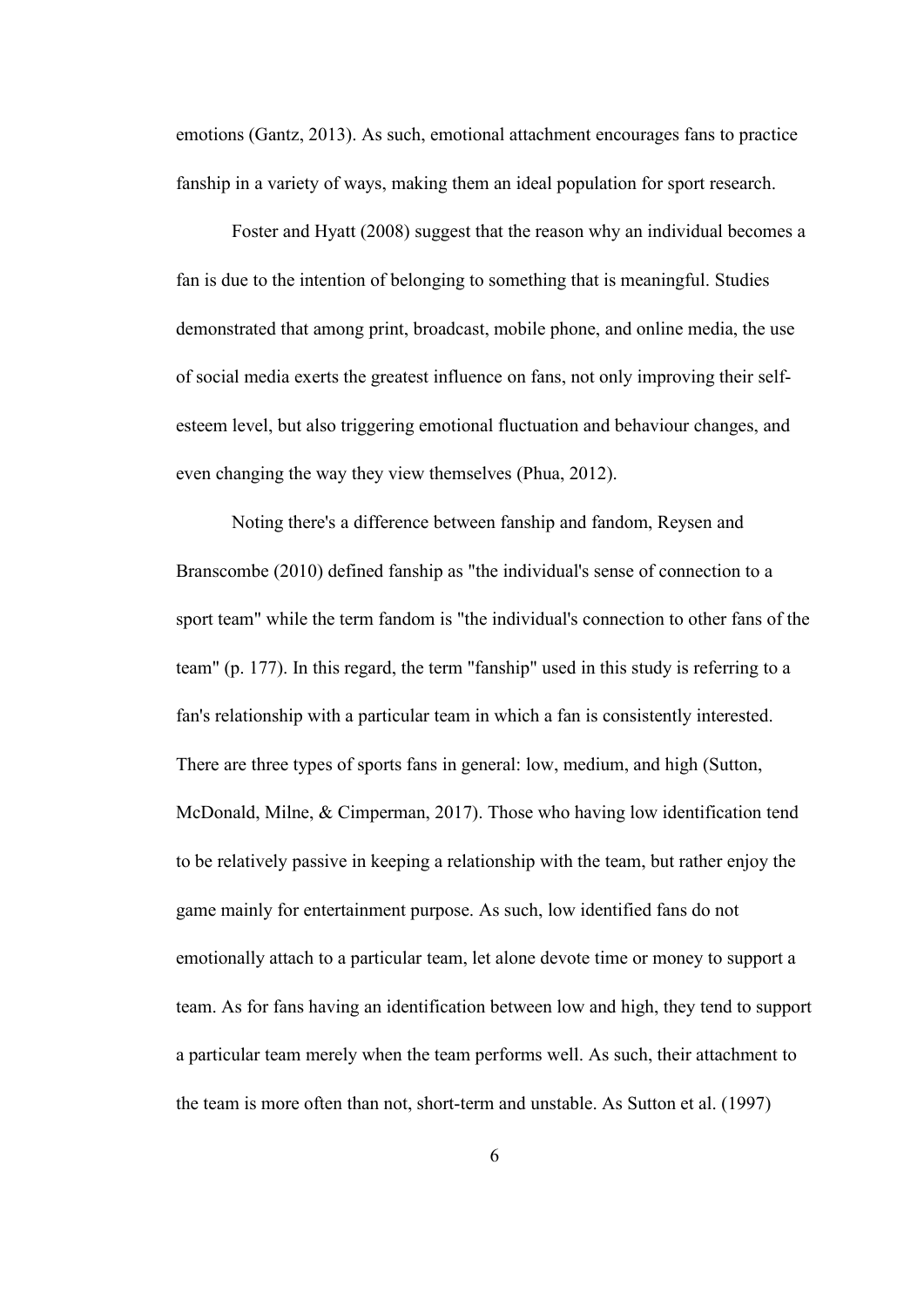explained, such identification may "follow the fate of fads and die out after the involvement has run its course" (p. 177). In comparison to those two types of fans, highly identified fans have "the strongest, most loyal and longest term-relationship" (p. 177) with a team and are more likely to devote themselves to team support activities either emotionally or financially, or even both. As such, connection built between highly identified fans and their favourite teams is stable, long lasting, and unwavering, making their experience of maintaining fanship stand out from one another. In sum, the term "highly identified fan" refers to an individual having a strong emotional attachment to a particular team (Wann, Ensor, & Bilyeu, 2001). Fanship offers a fitting context to explore fans' lived experience of using social media to maintain relationships to a particular team.

Past studies have accumulated significant knowledge about fan groups, including their motivations and behaviours (Clark & Maher, 2016; Gibbs, O'Reilly, & Brunette, 2014; Haugh & Watkins, 2016; Larkin & Fink, 2016; Papacharissi, 2014; Pegoraro, 2010). Few, however, were centering on fans' lived online experience from their perspective (Jacobson, 2013). Given the importance of fanship in the lives of fans and the heavy promotion of sport through social media, it is incumbent on researchers to investigate social media, adopting a research angle from the fans' perspective (Haugh & Watkins, 2016).

Although increased scholarattention has been attracted to fan study via social media over the past decade (e.g. Dolan, Conduit, Fahy, & Goodman, 2016; Hermida,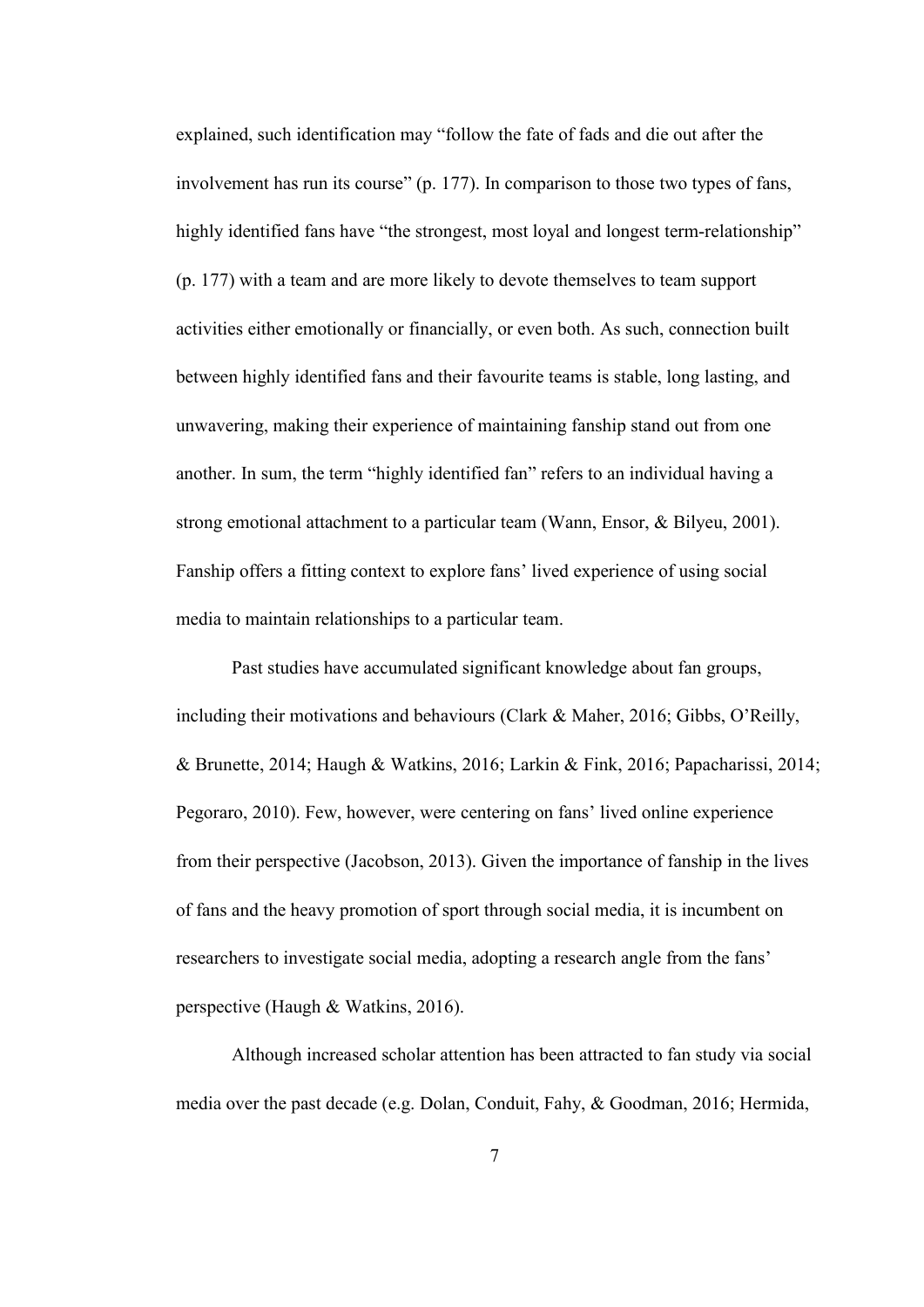Fletcher, Korell, & Logan, 2012; Mudrick, Miller, & Atkin, 2016; Phua, 2010; Phua, 2012), little has been done that has expanded the research setting outside of North America. Fans nurtured by different cultures might have different experiences with social media use, so knowledge obtained about fans in the U.S. and other countries should not be generalized to understand Chinese fans. Different populations might present distinctive features across social media (Haught, Willis, Furrow, Morris, & Freberg, 2016).

Most studies centering on fans' social media use have been mainly conducted through surveys or other quantitative methods (Billings, Broussard, Xu & Xu, 2019). This leaves a knowledge gap regarding the social media experience of fans who identified with a particular team, particularly concerning how they acquire distinctive experiences of fanship via social media, and what that experience means to their team affiliations. There is a particular need for understanding fan experience via social media from outside the most studied context of North America, providing a warrant for this study to further explore.

Moreover, from a methodological perspective, no studies to date that I could find use a phenomenological approach to interpret fans' unique stories of their experience on social media. This study seeks to fill this gap, in conducting a phenomenological exploration on fans' experience within China's sports context, investigating how highly identified Chinese sports fans use social media to experience and maintain fanship.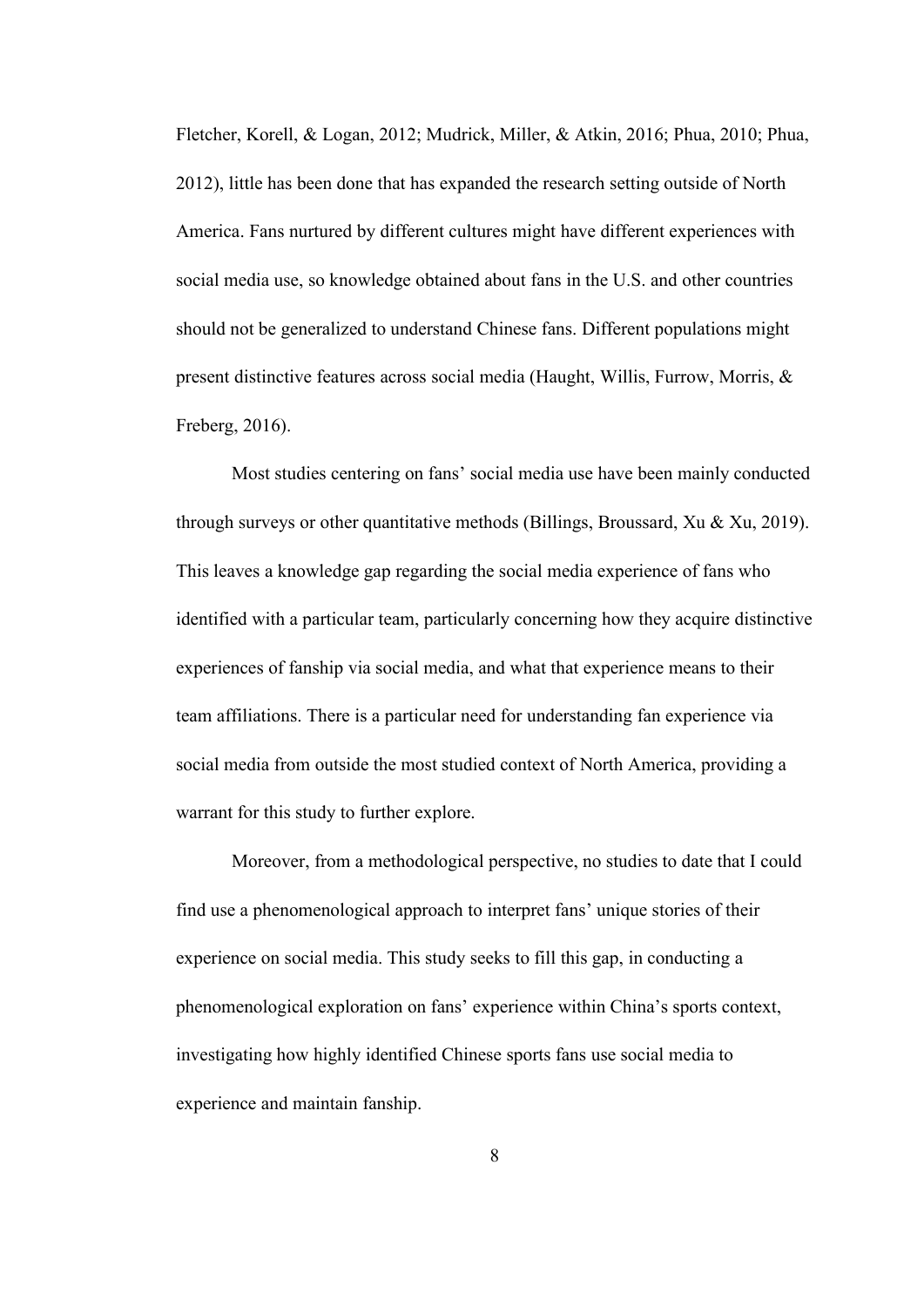Team identification theory was utilized as the theoretical framework, serving as a vehicle through which the researcher can better interpret fans' lived experiences. Team identification affects the ways fan display fanship (Wann, Royalty & Roberts, 2000). For instance, fans publicly presenting themselves as a fan of a team and indicate feeling proud of it. Therefore, team identification theory offers an excellent theoretical guide for this study to investigate fan's lived experience of using social media to keep fanship, and further look at what that experience means for the continuation of fans' team identification.

This study expanded research in the study of fanship within China's social media context, accumulating greater knowledge on the distinctive features of Chinese sports fans' online experiences and China's social media platform. Furthermore, the findings may potentially provide enterprises and teams with resources to look at in their attempts to build their Chinese fan-base and contact targeted customers.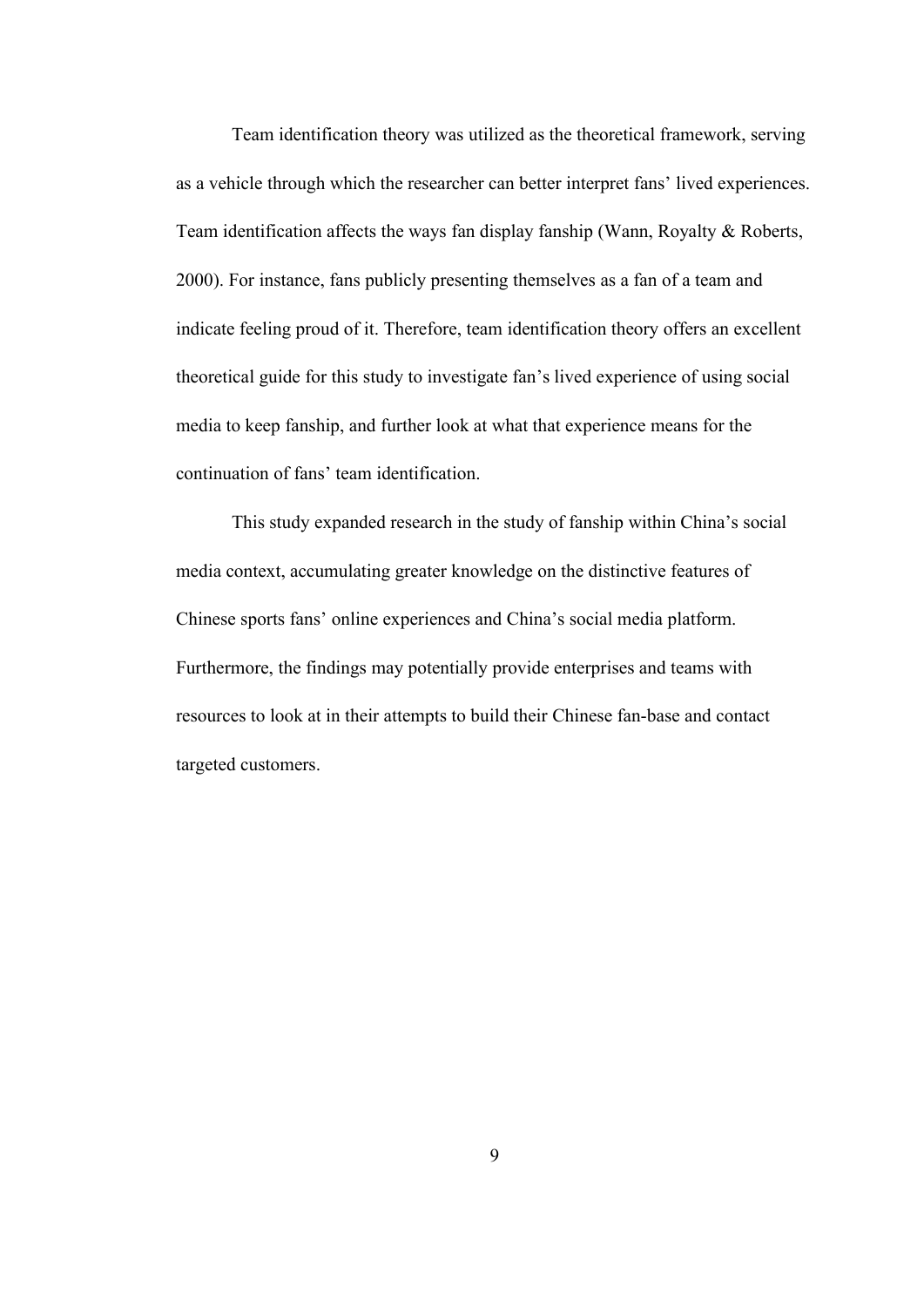## <span id="page-13-0"></span>**CHAPTER TWO: LITERATURE REVIEW**

In order to better present the scholarship centering the study of fans, this chapter will feature four sections: 1) the general use of social media, including its role in people's lives and impact on redefining communication; 2) the application of social media within the sport context, including the ways athletes and teams utilize social media; 3) fans' social media use, including motivations behind their social media engagement and common online behaviours, and finally, 4) introduction on social media use within China's sport context, including its influence on China's sport industry and sports fans.

## <span id="page-13-1"></span>**Roles ofSocial Media in General**

Social media is ''a group of Internet-based applications that build on the ideological and technological foundations of Web 2.0, and that allow the creation and exchange of user-generated content'' (Kaplan & Haenlein, 2010, p. 61). Social media are part of the new Web 2.0 era in which "content and applications are no longer created and published by individuals, but instead are continuously modified by all users in a participatory and collaborative fashion" (p. 60-61), which allows users to bring in their own personalities. Peters et al. (2013) describe social media as "communication systems that allow their social actors to communicate through multiple dyadic ties" (p. 282). Resources like blogs, vlogs, wikis, and social networks, plus worldwide-known platforms like Twitter, Facebook, and Instagram,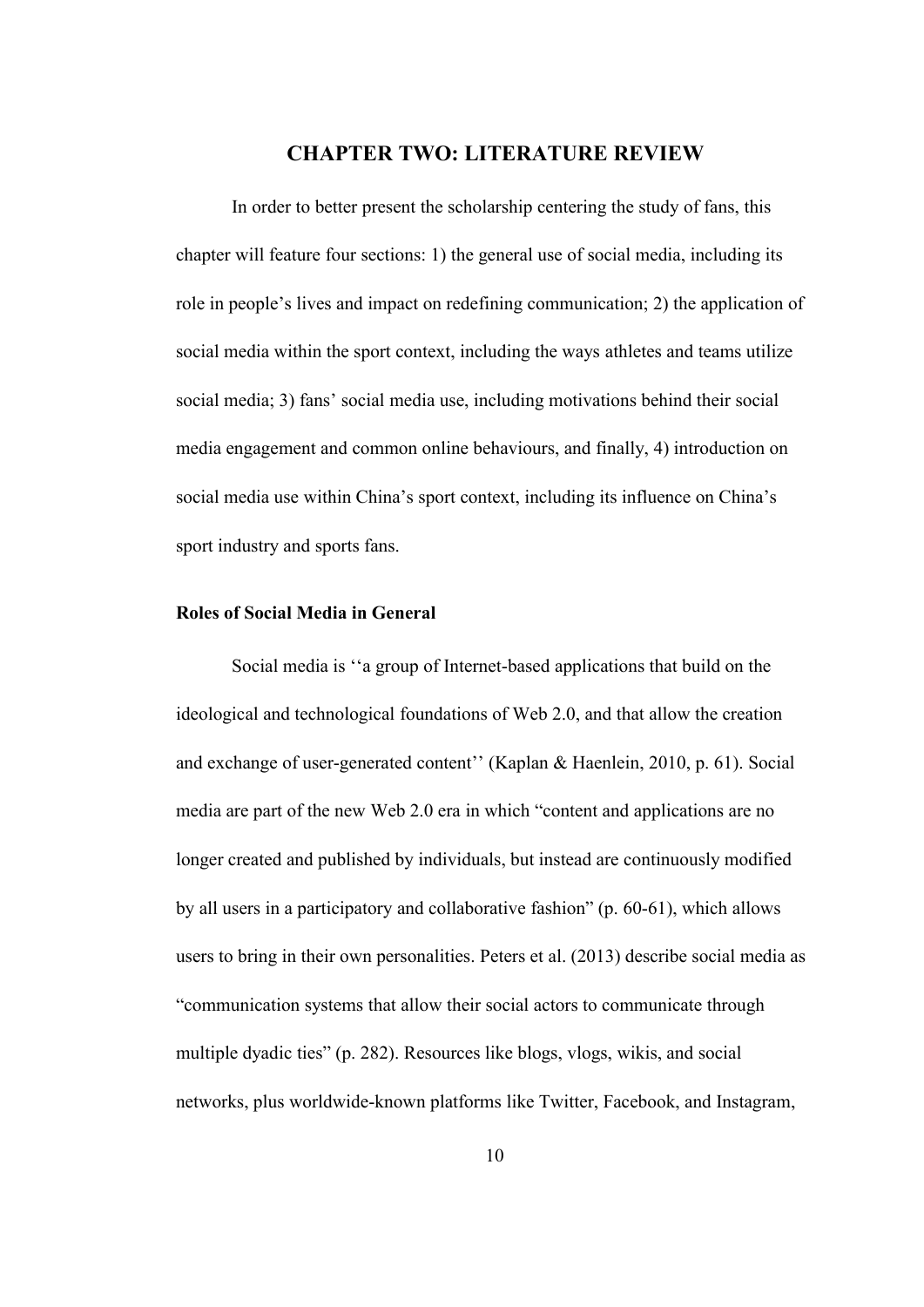are all contained within the term "social media" (Drury, 2008), all of which contributed to its prominence today (Witkemper, Choong Hoon, & Waldburger, 2012). Social media not only enables people to express themselves and interact with others, but also makes the process faster and more direct.

Individuals use social media to actively connect with the world, and media agencies in many ways, are virtually having the same mindset of reaching out to more people and building a deeper connection with them. Embracing social media as an efficient marketing mechanism to build up brand loyalty, organizations also look highly on the impact social media has on transforming the market landscape. Given decreasing costs and increasing availability, many individuals are now able to launch their own blogs, social networking sites, and exchange ideas with others (Weinberg, 2009), presenting a tendency of direct interaction with brands, transforming communications between individuals and brands from one-to-many to many-to-many (Dolan et al., 2016). Sharing has become the key feature of social media use (Hermida et al., 2012). In this regard, individuals have more say while organizations and companies have more opportunities to learn consumers' purchasing behaviours, which also creates a significant research area for scholars to explore.

Snelson (2016) carried out an overview of social media research literature published from 2007 through 2013. All the 229 research studies being analyzed were conducted from either qualitative or mixed methods. It showed a large body of research focusing on the impact of social media, but that advertising, communication,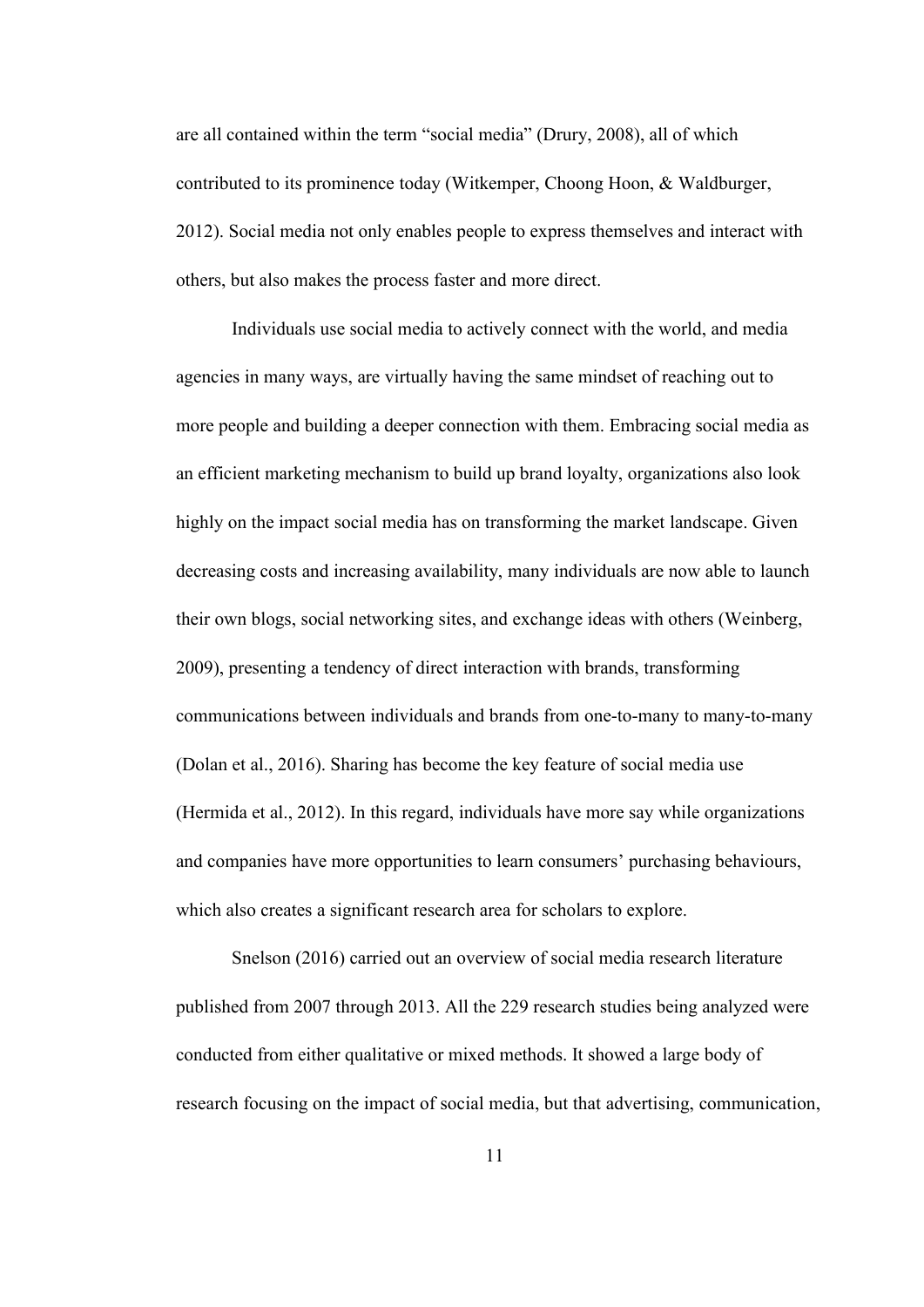marketing, and public relations are attracting the most scholarly attention, followed by social science, information systems, health care, and education. This scholarly work represents a significant growth of academic intereston social media phenomenon. As Snelson further claimed, "the upsurge of social media use has been coupled with increased interest in learning more about human interaction with social media and the type of content posted on social media sites" (p. 11).

Moreover, as one of the most effective tools in building relationships, the application of social media has been examined from different contexts, ranging from community, business sectors, and organization management (Shaw, Mitchell, Welch, & Williamson, 2015; Sitter & Curnew, 2016). Among those studies, notably, questions explored include who social media users are, and how social media is being used. Scholars in the field, including Correa, Hinsley, and de Zúñiga, (2010), specifically looked at personalities of social media users, and Khang, Ki, and Ye (2012), took a step further to examine the transformation of communication within social media context. To illustrate, Correa et al. (2010) gave credit to previous findings, noting that people who are more open to experience, more extraverted, and higher in neuroticism, are more likely to engage in social media. They further argued that differences of gender, age and the status of emotionality contribute to people's preference of social media engagement. As the young adult cohort constitutes the majority of the user base, emotionally unstable males are, to a large extent, regular social media users, whereas no significant relationship has been found among female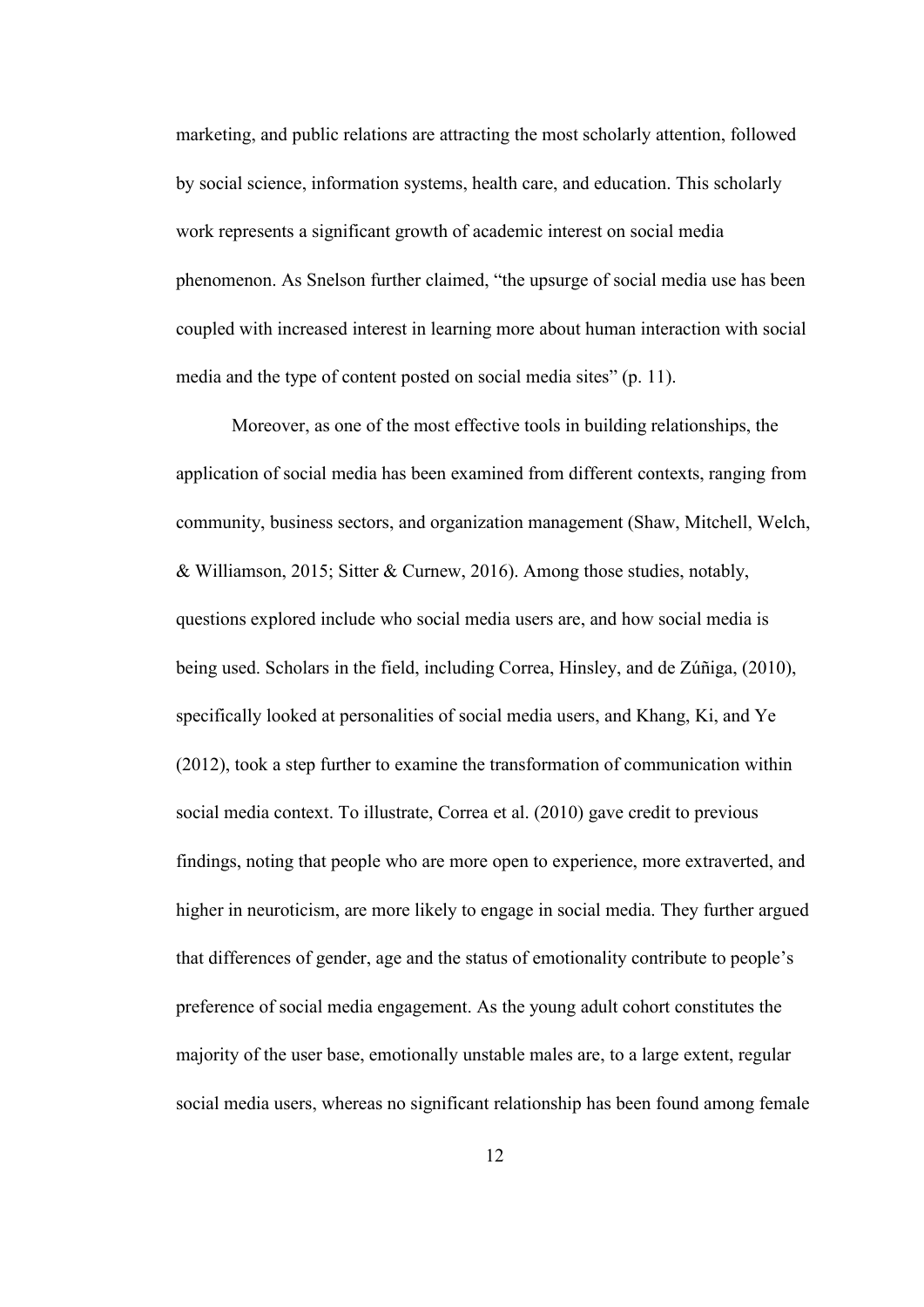users in this regard (Correa et al., 2010). One study focusing on social media research noted an interesting trend shifting from "mass communication to interactive digital communication" (Khang et al., 2012, p. 281), illustrating the role of social media in generating participatory audiences, in that people sometimes regard themselves as the creator of interactive media, such as being a self-journalist. It is arguable that gathering information while surpassing the restrictions posed by traditional mainstream media like newspaper and TV, together with sharing knowledge and interacting with friends, are the most common motivation of social media users (Khang et al., 2012; Wilson, Gosling, & Graham, 2012).

To further illustrate from the perspective of information technology, it is notable that social media offers web-based services, enabling individuals to generate their own profile within a constructed and bounded system, linking them with countless other users in a digital manner, and encouraging them to develop and maintain social connections (Boyd & Ellison, 2007). Unlike traditional forms of media which involve mostly singular activity, social media encourages users to form bonds with others rather than simply being the receiver of information. This allows users to have more say in the process and greater power over the message dissemination and consumption (Hennig-Thurau et al., 2010), be it huge or small. In this way, social media evolved from traditional media, becoming not only an informative tool, but also a "connective tissue" (Hull & Lewis, 2014, p. 11), largely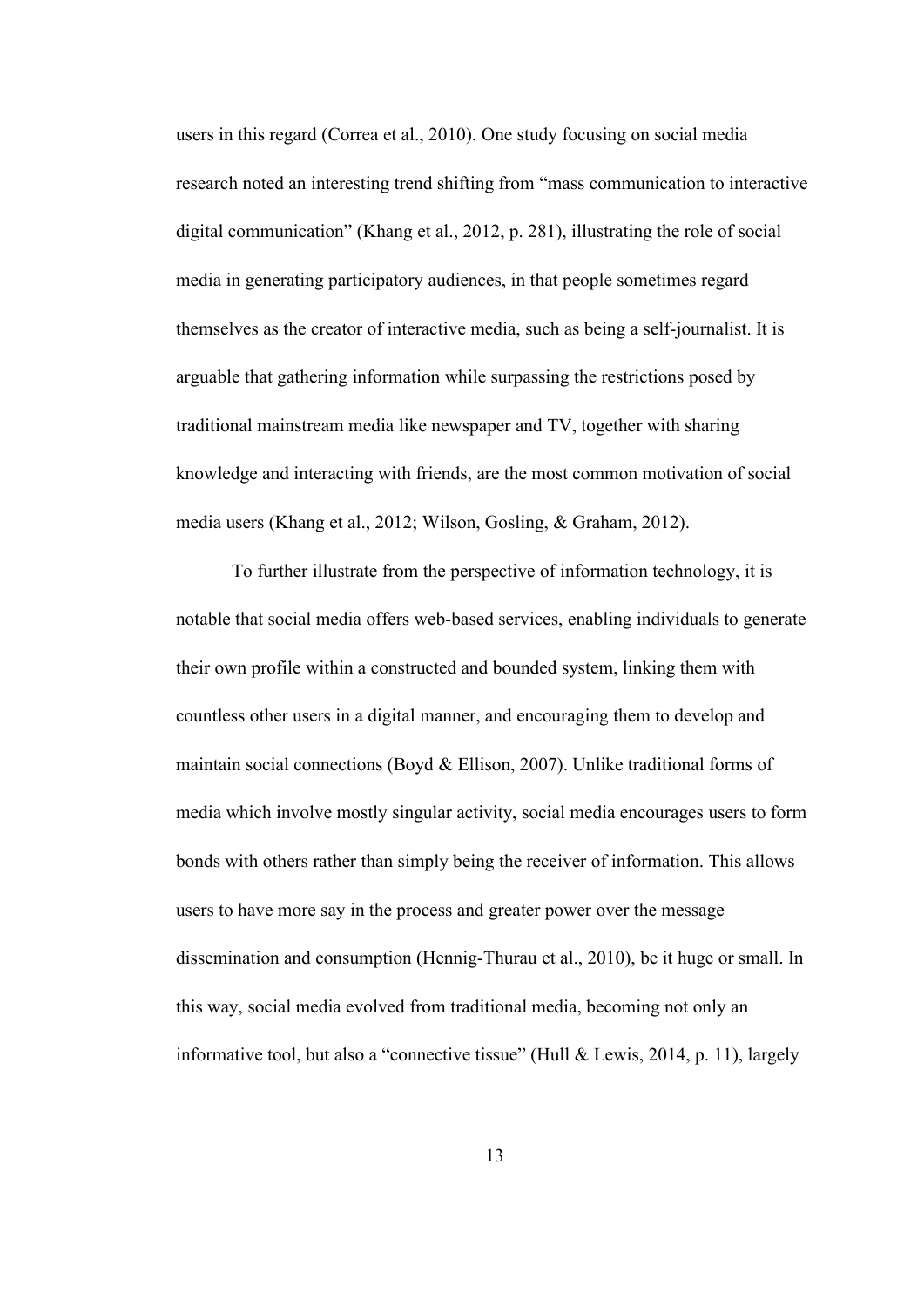affecting the relationship outcomes (Bireline, 2014), bringing users to the center of interaction.

Looking at the use of social media from a business perspective, research found that online consumers are more likely to engage in social networking activities due to the need for interaction, gathering and sharing information, as well as entertainment (Brodie, Ilic, Juric, & Hollebeek, 2013; Calder, Malthouse, & Schaedel, 2009; Heinonen, 2011; Park, Kee, & Valenzuela, 2009; Vries & Carlson, 2014). As these characteristics facilitate the advent and growth of online communities, which individuals could join in based on shared interests, organizations also found opportunities to connect with their potential customers. This is largely attributed to the accessibility, timeliness, and simplicity of social media (Constantinides & Fountain, 2008), in that those features promote instantaneous information exchange between customers and organizations, creating opportunities for marketing and relationship building (Watanabe, Yan, & Soebbing, 2015). Similar arguments found support in the study of Weinberg and Pehlivan (2011), which emphasized that social media ensures long-lasting conversations between individuals and enterprises. As Weinberg and Pehlivan (2011) explained, the effective use of social media is critical because it largely benefits from "a personal touch that is relationship oriented" itself (p. 276).

Taking a step further, Muntinga, Moorman, and Smit (2011) distinguished three types of social media use: consuming (low level), contributing (medium level)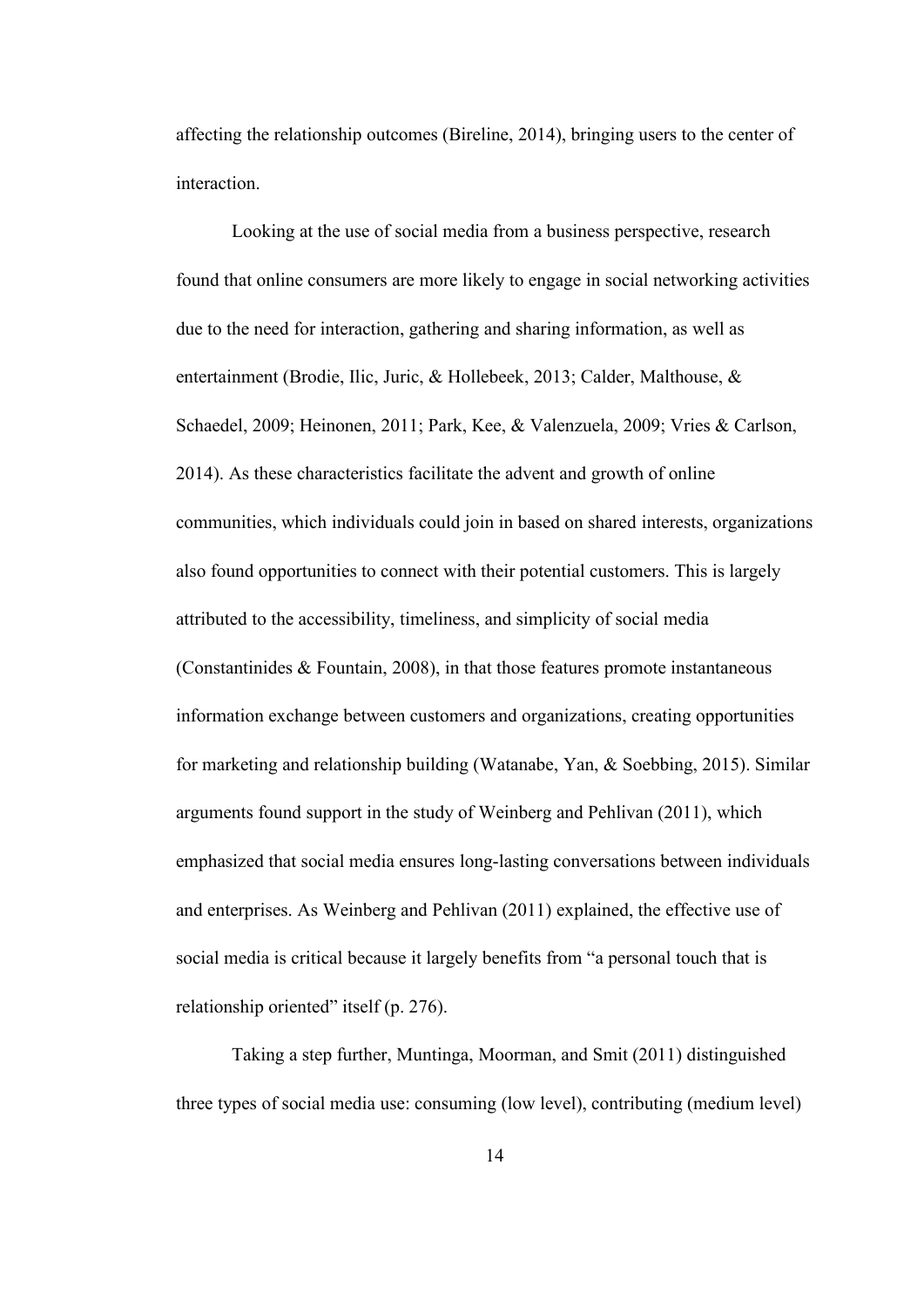and creating (highest level). This suggests that lower engagement happens when customers passively receive information from the brand or engage in basic interaction, such as "liking" an official account, while higher engaged online users tend to actively embrace the brand into their day-to-day lives, creating content and reviews by themselves. Likewise, Calder et al. (2009) discussed users' social media experience and noted a correlation between online engagement and successful advertisement. In this regard, it is important to note that despite different purposes, companies resort to social media to develop enduring connection with consumers (Baldus, Voorhees, & Calantone, 2015), creating an environment where consumers can engage with brands intently, which in turn increases their potential purchase (Gil-Lopez, Ahmed, & Taylor, 2017).

Rapid developments in participatory online activities bring opportunities for users to produce, consume, and enjoy online content(Kaplan & Haenlein, 2010). Social media provides a space where people can express themselves and actively engage in social life. As traditional forms of media usually inform audiences with information that has been selected, polished, and edited, it is more of a singular activity with less interaction happening along the way (Hull & Lewis, 2014). Social media enables users to speak for themselves. For example, Sitter and Curnew (2016) found that people are using social media to protest human rights, illustrating the use of social media in the context of community advocacy, calling for better knowledge and understanding on this new platform, so as to enhance its role to "amplify voices,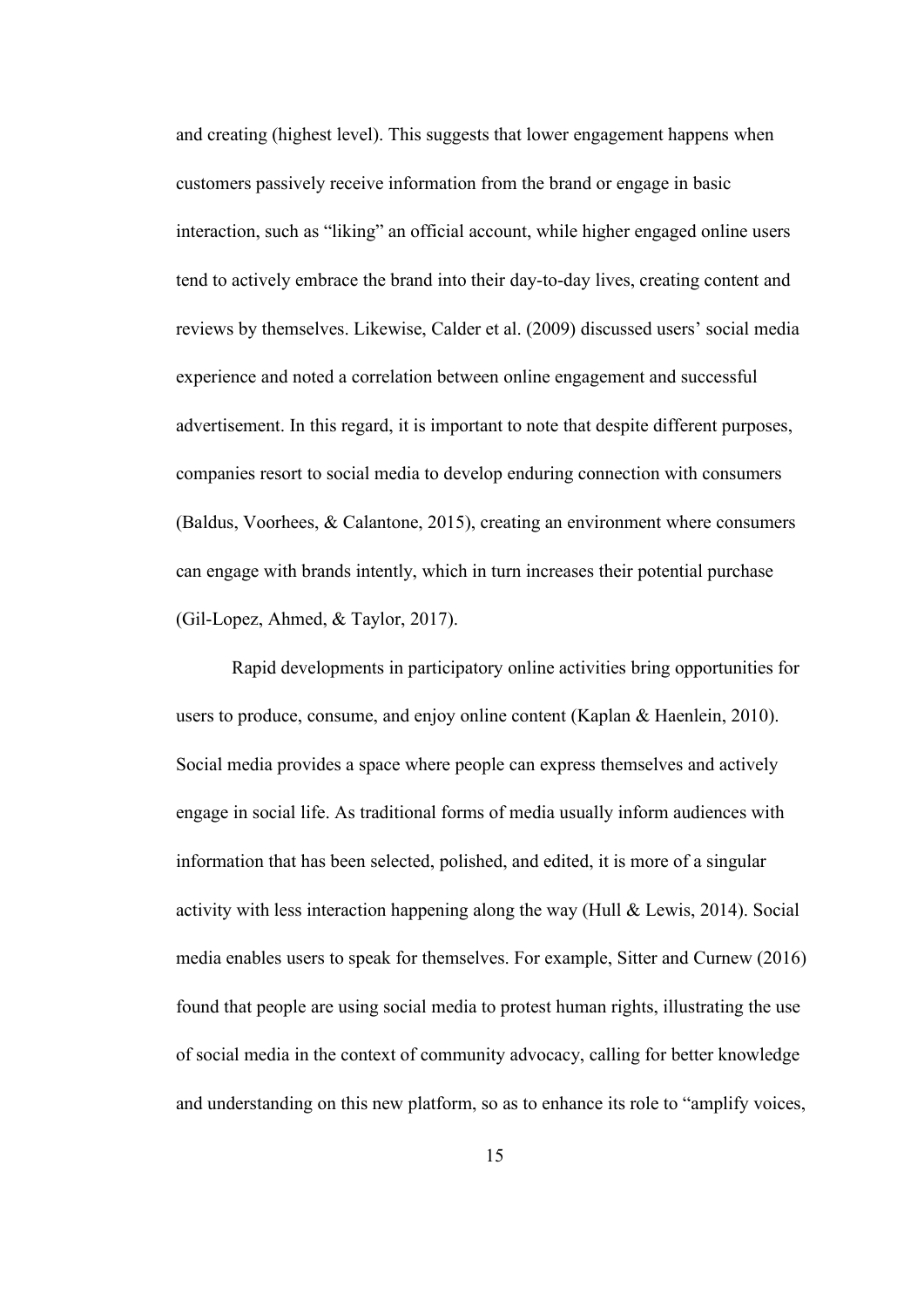mobilize support, and foster community connections both online and offline" (p. 281). Arguably, the potential of social media in changing the landscape of communication and global dialogue is beyond measure, and such impact will reach out to nearly all sectors.

With general understanding obtained about the roles of social media in business and an individual's life, the focus will now shift to the use of social media among young adults. With younger generations constituting nearly the largest user group of social media (Askool & Nakata, 2011; Pew Research Center, 2018), it comes with no surprise that their social media engagement is becoming a big area for inquiries. Their use of social media is particularly important, considering young adults tend to play the role of both the producers and distributors of information.

Moran (2016) found that young adults are showing more interest in things happening on social media, not only interacting with specific purposes such as gaining more attention and followers, but also being sensitive to the languages used by other users and errors on the web. This research was conducted through seven English-speaking countries (three in Europe, Canada, the USA, Australia & Singapore); yet no significant international differences were found regarding the social patterns of young adults. Likewise, Lenhart, Purcell, Smith, and Zickuhr (2010) noted an increasing number of college-background online users who post their own creations, build personal webpages, comment on others' page, and blog constantly. With younger generations presenting a high interest in social media use, studies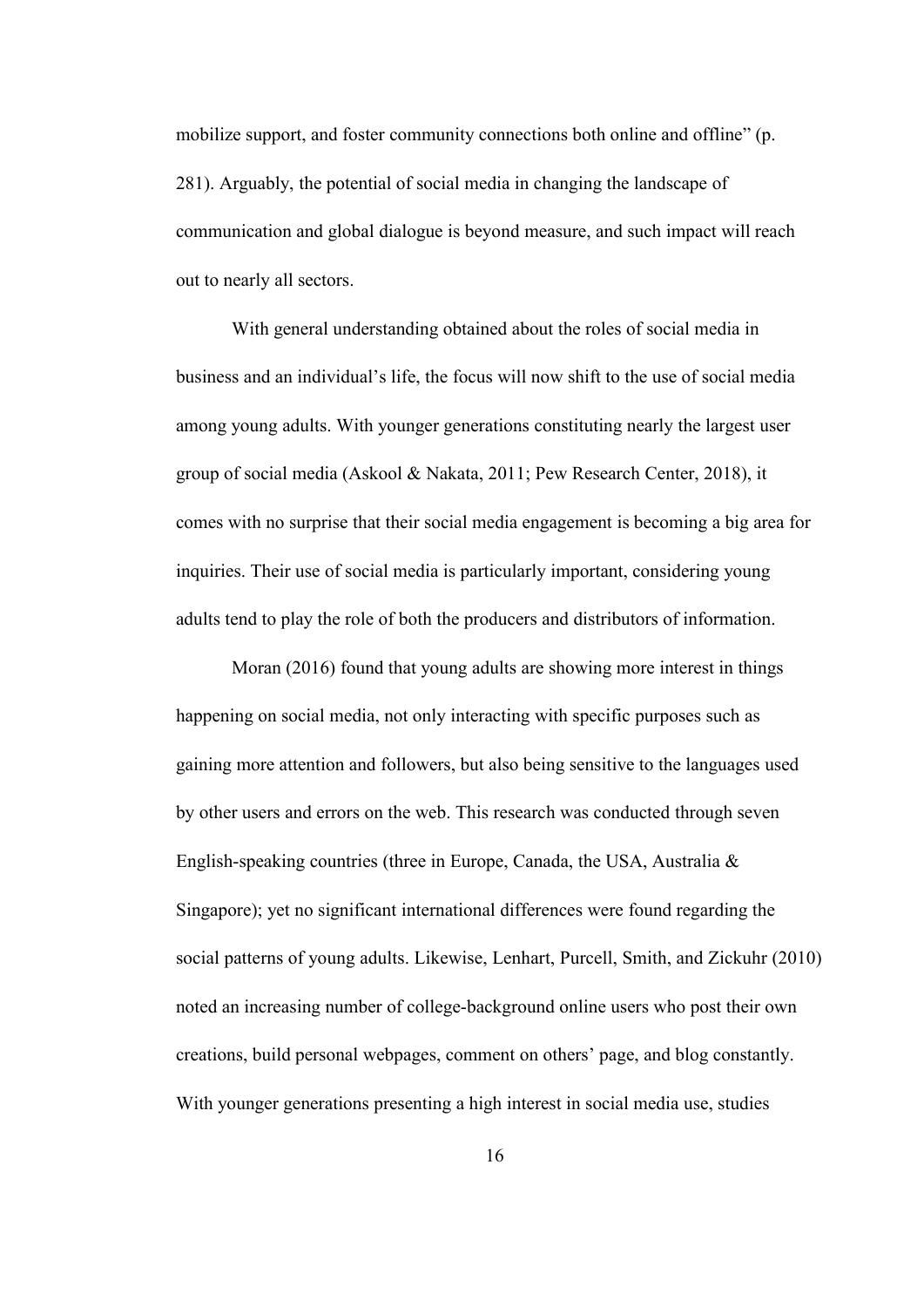revealed that there are negative impacts. For example, the literature indicated that youth in diverse places such as the USA, Bulgaria and Holland experience a decrease in self-esteem, devaluated self-conception, and increased loneliness and anxiety (Pack, 2015; Stankovska, Angelkovska & Grncarovska, 2016; Valkenburg, Peter & Schuten, 2006). In this regard, the easier users interact with others through social media, the more likely they will be exposed to different voices and comments, forming distinctive experiences. Even so, recognizing that social media may exert negative influences on users, it is crucial to note that social media have created a broadened social environment for some people to absorb information, express one's self, and connect to others.

Gallagher (2017) states that teenagers tend to compare themselves with others on social media, through selfies and the number of "likes," which will generate negative perceptions about themselves and consequently, they may resort to eating disorders and excessive body training. In many cases, however, social media aid a more smooth and relaxed communication. Ellison, Steinfield, and Lampe (2007) support this argument in that they found social media helps introverted students to socialize, start conversation, and build healthy relationships. Wolfradt and Doll (2001) made a similar argument in their study, that strong social interaction via the online media platform helps adolescents relieve pressure.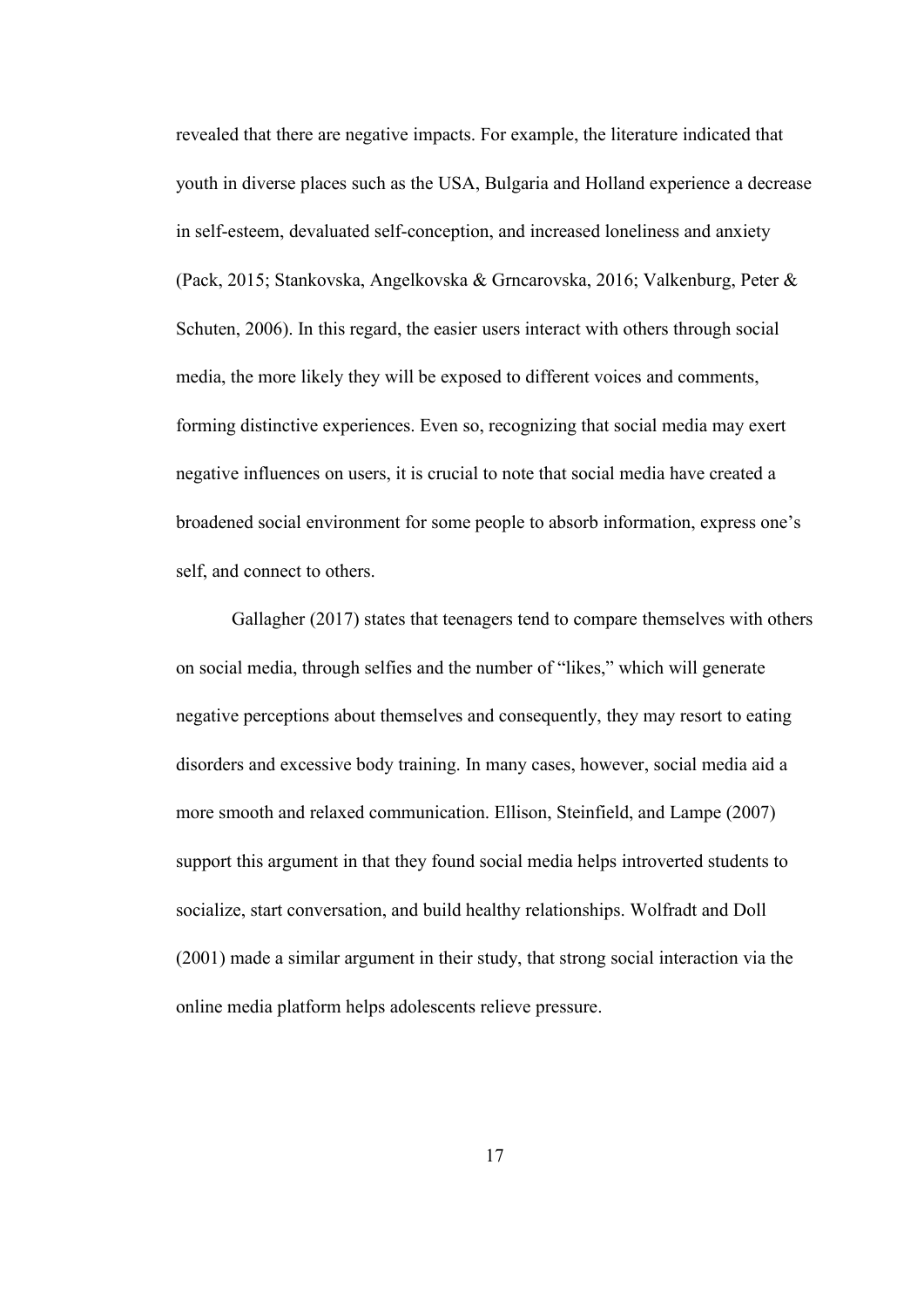#### <span id="page-21-0"></span>**The Use of Social Media within the SportContext**

Utilizing social media within the sport context has been recognized as the most effective way to bring together direct participants (i.e., athletes/players, spectators/fans, managers, coaches and organizations). With an important role to play in stimulating economic growth, sport attracts not only academic interest, but also media corporations, inevitably turning into a global business. Smart (2007) describes sport as "an economically significant, highly popular, globally networked cultural form" (p. 114), pointing out the significance of correlation between sports, sponsorship, the media, and consumer culture, as those factors "contributed to the growth of a globally extensive popular culture of sporting celebrity… in the 'take off' phase of the globalization of sport" (p. 115).

## <span id="page-21-1"></span>**Social Media Use within the SportIndustry**

Taking the social nature of sport into account, its business is, in most cases, experience-oriented, displaying a compelling need for enduring relationships with fans, who constitute a significant supporting group of sport organizations (Haugh & Watkins, 2016). Arguably, it is this demand that gives rise to the popularity of social media within sport context, as it surpassed the traditionally singular information dissemination and create an environment enabling dialogue among fans, stakeholders, players, and organizations (Gantz, 2013). As Hopwood, Skinner, and Kitchin (2010) see it, social media requires an "understanding of how organizations will interact in a continuing dialogue between themselves and their stakeholders – from fans to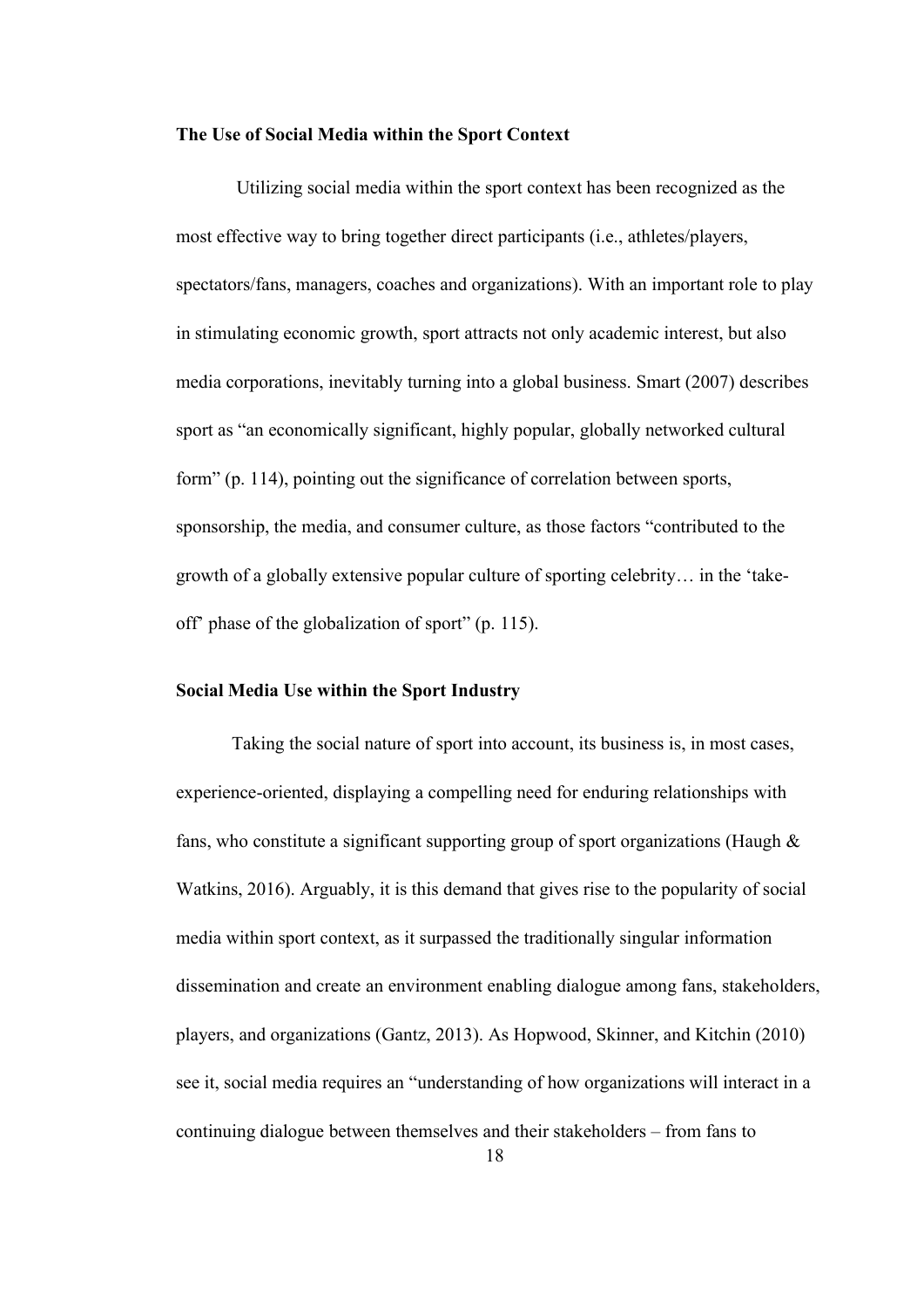community to sponsors to internal staff"  $(p. 202)$ . Adding on that, whereas professional sports have been widely seen as products with high commercial value, fans are becoming sophisticated consumers, contributing to the commodification process in different ways (Hopwood et al., 2010). As social media enhanced fans' connection with teams and players, it has strengthened fans' emotional attachment, attracting them to consume the sport and regard it as a way to show support. At the same time, organizations try to keep fans informed through social media, increase fans' involvement and loyalty, and ultimately implement marketing strategies based on long-term relationships with fans (Abeza, 2016). Abeza, O'Reilly, and Reid (2013) emphasized the opportunities brought by social media for ensuring successful relationship marketing of sport organizations, including greater knowledge of participants, advanced multiple-way communication between customers and organizations, more effective customer involvement, and more efficient use of resources, therefore enabling organizations to better understand customers while at the same time monitoring and evaluating their relationships.

Moreover, as social media enables fans to generate self-created content, it encourages organizations to seek better marketing plans that features with distinctive fan elements, such as encouraging fans to repost web links or content consisting of new products and famous athletes. In this regard, active and comprehensive engagement with fans, as targeted consumers, are the keys to success, especially when fans are regarded as "the living and breathing representation of sport – the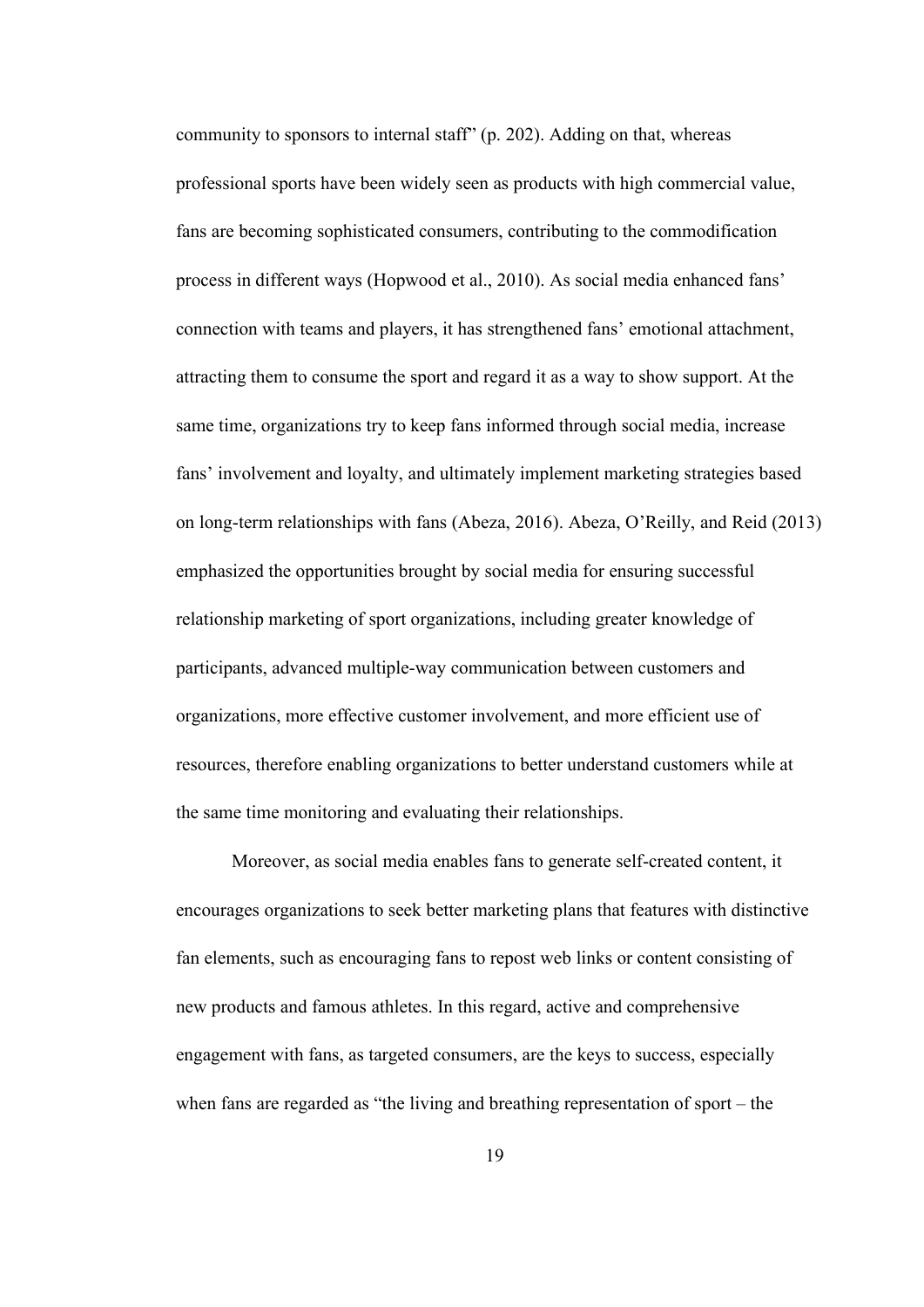heart and soul" (Hopwood et al., 2010, p. 139). Many sport organizations have already made the move to utilizing social media to build long-term relationships with fans, strengthening relationship marketing while enhancing brand loyalty (Williams & Chinn, 2010).

Providing discounts, live shows of athletes, and updating events are among the strategies used by organizations to attempt to connect with their fans (Witkemper et al., 2012). In this process, brand values were promoted, imagery content were created, and unique identities were fostered (Ballouli & Heere, 2015; Watkins & Lee, 2016). All of those achievements contribute to the successful marketing effort of organizations. From fans' perspective, on the other hand, they are willing to be the "brand ambassadors" and in most cases (Hopwood et al., 2010, p. 140), tend to see it as an effort to support teams and players. Similarly, it makes sense for organizations to look highly on fan groups and even treat them as the most critical part in maximizing the economic value of sports as a global business.

Similar arguments found support in Watkins and Lee  $(2016)$ 's study, which suggested that whoever wants successful marketing outcomes need to create fan oriented social media content, valuing fans' preferences. For example, managers tend to have sporting superstars be the face of the brand. Such moves have been regarded by many enterprises as an effort to enhance public relations and create unique associations with fans (Watkins & Lee, 2016). Arguably, using social media to implement marketing strategies allows a company to build ties with their customers,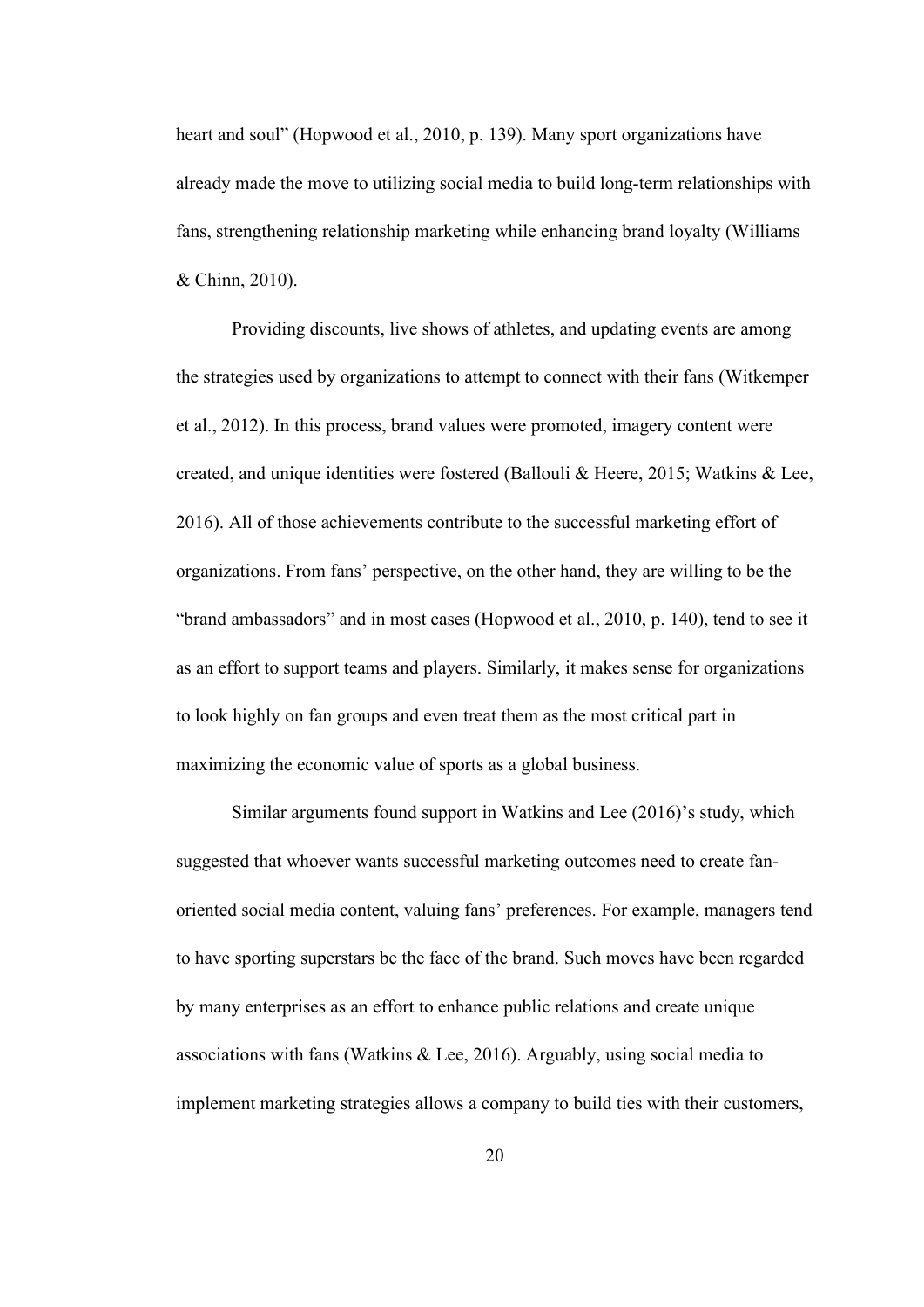by revealing pictures or information about their product lines, progress, or in some cases, big decisions. Tiago, Tiago, Faria, and Couto (2016), are in line with this point,<br>as they pointed out that social media keeps fans, as customers, connected with brands and the trend. Not only are the size of fans groups continuing to expand (Stavros, Pope, & Winzar, 2008), they are showing higher loyalty to sporting brands than fans in other industries like entertainment (e.g., fans of bands or musicians), as well (Waters, Burke, Jackson, & Buning, 2011), presenting high value for the sports industry.

## <span id="page-24-0"></span>**Social Media and Athletes**

Social media plays an important role in sport business, and research has demonstrated that athletes are using social media to reach out to the world as well. Athletes share their personal lives (Lebel & Danylchuk, 2012; Pegoraro, 2010; Sanderson, 2011), interact with fans (Browning & Sanderson, 2012; Hambrick, Simmons, Greenhalgh, & Greenwell, 2010), and in many cases, prepare for their retirement from their athletic careers, illustrating the huge commercial value of social media engagement from top sports players (Korzynski & Paniagua, 2016).

Among those studies, Hambrick et al. (2010) noted that athletes' tweet mostly for the purpose of interaction, which is equally true for fans, as social media provides fans a channel to know more about athletes' personal lives, supporting the argument mentioned earlier that social media plays a pivotal role in fans' sporting experience. Kassing and Sanderson (2010) specifically looked at elite players' tweets and fans'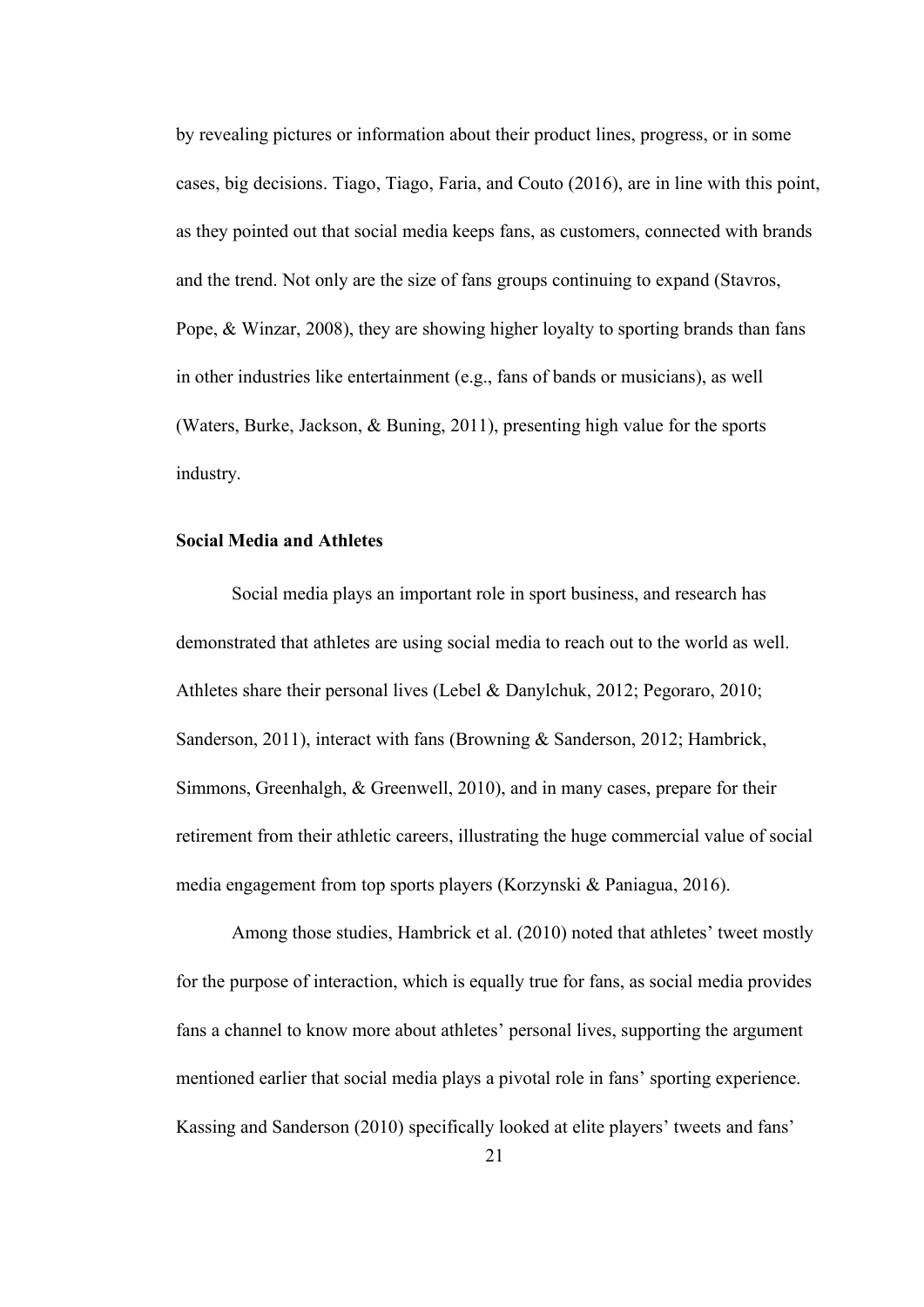responses, pointing out that through social media, a ''cultivated insider perspectives for fans'' (p. 113) emerged during the process.

Examining elite athletes' Twitter engagement, Pegoraro (2010) compared athletes' online activities. The results found were similar to aforementioned studies, in that interactivity is the priority for both fans and athletes' social media engagement. However, for most athletes, responding to fans is the major reason for social media use. Their motives include sharing personal lives and promoting personal brands online. Sanderson et al., (2012) made a good argument to this point, in that they describe social media as"a meeting place for athletes and fans to meet up and share information" (p. 30).

Similarly, Emmons and Mocarski (2014) noted that elite athletes are willing to "participate on a player-to-fan level, encouraging the use of social networking sites in fan engagement" (p. 4). More frequently, athletes are using social media to present personality beyond sporting content, adding personal touches to their interaction with fans, and thereby enhancing athlete-fan relationships. Browning and Sanderson (2012), in line with this argument, pointed out that social media, in many ways, functions like a public relations strategy that aims to maintain optimistic self presentation.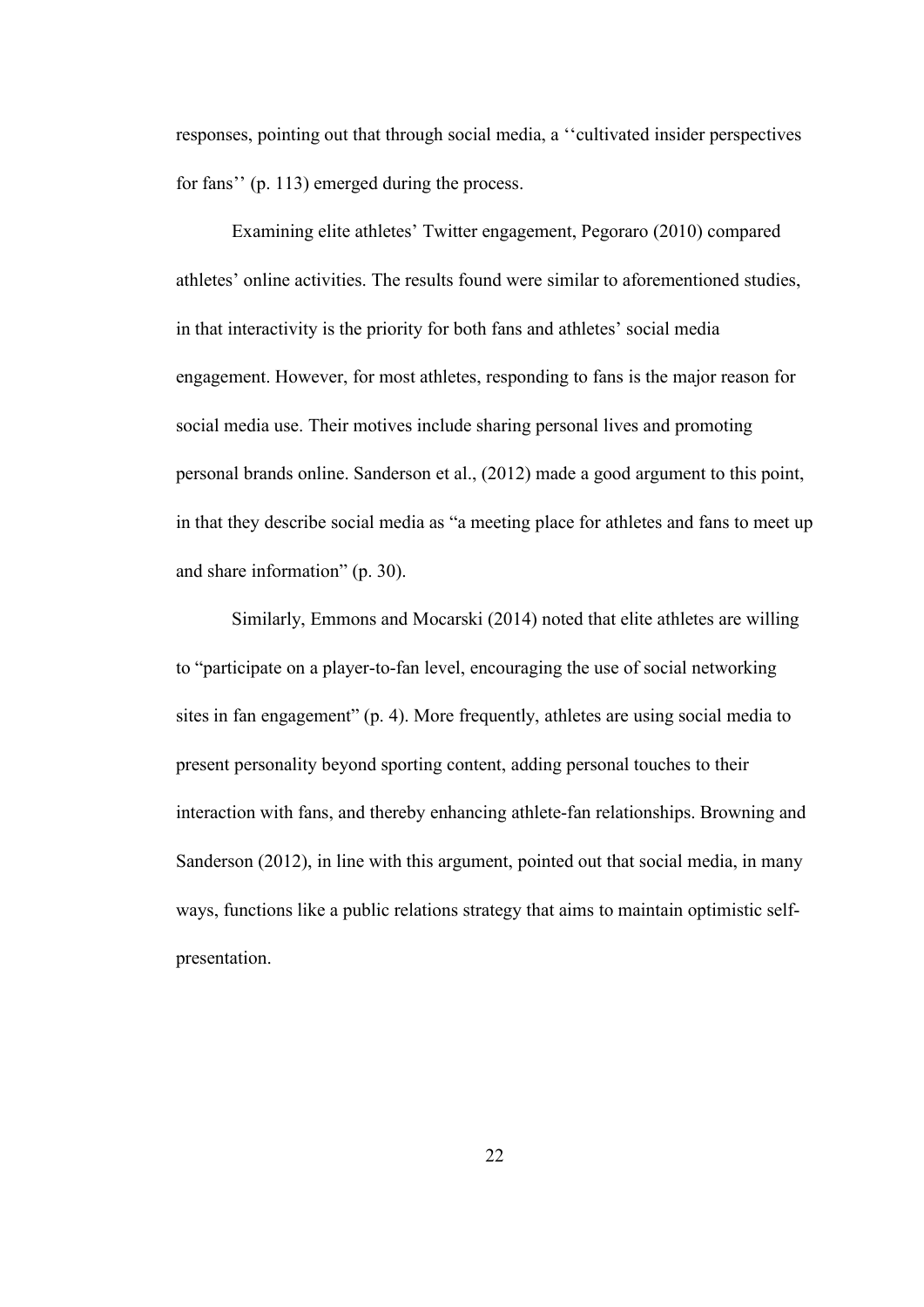## <span id="page-26-0"></span>**Social Media and Team Support**

When it comes to the use of social media within fans' group, it is important to note that this online platform provides a "second screen" (smartphone or tablets) for sports fans' game spectating and improves fans' game-watching experiences by offering alternative opportunities to engage with content and carry out sporting communication simultaneously (Haugh & Watkin, 2016). Fans are free from the season schedule by using social media to connect with teams (Larkin & Fink, 2016). Statistics showed that in 2016, 76% of fans watched sports while engaging in online social activities through smartphones, comparing to only  $62\%$  of fans in 2011 (Romanovsky, 2017). Among reasons for their social media engagement during spectating, Young (2017) suggests that being "social" tends to be the feature the majority want.

Building upon past studies, Seo and Green (2008) developed a motivation scale for online sporting consumption, illustrating that among ten dimensions of motivation, "team support," "fan expression," and "entertainment" ranked as the top three factors. Frederick, Lim, Clavio & Walsh (2012) further argued that fans' desire of supporting teams encouraged their online activities, which in turn improved organizations' merchandise sales. Yoon, Petrick, and Backman (2017) suggest that by constantly engaging in social media, fans give credit to the team they followed, become involved in team-related issues, and consequently develop attachments, which will then transform to an enduring relationship, beneficial for both fans and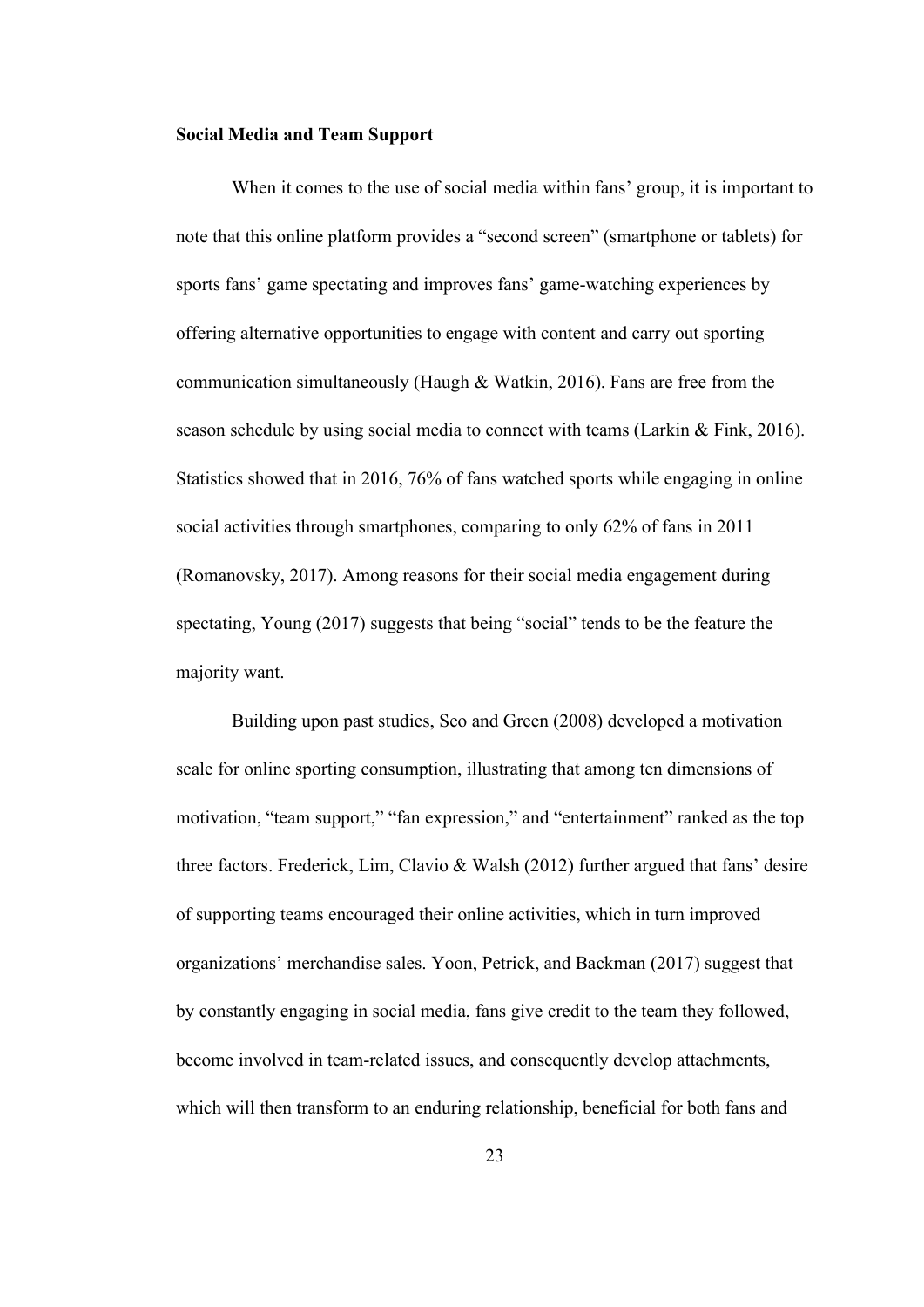marketers. Social media maintains fans' affiliation with teams, not only during the season, but also on a daily basis. By this token, it is not a surprise to see that using social media to keep fans' support and launch marketing strategies have become the mainstream among sport industry (Newman, Peck, Harris & Wilhide, 2013).

#### <span id="page-27-0"></span>**Social Media and Sports Fans**

Sports fans use social media as "a viable mechanism to display their fandom" (Sanderson, 2011, p. 72), interacting with others while at the same time expressing their own thoughts. Studies suggest that fans not only devote a significant amount of time to following news about teams and players (Tapp & Clowes, 2002), they are frequently sharing experiences on social media as an attempt to display fandom (Benigni, Porter, & Wood, 2009; Boyle, 2004). One's sense of hope, esteem, passion, and camaraderie are key reasons behind fans' engagement (Stavros, Meng, Westlake & Farelly, 2014). With social media, fans who are emotionally attached to hometown teams but have relocated their residence, are still able to show support (Collins, Heere, Shapiro, Ridinger, & Wear, 2016; Gil-Lopez et al., 2017). The widespread use of social media in sports has truly transformed the interaction between fans, players, and teams (Pegoraro, 2010) making it more accessible, faster, and more direct (Hull & Lewis, 2014; Sanderson et al., 2012).

Social media surpasses the traditional media platforms by its timeliness. It enables fans to know the latest sport news at their own will and without being restricted to newscasts (Highfield, Harrington, & Bruns, 2013; Hull & Lewis, 2014).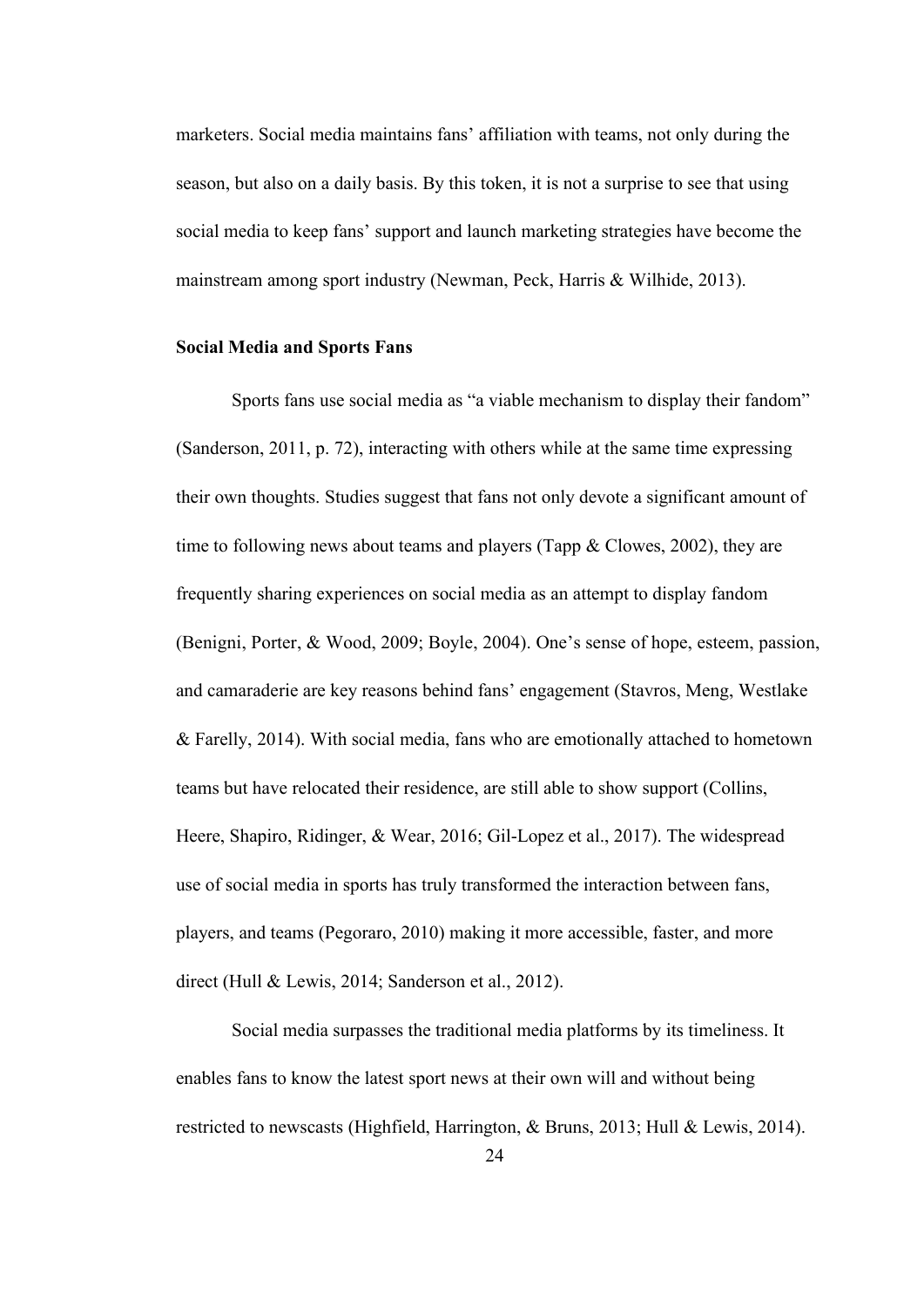Social media helps fans reach out for the latest updates and game reviews, creating a space where they can exchange thoughts on games, athletes, and teams (Hermida et al., 2012). As Hull and Lewis (2014) put it, fans use social media to "bypass traditional media and interact directly with athletes and teams" (p. 3). In this way, fans are gathering more information about their favorite teams or players and offfield stories that otherwise might not be covered extensively by the mainstream media.

Studies also showed that fans are willing to leave suggestions on athletes' social media account and actively respond to athletes' messages (Sanderson et al., 2012), becoming more active in keeping fanship. Kassing and Sanderson (2010) suggest that fans tend to closely connect themselves to athletes and teams, through such things as actively expressing their thoughts on athletes' lives, offering advice on teams' agendas, leaving critical comments, and defending their favorite players and teams against others' criticism. As such, the use of social media within sports context has truly brought the experience of sporting communication to a new high.

Another feature worth mentioning related to fans' social media use is that the easier fans connect with teams and athletes, the more likely they will devote themselves to fanship, immersing in athletes' personal lives, while at the same time they "enact diverse behaviors ranging from admiration and support to criticism and censure" (Sanderson, 2012, p. 17). Interestingly, Krier (2017) found that sports fans who were intensively involved in social media depended on it to identify who they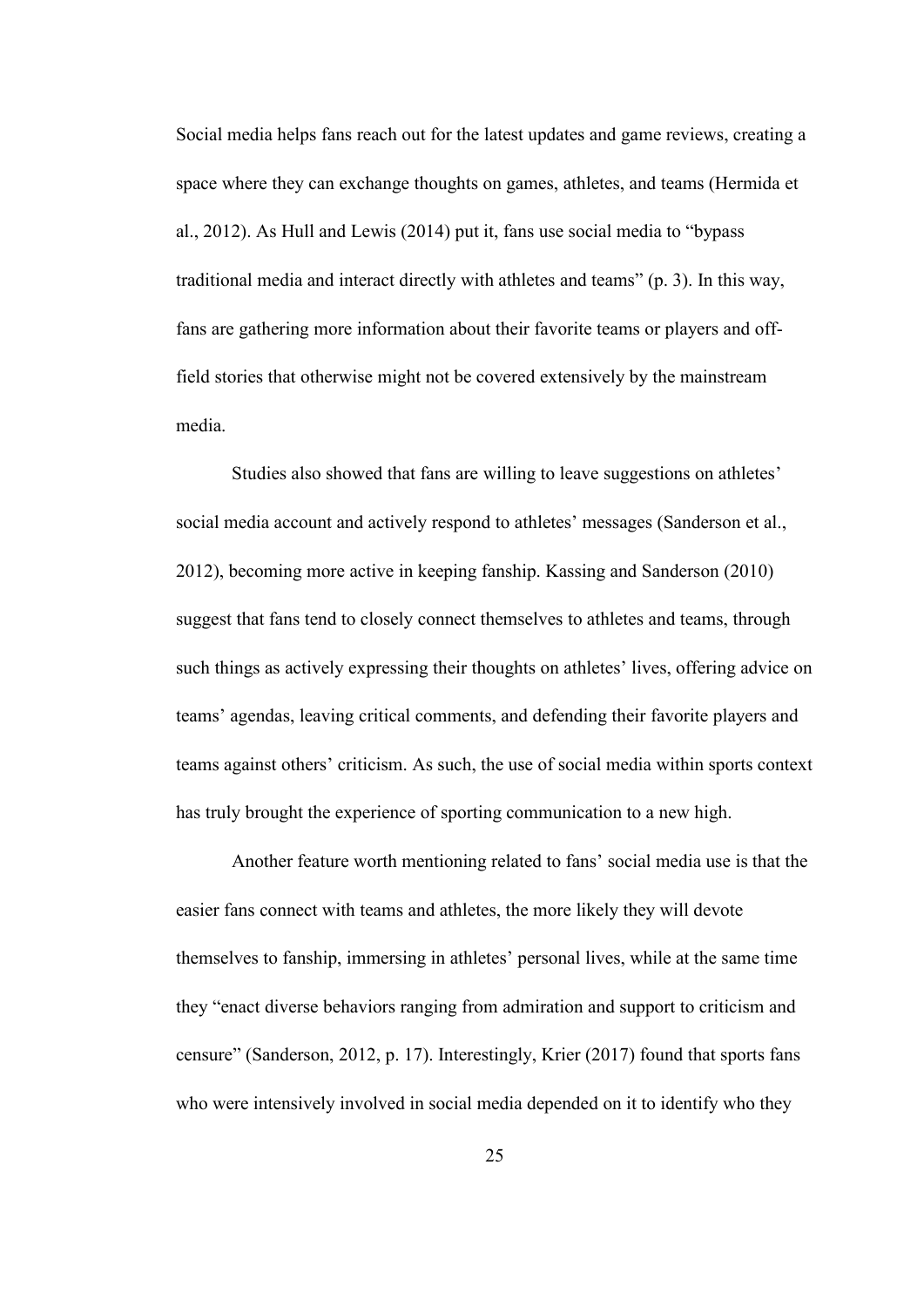were and how other people saw them, demonstrating a perception that social media engagement affects "how people feel others see them and their lifestyles" (p. 115).<br>Moreover, as the format of self-created content gives fans more freedom to express themselves, McCarthy (2014) found this encourages fans to take on the role of "media critics as part of their task" (p. 77). Impacted by different cultural environments, even fans supporting the same team might present different preferences, behaviours, and attitudes. Fans experiences of expressing fanship through social media are not likely to be the same and common features cannot be concluded before undertaking in-depth exploration from individuals' perspectives.

Past studies have shown that sport fans not only rely on social media to fulfill the need of group affiliation, gathering and sharing knowledge, but also extend networks beyond geographic and linguistic barriers, immersing themselves in larger communities and giving themselves more say (Collins et al., 2016; Gantz & Lewis, 2014; Gil-Lopez et al., 2017; Hermida et al., 2012; Hull & Lewis, 2014). Sport, then, is no longer a platform simply for physical activity or entertainment, but has transformed into a global commodity, as "individuals, teams, franchises and organizations are becoming increasingly interdependent on the very consumer/fan base that initially elevated them to this position" (Hopwood et al., 2010, p. 72).

As sporting communication took place during fans' social media interaction, what followed was "the commonalities and differences among fans around the globe" (Gil-Lopez et al., 2017, p. 18), pointing out the need for tailored exploration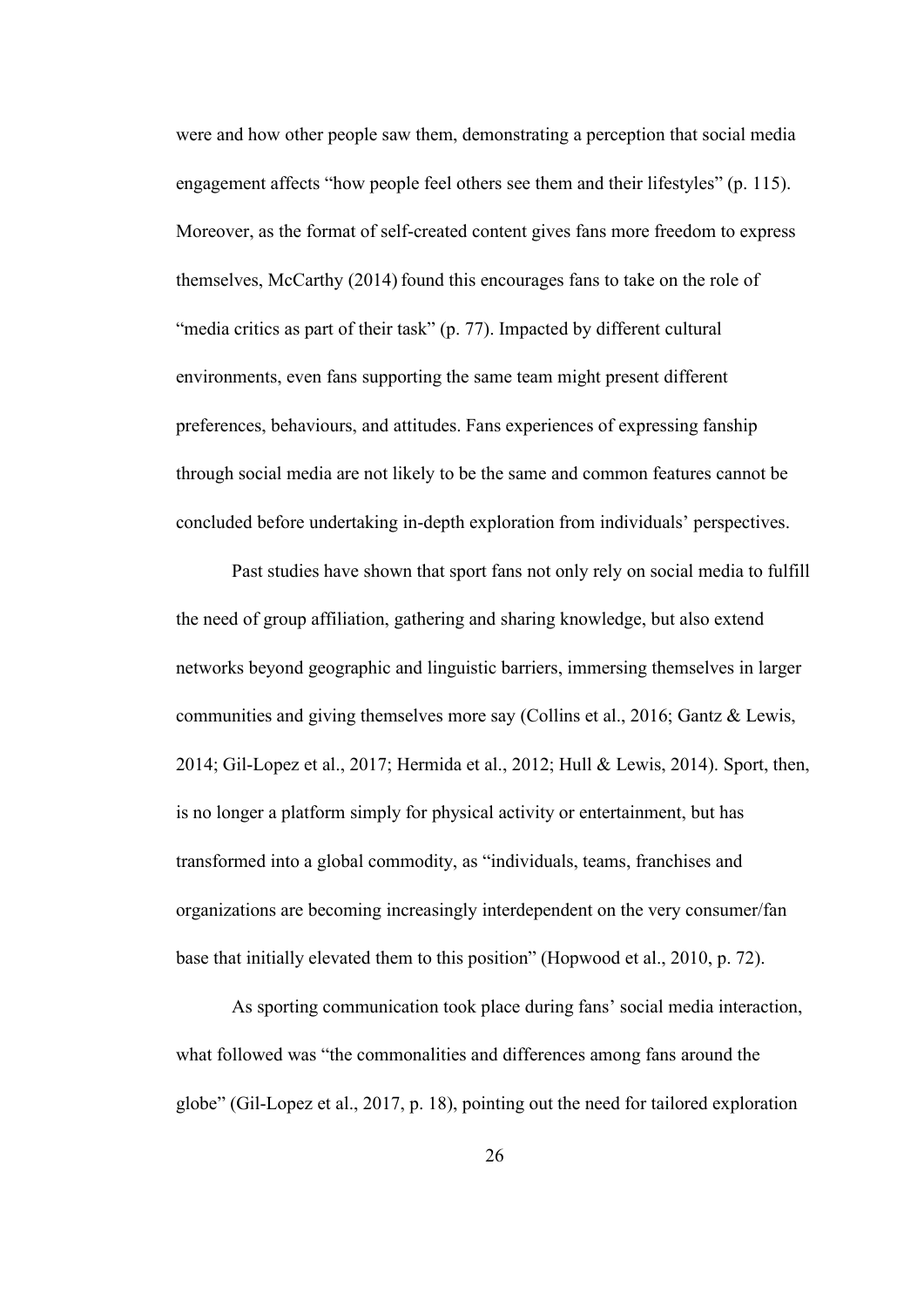of fans from different countries. Scholars like Wallace, Wilson, and Miloch (2011) and Pegoraro (2010) emphasized the need for investigating fans' groups, given the sheer size of individuals who follow athletes and teams, calling for deeper exploration to fans' very personal experience, especially within the contextof an unfamiliar targeted country. Also, as fans are influenced by their unique cultural positions (Park,Li, & Dittmore, 2015), understandings of social media use cannot be applied outside of their cultural contexts. Therefore, it is important to seek new insights and knowledge on different fan populations.

#### <span id="page-30-0"></span>**Chinese Sports Fans Research Review**

China has witnessed a huge demand for growth in social media, which brings tremendous impact on people's lives and keeps evolving. Notably, the major online media platforms in China before the 90s were bulletin board systems (BBS) due to tight control of the government on the operation and content of media. As such, the true growth of social media in China starts from the 90s when Tencent launched Weibo, a brand-new platform for online communication often seen as a combination of Facebook and Twitter, not only enabling users to follow other users' accounts and acquire updated news, but also allowing user-created content. However, with the Chinese government creating a more favorable environment for social media development, changes are astonishing, bringing with it cooperation, opportunities with foreign entities and new channels to interact with the world. Since Facebook,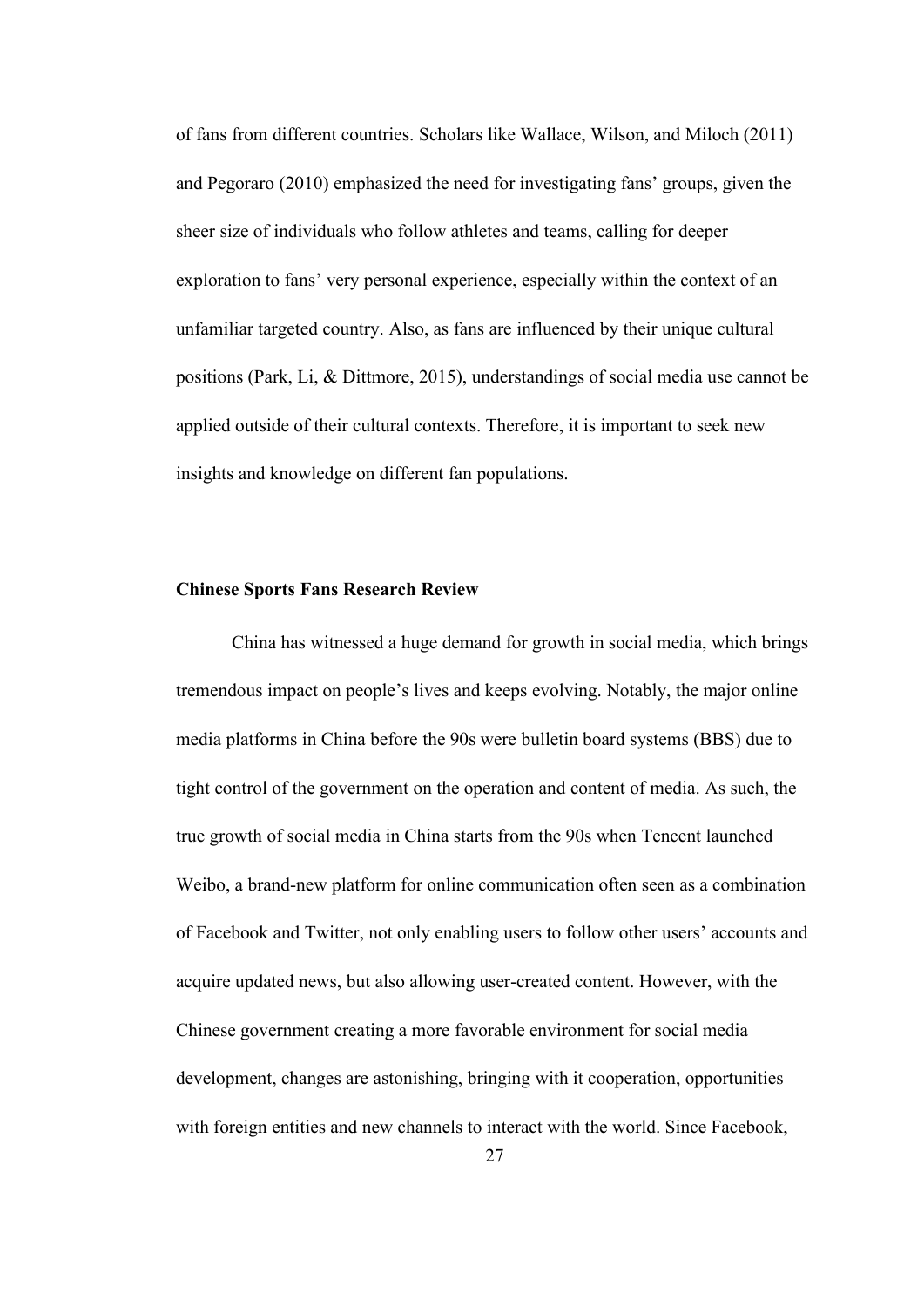Twitter, and Instagram are inaccessible in China due to internet censorship, their Chinese equivalents are taking this unique opportunity to develop and have significantly changed Chinese people's social life. In addition to Weibo, described in the first chapter, another platform worth mentioning in China is WeChat, which enables users to make video chat, pay bills, play games, purchase merchandise, follow celebrities' official accounts, etc. In terms of the social function of WeChat and Weibo, the former serves as a channel to connect with friends and family members while the latter, in many ways, broadened users' social circle, linking them to the outer world. Currently, Chinese people spent 40 percent of their time on social media, a figure expected to grow rapidly (Woerner, 2018), presenting a significant demand of social media use. China's Internet users reached 650 million in 2015, almost twice the population of that of in United States (Pew Research Center, 2018), whereas 697 million people use WeChat per month in the same year (Gray & Hutt, 2017), a number larger than the USA and Europe combined (Santoro, 2016). Further, nearly 700 million people are active online users in China while among this big user base, 600 million are using social media (Chadwick, 2017). A recent study reveals that monthly active users have just reached over 411 million on Weibo (Deagon, 2018). With social media platforms gaining more momentum in China, research conducted by the Kantar corporation noted that China's younger generation, especially those born in the 90s, are showing more favor, trust, and satisfaction on social media (Guo, 2017), with evidence showing that China's young people have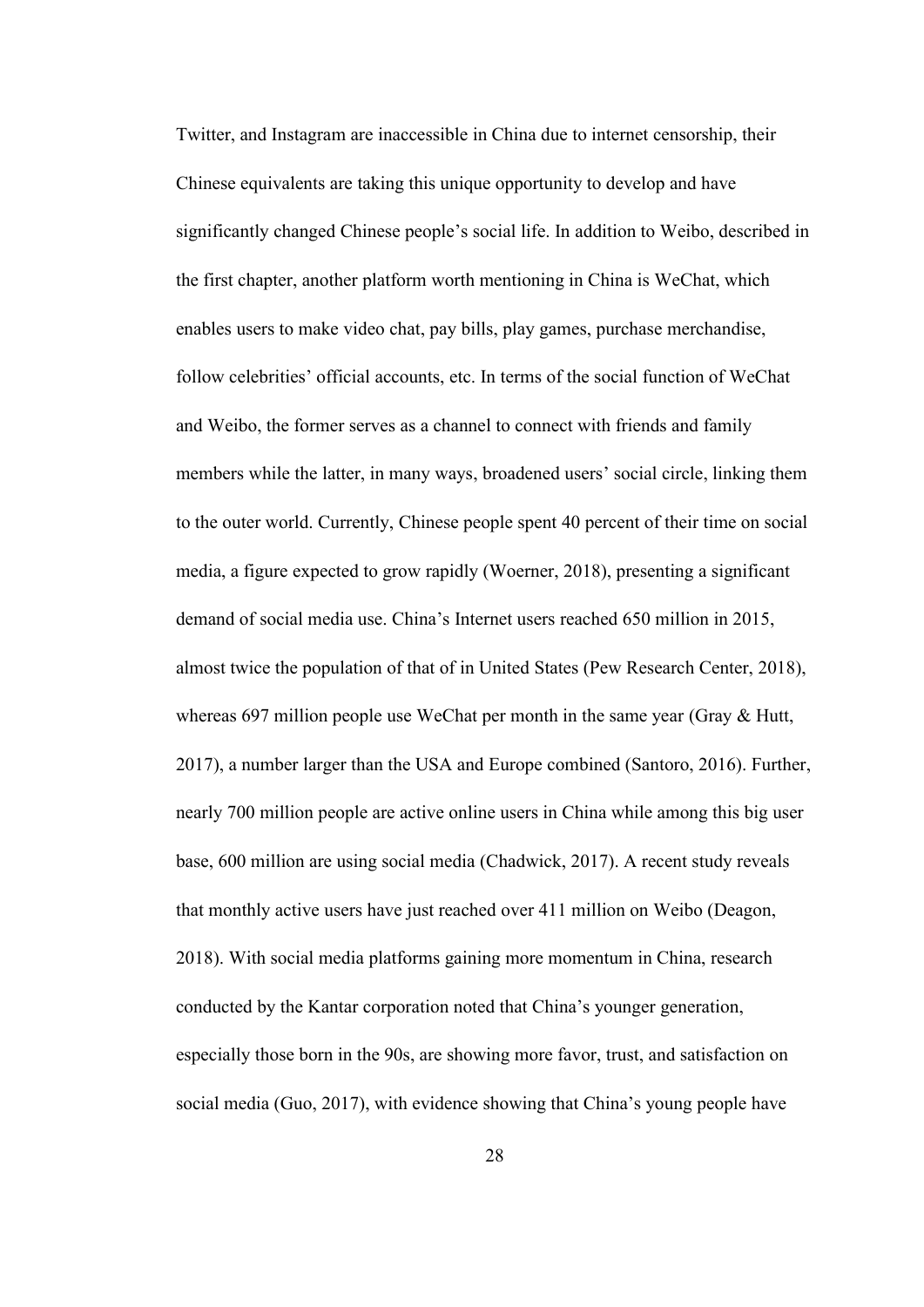even more friends online than in real-life (Crampton, 2011). The social media landscape of China differs from that of any other country, in that China's social networking sites rapidly developed without competing with traditional media or working its way up slowly from the bottom (Santoro, 2016). It is also important to see the value of China's social media in enhancing marketing, promoting cross cultural communication and corporation. Tencent, one leading technology giant in China with less popularity outside the country, has surpassed Facebook in market value and made its way into the global top five companies (Gray & Hutt, 2017). It is expected that more attention will be devoted to China's social media market as its growth achieves full momentum.

## <span id="page-32-0"></span>**Chinese Sports Fans' and Social Media**

With China's sports industry experiencing remarkable growth, the government is actively promoting the sports economy with the hope of reaching an approximate value of \$800 billion by 2025 (Dreyer, 2017). Notably, the development of the sports industry represents greater significance than building China into a sports power, in that has also been acknowledged as an integral part of fulfilling the new Chinese dream of great renewal of the Chinese nation. Not surprisingly, along with the rapid development of online platforms in China, an increasing dependence of social media use have also been witnessed in the sports field.

Last year, China's national football team won their first battle in the FIFA World Cup Qualification by defeating Korea 1-0, causing an instant sensation on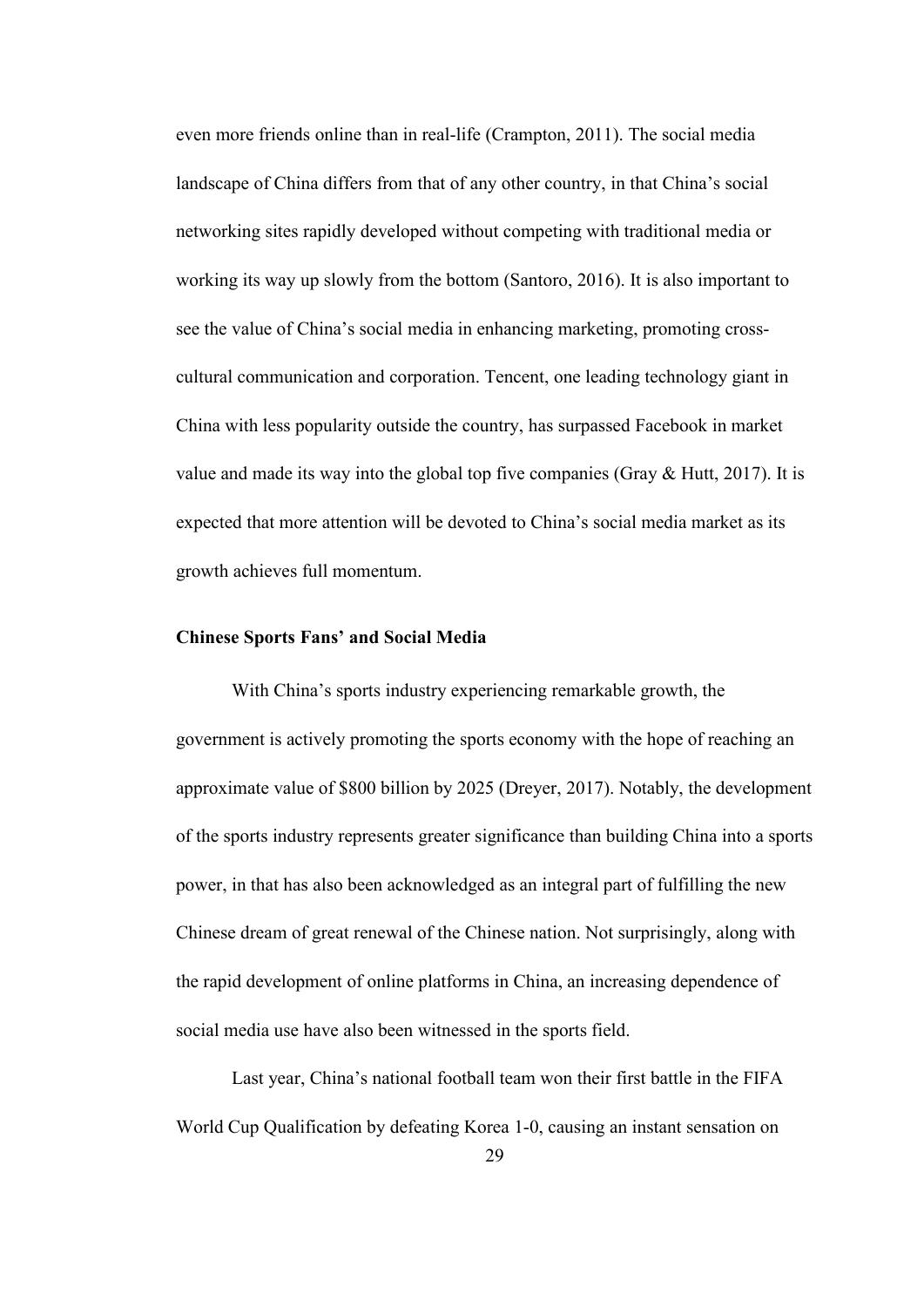China's social media platform Weibo, creating billions of pageviews of related content, 1.39 billion pageviews on subject #top12WCQ# and 630 million on topics related to #ChinaVsKorea# (Yao, 2017). Taking the 2018 World Cup as another example, fans across China strove to push their favorite team onto the list of most searched hashtags and hottest topics. During 15 days of the Cup, Weibo launched a list of teams, inviting Chinese fans to vote for the most likely winning teams. By reposting others' articles, holding discussions within the interface of teams, and browsing contents related to teams, Chinese fans coincidently "predicted" the order of teams that were knocked out of the game. This interesting coincidence soon went viral on the Internet, attracting fans to gather together and discuss related topics. Weibo has become a place where new trends are born, seen, and developed, catering to the demand of fans through their own online engagement.

### <span id="page-33-0"></span>**Business Mindset**

The sheer size of China's social media user market is too big to be ignored by global corporations, in particular within the sporting arena, where China's sports industry is offering new and extensive room for growth. With many sports clubs and agencies realizing the potential of Chinese people's social media engagement, they are craving opportunities to reach out to more Chinese sports fans. In 2016, the National Football League (NFL) made a partnership with the microblogging service Weibo to live stream games in China (Leung, 2016). One year later, the Professional Golf Association (PGA) and the National Basketball League (NBA) made the same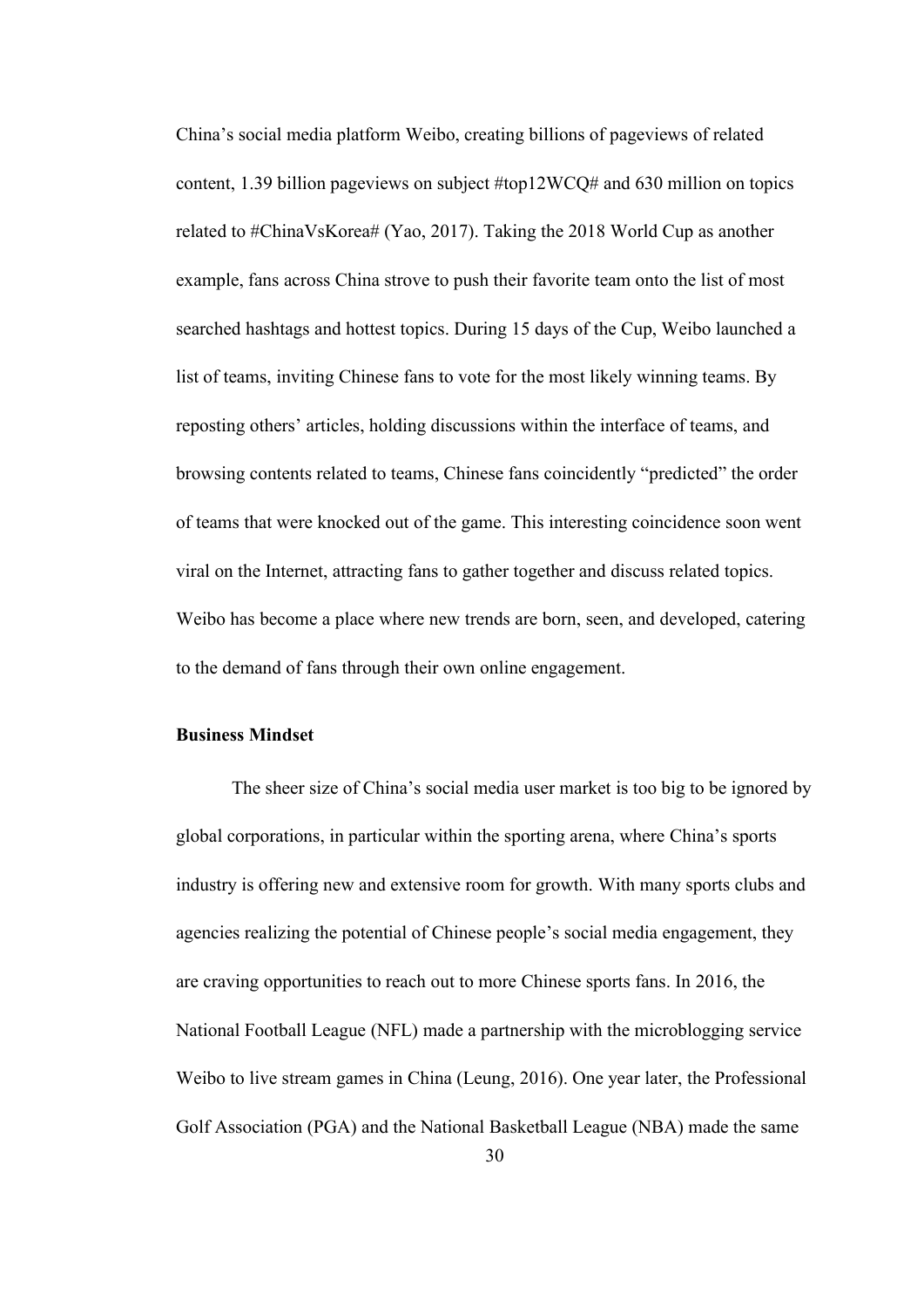move to partner with Weibo as attempts to expand its global outreach in China's sports market. The NBA has brought not only pre-season games to China, but also launched an indoor themed entertainment center for families to enjoy the game and build connections (Tuchman, 2016).

As noted earlier, up to 2017, the NBA's official account on China's social media platforms had attracted more than 33 million followers, surpassing its Twitter account by six million subscribers (McNicol, 2017). Qian Jun, the Chief Operating Officer of NBA China, mentioned multiple times during a press conference that the more than 30 million active users of Weibo will bring a significant increase of NBA fans (Lv, 2017). According to the statistic released by Iresearch (2017), in the first season of cooperation between Weibo and the NBA (2017 – 2018), the overall video views of content related to NBA have reached over 4.1 billion, and page views increased to 15.5 billion.

Unique cultural and sporting communities were gradually formed through fans' engagement on social media, paving ways for event managers and agencies to build ties with the targeted community and fans. Likewise, many less-known foreign teams have also began to accumulate theirChinese fan base. Studies suggests that Chinese sports fans are more likely to be affected by marketing measures, showing considerable preference on interacting through social media, such as Weibo and WeChat accounts, instead of traditional news channels (Ostsieker, 2017). It is important to note that fans truly drive the growth of the sport industry. In this regard,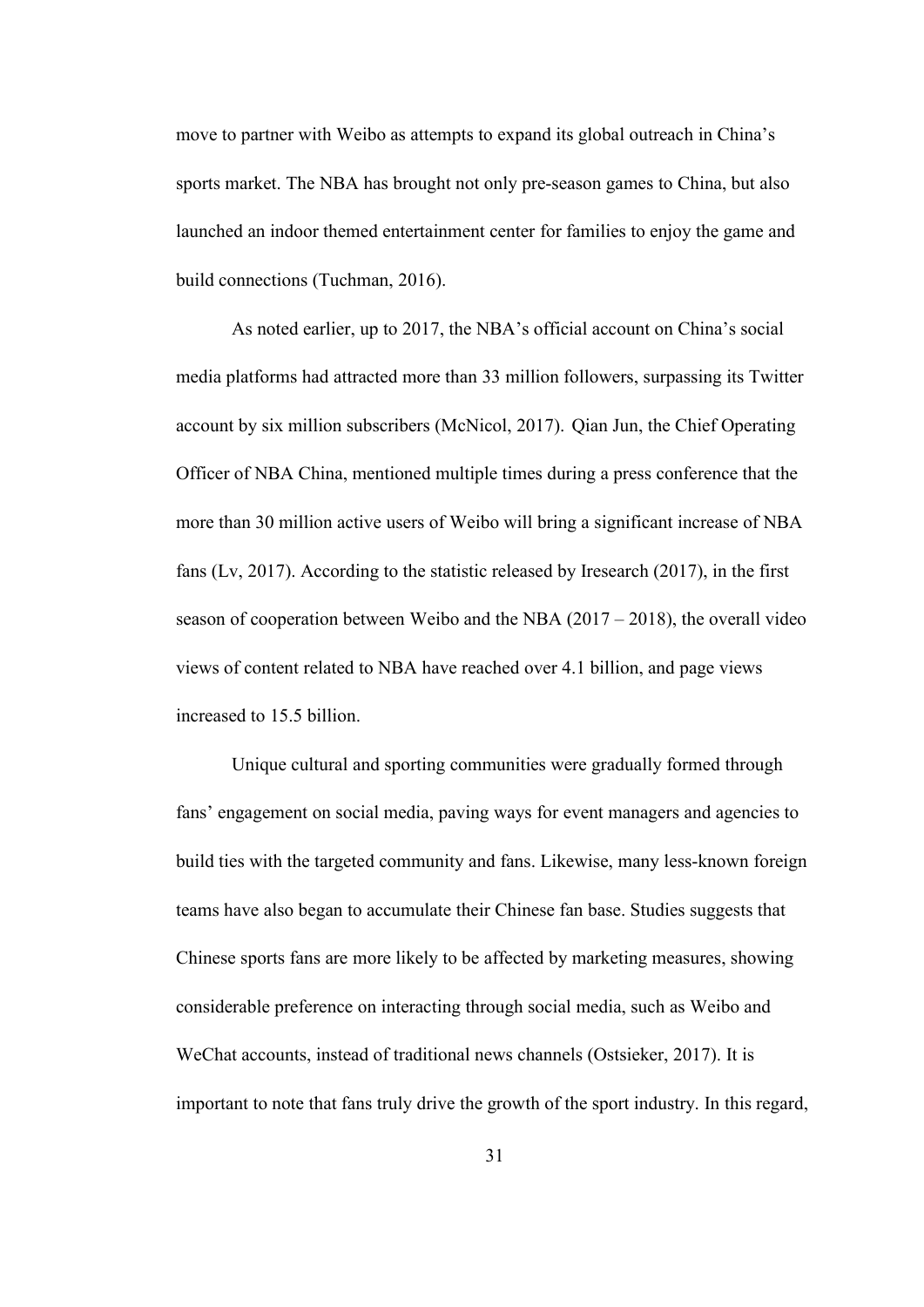<span id="page-35-0"></span>tailor-made strategies are needed for any sports clubs eager to connect with China's sports market.

## **Knowledge Gaps**

Though social media research within sport contexts and related to sport content has advanced over the past few years, few studies take fans' experience with social media as the focal point, including from the perspective of fans themselves. Arguably, areas covered by academic studies focusing on social media use within the sport context are mostly its role in affecting fans' identification and fandom (Clark & Maher, 2016; Collins et al., 2016; Krier, 2017; Larkin & Fink, 2016), motivating fans' online engagement (Clavio & Walsh, 2014), and influencing sports marketing and management (Abeza, 2012; Naraine & Parent, 2017). Fewer studies, however, have been carried out to explore fans' experience from an individual's perspective (Bireline, 2014). Funk (2017) introduced a sport experience design framework, aiming to extend sport consumer behaviour research. The "experience" discussed in the article, however, is focused on userexperience, grounded in an economic perspective.

Similarly, Dolan et al. (2016) explored sports fans' engagement with social media, centering on methods used by fans to interact with brands and clubs through social media. Also, Stavros et al. (2014) specifically looked into fans' motivation of using social media to enhance sports communication. Common findings were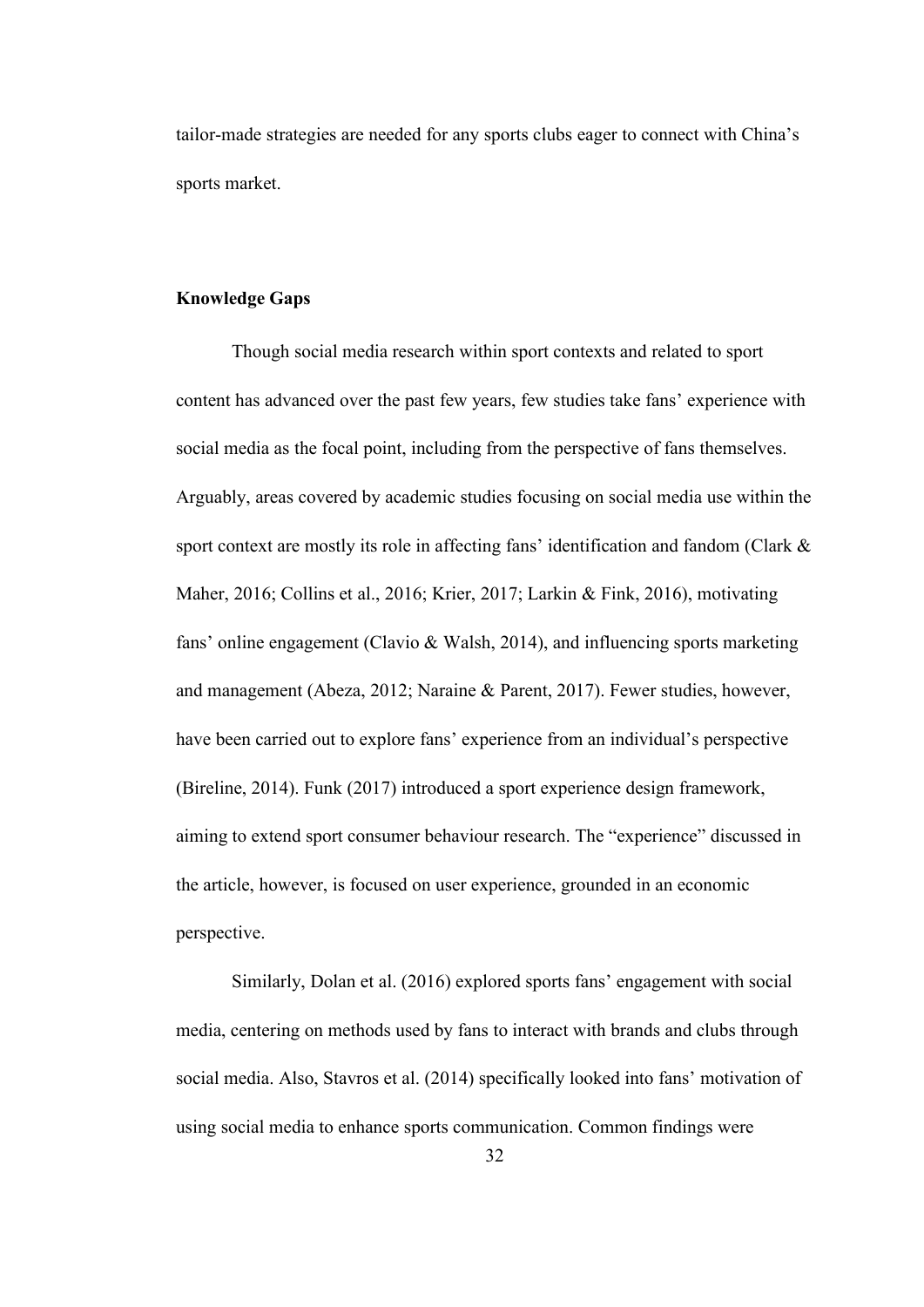revealed in those studies, in that social media serves as an effective and valuable vehicle for fans to maintain connection, express expectation, share experiences, demonstrate expertise, bask in team glories, and make judgements about a team's performance. Arguably, fans' motivation for social media use has been comprehensively examined by past studies (Clavio & Kian, 2010; Frederick et al., 2012; Hambrick et al., 2010; Seo & Green, 2008; Thomas, 2011). That being said, Jacobson (2003) noted that despite an increase of research on sport fans, most of which focus on the impact of fandom or using text or content analysis to provide better insights at the outcomes of being a fan, understandings about fan experience are left for future exploration.

Despite a late start, China's social media is gaining full momentum and realizing its potential. The many-to-many connected arena will become the norm as more sports leagues look to expand their overseas outreach and more companies seek resources to enter China's sport market. Realizing fans' role as either customers or supporters is crucial to any successful attempts of engaging foreign markets; both sports agencies and enterprises need to acquire fresh knowledge about this group under the era of social networking communication. Considering Chinese sports fans have distinctive cultural backgrounds, experiences of social media use within such environments might be different from that of fans living in the Western countries. Therefore, new insights gained from China are needed, instead of using past findings to generalize Chinese fans.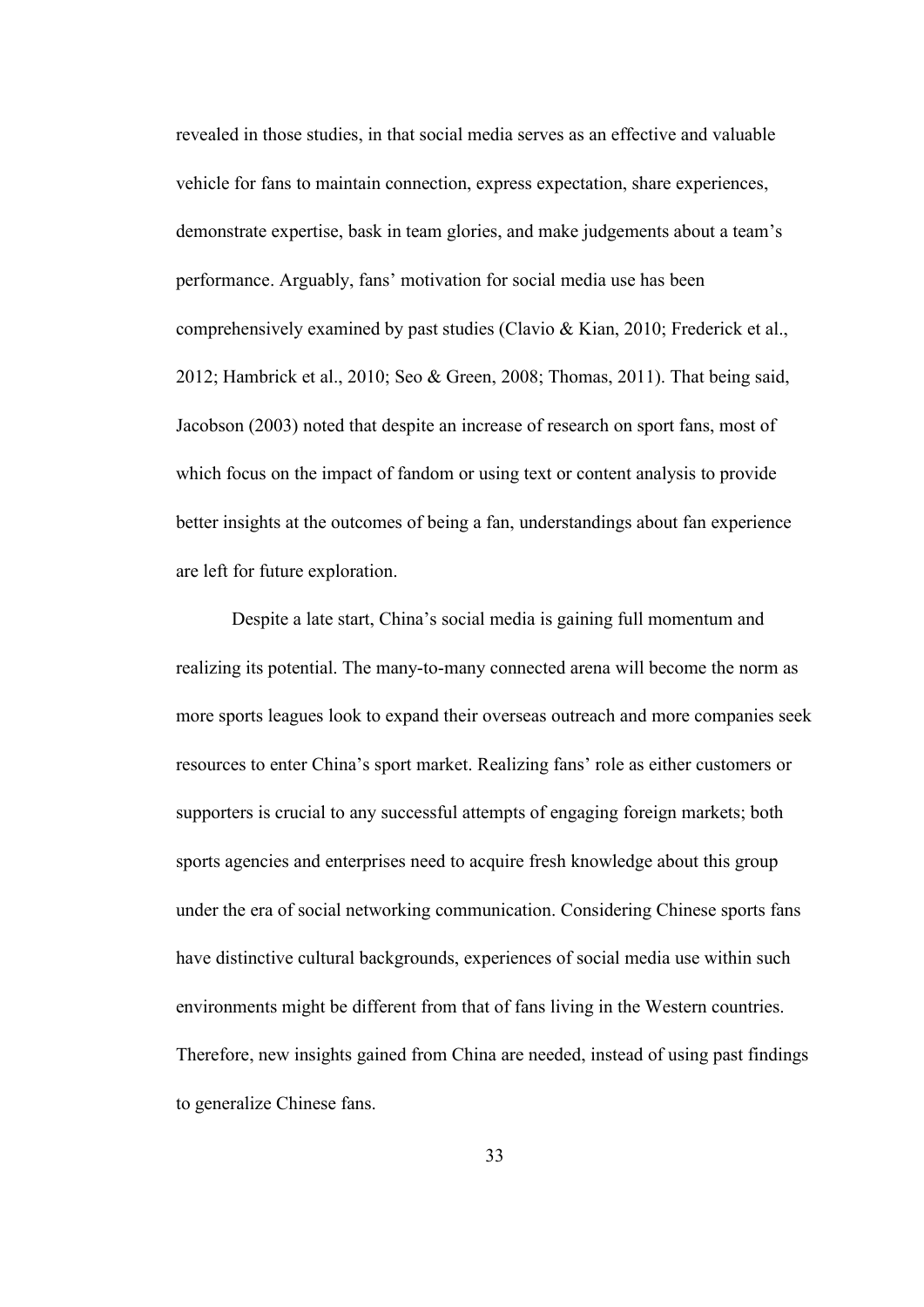To illustrate, Park, Li, and Dittmore (2015) found that the reasons behind fans' desire of following Chinese athletes included acquiring professional knowledge, passing time, and maintaining fanship. Moreover, unlike their U.S. counterparts who tend to build ties with college teams and interact with teams for the sake of entertainment and arousal, Chinese sports fans not only have closer affiliations with foreign teams, but also enjoy higher satisfaction when using Weibo to express themselves (Billings et al., 2019). In line with those findings, Li, Dittmore, & Scott (2017) noted that fans' behaviors were diversified across different social media platforms due to cultural influences, in that Weibo users are more willing to interact and express team support whereas fans on Twitter tended to be more active in building ties with sports organizations. However, as they only carried out a survey on fans following the LA Lakers, a comprehensive understanding about fans' social media experience within different cultural orientations were therefore missed, calling for future studies to enrich academic resources in this respect, providing a partial warrant for this research.

As suggested by Filo, Lock, and Karg (2015), the widespread use of social media within the sports context has overcome geographic restrictions. Therefore, it is important to acquire fresh insights on the diversity of fans using social media in different countries. It is also critical to note that China's social media platforms, such as Weibo, were designed and developed to serve Chinese users (Lei et al., 2018). Despite similar functions, China's social media platforms might be occupied by fans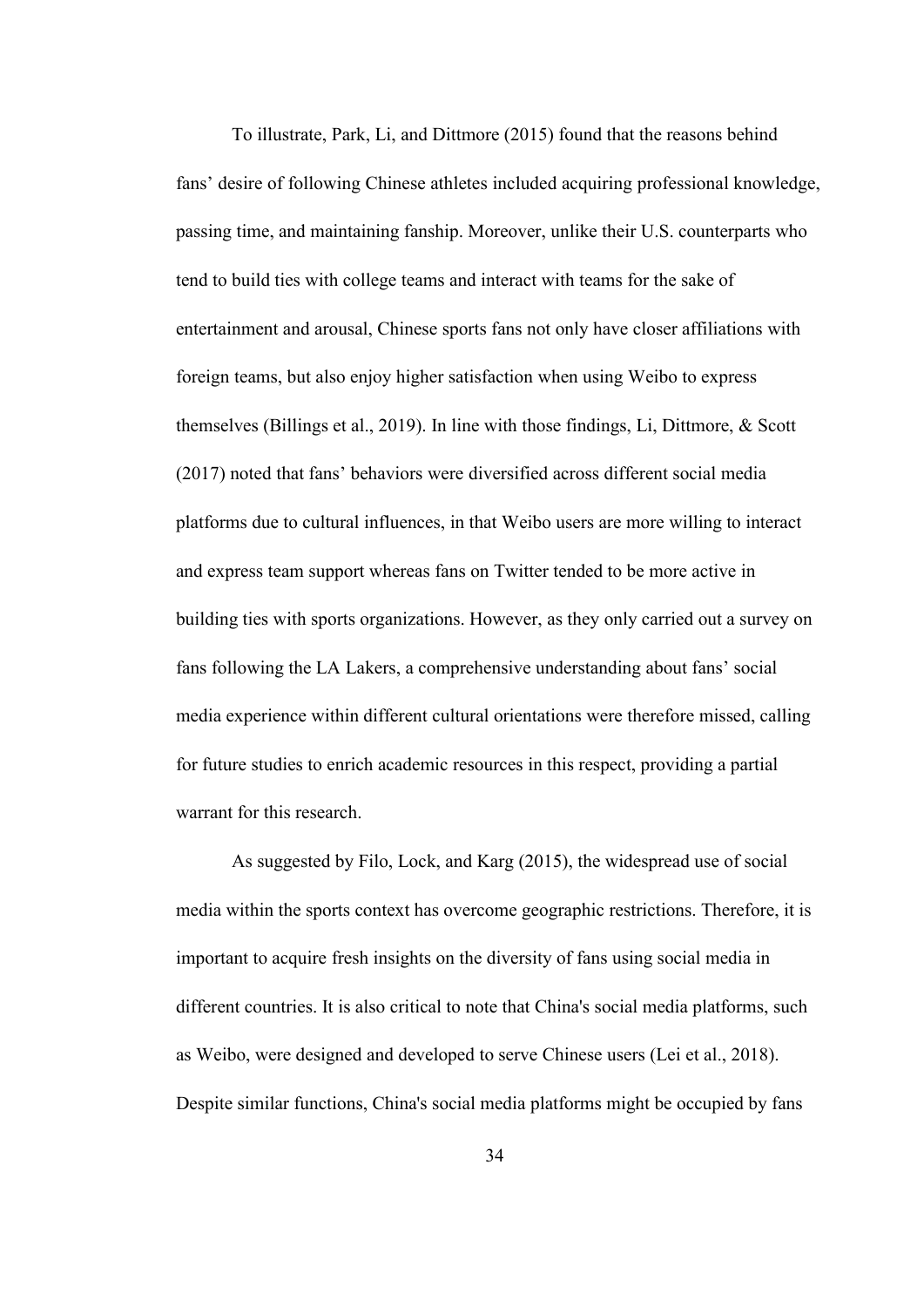in a totally different manner, generating different fanship experiences to be explored. Moreover, Foster and Hyatt (2008) argued that the number of potential fans residing in non-local areas are larger than those living in the local community. This presents a need for sports teams, from a business perspective, to expand its fan base both locally and overseas. In order to do so, they further suggest sports teams acquire a comprehensive understanding of distant fans of the nation. With increased business interests attracted to China's sports market, greater knowledge of Chinese sports fans, in particular those who are emotionally committed to specific teams, is needed.

# **Theoretical Framework**

After analysis of the findings on the experience of highly engaged Chinese sports fans, the study will turn to Team Identification theory to see how applicable it is as way of looking at that experience. Team identification, according to Wann, Melnick, Russell, and Pease (2001) refers to the extent to which individuals felt belongingness to a particular team, in that 'fans' tend to consider their team as an extension of themselves, therefore developing a psychological connection to this team (Wann & Branscombe, 1993; Wann, Melnick et al., 2001; Wann & Schrader, 1997). It stems from social identity theory, with the basic idea that individuals become a part of social categories which exert positive reflection on their self concept (Tajfel, 1982; Tajfel & Turner, 1979), strengthen their self-esteem (Branscombe & Wann, 1991), and as a result, regard their own group as superior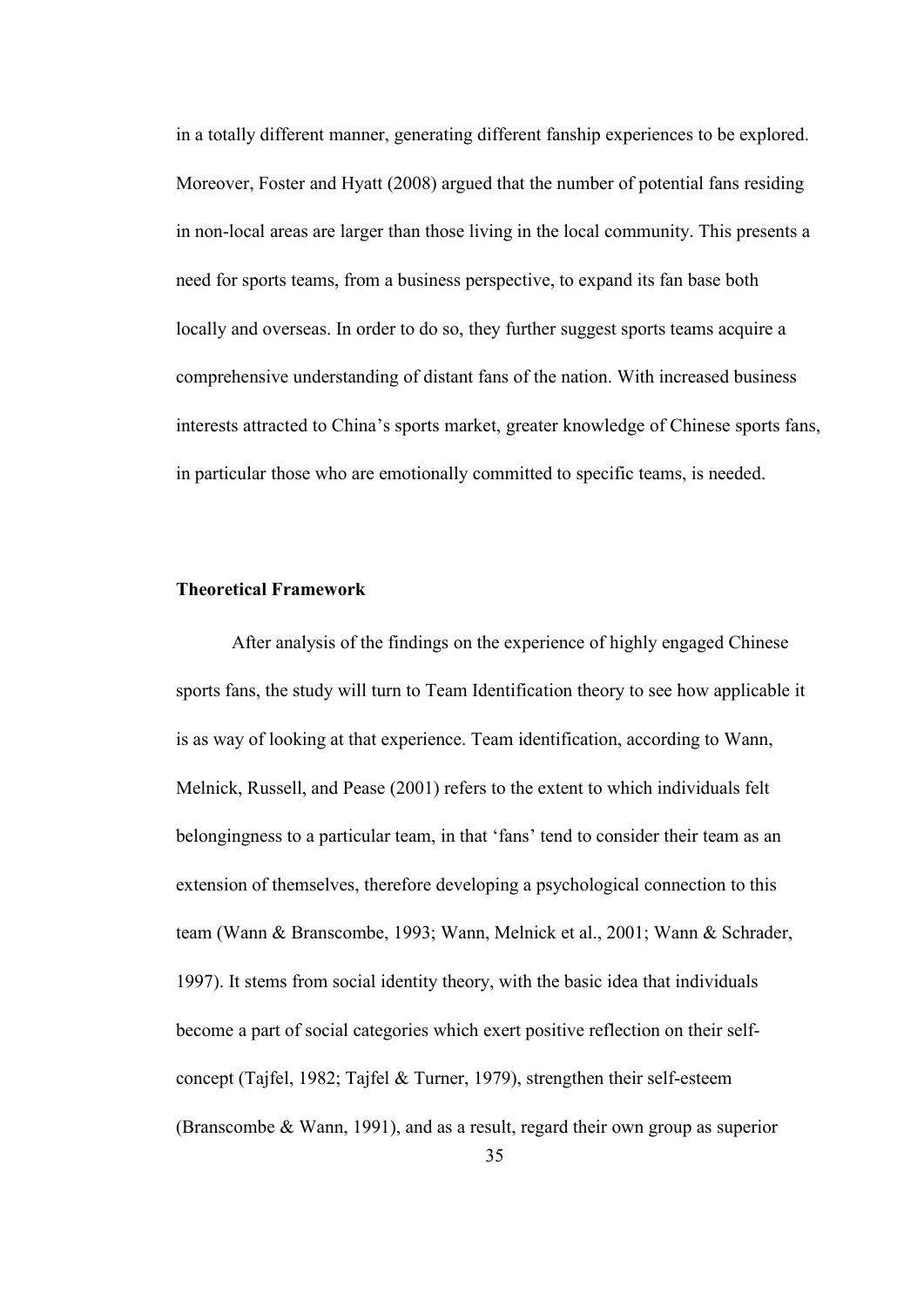compared to the others (Hogg & Abrams, 1999). Lock, Taylor, Funk, and Darcy (2012) specifically examined the development of team identification, illustrating that it is a central part of fans' self-concept, which will influence their everyday behaviours. For example, team identification would exert a huge impact on fans, potentially boosting the level of self-esteem and reduce depression (Branscombe & Wann, 1991).

Fans' behaviour of searching for news and media articles are a team-directed outcome of developed identification, where individuals' need of evaluating identity, motivates such behaviour. Under the concepts of team identification, individuals who highly identified as fans to a particular team are inclined to consider the team's glory and defeat as their own (Fink, Parker, Brett & Higgins, 2009). Wann and Branscombe (1990) coined the term BIRGing (Basking in Reflected Glory) to refer to fans basking in teams' success as their own glory, and the term CORFing (Cutting Off Reflected Failure) to refer fans' attempt of cutting off negative outcomes like failure. It has long been seen as a valuable lens to investigate fans' behaviours, such as verbal and physical violence (Chien, Kelly, & Weeks, 2016), spectating patterns (Wann & Branscombe, 1990; Wann, Weaver, Belva, Ladd, & Armstrong, 2015), and consumption features (Theodorakis, Koustelios, Robinson & Barlas, 2009). From different perspectives, some scholars utilize this theory as guidance to explain fans' emotional fluctuations (Lee, Gipson, & Barnhill, 2017; Stavros et al., 2014), changes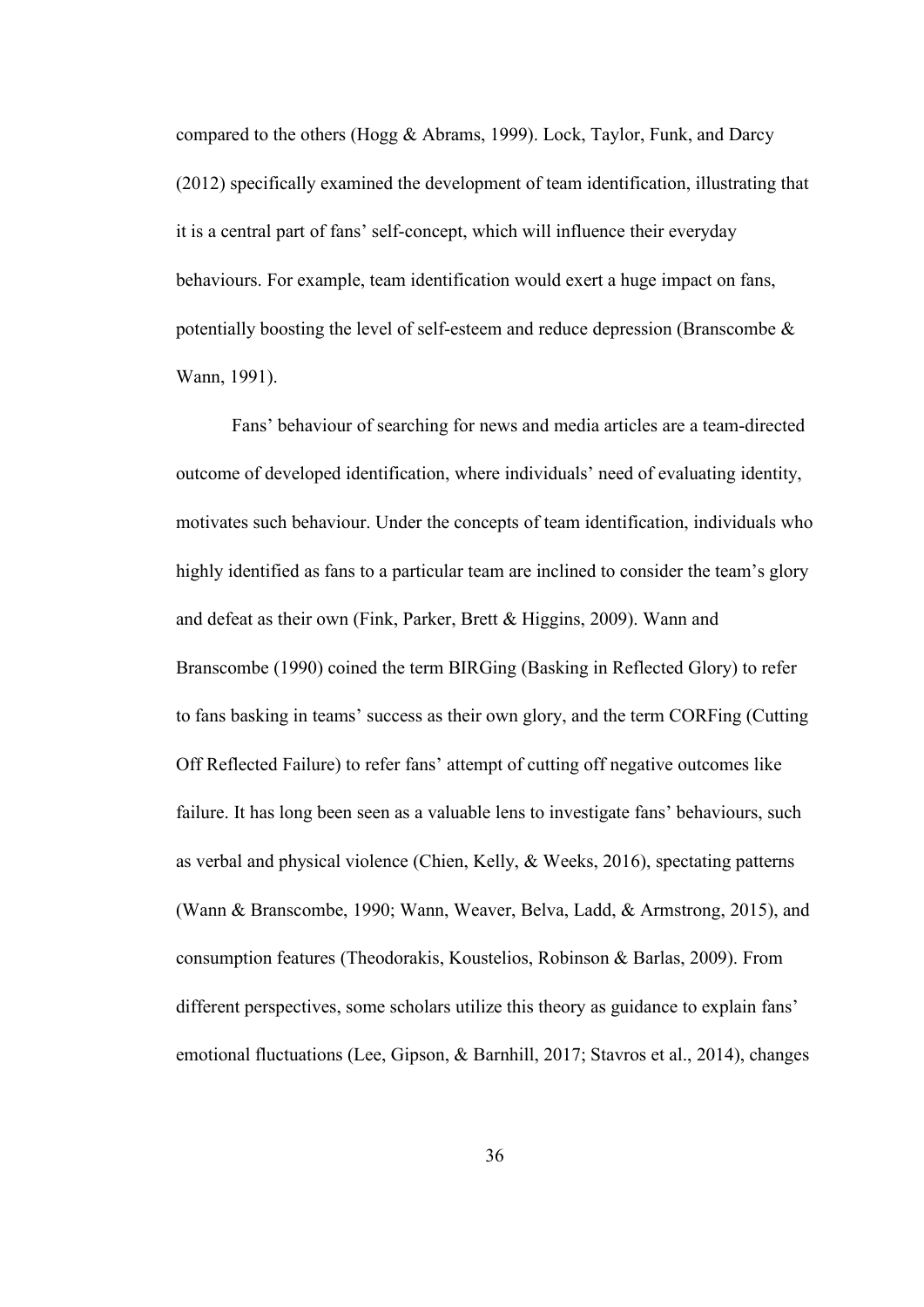of self-perceptions (Wann, Royalty, & Rochelle, 2002) and social relationships, as well as motivations of following a team (Haugh & Watkins, 2016).

Noting that human beings need to "form and maintain strong, stable interpersonal relationships" (Baumeister & Leary, 1995, p. 497), Mann (1969) found through past studies that fans are likely to feel socially connected within a sporting context. In many ways, fans are linking how they perceive themselves to a particular team's performances, and this recognition would spur them to defend this team aggressively (Branscombe & Wann, 1992; Wann, Dolan, McGeorge & Allison, 1994; Wann, Peterson, Cothran, & Dykes, 1999; Wann, Royalty, & Rochelle, 2002). Similarly, Wakefield and Bennett (2017) demonstrate the more fans enjoy the game, the more they would be willing to interact with others and share self-created content with larger audience, whereas those with less enjoyment of the game have less desire of doing so. Conversely, fans who share highly emotionalattachment with the teams are less likely to share information, because in many ways, they regard themselves as a part of the team, reviewing the game from players' perspective. As such, they tend to show concerns toward the future instead of sharing self-created content, be it positive or negative, at the present. As the impact of social media on redefining communication between sports organizations and fans continue to expand (Haugh & Watkins, 2016), increased scholarly attention is attracted to investigate how team identification influences fans' interaction with teams through social media (Phua, 2010; Smith and Smith, 2012). Likewise, considering fans tend to have more control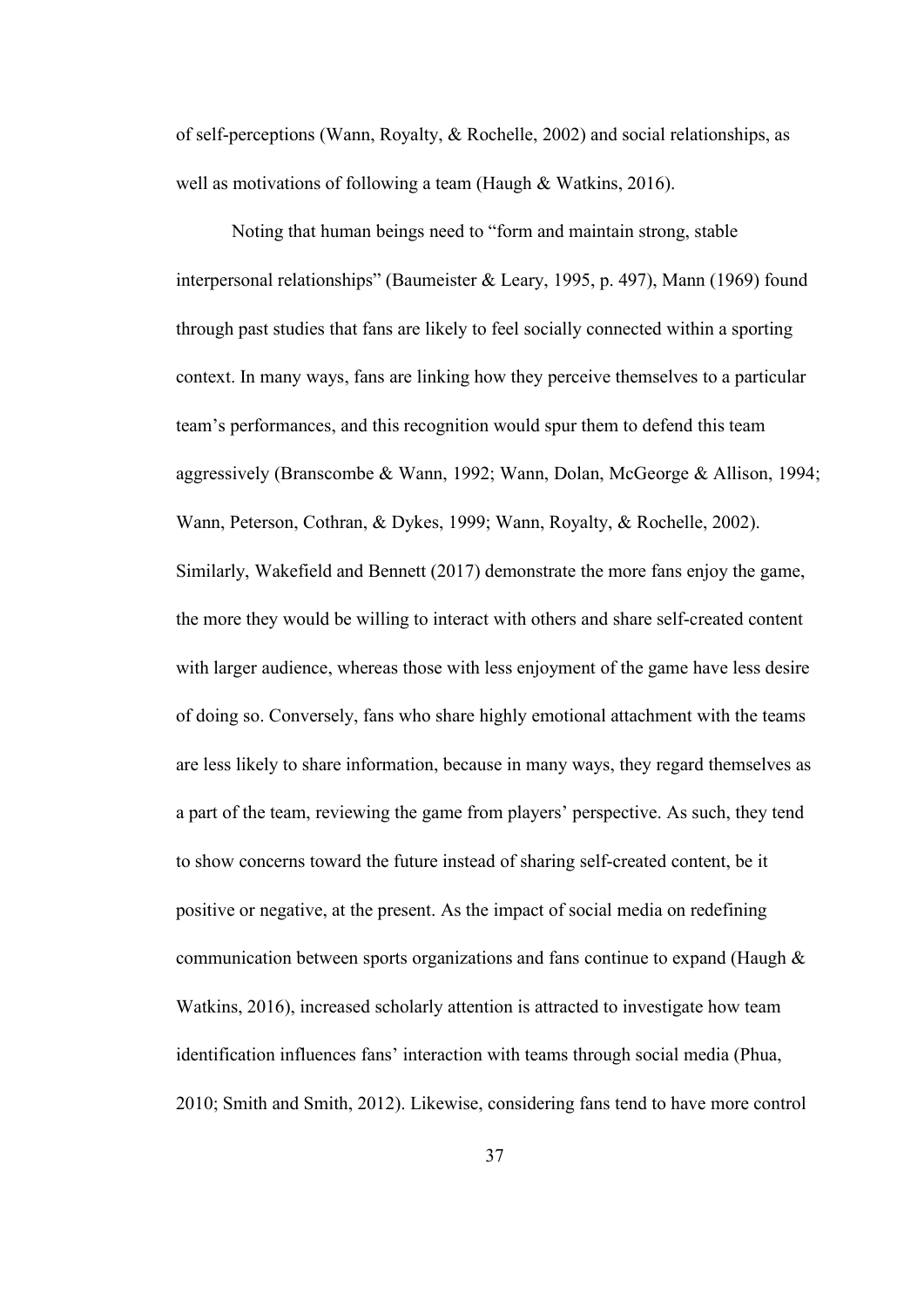of social media surrounding their beloved teams, Wakefield and Bennett (2017) also call for future research to have a closer look at the nature of sports fans through social media platforms.

Team identification theory is widely used in studies of fans to explain why they present different behaviour patterns and attitudes towards their favourite teams (Moyer, Pokrywczynski, & Griffin, 2015; Mudrick et al., 2016; Wann, 2006). As such differences depend on how close and intense fans identify with the team, features of highly identified fans tend to be more salient for investigation, considering their willingness to follow a team at the first place are among the highest (Wann, Ensor, & Bilyeu, 2001).

Team identification influences the "emotional experience" (Lee et al., 2017, p. 89) of fans. The close affiliation fans share with their favorite teams helps them better cope with negative emotions, such as depression and alienation, in that it makes them feel connected and see value in themselves (Branscombe & Wann, 1991). On the other hand, they will also connect in anxiety as they regard themselves as a part of the team and therefore take togetherness as their duty (Stavros et al., 2014), experiencing negative emotions along with the team. The most committed fans are those individuals whose cognition was impacted by their favourite teams (Foster  $\&$ Hyatt, 2008). These fans have a persistent positive attitude towards the team, resist changes, and demonstrate supporting behaviours that tend to be long lasting. Arguably, highly identified fans have a more intense emotional affiliation with the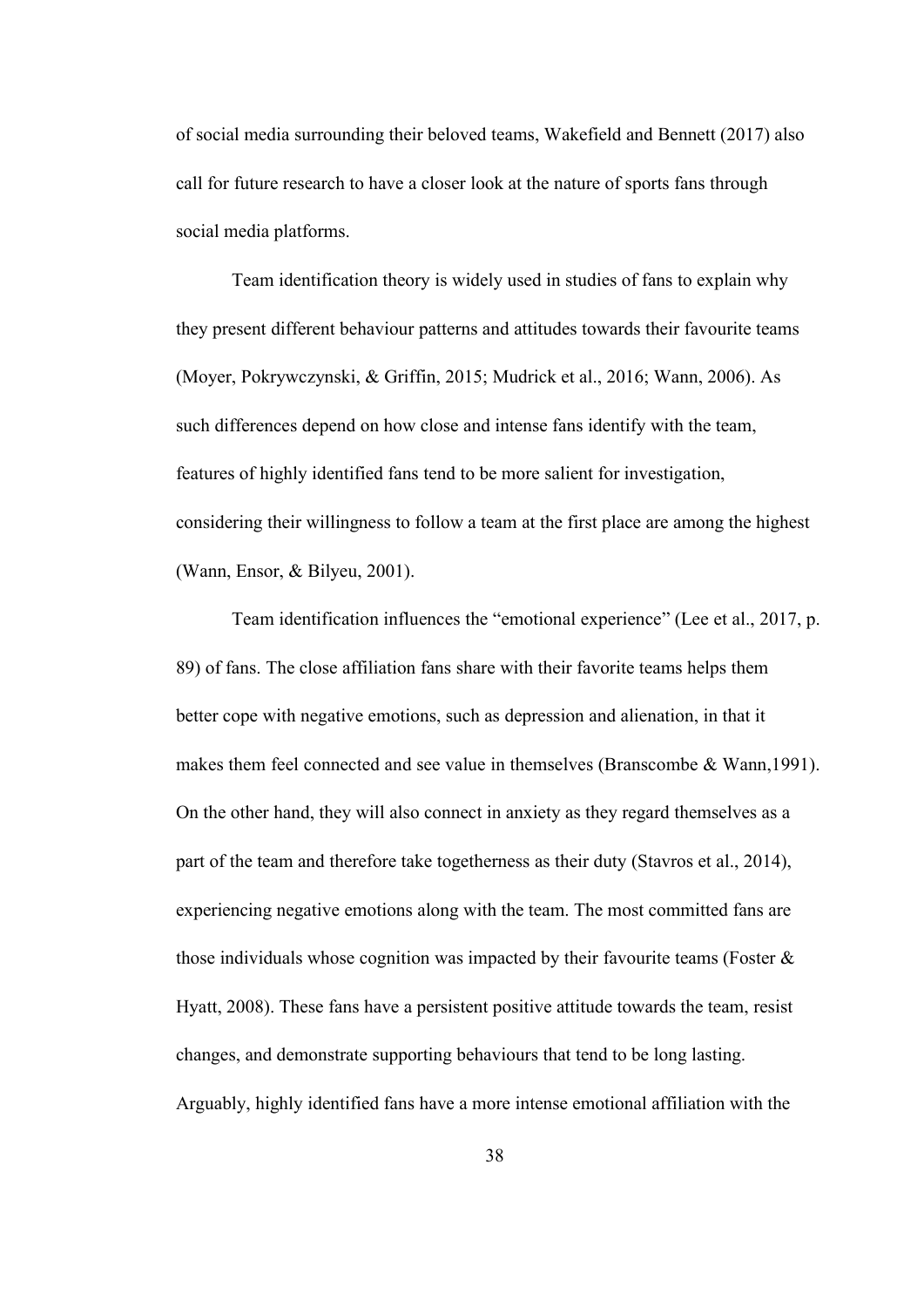team, tend to attribute the favorable outcomes to internal factors such as good performance of the team while blaming losses on external forces, for example media manipulation or poor coaching (Doyle, Lock, Funk, Filo, & McDonald, 2017; Jang, Wann, & Ko, 2018; Van Leeuwen, Quick, & Daniel, 2002). In other words, highly identified fans are more likely to present "biased attributional processes" (Fink et al., 2009, p. 144) in fanship, in that have different feelings and experiences regarding to the results of the game. Researchers have demonstrated that fans having high identification to a particular team are more active in practicing fanship in real life, such as attending games more frequently (Hill & Green, 2000) and purchasing more team apparel (Kwon, Trail, & James, 2007; Madrigal, 2001). However, how they experience and maintain fanship via social media is understudied. That being said, growing scholarly interest has been seen investigating the correlation between sportled social media use and sports fandom presented by the most identified groups of fans (Billings et al., 2019), making highly identified fans an excellent target to conduct studies on.

Ashmore, Deaux, and McLaughlin-Volpe (2004) regard team identification as a multi-dimensional concept, which is constructed by the following criteria: 1) Self-categorization, in that a fan identifies him/herself as "a fan" of a particular team and obtain a sense of belongingness; 2) Evaluation, referring to either the positive or negative attitude a fan has towards the team and how much this attitude would be influenced by others' opinions and comments; 3) Importance, concerning the degree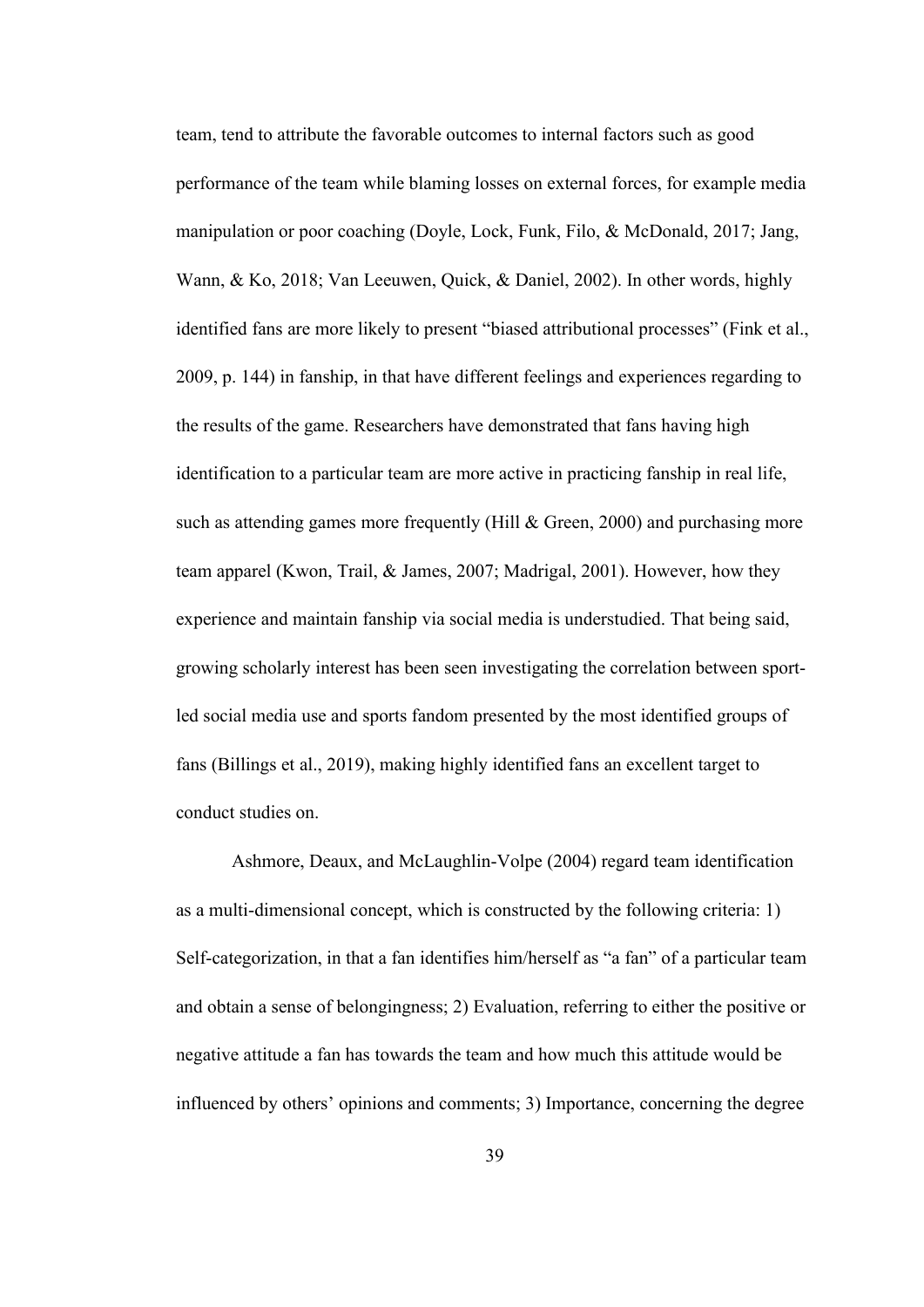a fan values his/her fanship towards a particular team; 4) Attachment, referring to a fan's emotional involvement with the team, such as seeing him/herself as an extension of the team; 5) Social embeddedness, in that a highly identified fan would interact with other fans whereas a low embedded fan is less likely to do so; 6) Behaviour involvement, describing a fan's common practices of supporting the team with action, such as watching the live game, discussing with others, and purchasing team apparel; 7) Cognitive awareness, in that highly identified fans are more likely to be knowledgeable about a particular team. As such, in this study, aiming to explore how Chinese sports fans experience and maintain fanship via social media, highly identified fans will be targeted as participants. Team identification theory will be utilized as a theoretical guidance of experience explanation and interpretation.

This study, focusing on the lived experiences of Chinese sports fans' social media use, will supplement research on China's social media use within the sports context, accumulate knowledge about Chinese sports fans in a comprehensive manner, and provide enterprises the resources to look at during marketing and relationship building. The following are the key questions to be explored in this study:

1) How do Chinese sports fan use social media to experience fanship with a team(s)? 2) What does that experience mean to them in terms of being a fan of a team(s)? 3) How do fans' experiences impact them in terms of team identification?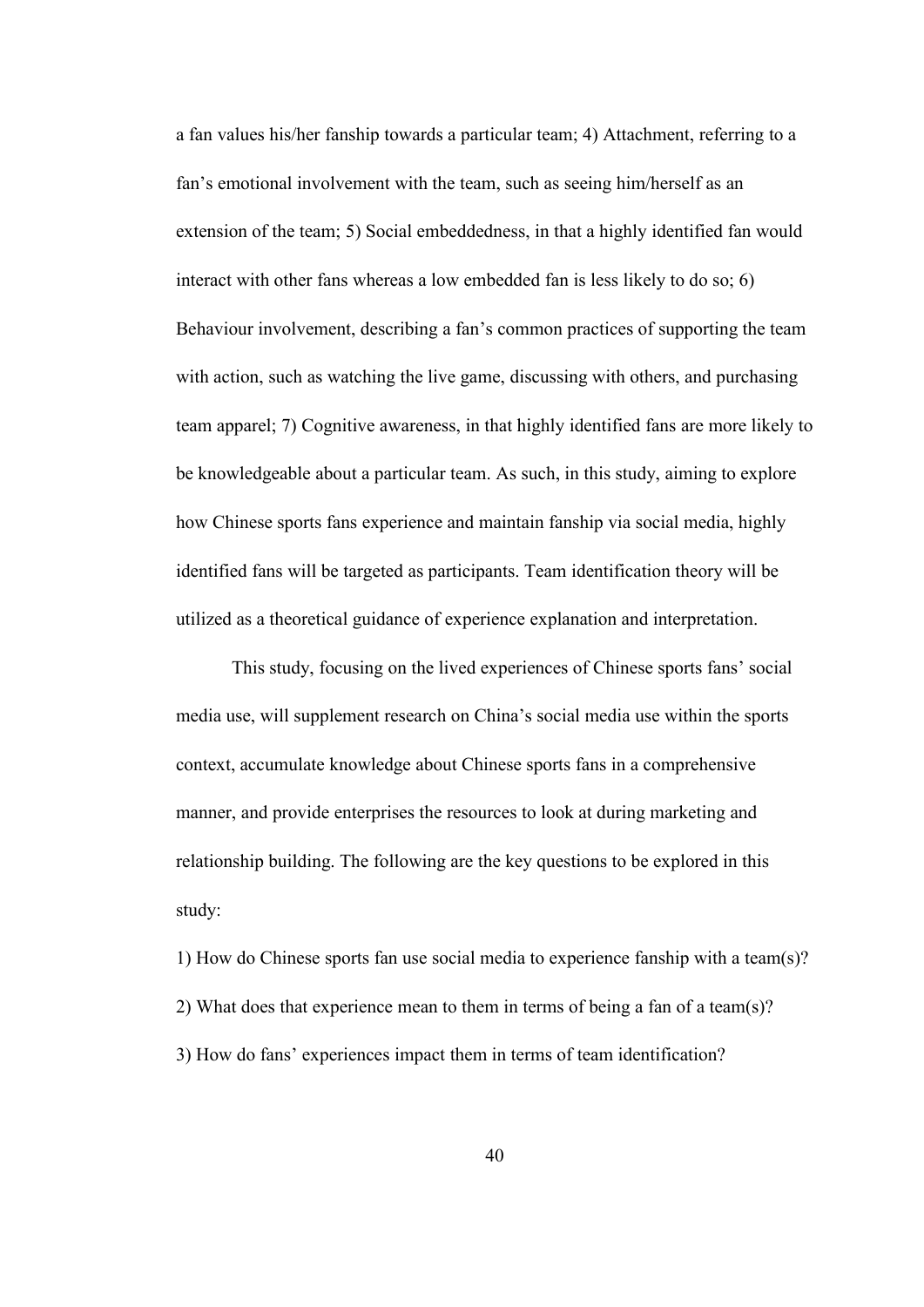# **CHAPTER THREE: METHODOLOGY**

Phenomenology is a philosophical approach studying lived experience, revealing the essence of a phenomenon (Creswell, 1998; van Manen, 1990). Those who tend to conduct research from a phenomenological approach expect to understand "what" participants experienced and "how" they experienced it (Moustakas, 1994). The term "phenomenology" was used as early as 1765, which can be traced back to Kant and Hegel (Moustakas, 1994). But it was Edmund Husserl, who was regarded as the father of phenomenology in the twentieth century, who significantly developed the theory, and further named his philosophical method as 'phenomenology', meaning the science of pure "phenomena" (Eagleton, 1983, p. 55), The aim is to go "back to the things themselves!" (Moustakas, 1994, p. 26). Husserl perceived 'experience' as "human consciousness," which is a valuable object for scientific study (Lopez & Willis, 2004).

Since Husserl focused his understanding of phenomenology on consciousness, he believed that each individual's experience must be taken in its own right as it "shows itself and as one is conscious of it" (Stewart, 1974, p. 22). Moustakas described it as "intimately bound up in the concept of intentionality" (Moustakas, 1994, p. 28). Furthermore, Husserl was mostly concerned with building a foundation for knowledge (Todres & Wheeler, 2001). Such concern was then transformed as "transcendental phenomenology," referring to the active role played by consciousness which, in his view, is a necessity for the unity of all experience (Stewart, 1974). Husserl's transcendental phenomenology starts with the things themselves, studying "the appearance of things, of phenomena just as we see them and as they appear to us in consciousness" (Moustakas,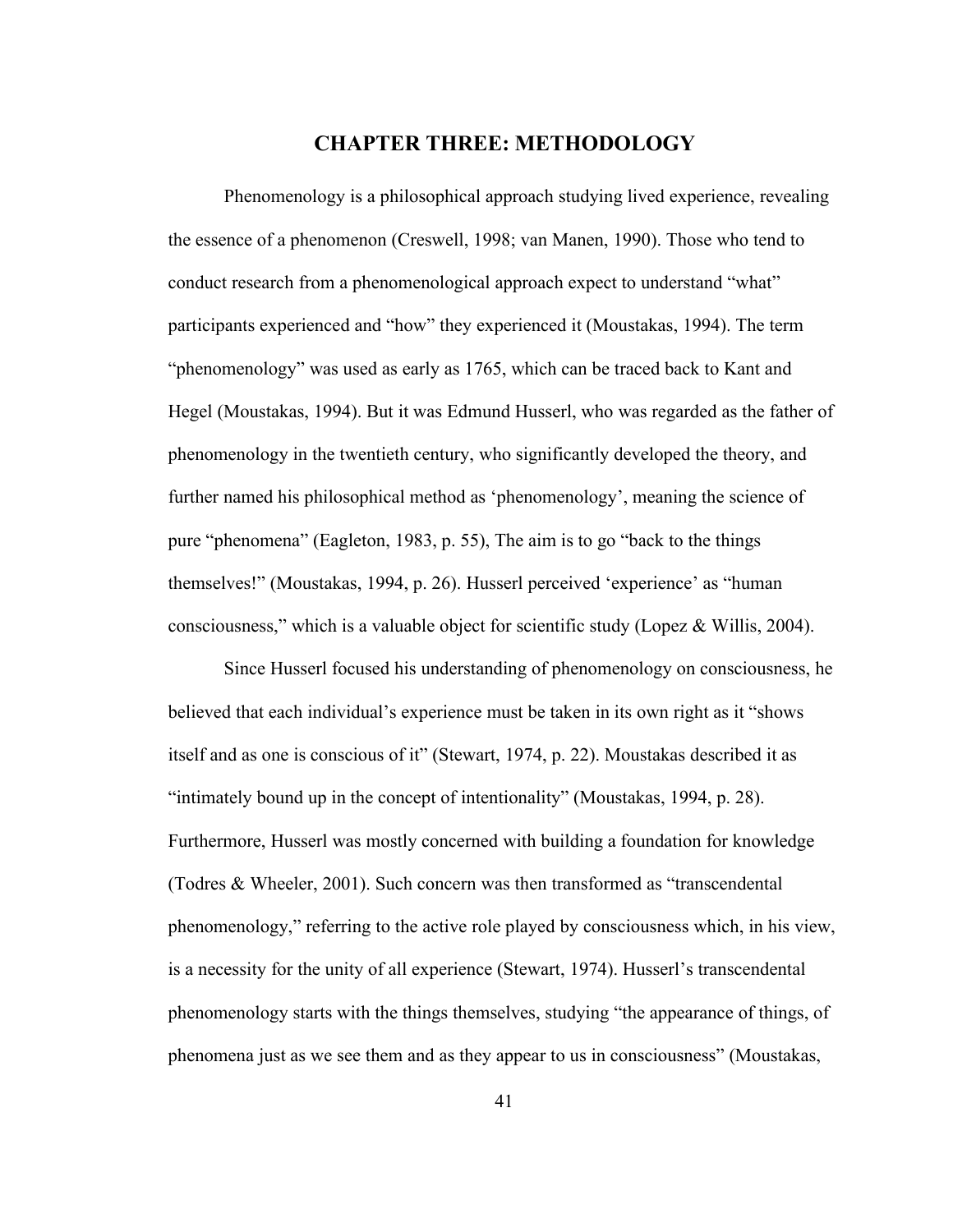1994, p. 49). It is an approach to understanding human experience that "has us focus on the essential structures that allow the objects naively taken for granted in the 'natural attitude' to 'constitute themselves' in consciousness" (Beyer, 2016, p. 3).

However, his theory was later developed by one of his most outstanding students Martin Heidegger (1889-1976), who was born in Germany. Heidegger shared Husserl's concern with lived experience, but offered his own expansion of phenomenology (Stewart, 1974). Heidegger's approach to phenomenology shifted from Husserl's transcendental project to a hermeneutic emphasis (Smith, Flowers, & Larkin, 2009), which does not seek fixed essences or truth that can be determined once and for all, but set out to explore and understand experiences consequently. It opens to new insights instead of stable meaning while rejecting the claim that a researcher's cultural background should be isolated from the process of studying experience (Friesen, Henriksson, & Saevi, 2016).

Following this, Heidegger developed interpretive phenomenology (Creswell, 1994). The "essence" in interpretive phenomenology refers to what makes a thing as it is (van Manen, 1990). It is to explore human experiences that are meaningful but embedded in people's common lifeworld, going beyond purely describing essences. Lived experience should be regarded as an interpretive process (Racher and Robinson, 2003), so as to look for those meanings. In this sense, Heidegger's phenomenology is concerned with *being in this world (Dasein),* rather than *being (Sein),* focusing on how people experience the context of common practices, instead of describing a reality people consciously know (Solomon, 1987), indicating that for hermeneutic inquiry, researchers "are unable to completely bracket prior conceptions and knowledge – we are necessarily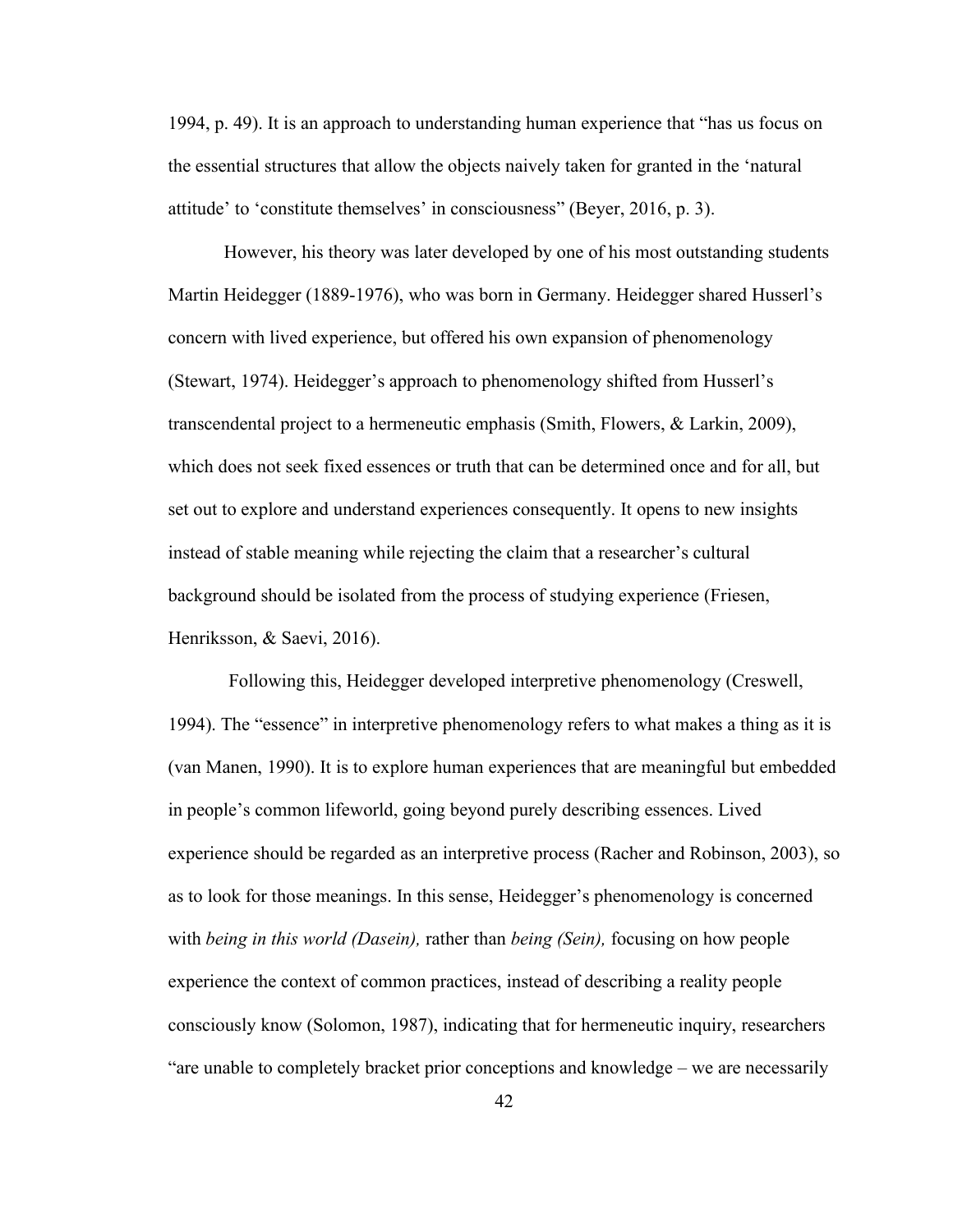embedded in a historical context" (LeVasseur, 2003, p. 415)*.* As each person formed their experiences within their own lifeworld, external influences are inevitable (Smith, 1987). Therefore, it is incumbent upon researchers to explore their unique experiences within the specific setting being studied. That being said, an interpretive stance, a focus on being-inthe-world (Dasein), and the hermeneutic circle, therefore, formed key facets in Heidegger's thinking (Newberry,2012), guiding researchers to look into participants' experiences and gain greater knowledge about what those experiences mean.<br>Moreover, compared to Husserl's phenomenology, which would transcend

researchers' prejudgments, understandings, and attitudes about phenomena, Heidegger argued for knowledge "outside of an interpretive stance, whilst grounding this stance in the lived world – the world of things, people, relationships and language" (Smith et al., 2009, p. 16). As for Heidegger, "prior experiences, assumptions, [and] preconceptions" (Smith et al, 2009, p. 25) are needed in the process of doing research. That's to say, whereas Husserl's transcendental phenomenology studied the lived world from the perspective of a "detached observer," Heidegger insists that it is impossible for an observer to separate him/herself entirely from the world being studied and points out that "conscious experience are also the ways one is in the world" (cited in Stewart, 1974, p. 64). As Dahlberg, Drew and Nystrom (2008) states that in terms of hermeneutic phenomenology, essence refers to "our understanding of the everyday world is derived from our interpretation of it" (p. 45).

Given that social media closely ties with people's day-to-day lives, it is not only impossible, but also unhelpful for a researcher to detach him or herself entirely from subjects being studied. In Heidegger's phenomenology, a researcher's pre-knowledge not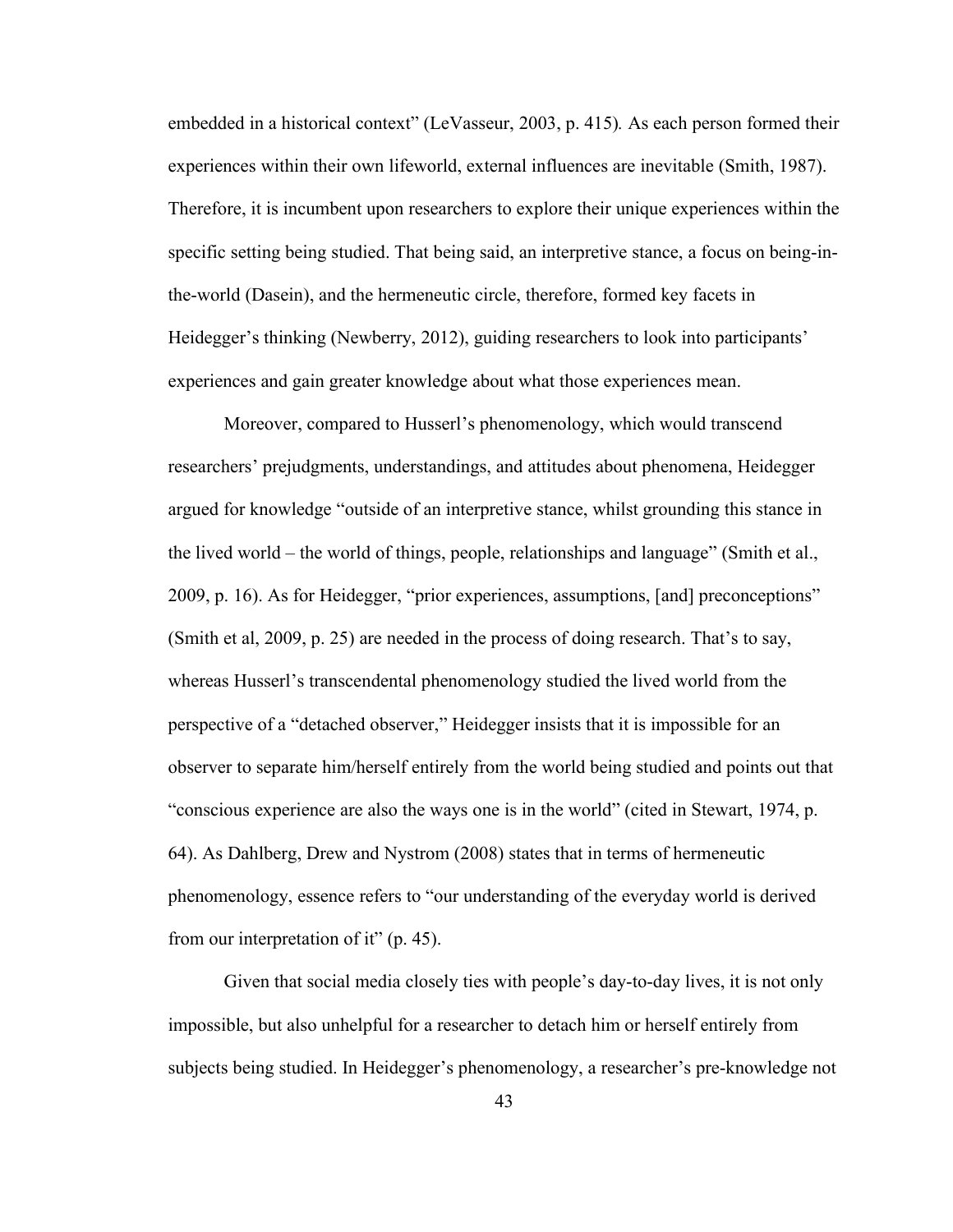only guides him or her to realizing that a certain study is "needed in an area that is understudied" (Lopez & Willis, 2004, p. 4), but also helps to conduct a meaningful study. Considering that fans' experiences of using social media might differ from one country to another due to different cultural and social environments, it is incumbent on the researcher to explore his/her experiences within the setting of China, acquiring better understanding of the meanings behind it, putting it in the context of their daily practices of being a fan.

Adding on that, considering Heidegger's phenomenology emphasize the situated nature of human experience and paid close attention to the relationships and activities from which experience and meaning emerge (Lopez & Willis, 2004), it is a much more effective and beneficial way for researchers to conduct a study, for it allows meaningful engagement with participants and broadening understanding about specific phenomenon (Newberry, 2012). Notably, in addition to philosophy, phenomenology as a research method has also been used in many humanistic and social science disciplines, such as psychology (Giorgi, 1975; Giorgi, 1997), education (van Manen, 1990; van Manen, 2003), as well as leisure (Howe, 1985) and sport related studies (Allen-Collinson, 2009; Bireline, 2014; Dale, 1996; Kerry & Armour, 2000).

Within the context of this study, it is important to note that sport is a unique cultural activity, has intense social background and serves as a microcosm of social issues, displaying not only social attitudes, community behaviors, but also the trends of development. It plays a significant role in shaping participants' world values, social abilities, and overall wellness. Since social media has increasingly moved into people's lives, its tie with sport communication are not only close, but intense. It is critical for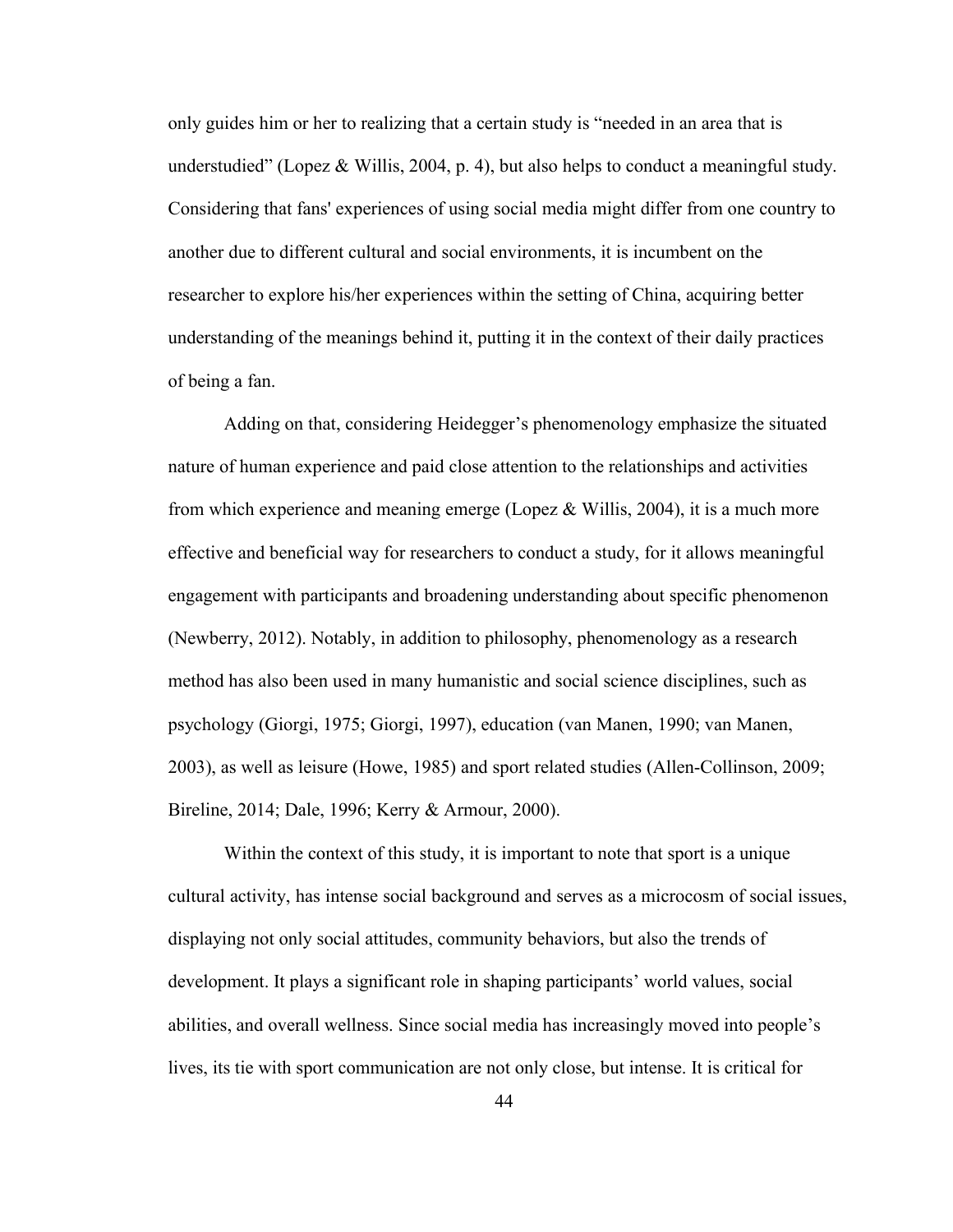those who attempt to understand people's experience with social media to adopt their own knowledge and experiences into the field. For this study, the experience that Chinese sports fans have with social media is the question. By understanding what situation or environment they put themselves in and how do they managed to stay connected, it affords better, micro-level knowledge on how highly identified Chinese sports fan experience and maintain fanship via social media.

## **Method**

### **Sample**

Consistent with phenomenology, purposive sampling was adopted to ensure all the participants recruited have lived the phenomena being studied (Creswell, 1998). This study focused on the experience of highly identified fans. Such fans have the following key features: 1) self-categorizes as "a fan" of a particular team; 2) show constant support to the team regardless of how well or how bad a game ends; 3) values his/her fanship; 4) a willingness to interact online through social media; 5) practices fanship; and 6) tends to know more about a particular team (Ashmore et al., 2004). In order to better explore highly identified Chinese sports fans' social media experience, the following criteria was utilized to recruit targeted participants: 1) Weibo users in their 20s who self-define as "a loyal fan" of a particular team; 2) constantly show support to a particular team regardless of winning or losing; 3) value his/her/their connection towards the team as an indispensable part of being a sport fan; 4) actively engage in team supporting activities on social media, such as sharing self-created content, or managing fan-run super-hashtags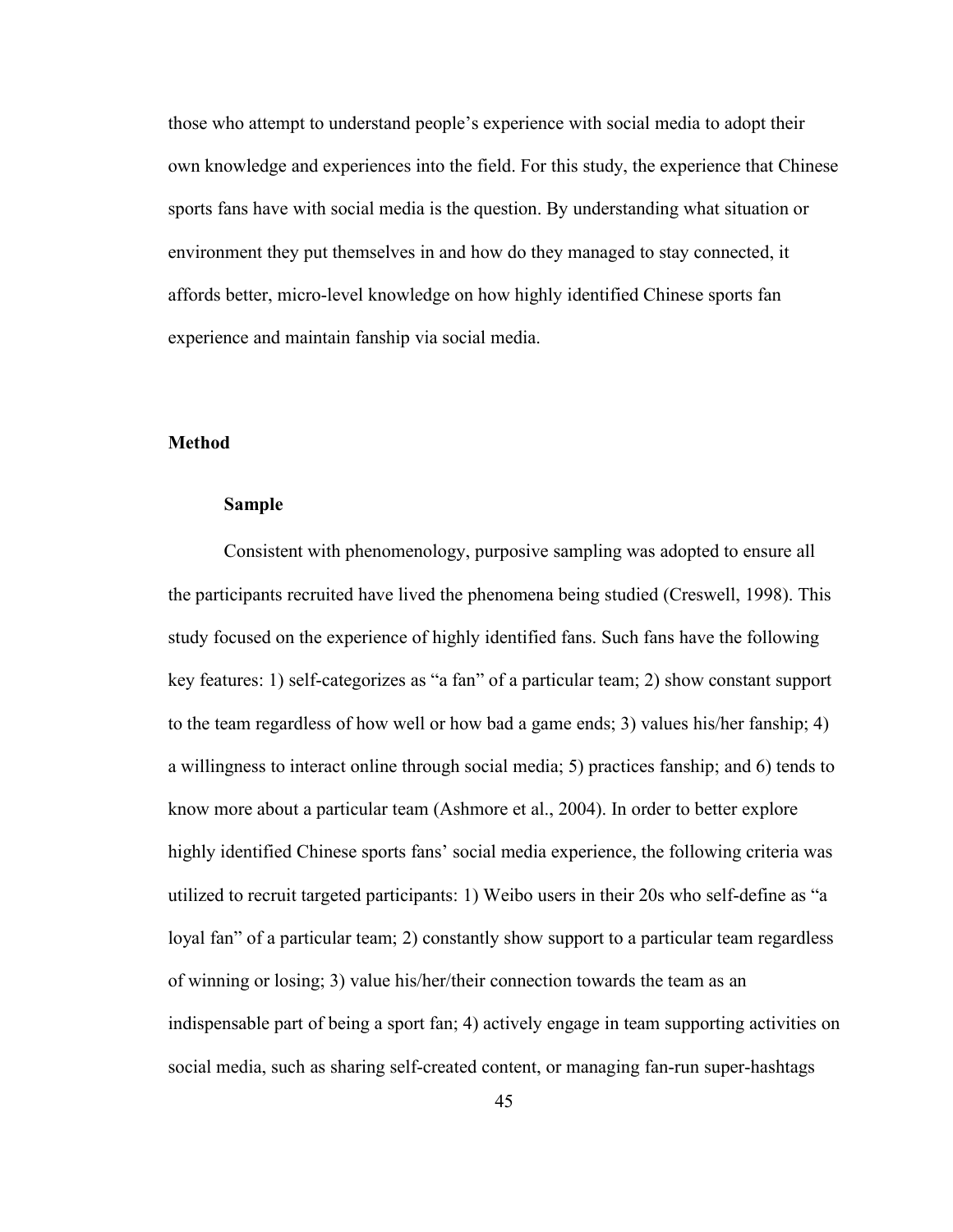(Chaohua in Chinese). Chinese sport fans have grown more dependent on mobile internet and mostly refer to Weibo within the context of China's sporting arena. This makes it the most suitable platform for agencies and clubs to expand industrial chains and contact fans, and for academics to undertake research. In order to find participants, snowball sampling was used throughout data collection. Snowball sampling consists of establishing a contact with one or two initial subjects with the experience being studied by this research, and then requesting they identify more potential participants until the pre-specified sample size has been completed.

There are no specific guidelines on the sample size for phenomenological study. Creswell (1998) suggested a number between 5 and 25 while Morse (1994) opined at least 6, looking highly on the quality of participants over quantity. Therefore, for the purpose of this study,7 participants were ultimately recruited.

Social media platforms such as WeChat was used in the process of contacting and recruiting participants. Each individual who agreed to participate in the study and interview was asked to read and sign a written consent form prior to participating, and was promised anonymity.

## **Data Collection**

In terms of data collection, semi-structured interview were used, which is a method used to explore themes of participants' lived experience from their own perspectives, unfolding under an interview guide that focuses on the key research question (Kvale & Brinkmann, 2009). In this way, it allows space for interviewees to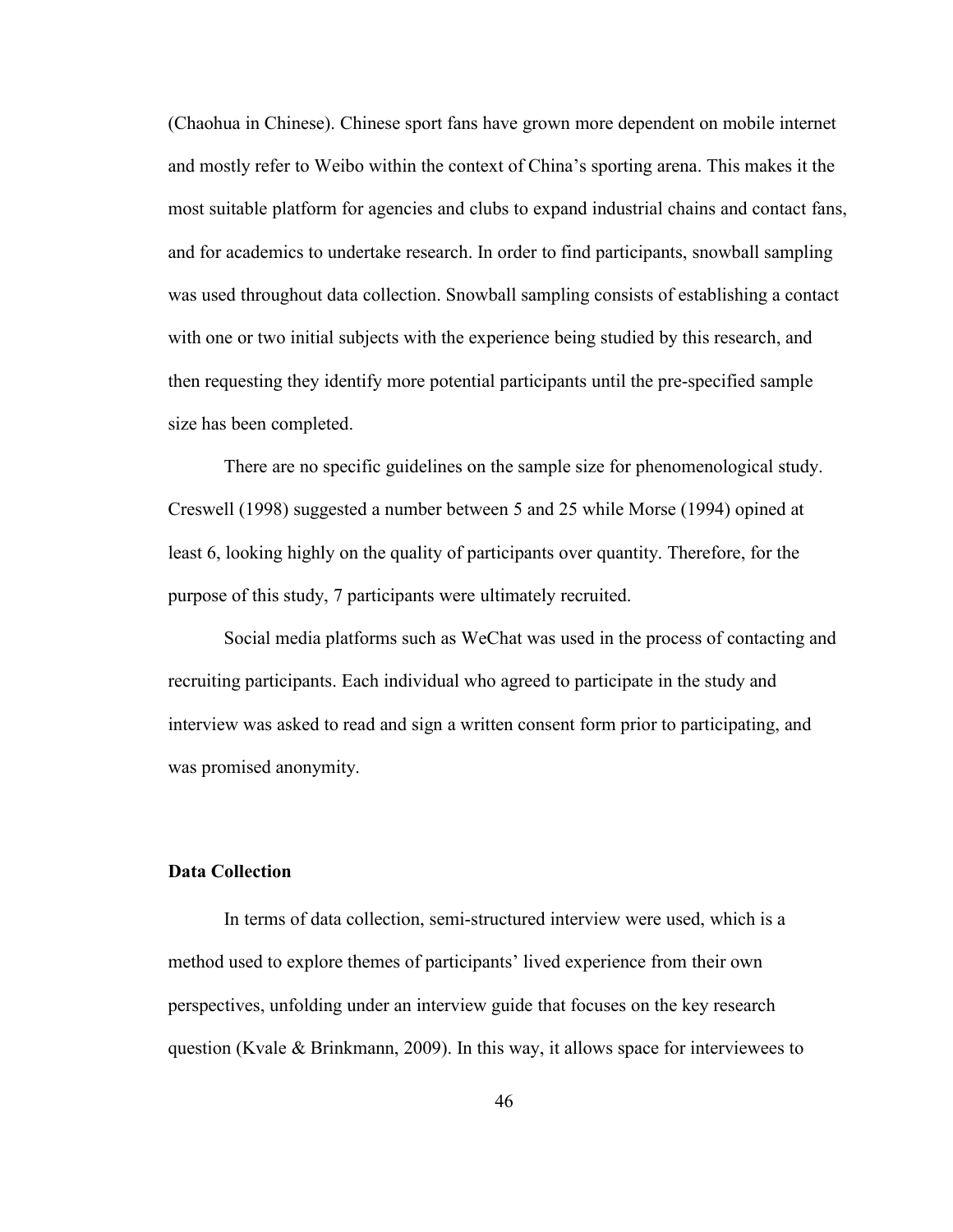recall experiences of significant meaning, while being "neither an open everyday conversation nor a closed questionnaire" (p. 27). This ensures information-rich data for further study (Patton, 2001).

The researcher conducted all interviews in person while in China. Six face-to-face interviews were initially conducted, and a seventh interview was included after initial data analysis to ensure data saturation. All interviews were audio-recorded and lasted between 45 to 60 minutes, depending on how much information participants shared. All the interviews proceeded with open-ended questions, used as a template to encourage participants to recall and share their personal experience, identifying areas for the researcher to probe.

Before the interview commenced, an informed consent letter was provided to participants, which includes a description of the research for ethical reasons.

#### **Participants**

This study drew on seven highly identified Chinese sport fans, all in their 20s. Among the seven participants, three were male (Yifang, Liu Yuqiao, Hu Zongheng) and the others were female fans (Zhang Jingyu, Wu Yuman, Chen Hua, Ni Yuanwen).

Two participants' (Ni Yuanwen and Li Yifang) favourite teams came from domestic leagues, Guo'an football and Shou Gang Basketball respectively, whereas the others came from overseas - more specifically, the NBA teams Denver Nuggets (Liu Yuqiao), San Antonio Spurs (Wu Yuman), Philadelphia 76ers (Chen Hua), Los Angeles Lakers (Hu Zongheng), and international football club Real Madrid (Zhang Jingyu). Nearly every participant self-portrayed as die-hard fans, including one who characterized herself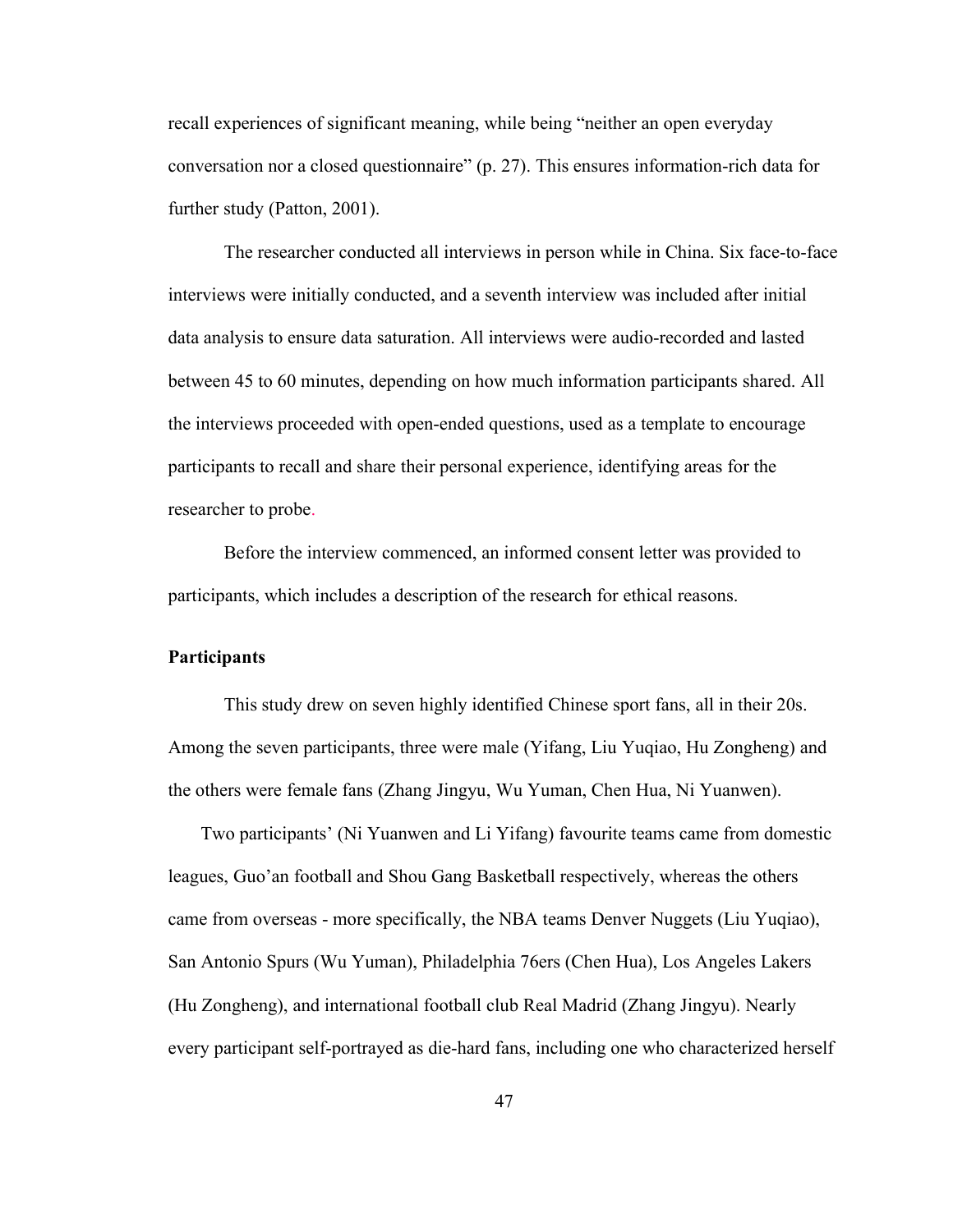as a "mom fan," one as experiencing a form of "kinship," and one as a "firm believer." All the participants demonstrated at least six years of fanship, showing passion in using social media for sport-led activities, and the willingness to participate in this study.<br>Ni Yuanwen was the first participant recruited and showed great interest in this

study after seeing recruitment letter on WeChat. Voluntarily offering help to recruit participants who might be interested and meet the desired features of this study, Ni Yuanwen re-posted the recruitment letter on her social media profile. Chen Hua, one of the colleagues of Ni Yuanwen, contacted her and was eventually recommended by Ni Yuanwen to the researcher after knowing the data collection will be conducted through interviews and showing interest at sharing stories about her fanship. Three other participants, Hu Zongheng, Li Yifang, and Wu Yuman were recruited after contacting the researcher directly after seeing recruitment letter on WeChat.

I sent the letter directly to a few friends who were known as sport fans to see if any of them has related experience or recommendations on potential participants. Zhang Jingyu, displayed interest at participating after self-evaluating as a perfect match for this study. This interview was eventually conducted in early January, 2019. With six interviews done and all the transcripts analyzed, I thought that saturation has been reached. Nevertheless, I further did a seventh interview to follow-up on some ideas and confirm themes, in an effort to ensure the richness of the data. Zhang Jingyu had reposted the recruitment letter to her cousin Liu Yuqiao later on, who thought of himself as a die-hard fan of the Denver Nuggets and always showed a huge interest in talking to people about his fanship. Although Liu Yuqiao agreed to participate right after knowing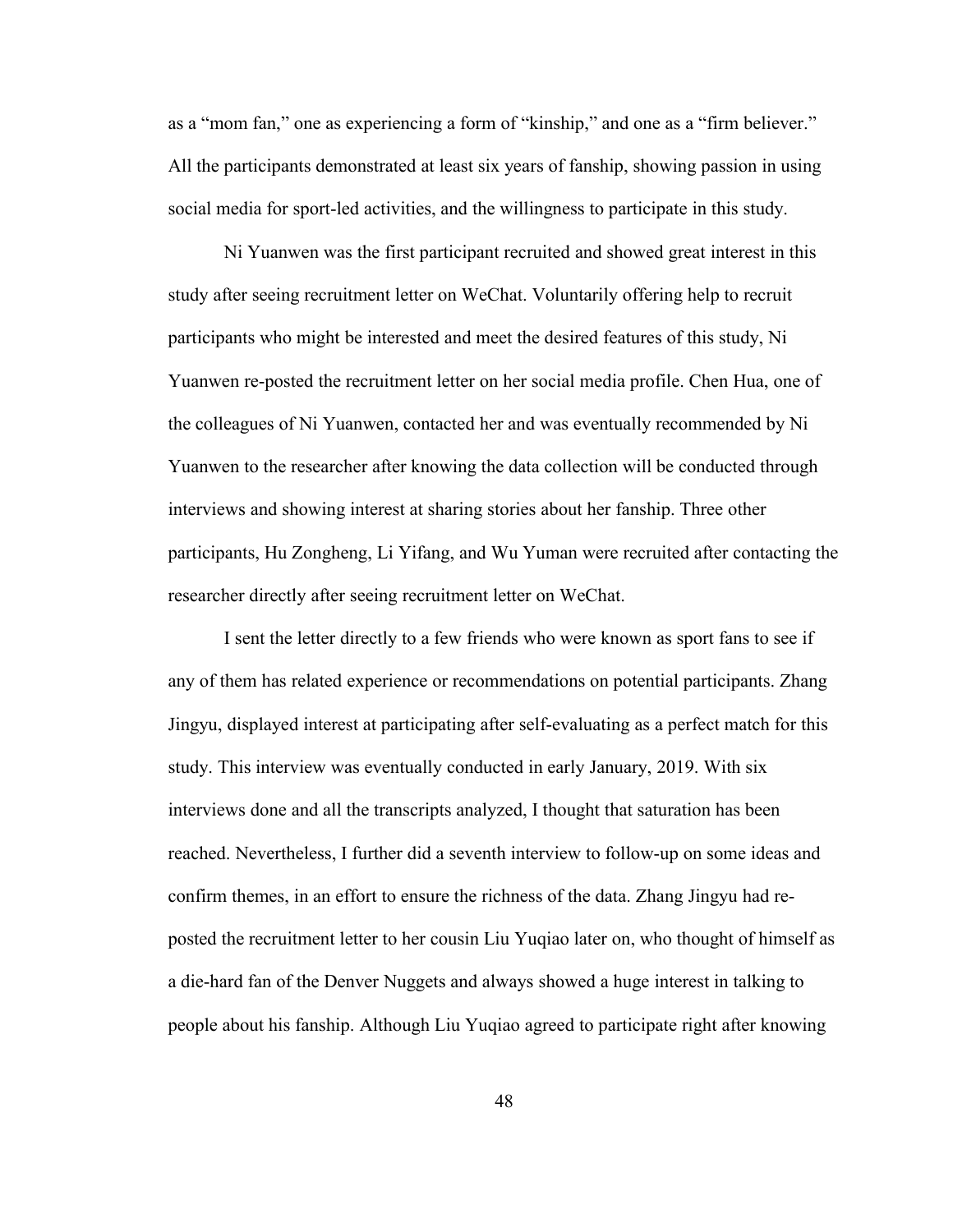the theme of this study, the interview was conducted one month later due to tight schedule of his IELTS exams, in June 2019.

## **Interviews**

Participants were interviewed in a natural setting of their choosing and were recorded using a smart-phone, from which transcripts were produced. The interviews were conducted by the researcher in Beijing, China, through December 2018 to June, 2019. Three interviews were conducted in a coffee shop, one interview was conducted in restaurant own by the participant himself, one interview was took place in conference room where the participant was employed. The other two interviews took place at restaurants chosen by participants. Only one participant was married (recently) while the others remain single. Five participants had full-time jobs, the other two were students, one of whom (Liu Yuqiao) just earned a Bachelor's degree and is applying for a master's degree.<br>Each interview was opened from an introductory question of "tell me about

yourself?" and was followed with the question: "tell me about yourself as a fan?" Due to tight time schedules of participants, a second round of interviews was not feasible. To offset this step, the researcher spent extra time in the review and coding process to ensure the quality of the information obtained through the data, and that it captured the lived experiences of the interview participants.

The analysis was completed using NVivo 11 software, but the researcher analyzed all the transcripts multiple times before using NVivo to redo and complete the analysis, in an effort to better understand participants' experience and interpret meanings from them.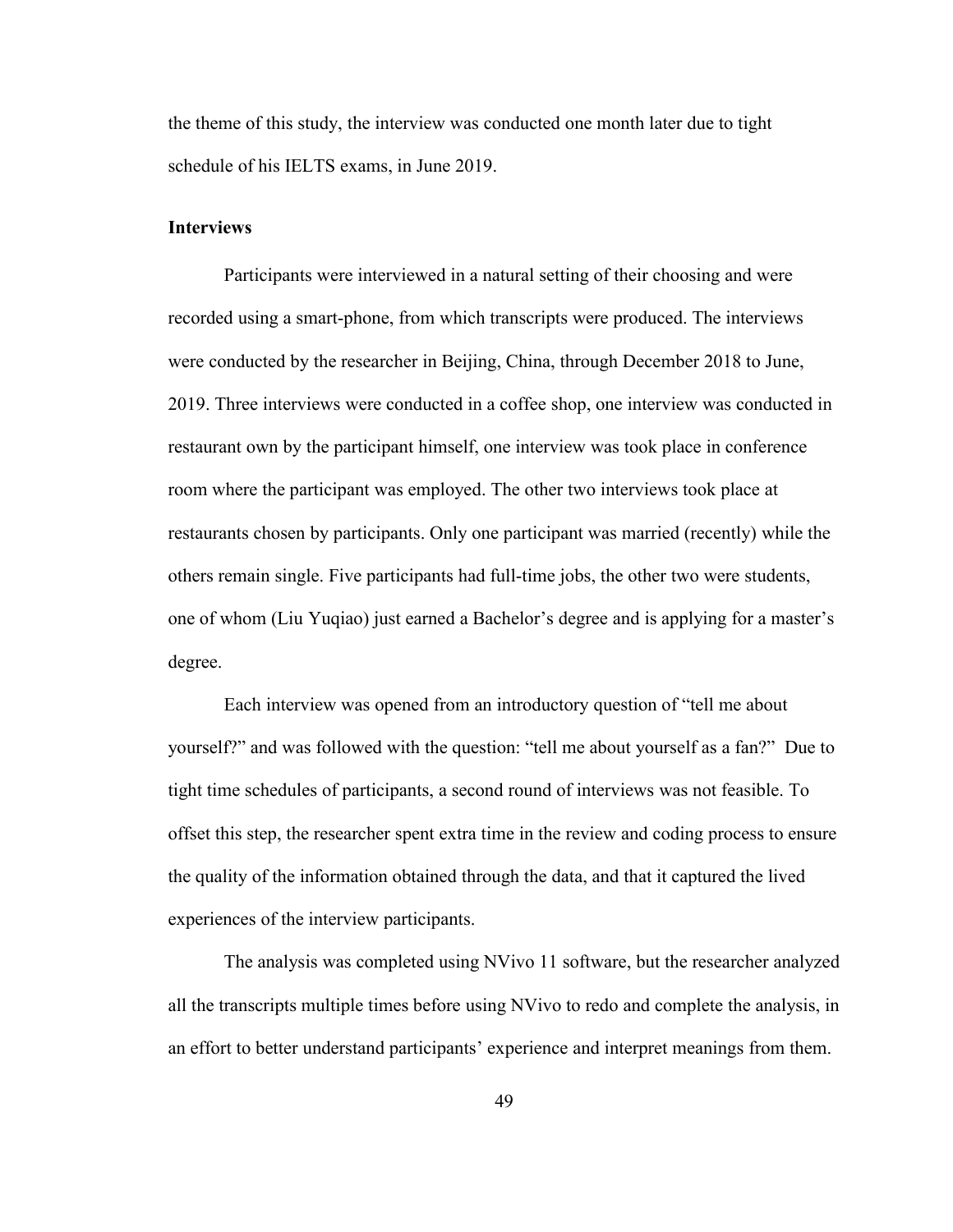After all the interviews were transcribed, I imported them to NVivo and coded important statements. From there, I created node structures to help tease out meaningful units. Themes and sub-themes were constructed as they emerged. I chose to present participants' experience through excerpts from interviews, in an effort to provide a more complete picture of the participants' authentic feelings.

#### **Data Analysis**

The data analysis followed a sequential plan, guided by Van Manen's (1990) methodical procedures. This proceeded through line-by-line reading of the transcripts, following with coding important statements, clustering into meaning units, generating sub-themes by consolidating similar topics orsplitting unique ones, and ending with identifying essential themes. The first step involved immersed reading, enabling the researcher to get familiar, as much as possible, with participants' experiences as they live it, while at the same time commenting on "similarities and differences, echoes, amplifications and contradictions in what a person is saying" (van Manen, 1990, p. 56). The next step involved line-by-line coding of the interview transcripts. As suggested by van Manen (1990), the margin was used to document emerging titles, transforming codes into phrases that able to "capture the essential quality of what was found in the text" (p. 56). At this point, a computer file was created to store all the labels, which the researcher frequently checked back with to help further write down textural and structural descriptions. Important statements were connected and clustered into meaning units, in an on-going and iterative procedure, allowing the researcher to go back and forth from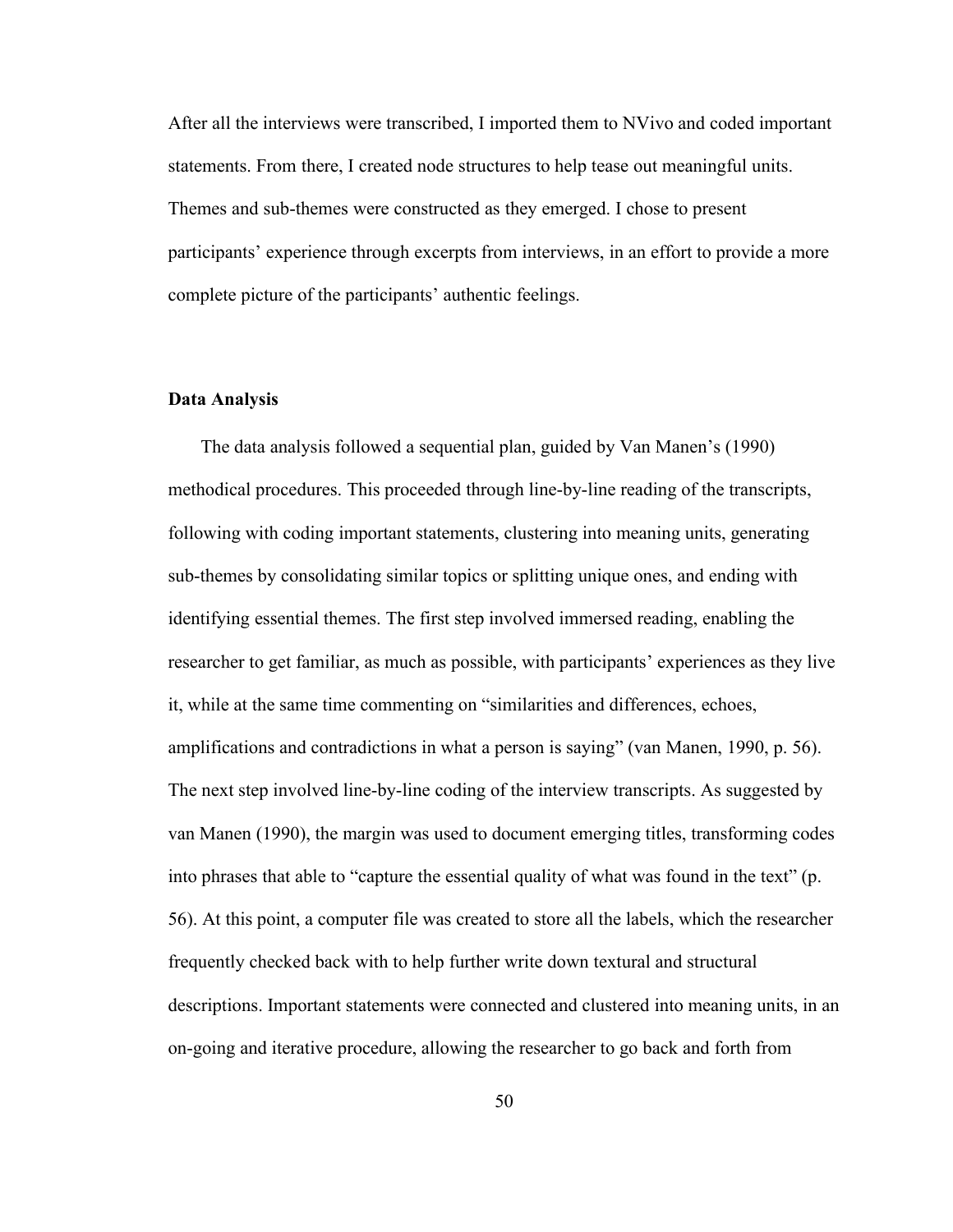previous codes to new information, building a closer interaction with the transcript. Subthemes in the data were clustered together.

All the transcripts were analyzed separately, with the researcher looking for convergence and divergence after finishing the analysis of each document, and then constructing themes using Team Identification as a theoretical framework of guidance. Team Identification theory was used after clustering codes and concise phrases into meaning units to interpret participants' experience, identifying essential themes. The researcher attempted to move backwards and forwards between the important statements found from transcripts and the analysis afterwards, moving from parts to whole following a process required by the hermeneutic circle. This process helps with in-depth interpretation and identifying meanings emerging from participants' experience, deepening the understanding of the phenomenon being investigated. As van Manen (1997) put it, "in determining the universal or essential quality of a theme our concern is to discover aspects or qualities that make a phenomenon what it is and without which the phenomenon could not be what it is" (p. 107).<br>All the themes identified by researcher are presented as descriptive writing to

discuss the findings in the results chapter. This study was intersubjective, depending on the participants to share their experiences and provide the ideas that form meaning. The researcher attempted to explain the lived experiences and portray participant's meanings through thick descriptive writing.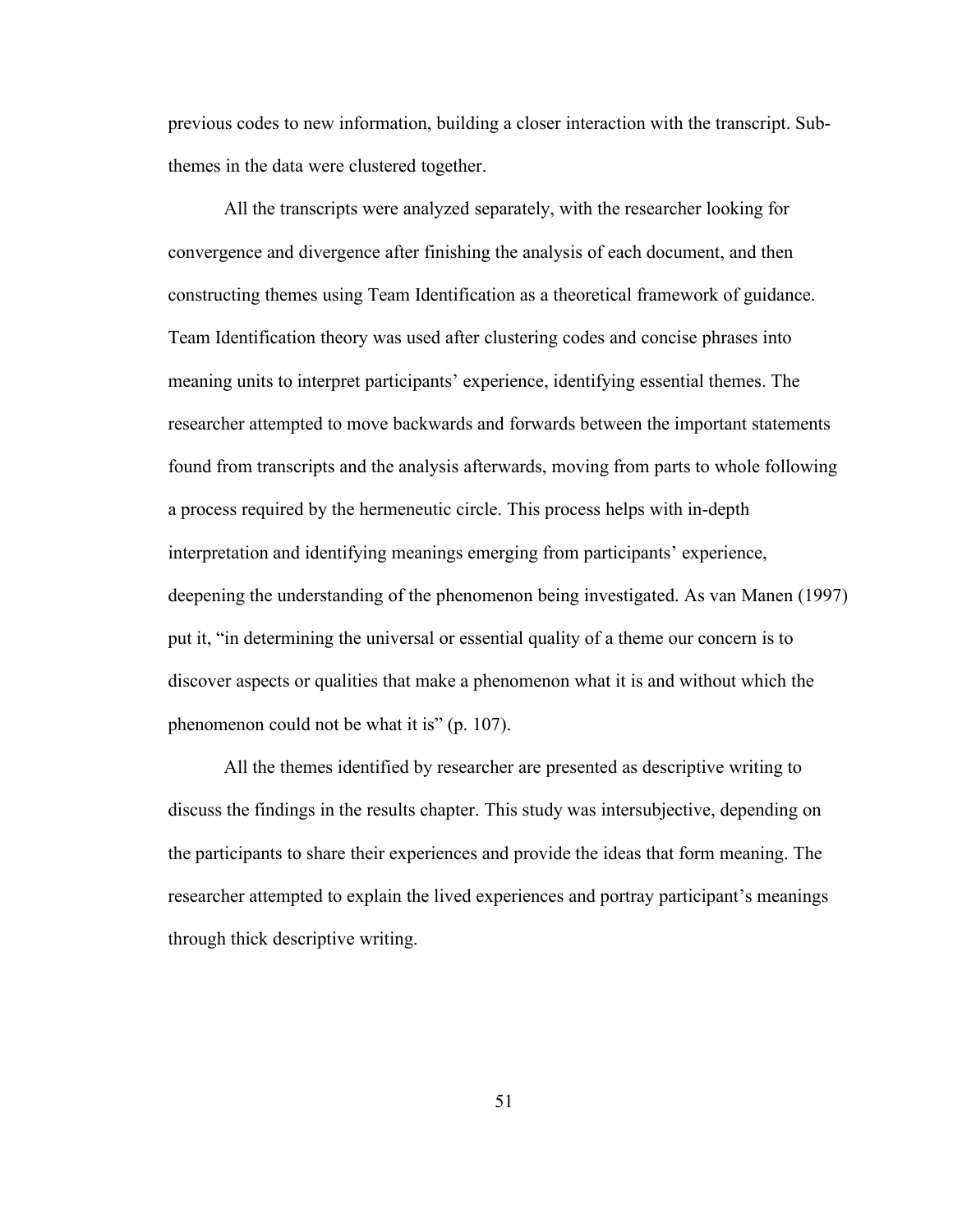## **Ensuring Trustworthiness**

Koch (1994) argued that trustworthiness is vital to sound qualitative research, which is an alternative criterion for ensuring validity and reliability in qualitative research (Lincoln & Guba, 1986). Van Manen (1997) lists orientation, strength, richness and depth as the major quality concerns of phenomenological research. In an effort to ensure the richness of the data, a field journal was made to capture interactions and preunderstandings as the study proceeds (Koch, 1994; Lincoln & Guba, 1986), including comprehensive descriptions about the setting, the interviews, and the participants, so as to provide asmuch details as possible, reconstructing participants' conversation instead of merely depending on verbal recording (Ajjawi & Higgs, 2007). The ways that the interpretation of data emerged and how the interpretations were challenged and revised was also recorded in the field journal, providing material for self-reflection.

Second, as an attempt to ensure the analysis made by the researcher represents participants' realities and experiences accurately, member checking was used in this study, a technique regarded crucial for ensuring credibility (Lincoln & Guba, 1985). In this process, transcripts were sent back to the participants so that they have a chance to verify the information, add anything that might have been missed in the interview, and leave comments. A brief summary of themes discovered from transcripts was provided to them to see if those made sense and that their experiences are reflected in some of those themes. All those efforts were made to ensure the truth value and applicability of this study (Klopper, 2008).

Considering that hermeneutics seeks the meaning in an individual's common life experiences, the researcher's personal experience related to the phenomenon being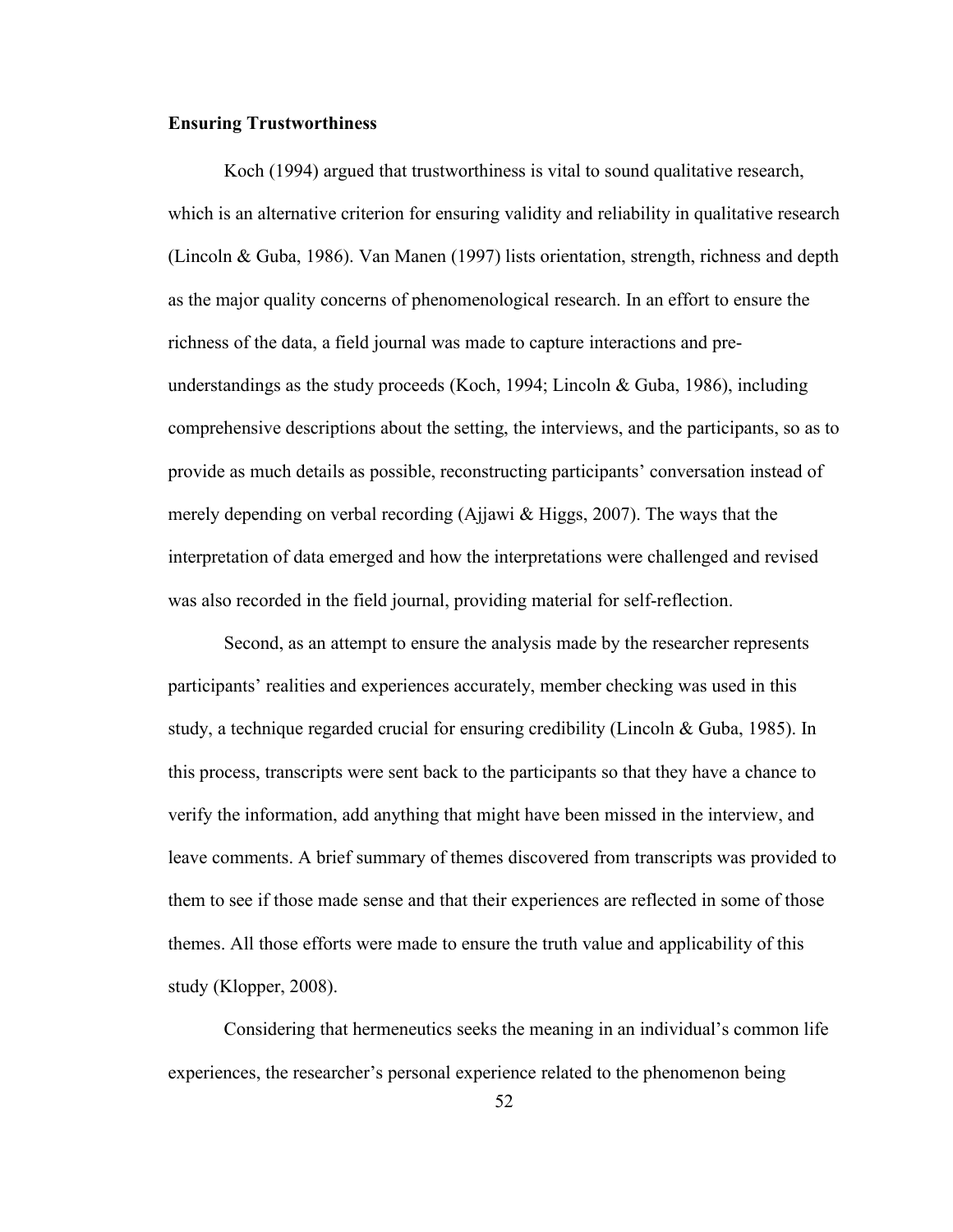studied and pre-understandings played a critical role in unfolding a hermeneutic phenomenological study (van Manen, 1990). As van Manen (1990) suggests, the first step for a researcher following a hermeneutic approach is turn to "a phenomenon which seriously interests us and commits us to the world" (p. 30). So as to formulate the explicate pre-knowledge, a reflection is offered in the following paragraphs to present my position as a researcher.

As a self-identified heavy Weibo user, I check my Weibo account and browse content all the time - during meal-time, shopping, or even lining up for the check out. Mostly, I use Weibo to acquire social news, search trendy information about products, follow Chinese celebrities, as well as sport teams and players, including Liu Wen, LeBron James, Stephon Marbury, the Golden State Warriors, and the Lakers. Though I do not identify myself as a fan of these players and teams, I search news about them as an effort to expand my sporting knowledge and horizon. Sometimes, I may use Weibo to track down timelines for new-release movies orTV series. Instead of joining in super hashtag discussions, I prefer to browse content and catch up with hot topics. However, I like to share interesting things happening in my life via Weibo, such as pictures of funny moments and videos of family times, and regularly post my thoughts on some social issues, such as the #Metoo movement, or repost my tips regarding mental issues, such as anxiety and depression. More often than not, I would use hashtags in my content. As such, whenever someone else searched keywords related to the hashtag I used, there are chances that my content will pop up. Forme, it increases the possibility of having more people to view the content I share. As I would also use hashtags to search when I have no specific topics to look for, I noticed that many users include hashtags in their contents

53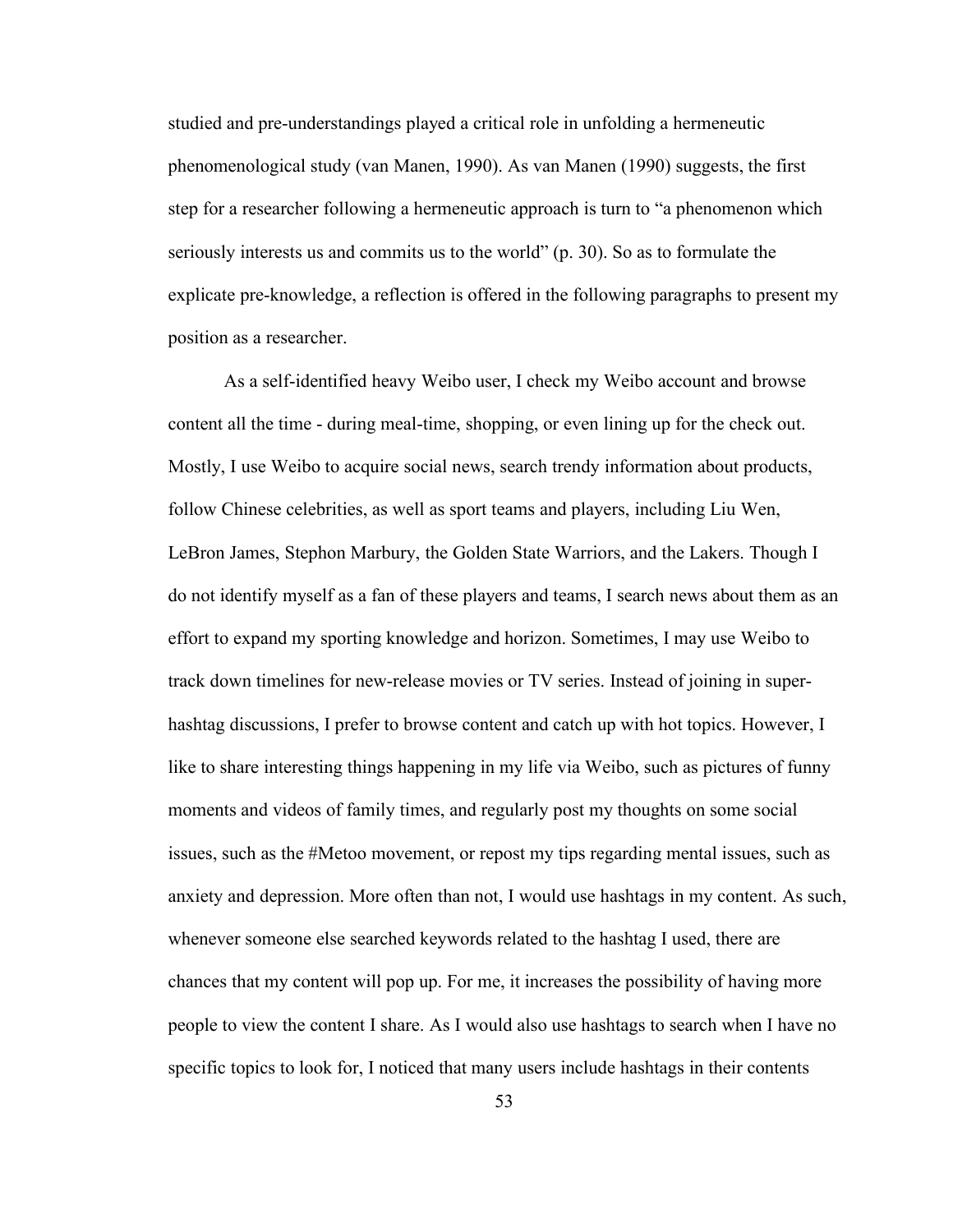that have nothing to do with those hashtags at all. For example, some football fans posted pictures of having a fancy dinner while using '#中韩大战 (#ChinavsKorea)' in the content. Similar things can be found easily on Weibo, an interesting but weird phenomenon that makes me curious - I cannot help but wondering if they are using hashtags only for the purpose of increasing the rate of their favourite teams being viewed, or attracting more attention to make the team more popular?

I found myself particularly interested in things happening on Weibo during the 2018 World Cup. Weibo created a specific interactive media page for games, providing a variety of functions for fans to enjoy the game, such as super-hashtag discussions, winner prediction, team support through comments, the number of 'likes' and re-posts. As such, the official accounts of teams will show up in order based on the numbers of 'likes' or comments received. In other words, the more comments and re-posts a particular team got, the more it will appear on the media page of Weibo. At that time, whenever I opened my Weibo account, the advertisement page of the 2018 World Cup appeared, and the front page of Weibo was filled with content related to different teams. Out of curiosity, I entered the interactive media page of England National Team and found out that there have not only rules made by fans to guide others on how and when they shall comment on content related to England National Team, but also analysis ofranking criteria, showing other fans the most efficient way to improve team ranking.

I worked as an editor intern in *National Geographic* (NG) in the summer of 2017, responsible for managing their official account of Weibo, planning online activities, and communicating with subscribers. This experience made me even more curious about the relationship between individuals and the group they followed. To start, whenever I, on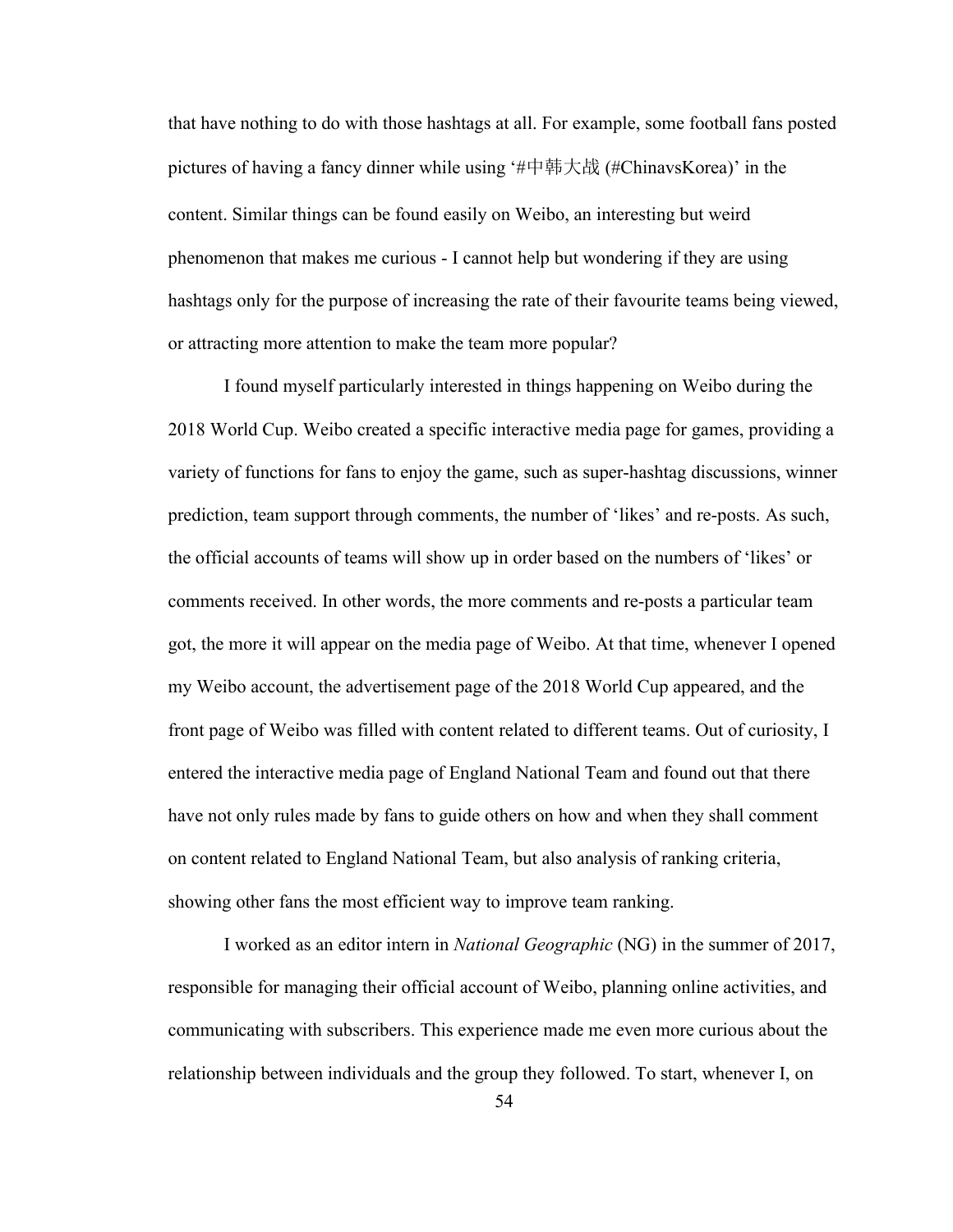behalf of NG, posted contents on Weibo, at least 50,000 pageviews were generated within a few minutes, accompanied with dozens of comments. What interested me most is that those followers care about not only the contents sent by NG, but also the frequency of posting. For example, during times when the work-load was too heavy to post new contents in regular hours, followers sometimes left comments to ask for reasons or cracked a joke to check if the editor was absent. Other times, they would post contents in their own account and use ' $\omega$ ' to reach out to NG. As I was the one posting contents on a daily basis and responding to subscribers' comments, I was shocked to see how frequent they were involved in activities related to NG and how active they were in trying to interact with an official account. By the end of my internship, I was even able to recognize a few subscribers due to their active engagement in online activities relating to NG.

Quite simply, it is almost certain that being a fan involves support practices towards a team or player, or even both. However, my experience mentioned above indicates to me that fans can take fanship in a more serious and devoted manner. As such, I started to wonder if the experience fans have had via Weibo means something to them? What would they do on Weibo to maintain fanship? Will fans' Weibo experience impact their fanship and the connection to their favourite teams? These experiences and curiosities present personal pre-knowledges that have drawn me to the topic of this research.

55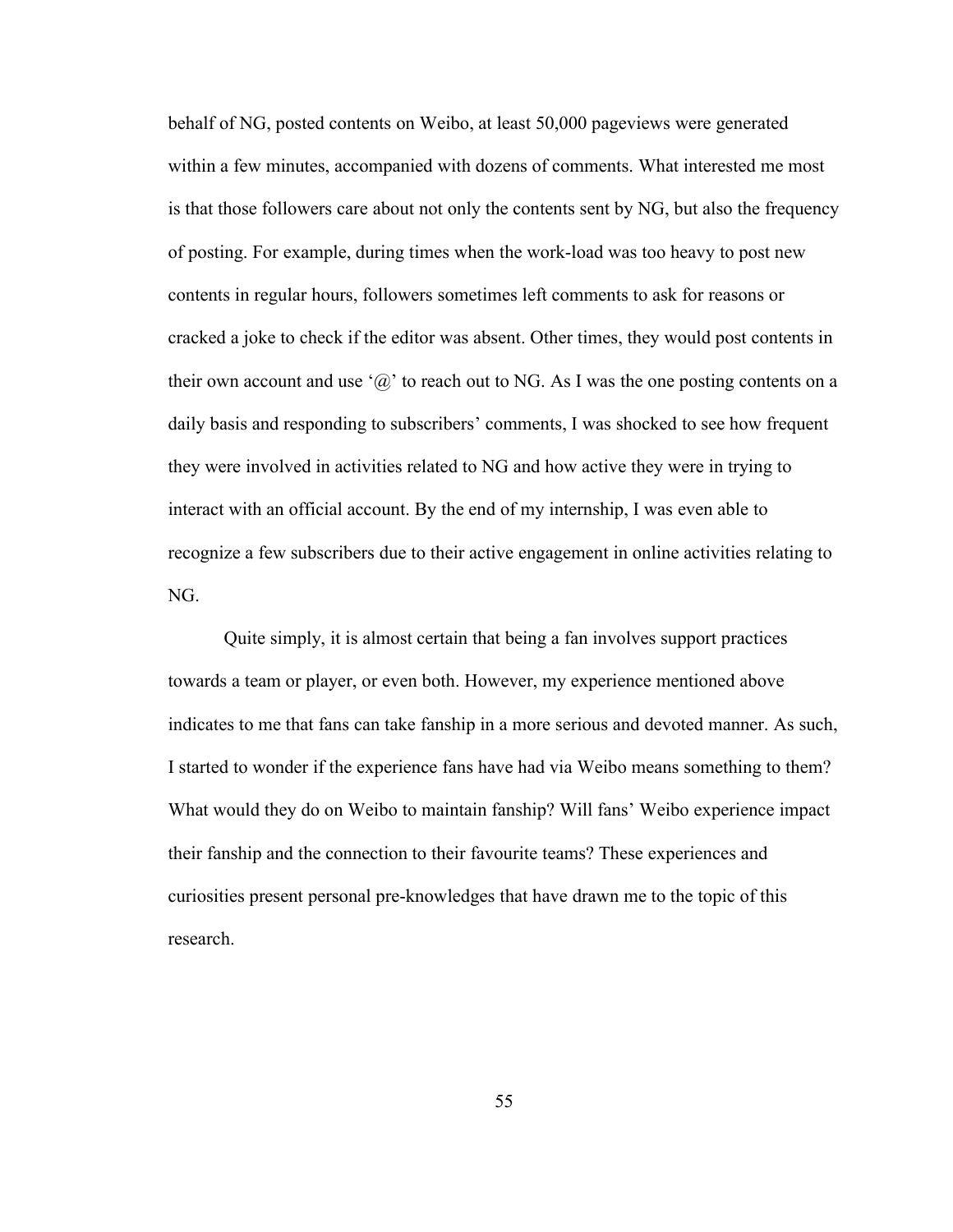# **Ethics**

Given human participants was involved in this study, ethics approval was requested from the University of New Brunswick's ethics review board. A consent form was reviewed and signed prior to the interview. Participating in this study was completely voluntary; hence, participants were informed that they were able to withdrawal from the study at any time.

To protect the information of participants, a locked filing cabinet contained the signed consent forms of the participants and a separate cabinet was used to store the hard material, such as the transcripts. Audio recordings were stored on a computer with a password protected code. All the names of participants were pseudonyms, created by using Mandarin phonetic symbols and translated to English writing.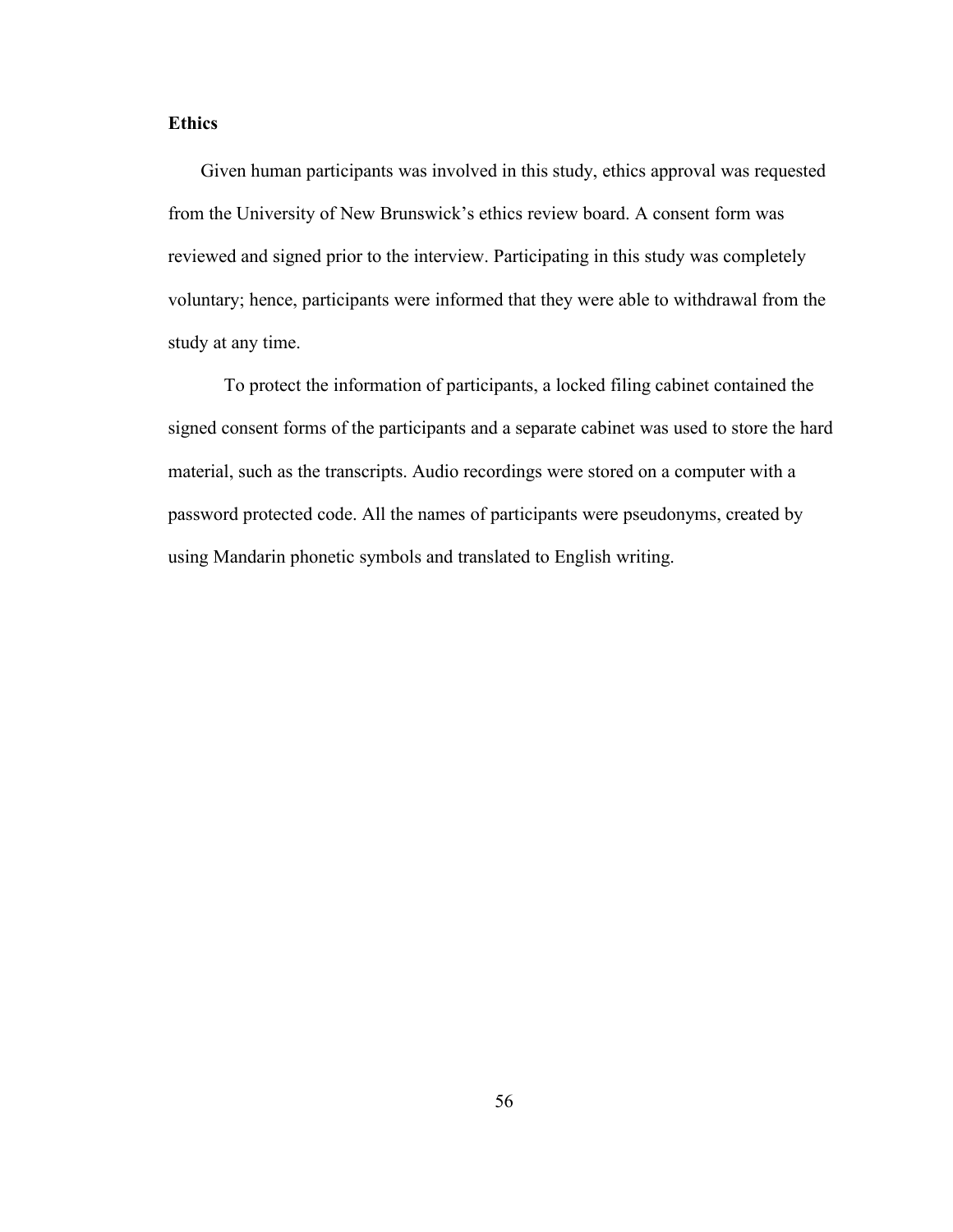# **CHAPTER FOUR: RESULTS**

This study aimed to explore the lived experience of Chinese sport fans who used social media to maintain fanship. This results chapter presents the findings of this inquiry starting from illustrating the ways that Chinese sport fans used social media to overcome time and geographic barriers of connecting to the teams, in particular those located overseas. Themes developed in the study elaborate how the fans, after maintaining team accessibility, proactively routinized fanship practices, becoming not only obsessed with social media, but increasingly emotionally committed to their favourite teams, displaying stronger team identification. From there, higher self-evaluation as loyal fans and gr eater real-life impacts were indicated by participants.

## **Essential Themes**

Throughout the data analysis, themes were identified to best present the essence of how Chinese sport fan use socialmedia to maintain fanship. The first, "social media ensures accessibility," elaborates how social media has been utilized to overcome real life constraints and how it affords constant connection between fans and their favourite teams. Specifically, this theme explains how fans used Weibo to proactively maintain flow of team-oriented information by interacting through liking, commenting, posting self generated contents, etc., and therefore routinized fanship practices.

The second theme, "social media as a representation of fan identity," highlights how Chinese fan used social media to present and self-evaluate their fanship. In this part, examples are provided to give more insights into the ways that the historical record of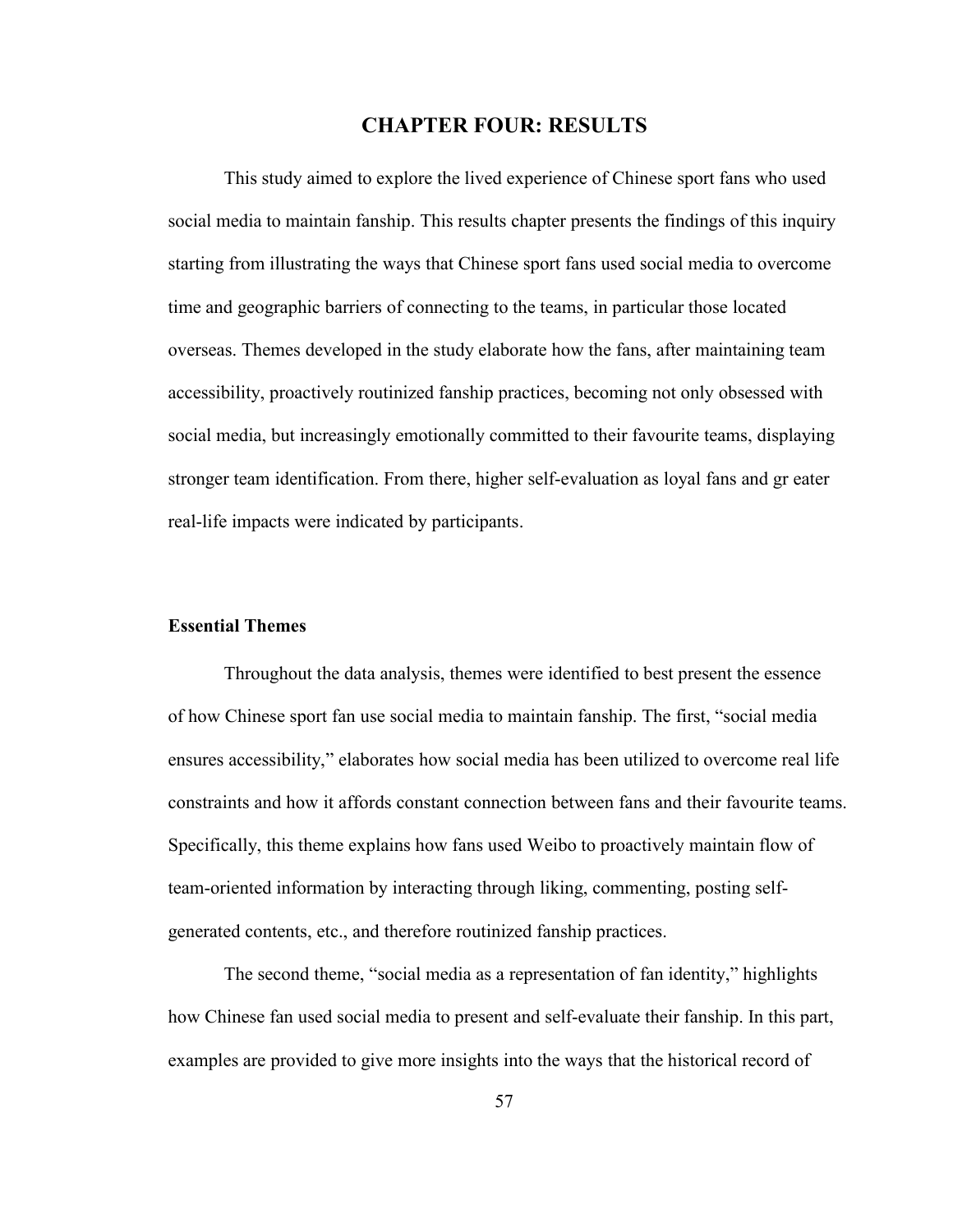fans' online behaviours were used to display each one's fan identity, such as their browsing and liking history. From there, examples are provided to present how fans in this study gradually saw more value in their fanship, generating higher evaluations of themselves.

The third theme, "social media as an emotional fuel enhancing fans' team identification," illustrates how fans' constant engagement on social media strengthened their psychological affiliation with the team. Two sub-themes were further identified to better present the results: realness and closeness. Starting from descriptions of how participants commonly feel "real" and "close" to the teams, it follows with examples showing the ways fans obtained stronger emotional bonds with their favourite teams.

The fourth theme, "taking initiative on social media," elaborates on how fans, after being afforded a channel to personalize the fanship experience, used social media to make their own contributions. From there, two related aspects were identified under the sub-theme of "making contributions" to present how fans tried to make contribution for the teams' good: improving teams' media exposure and helping the daily administration of teams' profiles.

The fifth theme, "stronger team identification leads to social media addiction," highlights how fans' deeper connection to a team encouraged higher social media commitment. The sub-theme "looking to experience more" shows how fans looked forward to being more involved in teams' interactive activities, such as receiving feedback, and displayed a higher desire of adding depth to the overall fanship experience and making mutual connections sustainable. The sixth theme, "practicing fanship online as a mental shelter," demonstrates how fans, using social media to maintain fanship,

58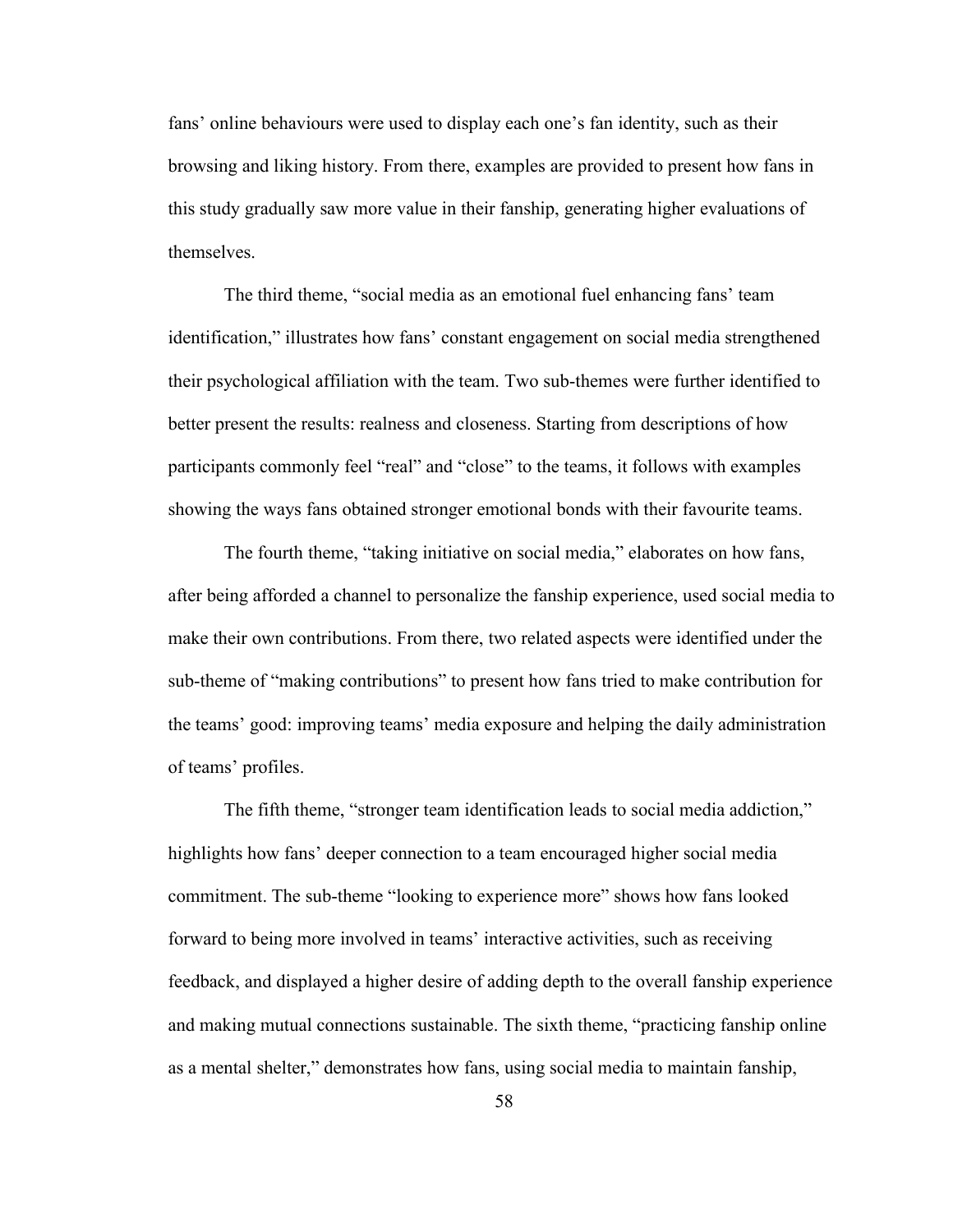gained real life benefits, including better psychological well-being and social relationships. Those are the two sub-themes coined to better present participants' lived experience on this front.

### **Social Media Ensures Accessibility**

Throughout the interviews, it was evident that limited resources in real life constrained participants from supporting their favourite teams. They frequently discussed the intention of doing more to support their favourite teams, if they were not constrained by either cost or geographic barriers, or even both. Four participants' favourite teams were located overseas, which made it hard for them to stay connected and show their support. Given this, practicing fanship in real life, such as going abroad to watch live games, was unpractical and costly, bringing the potential risk of estranging teams from their Chinese fans. Disappointment was apparent among participants when describing how unrealistic it was for them to attend an event and watch their favourite teams. For example, Wu Yuman said, "Though it's not incredibly pricey, I cannot afford to ask for a 'game leave'." Game leave refers to participants not being able to leave work for several days to attend an event. Chen Hua elaborated:

I would argue that there's little things we, as fans, can do to support teams, in particular those teams from the North America in real life. You cannot just ask for a game leave and buy a flight to watch their game. I cannot afford it.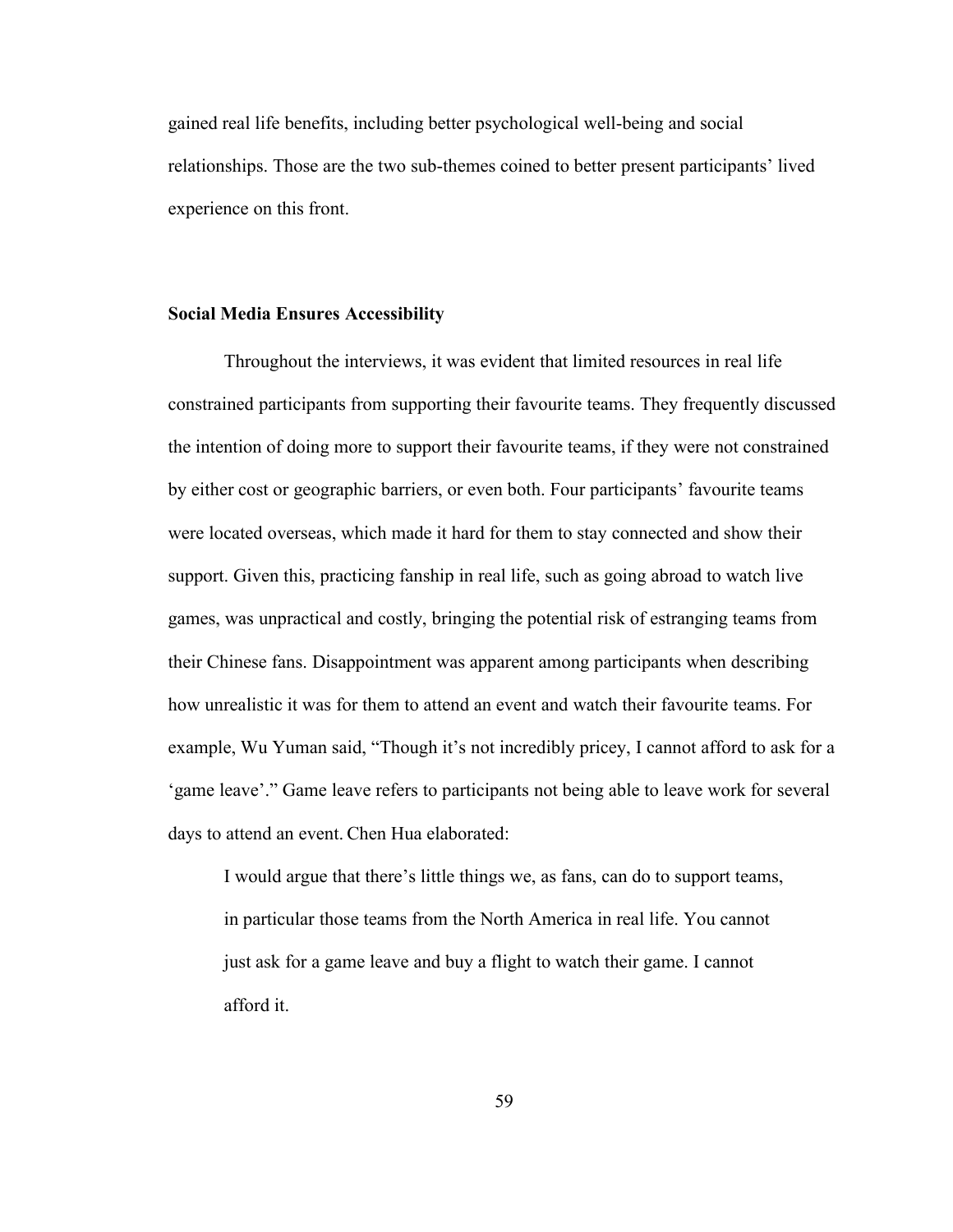Participants commonly recounted the inconvenience of supporting their favourite teams in real life and expressed dissatisfaction when they had less involvement. However, they found an alternative solution to gain access to their favourite teams in adopting social media to offset this challenge. Using social media helps fan make up the deficiency, ensuring accessibility that was otherwise hard to obtain in real life.

Participants mentioned multiple times throughout the interviews that they would habitually scroll through Weibo to acquire the latest updates from their favourite teams, checking out official accounts, looking at pictures or videos, liking, posting team-related content, and commenting. For example, Wu Yuman recalled that as much as she wants to keep the connection to her favourite team long-lasting, she would turn to social media to "make up for what I cannot do in real life," referring to such experience as a "whole other story."

It was evident that Weibo, in comparison to other platforms being used in China, has become the most common and most accessible tool in connecting fans to teams, ensuring accessibility while minimizing the cost. Nearly every participant suggested that using Weibo to show support stands out as the easiest way to keep maintaining fanship. It seems that the convenience and straightforward aspects of Weibo narrowed the distance between fans and teams emotionally, enabling participants to practice fanship as easily as a swipe of a finger. For instance, Chen Hua recalled, "Weibo has become my to-go application for reaching out to the world. I just enjoy how it provides me what I need in a timely manner..." In this way, social media use greatly offsets the shortage of access to teams, in particular those from North America, which hinders fans from maintaining fanship.

60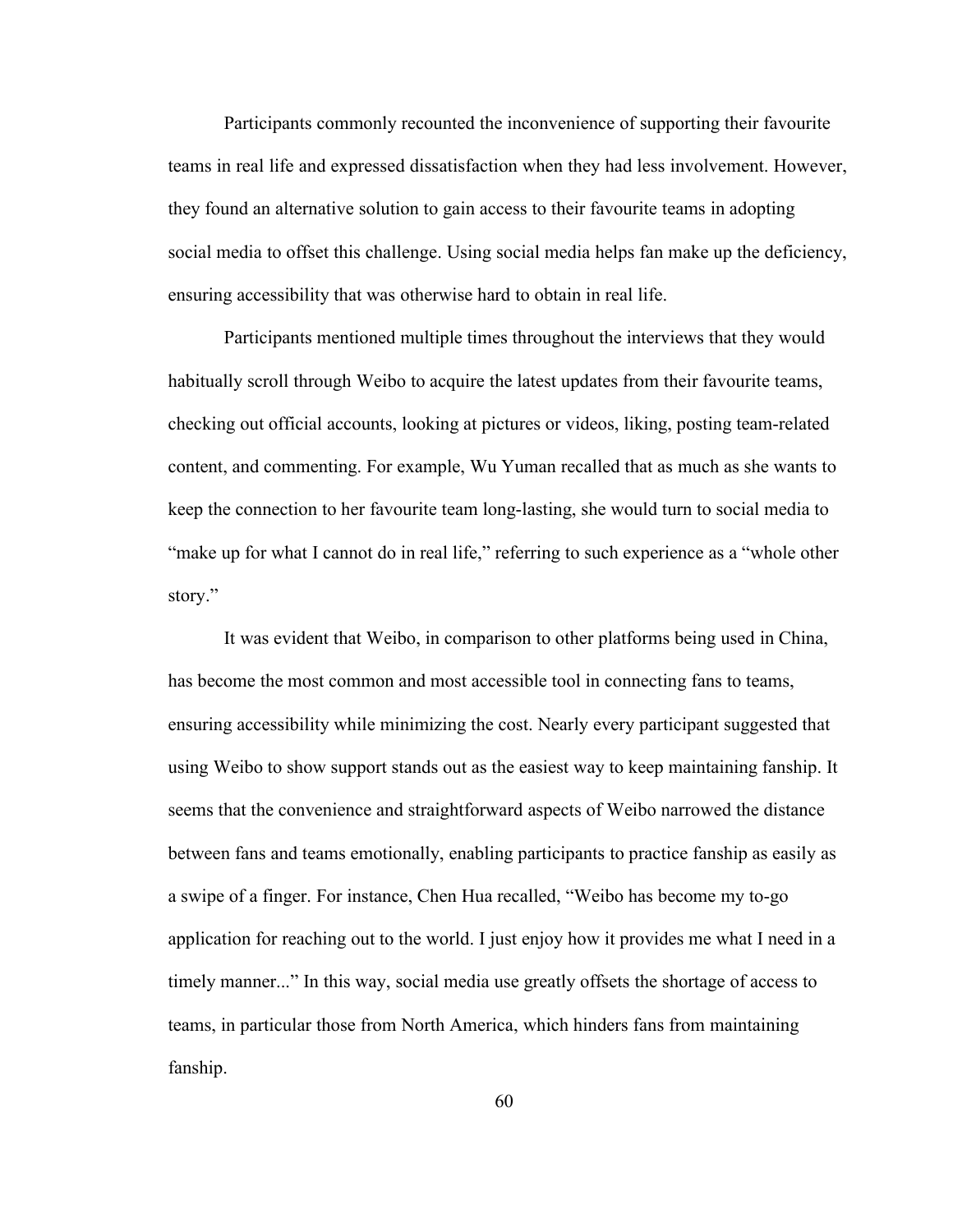Given the convenience and cost-efficiency advantage of social media, participants commonly integrated Weibo into their daily efforts of supporting the team. Wu Yuman offered the following insights on use:

I would browse news about [the NBA San Antonio] Spurs every day, in particular during commuting. I'd like to check out the latest updates posted by the Spurs' official account, unofficial pictures taken by fans, as well as trending topics relating to the team... my daily routine of using Weibo is checking out the latest updates before doing some search by myself.

Zhang Jingyu considered a similar activity as her personal habit and explained that she was willing to do it daily. Similar experiences were shared by Ni Yuanwen as she recalled that Weibo usage has become, "a personal habit," and referred to it as the source where she got encouraged to keep herself informed. Chen Hua added, "I would re-post those things, liking their contents, or leave messages... sort of my daily routine."

As participants commonly suggest that activities such as tracking down the latest updates, liking, commenting, and posting were routinely carried out, it could be argued that Weibo affords diversified options to practice fanship without interruptions from reallife inconveniences. Participants can show support in an easier, more straightforward, and cost-effective manner, thereby facilitating an increase and consistent social media engagement. For instance, Wu Yuman stated, "As much as I used Weibo to maintain fanship, I look at it as the most normal and common thing to do in life." It was apparent that practicing fanship through Weibo constituted part of her daily routine, as she later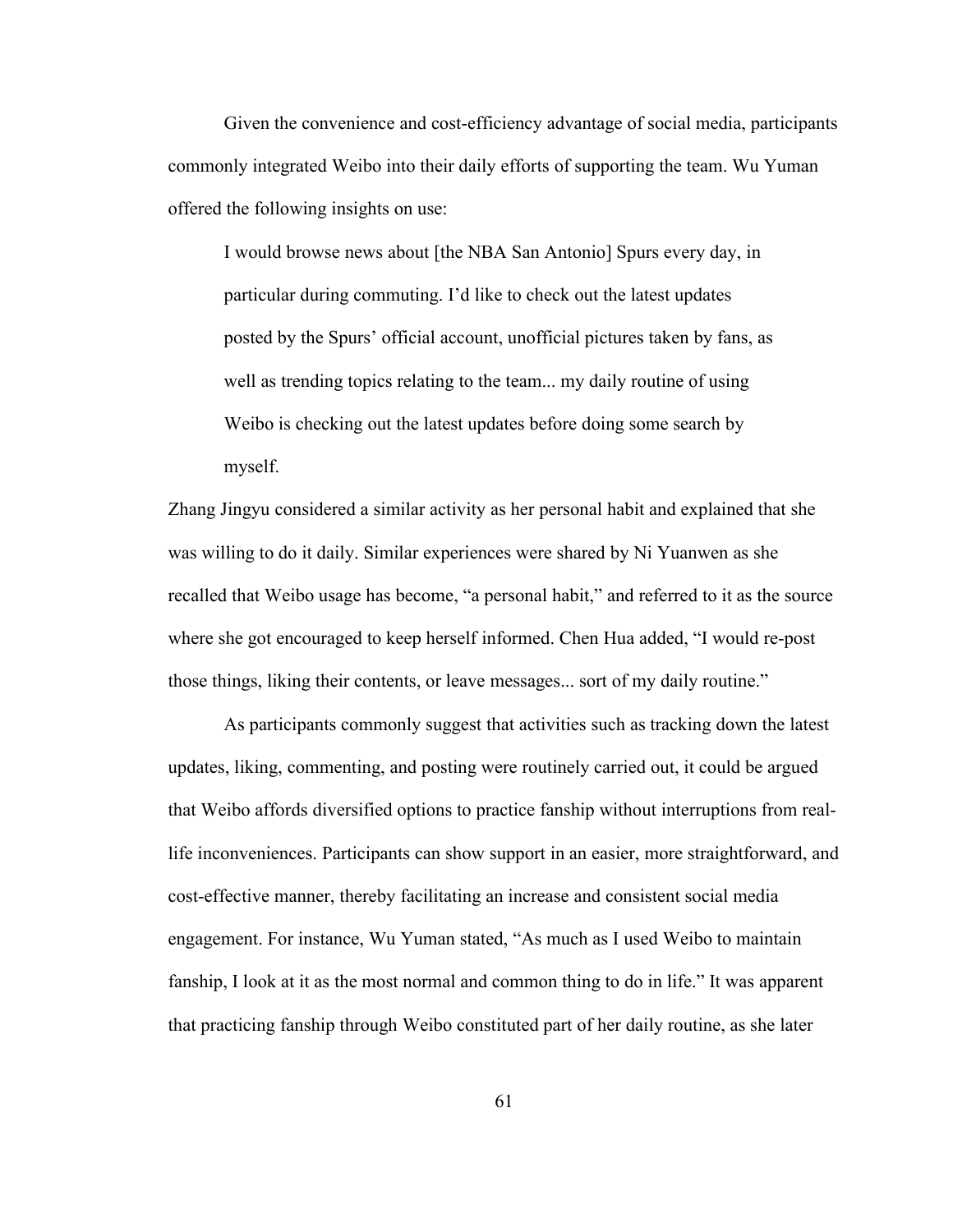described, with "no need at all to even mention it," if not for being prompted to think about it in answering the interview question.

It is noticeable that once engagement was realized, social media was utilized as a "transfer station" to maintain psychological connection between fans and the team. Chen Hua described it as "bringing me to the team and vice versa." Liu Yuqiao recalled when talking about using Weibo as a transfer station, "I can track down all different kinds of news sent out by the team, including their financial condition, trade information, or etc. After obtaining those initial information, I would then use search engine, such as Baidu and Google, to dig deeper." From there, he elaborated a stronger affiliation between him and the team, describing it as "a chain of relationship," and further, a "progressive process."<br>Social media, by its nature, aims to improve socialization and generalize

communication, creating an environment where individuals connect to one another constantly. Within the context of this study, Weibo creates multiple circles of connection, linking participants to not only teams, but also to a larger society existing in the visual form that is loaded with richer information compared to the non-visual. To illustrate, participants commonly referred to Weibo as a "transfer station," where they not only connect to teams, but vice versa. Hu Zongheng identified,

It works as a transfer station where not only I expressed my feelings, so does the team, communicating to fans through Weibo. I think that's really the point of using Weibo to stay connected. Because it's not only a channel through which I obtain information I need, but also a transfer station where feelings are interconnected.

62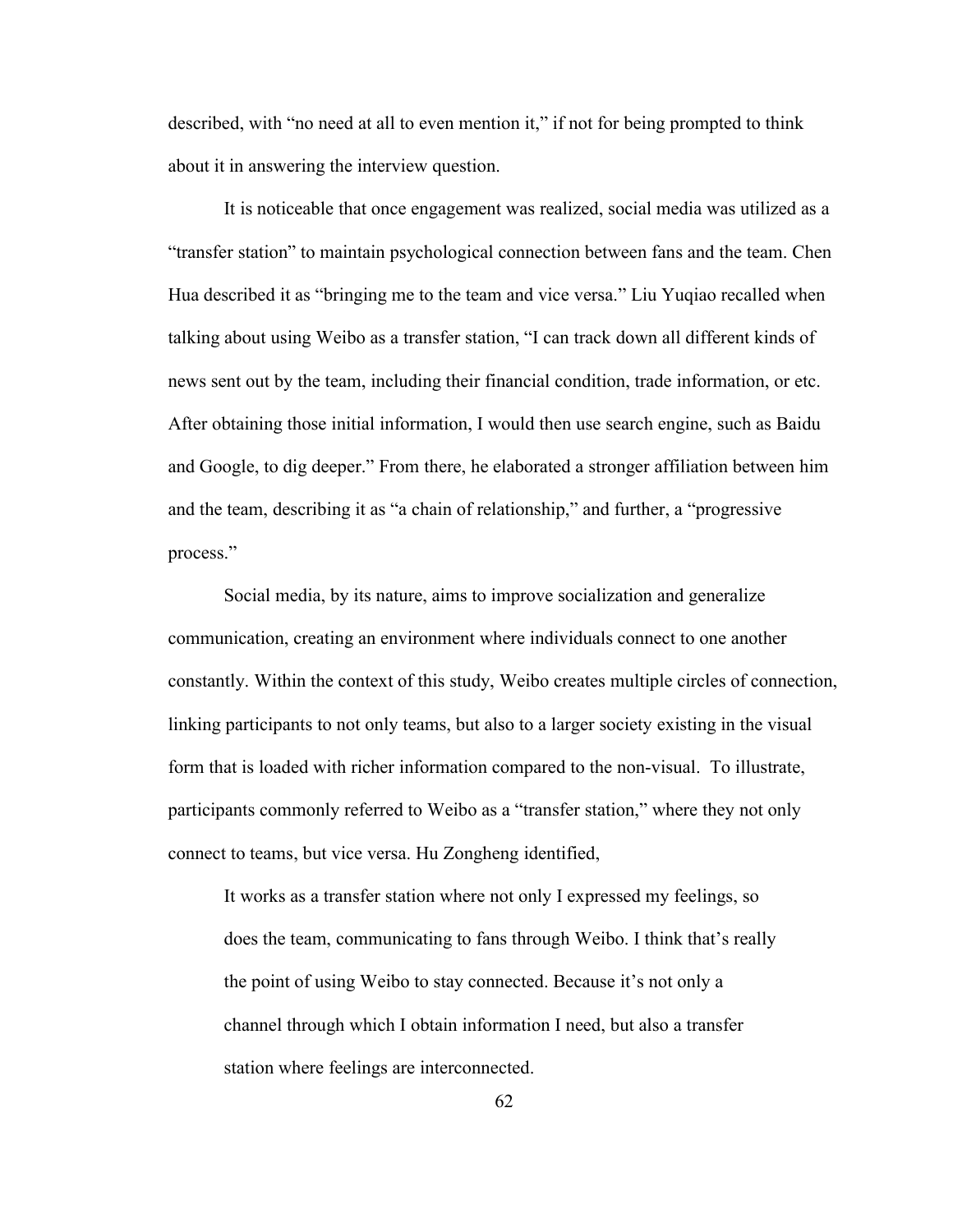Likewise, Wu Yuman valued Weibo in its role as a bridge not only in sustaining mutual communication, but more importantly, enhancing her psychological bond with the team.

#### **Social Media as a Representation of Fan Identity**

Social media affords personalized engagement with teams that participants are following, so having a personal account on Weibo can be seen as the equivalent of having a new identity in the digital world, somewhat separate from that of real life. As such, it creates an environment for fans to display fanship without the need of publicizing their real-life identities, enabling immersion in presenting fan identity based on their personal preferences. Chen Hua suggested,

Weibo creates a separated world from reality where all the things that matter in your real life mean nothing in Weibo, including age, sexuality, jobs, etc. You have only one ID, which is fan, or maybe celebrities' follower.

Likewise, Zhang Jingyu recalled on how she administered her profile to practice fanship to her heart's content, "back then, I was a consumer, which means that for the most part, I was receiving information and consuming contents sent to me, but now, I see myself as a producer, not only running an account, but also managing it."

Since participants' social media experience was subject to their own interests and demands, the stronger affiliation they developed with the team, the more likely their accounts would turn into a platform showcasing their identity as a fan, including but not exclusive to users' interfaces, browsing history, records of liking, commenting, posting,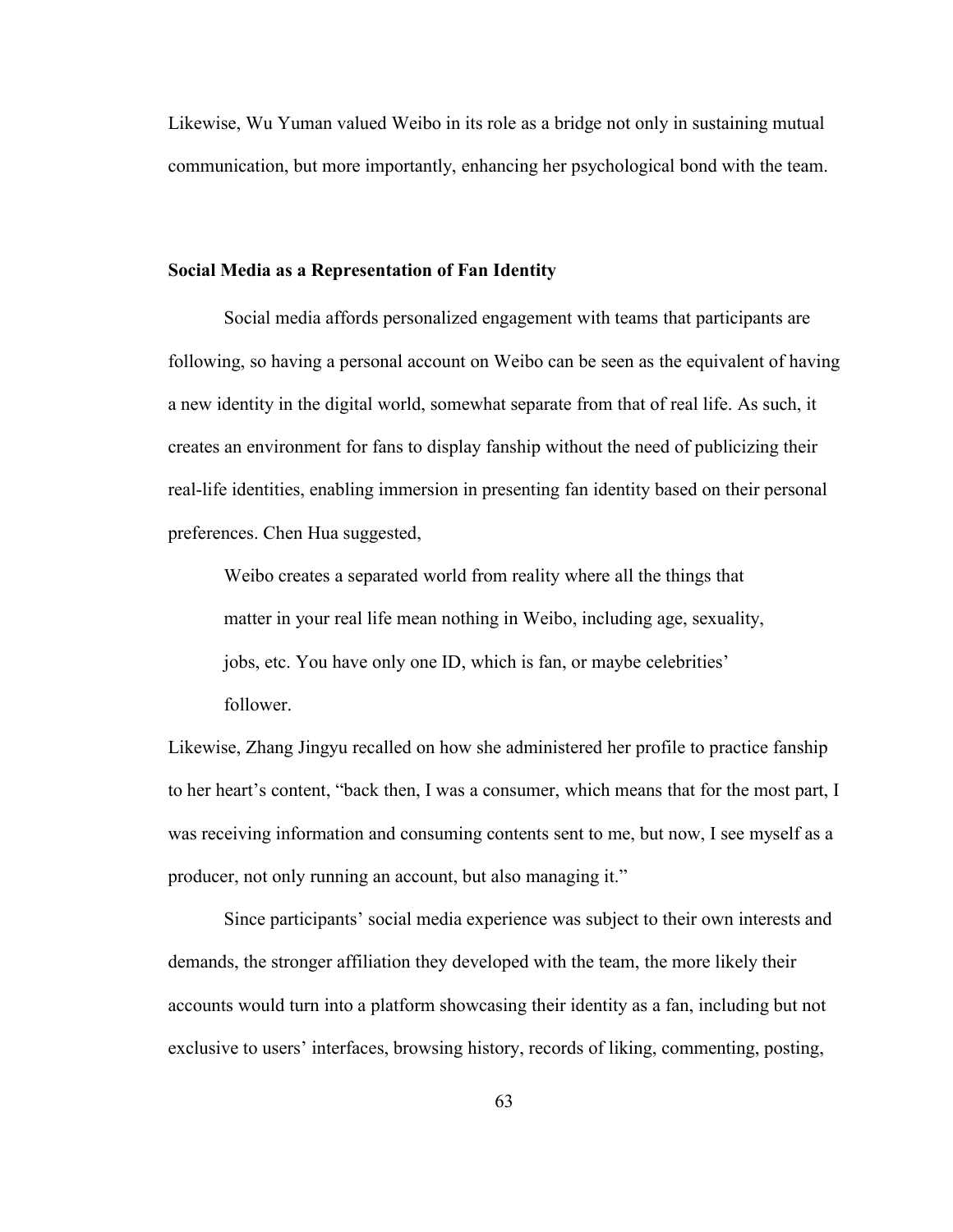and related behaviours. As participants' engagement on social media increased, they left more online traces of their fanship in the form of things like their browsing history and liking pages, which makes their profiles more recognizable. Social media was utilized not only as a platform presenting fan identity, but more importantly, as evidence of changes of fans' self-perception. As Ni Yuanwen stated, "I think at the moment you, or whoever opens my account, you'll know that I'm a fan of Guo'an, because all the contentis oriented towards them." Wu Yuman added,

I honestly like how my account turns out, namely brimming with Spurs' elements, such as funny gifs of players, photos capturing emotional moments on court, as well as articles I wrote. That said, I guess I'm simply enjoying the process of administrating my own account, the more I make it team-oriented, the more I would put credit on myself as a "die hard" fan of the Spurs....I feel a sense of achievement if somebody else recognizes me as a qualified "die-hard" fan of Spurs by viewing my content.

It was apparent throughout the interviews that participants consider fan identity more identifiable after they put out things that are team related in their media accounts and put their fanship more out in the open. Social media keeps activities traceable and visible, for example with things such as what they put on their accounts, what content they viewed, who they followed, how they argued against others, and how they commented on content posted by others. Social media thus enables fans to be more conscious of efforts they have put forth in presenting fanship. It was clear that the more frequent and active participants engaged on Weibo to practice fanship, the more records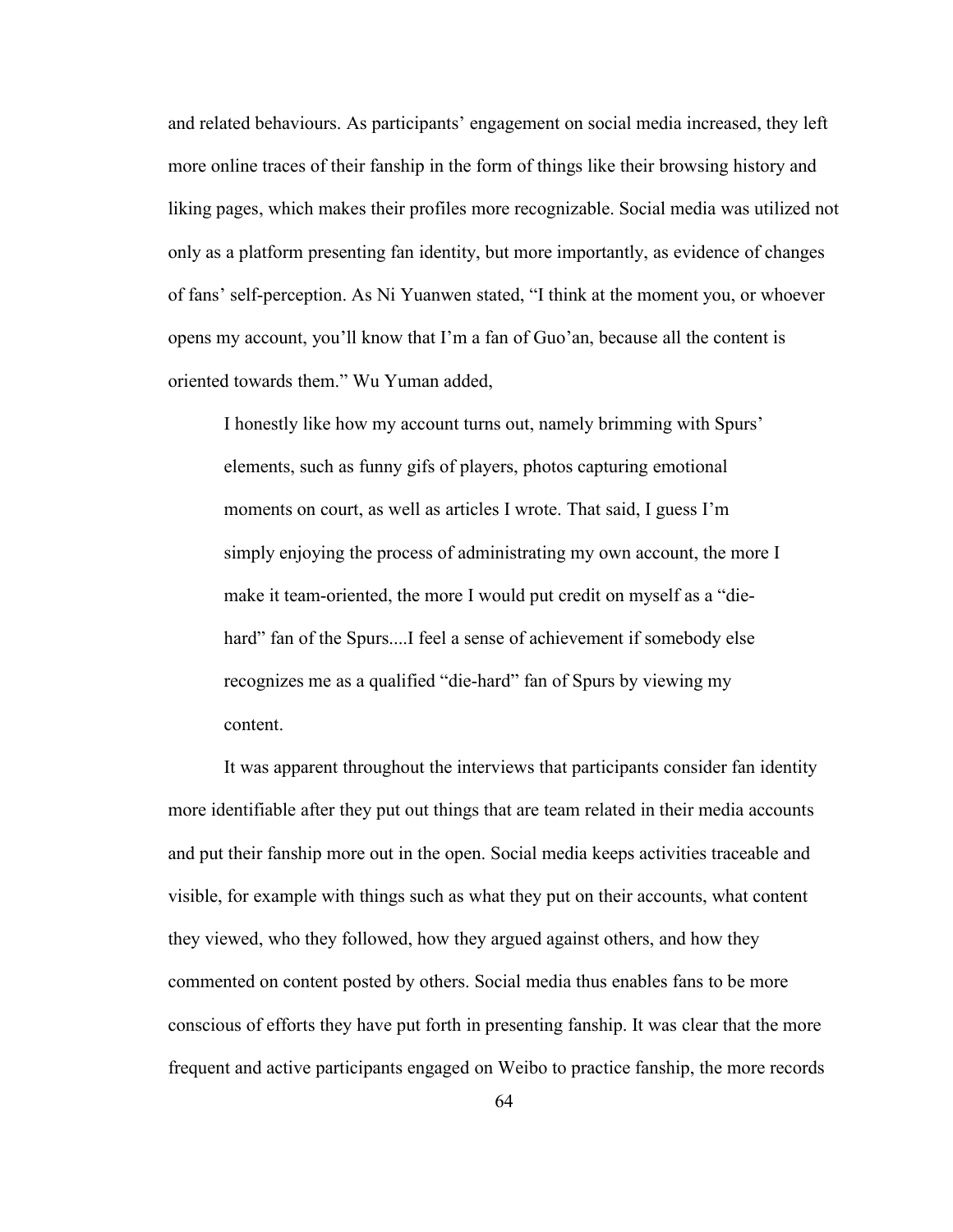were created, therefore leading to self-perceptions that they have made tangible contributions and expanded their knowledge base about the team. As such, it seems they generated higher self-evaluation on fan identity, resulting in distinguishing themselves from others. Taking Wu Yuman as an example, she described:

I think there's part of me craving for the sense of uniqueness, leading to an incentive of looking at things like a "professional," making me different from others, or fans in general. I simply don't want to be regarded as "a fan," you know.

Upon reading their narratives, it was clear that for participants, their active Weibo engagement meant they put more value on themselves, in that participants tended to regard themselves as more knowledgeable, qualified, and special, when compared to others. These self-perceptions manifest themselves when participants shared personal stories about how being able to keep pace with the team made them feel superior over other users:

I think I've become more knowledgeable, in that I acquired more information, was exposed to various content, and obtained more understanding about the Lakers. In this way, I think I've become more qualified as their fan, as I'm confident in saying that I know the latest updates on the Lakers, I'm among the first few who acquired such information, and I'm an expert (Hu Zongheng).

Wu Yuman offered more insight on this idea, "the more time I spent on Weibo to search content of high quality, the more confirmed <sup>I</sup> become in identifying myself as <sup>a</sup> 'die-hard' fan of the Spurs, leading to <sup>a</sup> more intense affiliation with the team."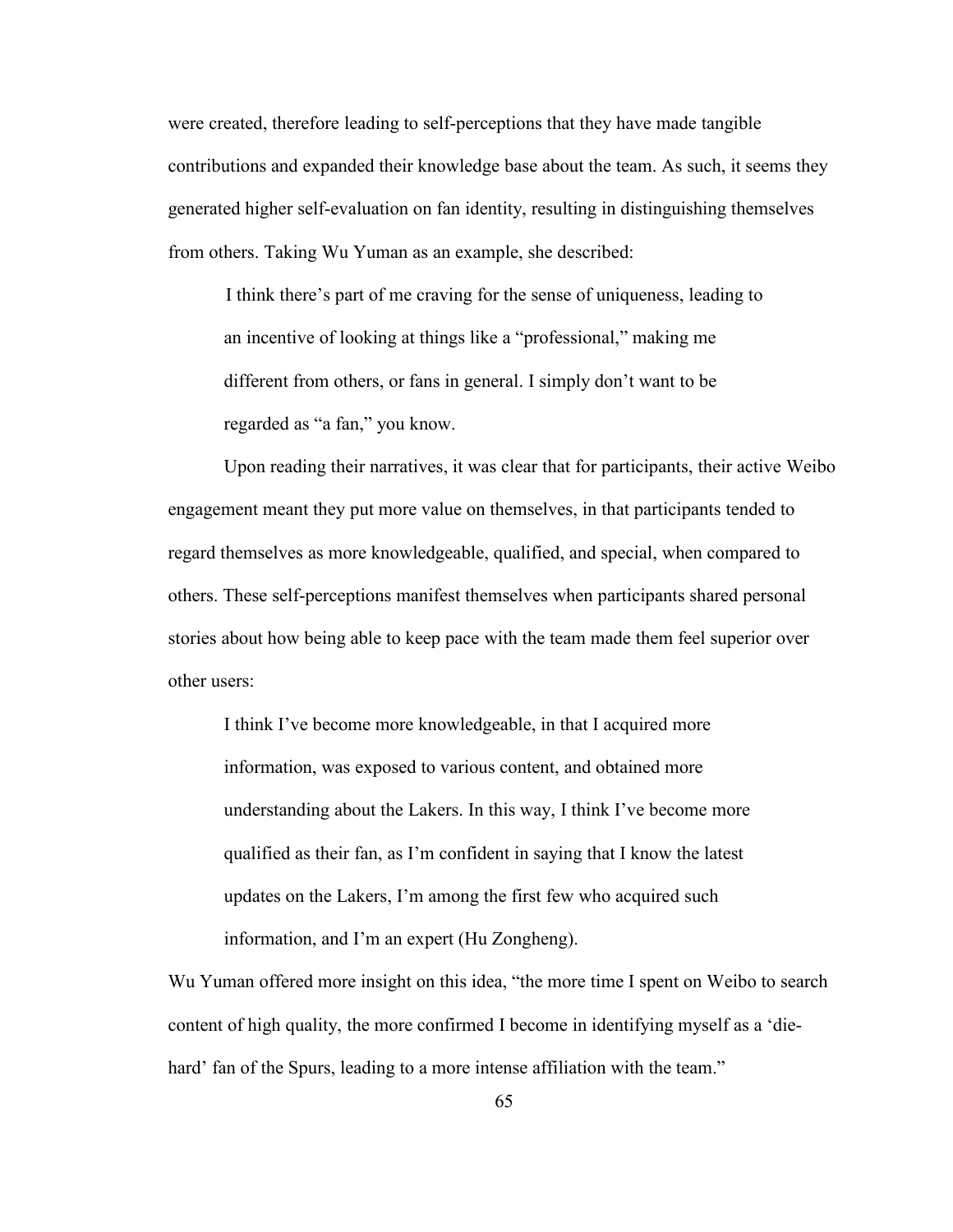While Weibo constantly pushes the latest updates on software, participants are making efforts to keep up as well. This constant renewal of knowledge seems to have motivated them to separate themselves from others with less Weibo engagement, in terms of practicing fanship. As Wu Yuman argued,

I see more value on myself along the way, as if I'm knowledgeable enough to voice my idea and no fear at all for criticism. By this token, I shall say that I become prouder of myself as a Spurs' firm believer after self-taught, adequate knowledge about the team. Therefore, I'm willing to not only recognize myself as a genuine fan, but also show this identity to others, which makes me feel special, as if I'm among the few truly knowing the legendary team of the NBA.

Chen Hua expanded on this in saying,

… just feel like I've become qualified, in that I really know things about the team, and I've obtained enough knowledge about them. My opinions count...while I use Weibo to interact with others, I reach out to new things in a timely manner, making me knowledgeable and bringing me a sense of being an insider...as a fan of the 76ers, you are special.

## **Social Media as Emotional Fuel Enhancing Fans' Team Identification**

As much as Weibo is digital and visual in nature, at its core it is cost-effective, diversified, and efficient connection, which encouraged fans to fully immerse themselves in maintaining emotional affiliation with their favourite teams. Once participants felt a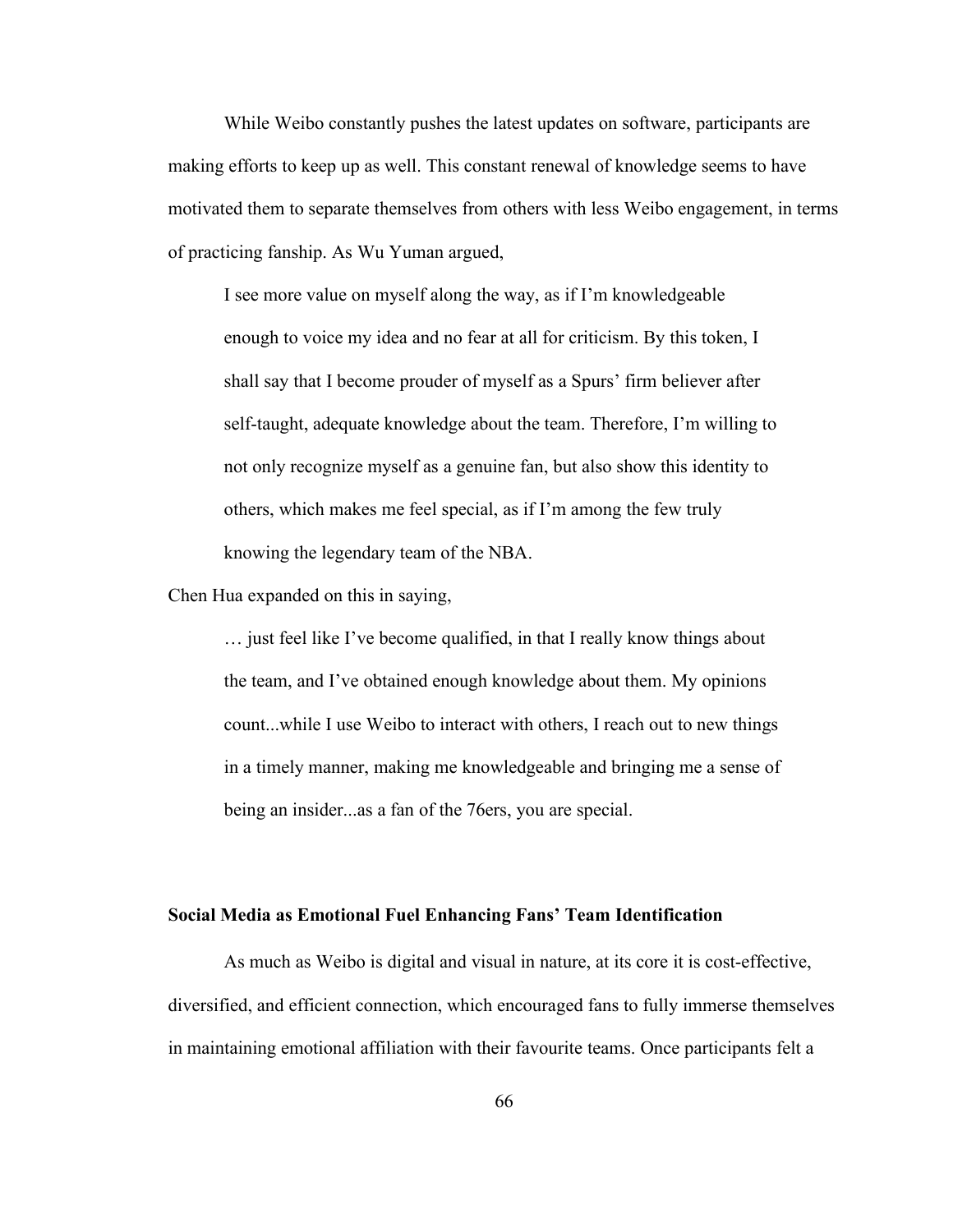stronger affiliation with teams, they seem to have established an enhanced psychological connection, which arguably resulted in stronger team identification. It was apparent that participants see themselves as getting closer to the team due to a constant flow of information and engagement, leading to higher level of emotional integration with the team. Two sub-dimensions were interpreted from participants' experience: Closeness and Realness.

### **Closeness**

Feeling closer to a team is a commonly shared experience coming with social media engagement; participants suggest that they feel a sense of "closeness" with deeper insights acquired about the team. With fans' access to different kinds of information through social media, they were forming knowledge about teams in a more comprehensive manner, which arguably eliminated, as much as possible, the feeling of estrangement that might come with knowledge deficiency. In this way, fans get closer to teams emotionally, fueling a stronger team identification afterward.

This idea becomes manifested as Chen Hua recalled,"It feels like I'm becoming closer to the 76ers. It feels like that I know them better, have deeper understanding about them, and am even immersed into their team culture." Likewise, Zhang Jingyu explained her connection to Madrid as "tighter," whereas Wu Yuman hinted a sense of estrangement if not involved in team-related activities:

I think using Weibo not only enriched my experience of being a fan, but also opened a door for me to know the team in a more comprehensive way. That being said, I'm getting closer to the Spurs step by step, having little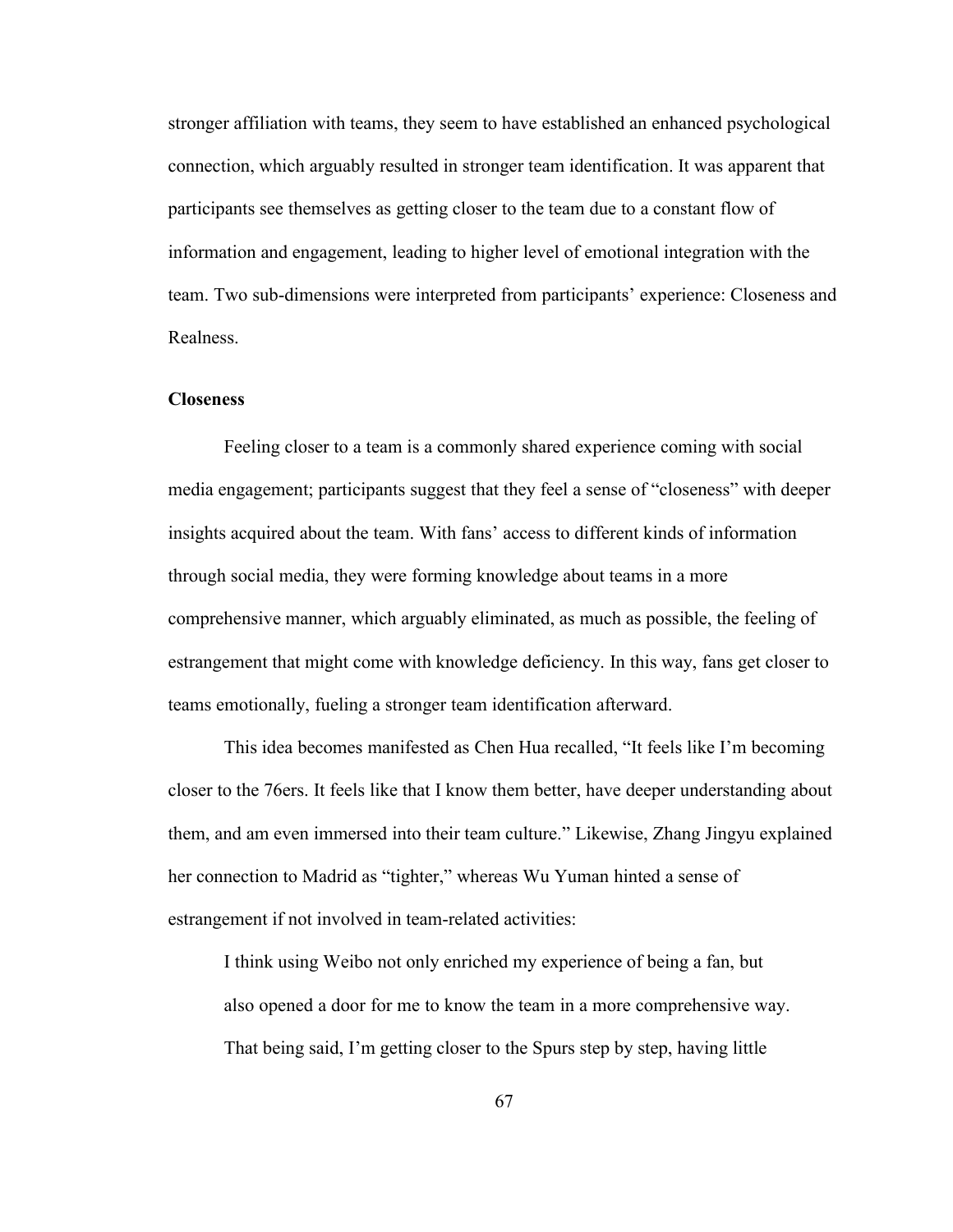sense of isolation and estrangement. I think by keeping myself informed and active, I get to know them deeper and deeper, as if they are my neighbour, you know, feeling close and familiar...Although there's no direct interaction between me and the team, yet I see our ties become stronger and firmer, as long as I'm immersing in team-related stuff.

It is arguable that the timeliness and rich aspects of information provided by Weibo have overcome the potential risk of estrangement that may come with the visual and intangible nature of social media. As such, being informed constantly without the inconvenience of interruptions makes participants feel closer to the team emotionally, leading to deepened affiliation to teams.

Zhang Jingyu described how Weibo enabled her to feel closer:

Honestly, I always feel isolated from Madrid before using Weibo, in that I feel they were far away from me, unreachable even though I paid close attention to them. Using Weibo to follow their account, however, I'm able to communicate with others in real time, post my own articles available for others to view, and in this way, I feel I have become closer to them and the emotional ties between me and Madrid have been thoroughly enhanced.

While participants commonly expressed a sense of closeness, this feeling encouraged emotionalintegration, a process during which participants see more purpose and meaning out of social media engagement, in turn hinting a stronger identification to their favourite teams and leading to a sense of belonging. This idea of "sense of belonging" can be one example of how interwoven the experience of strengthening team identification is for fans. As an example, Liu Yuqiao elaborated, "I think the most

68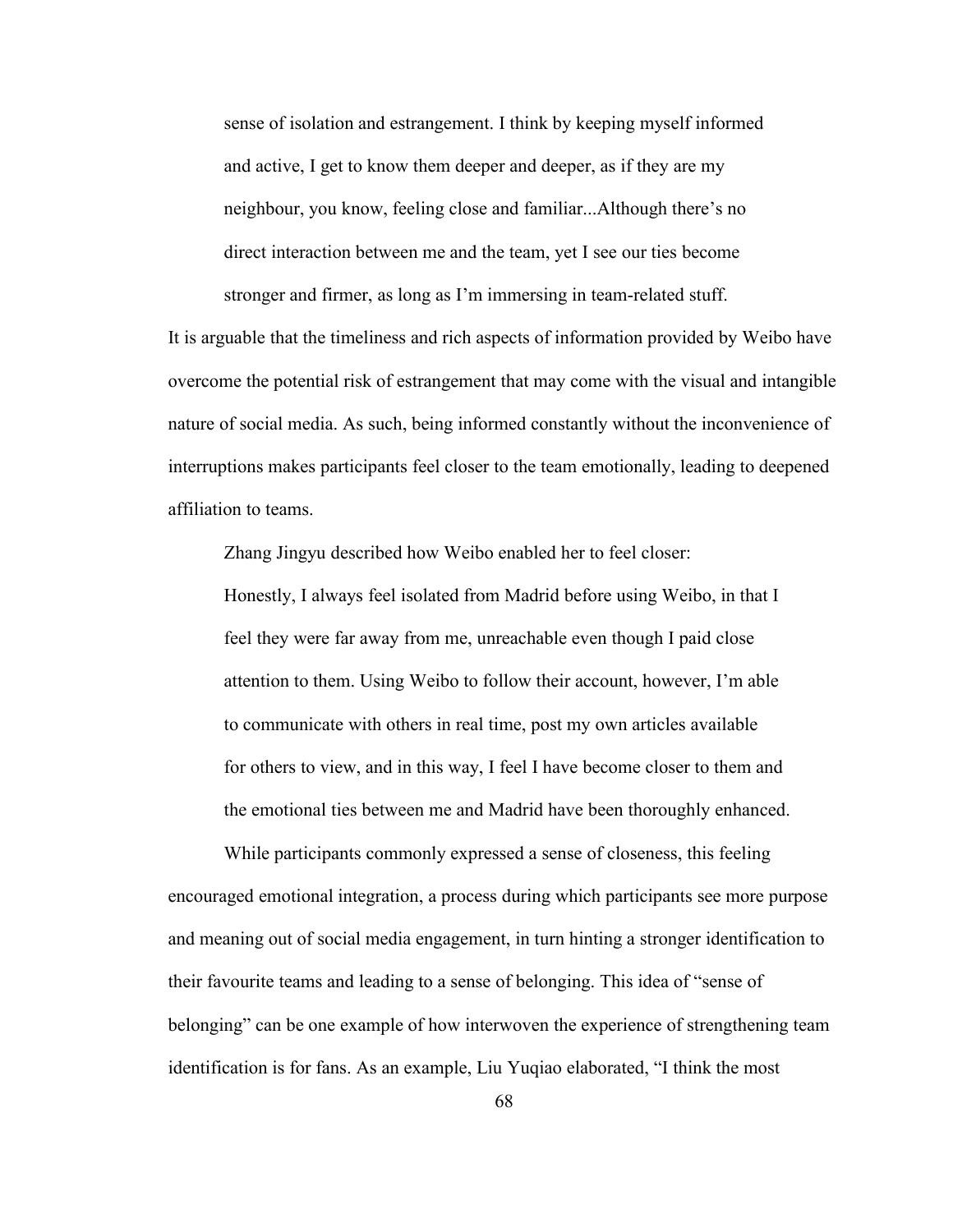important thing of using Weibo for me is making me feel that I am belonging to Denver, becoming more stuck to either Weibo or the team." This could be attributed to the feeling of closeness generating and enhancing the perception that they are part of the team. Despite the fact that online engagement involves minimal physical interaction, its impact on fans' team identification is prominent and effective. For example, when talking about connection, Wu Yuman explained, "all the materials collected through Weibo, be it updates, photos, articles, and etc., helps me form deeper insight on the Spurs, leading to the conception that we are friends. Feeling close in this way." Li Yifang similarly suggested, "I feel like that I've become a part of the team, experiencing the same things like they did, accompanying them all the time, same pace, same schedule."

A final point is that while common features were shared, Ni Yuanwen also expressed a feeling of pride, stating that her fanship was partially stemming from emotional affiliation to her hometown, since her favourite team Guo'an comes from the city where she was born and raised. In this case, she was more than willing to supportthe team both in real life and through social media, preferring to take the latter as a bonus, encouraging her to "keep following Guo'an for all those years." One way to look at such experiences would be to suggest that participant's psychological connection to certain communities, be it hometown or other geographic groups, sustained emotional affiliation. Ties between an individual and the community are generally stable, persistent and are more likely to shape an individual's identification to the team in subjectively positive ways. While social media affords an alternative channel to show support and maintain fanship, participants were able to fully immerse themselves in displaying team identification.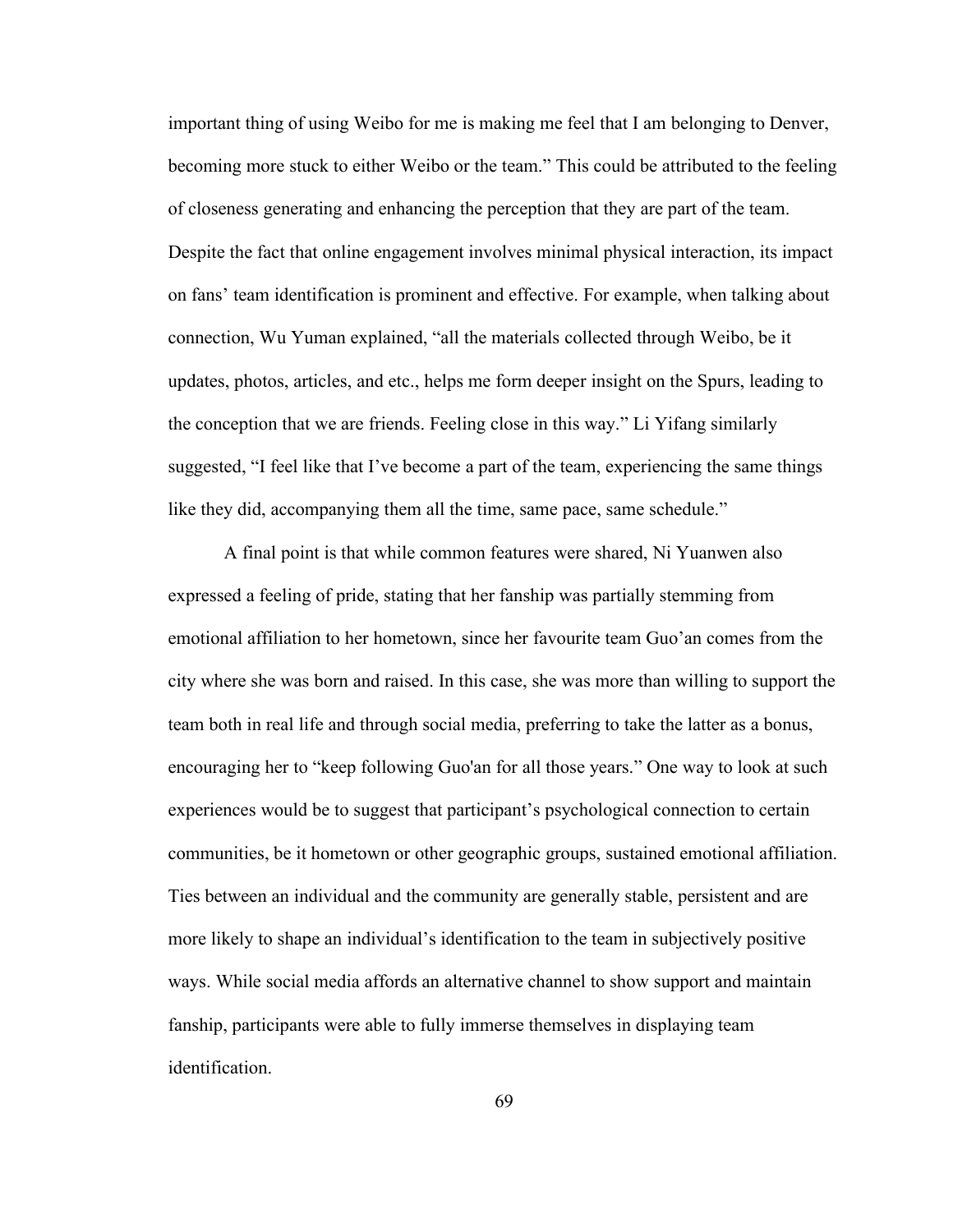# **Realness**

It was prominent that participants tend to view their fanship as more tangible after constantly supporting their favourite teams through social media. One way to look at this idea, would be to suggest that seeing efforts paying off makes participants feel 'real,' for they have effectively maintained the loyal fanship and psychological connection.

The conception of "efforts being paid off," within the context of this study, refers to participants making practical actions on social media to support their favourite teams, such as searching for updates, liking, commenting, and posting contents related to teams. These traces of fanship can then be looked back at, affirming the sense of realness. Upon reading transcripts, it seemed that participants showed more willingness to use social media when they felt "real" fanship. In this, it is likely that the greater knowledge gained, the deeper this feeling of "realness" becomes, for it brings sharper insight about fans' favourite teams, which cannot be obtained if not using social media to ensure a constant flow of information. Hu Zongheng suggested, "I think I've become more knowledgeable and able to know more details related to the team, such as equipment, players' outfit, etc. I feel real in this respect in terms of connecting to the Lakers as a fan." Zhang Jingyu said,

As I use Weibo to browse whatever contents are available online, I'm able to keep myself in pace with Madrid, or in other words, keep myself updated.... it has made my support tangible, either through posting photos, articles, or other methods.

Wu Yuman added, "I think Weibo makes my time spent online worthwhile and effective, my efforts of maintaining ties with the Spurs tangible and meaningful. In this regard, I know what I did would paid off in certain ways."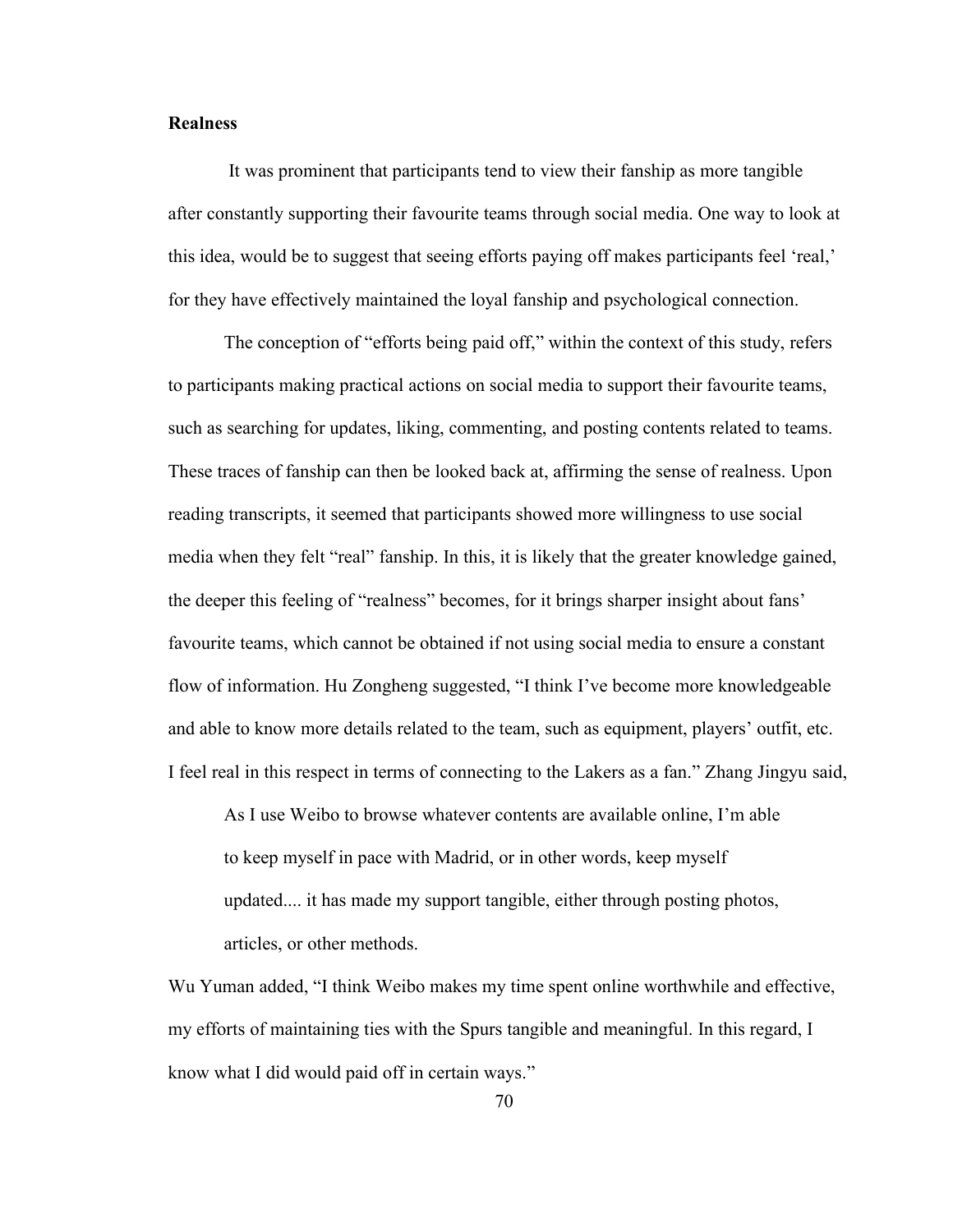While social media was used to enhance the feelings fans hold about their favourite teams, each participant's identity as loyal fan was strengthened, and a stronger team identification was also obtained, which can very much be attributed to the closer emotional affiliation of fans.

#### **Taking Initiative on Social Media**

The next theme offers more insight into how the participantswere using social media as an essential instrument to make their own contributions. While participants indicated the necessity of adopting social media in their fan-life, they suggested an array of follow-up activities coming with Weibo engagement, such as subscribing to more accounts pertinent to their favourite teams, finding more sources of information, and carrying out activities in real life. With social media affording resources that are multilayered and multi-directional, fans were able to map out activities in accordance to their own interests, and thus take initiative to engage in the digital world. One way to view this idea, would be to argue that although news and TV programs keep fans informed, these methods present restrictions in personal participation and interaction.Through having social media in place to make contact with teams, fans had more options to not only make up real life restrictions, but also proactively personalized their experiences of maintaining fanship. Zhang Jungyu noted, "I feel like that the more I expose myself to information, the more interesting things I found. In this way, I think Weibo as a social media platform leads me into a deeper level, bringing me to content that is comprehensive and having depth."

71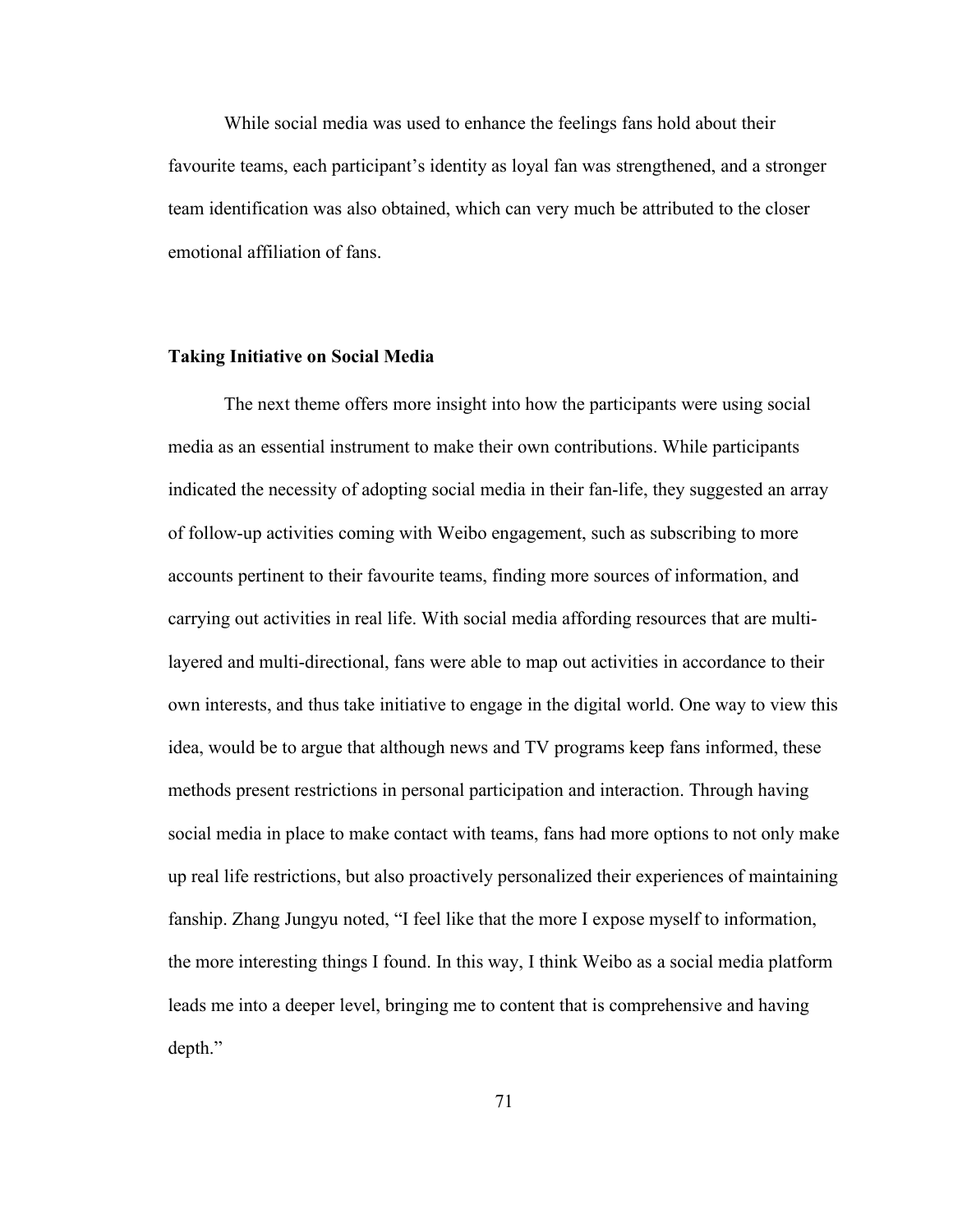It was evident that participants tended to undertake activities fulfilling specific desires, such as learning more about game schedules and trades by checking out teams' accounts, commenting on others' content to express their own thoughts, and liking to publicly display fan identity. These activities can very much be seen as an alternative strategy to make up for the passive experience they had in real life, an effort to create a more enjoyable and sustained experience of maintaining fanship by themselves. For instance, Wu Yuman describes,

> I'm able to reach out to both official and unofficial information by browsing content shared within fans' community, therefore giving me better insight at the latest updates about the Spurs. In this way, I acquired not only more information in-depth, but also stories behind the screen, such as funny moments before or after games, stories happened in locker room, etc.

Another way that social media was used as an essential tool that encouraged taking personal initiatives was in how participants actively engaged in self-expression. It seemed that they tended to express more and share more through Weibo within the context of this study. For example, Zhang Jingyu, in explaining how creating her own content through Weibo turned her into "not only a receiver of information, but also a provider," elaborated on the idea of taking initiative: "I can't express my thoughts without a channel, so Weibo makes it work.... I think what I like most about Weibo is enabling me to express my own thoughts, instead of purely receiving information passively." Likewise, Wu Yuman discussed the convenience of using Weibo to carry out activities based on her interests and valued it for saving her from "catering to courtesy" in more personal relationships. Here, she said, "I'd like to present my mood, attitude, and

72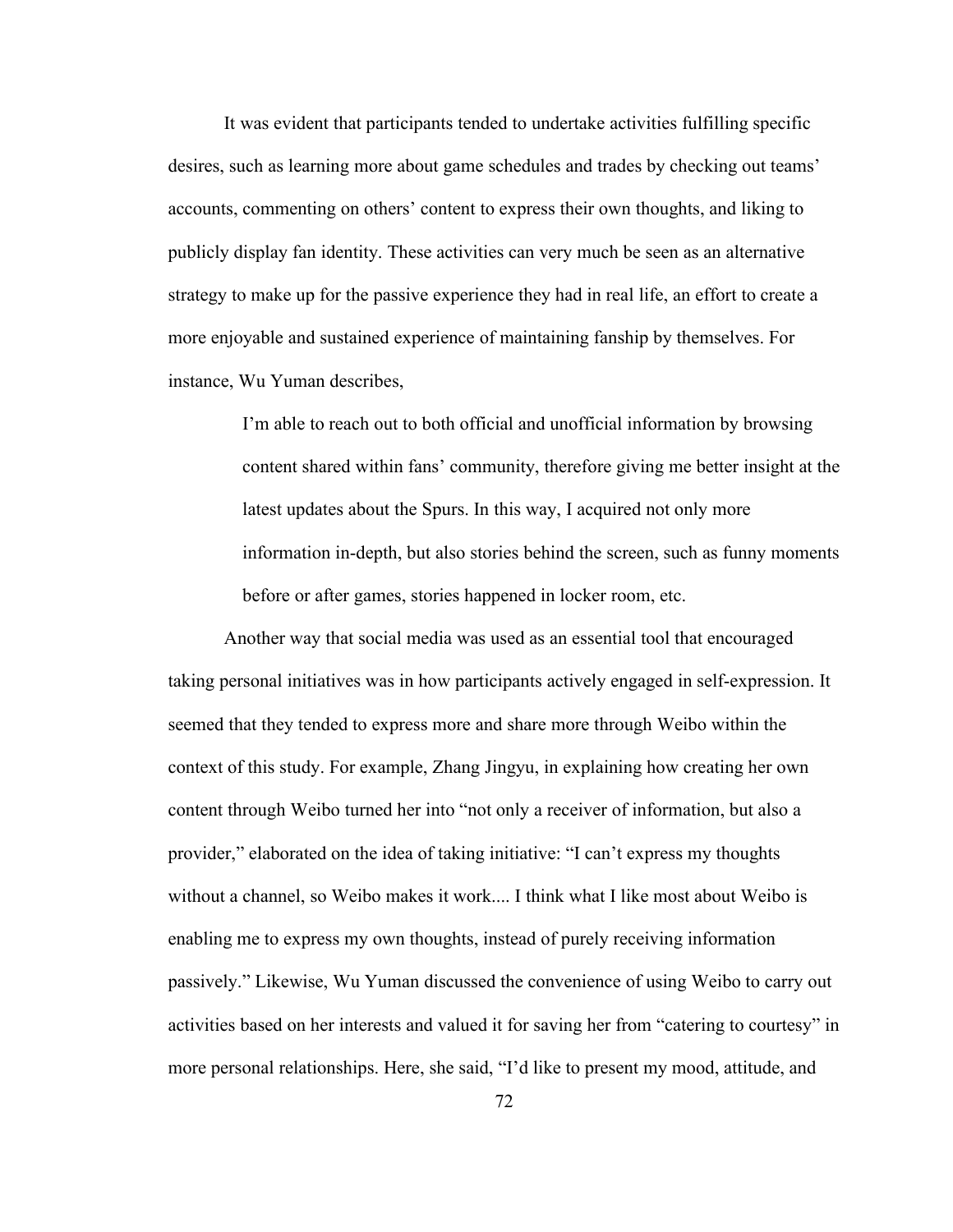opinions to whoever occasionally encountered my content, perhaps in the form of liking, re-posting, or simply just commenting, depending on the mood." Notably, having a channel in place to personalize the fanship experience, rather than being informed passively, encouraged fans to actively practice fanship. The following sub-theme offers more insight in how the participants further add more depth into their actions by making social media contributions themselves.

#### **Making Contributions**

While Weibo affords firsthand experiences of practicing fanship, it adds an invisible responsibility to participants, in that they commonly expressed impulses toward doing things for the teams' good. Taking into account the user-friendly and convenient aspect of social media, it appears that as much as Weibo simplified participants' efforts of practicing fanship, affording an opportunity to participate proactively, it encouraged participants to put more attention on bringing benefits to teams, instead of merely enjoying the convenience, such as access to teams and constant flow of information.

Notably, participants generally expressed a 'need' of getting into action on Weibo and viewed activities as them making contributions to the teams' development. One way to explain, would be to suggest that Weibo affords an opportunity to carry out activities by participants themselves, instead of merely participating in those organized by official accounts. This was sometimes even referred to as"doing work." For instance, Ni Yuanwen discussed how using traditional media to follow the team dissatisfied her, referring to it as offering "no resources" to "do my work." Along similar lines, Liu Yuqiao addressed this idea well: "you can't expect Weibo to provide you detailed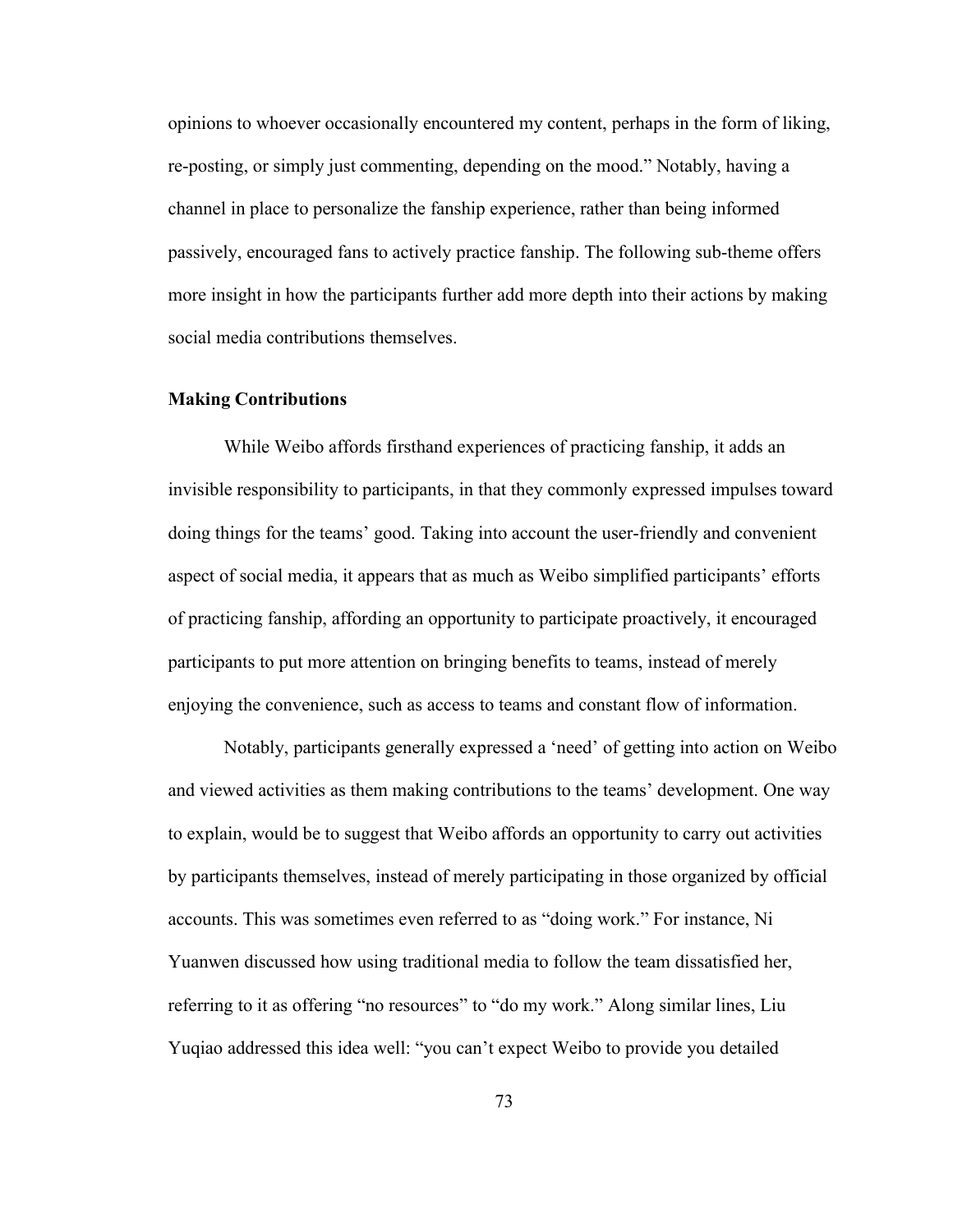information, in my view. But you can do your work." In this, participants had more control over activity choice and therefore put great value on the results.

As of another example, Wu Yuman described a feeling of obligation with her favourite team through social media, "as if there's a sense of mission inside me calling for practical actions." Throughout the interview, she used words like "obsess," "unconsciously," and "obligated" multiple times to discuss the impulse of making contributions to the team's good. As she recalled, "the feeling of being obligated to do things, is coming without any omen."

It could be argued that with the easier access obtained by participants through social media, the less likely it is will they purely stay informed passively, but rather desire to make their own moves, thereby taking initiative. Wu Yuman indicated:

Whenever I logged into my account, seeing all the stuff I posted or collected before, I would consciously feel that I need to do more today, browsing new updates or at least checking out hot topics on the day. The more I engaged on Weibo, the more intense this feeling became, as if I need to bring more tangible benefits to be truly qualified as a "die-hard" fan of the Spurs. As long as I see myself as more knowledgeable and as a genuine fan, I feel obligated to do things to be more deserving of such a title.

Chen Hua added that "If I'm not supporting them or doing things for them, I would always feel incomplete, you know, feels like you are forgetting something or lacking something. Then I am not qualified as a real fan of them."

74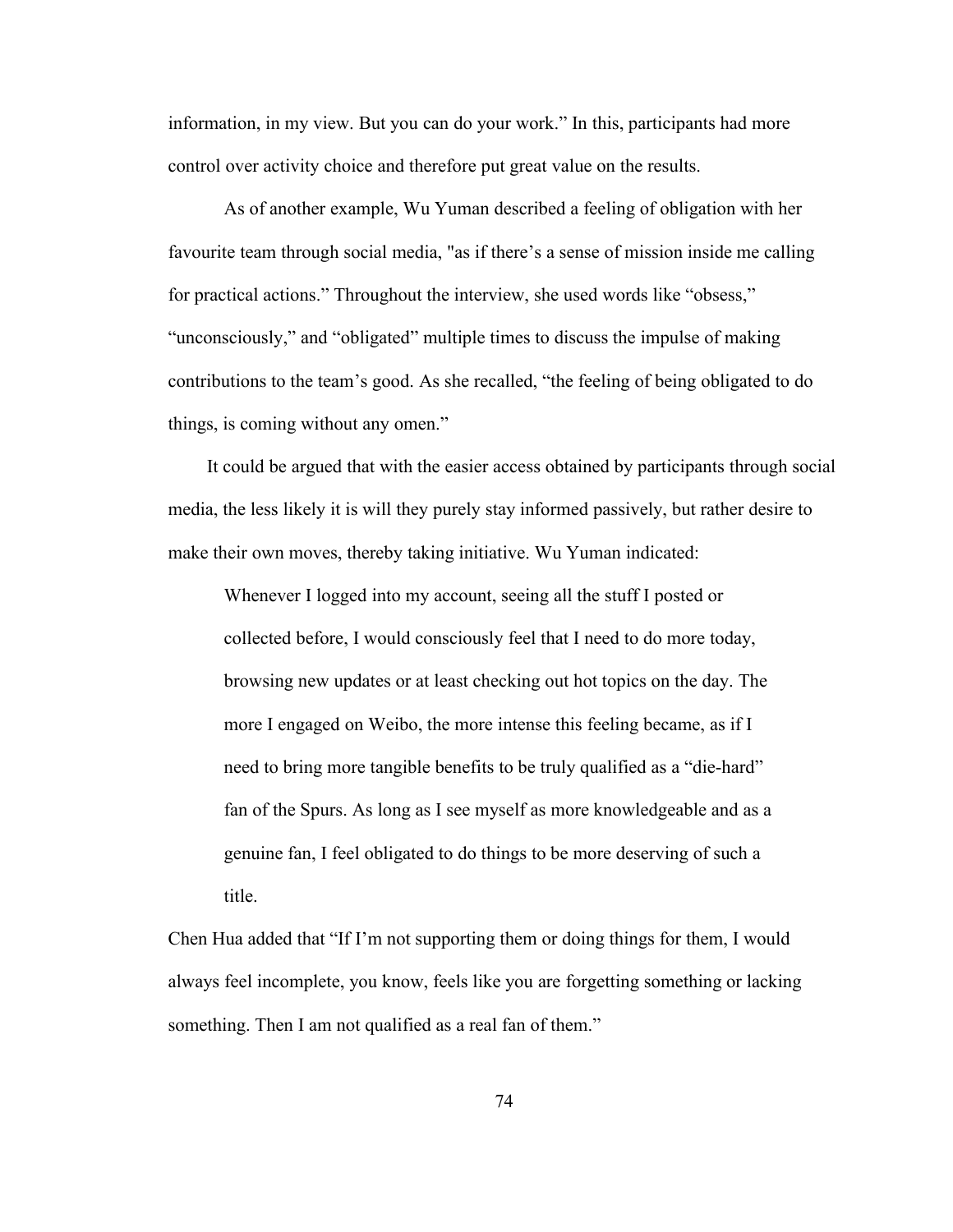While some participants undertook activities in a more casual manner, hinting a mindset of "doing something was better than nothing," the majority of participants displayed purposive social media engagement, having specific goals in mind in an effort to make contributions. This difference could be explained by personal preferences while the idea remains the same, which is bringing benefits to the teams' success in China's sport market. Overall, upon reading participants' narratives, it is revealed that they tended to focus making contribution on two related aspects: improving teams' media exposure and helping in administrating teams' official social media images. To provide more insight into participants' lived experience, these aspects are developed below.

#### **Using Social Media to Improve Team's Media Exposure**

Increasing the team's exposure on social media was a common reference to the idea of making contributions. One way to look at this idea, would be to suggest that while social media accounts are commonly viewed as an individual's identity in the digital world, the exposure rate of the account represents how popular this account is; the more frequent an account being visited or  $\omega$  in users' posts, the more likely it acquires higher media exposure by showing others that this account operates smoothly and actively, instead of being considered idle. The more active a team participates in the major social media used in its targeted market, in particular through interacting with its key segmentation, the higher commercial value it displays to potential media partners and sponsors. Participants suggested that they value teams' Weibo accounts because they regard those as teams' representation in China. As searching and activities alike contribute to higher media exposure of an account, the more frequent fans search or post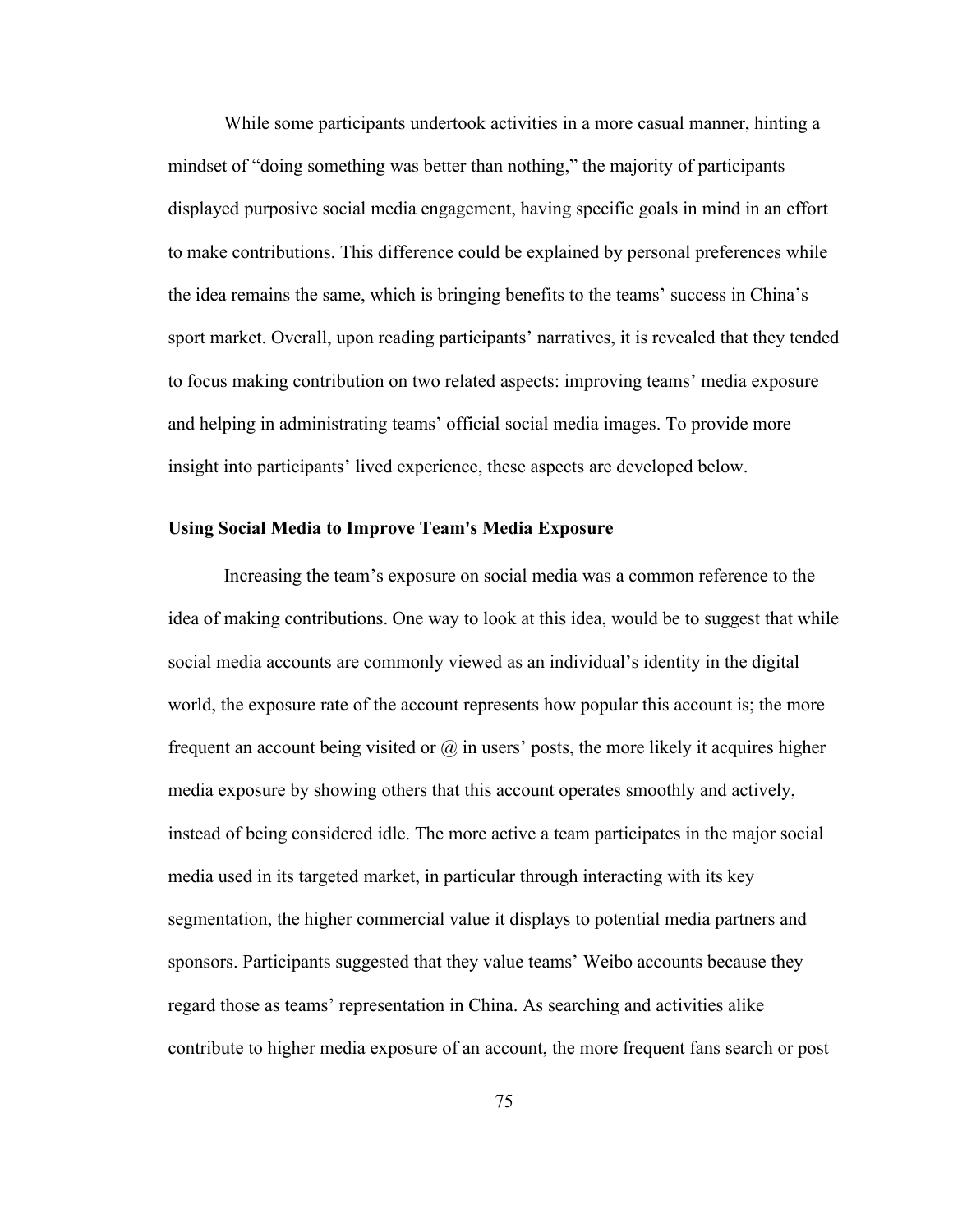content relating to teams, the higher view rate this teams' account will get. When fans kept interacting with the team through searching or putting up related content, they were contributing to keeping the teams' account active. As an example, Chen Hua noted,

I would watch live games on Tencent, registering a membership. As we all know that the more audience watching live games, the higher the view rates become, so I regard it as a way to bring 76ers more heat...Tiny efforts count, the more heat the better... For me, by posting contents added with hash-tags or  $(\hat{\omega})$ , I'm making contributions, an effort to improve 76ers' page views and maintain their 'heat.'

Zhang Jingyu shared similar experience as she recalled that she would support the team through "constantly following, browsing, and posting contents related to Madrid." Wu Yuman argued that,

> I can contribute to higher view rate of the Spurs related contents by simply adopting little tricks, such as using "#", key words, or directly " $\omega$ " Spurs and NBA. In this way, whoever is searching NBA would potentially see my content, again, leading to increased view rate for the Spurs.

Similarly, Li Yifang said "I would just re-post and re-post, kinda of like a competition.... I feel like being threatened, truly. I just want to post things related to Shou Gang....I need to do things to support them."

# **Helping in Administrating Teams' Social Media Image**

Another aspect omnipresent throughout the interview was that participants felt offended if someone tainted the teams' social media image. Notably, participants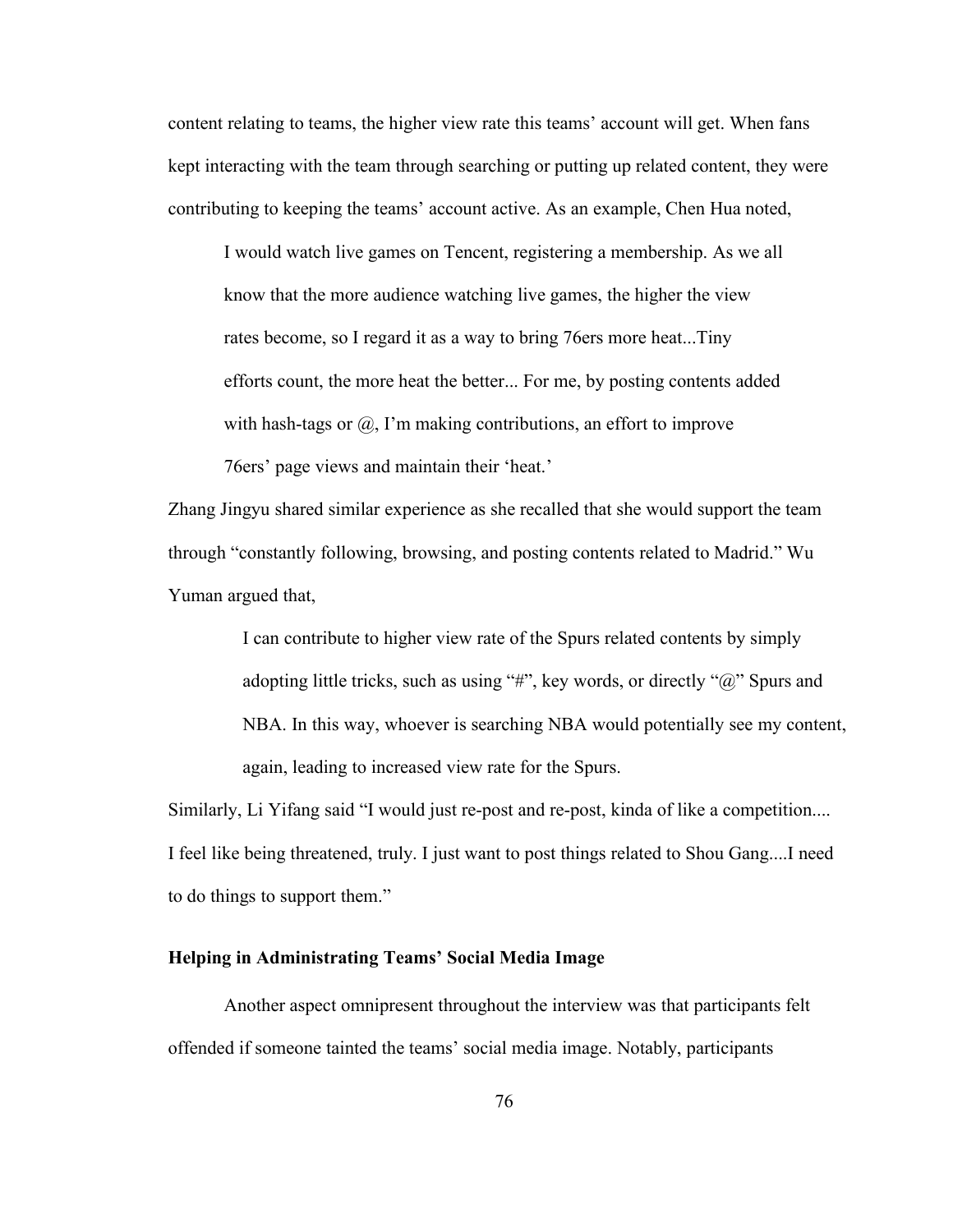expressed their frustration and grievance when confronted with individuals saying mean things about their favourite teams. They commonly referred to those individuals as short sighted; nearly every participant expressed their willingness of speaking out "the truth" or putting up back-stories, in an effort to safeguard the team against criticism. Not only have they put considerable efforts in this respect, but they also placed high credit on such activities as necessary in practicing fanship. In this vein, Wu Yuman said,

misunderstandings, I believe, bring an array of negative impacts, such as lower momentum for Spurs to interact with Chinese fans and more roadblocks in the way of building up a fanbase....As a "die-hard" fan of the Spurs, rather than a fanatic of players, I see myself with a responsibility to speak up for the team, help in administrating the team's account, keeping it in order. ... As Weibo gathered crowds into a wider community, I think it's critical to leave a good impression of the Spurs to as many people as possible. Overall, I want to minimize the potential damage coming with mean comments on the Spurs' media image... I think it's not enough to run a good media account by relying on social media specialist or stuff alike. There's demand of fans' support and help.

This could relate back to the idea discussed earlier that constant connection, be it emotional or psychological, urges fans to integrate teams' concerns and issues into their own psychology Considering that highly identified fans tend to view themselves as an extension of their favourite teams, sharing both glory and defeat as their own (Fink et al., 2009), it is arguable that as much as participants regard teams' social media profiles as teams' representation in China, they are valuing teams' social media images as their own.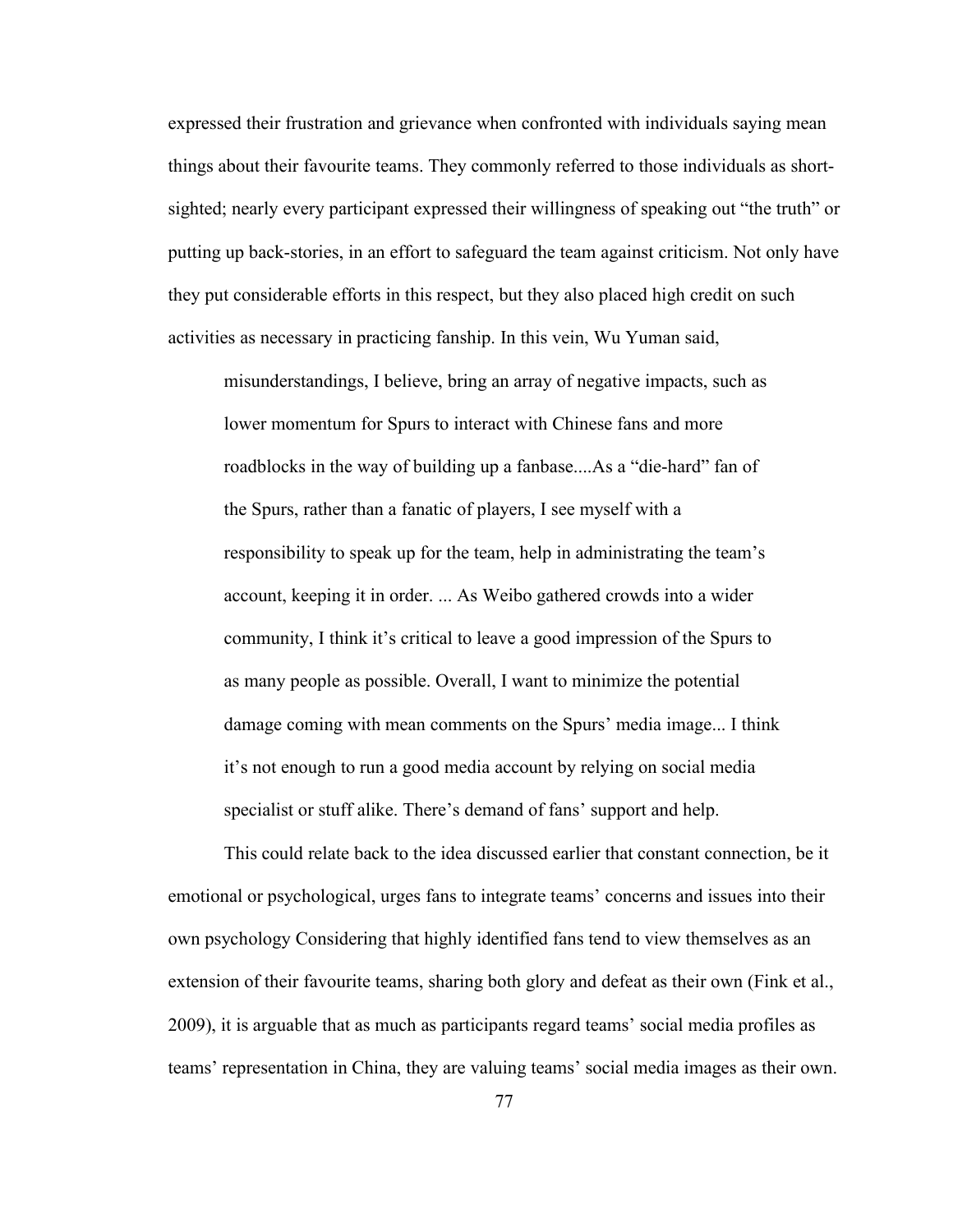In this, they are fusing things happening around the team into their own issues of concern; prejudiced arguments and nonsense criticism, for example, might be seen as threatening the teams' glory. This can explain participants' shared feelings of being offended. In such situations, while fans managed to maintain constant connection to teams, their affiliation to teams becomes stronger, presenting in forms of higher concerns over teams' future success and practical actions of safeguarding teams' media profile.

Despite different methods, participants shared the feature of protecting teams from potential damage, be it coming from failures on the court or biased information. As information conveyed by "haters" was usually viewed as inauthentic and unilateral, it is understandable that participants regarded such content as detrimental and threatening, which might hinder the team's attempts of building up a fanbase in China. As an example, Li Yifang talked about how he had experience with haters,

they made up stories about Shou Gang, fake news, saying that our players are playing around with women, all that sort of thing. Those stories will mislead others to believe that our players did bad things. I think they were splashing dirty water on us. If they want to play dirty, so be it. I'm the one they don't want to screw around, so yup, I have no choice but to fight fire with fire, making up stories for them.

As another example, Chen Hua talked about knowing that haters simply gave vent to their own feelings by decrying teams and that he saw no need at all to argue with them. She would respond,

I would make a thorough analysis of contents I posted, including reasons, evidences, and etc. I know there's no point at all to do all those things. But I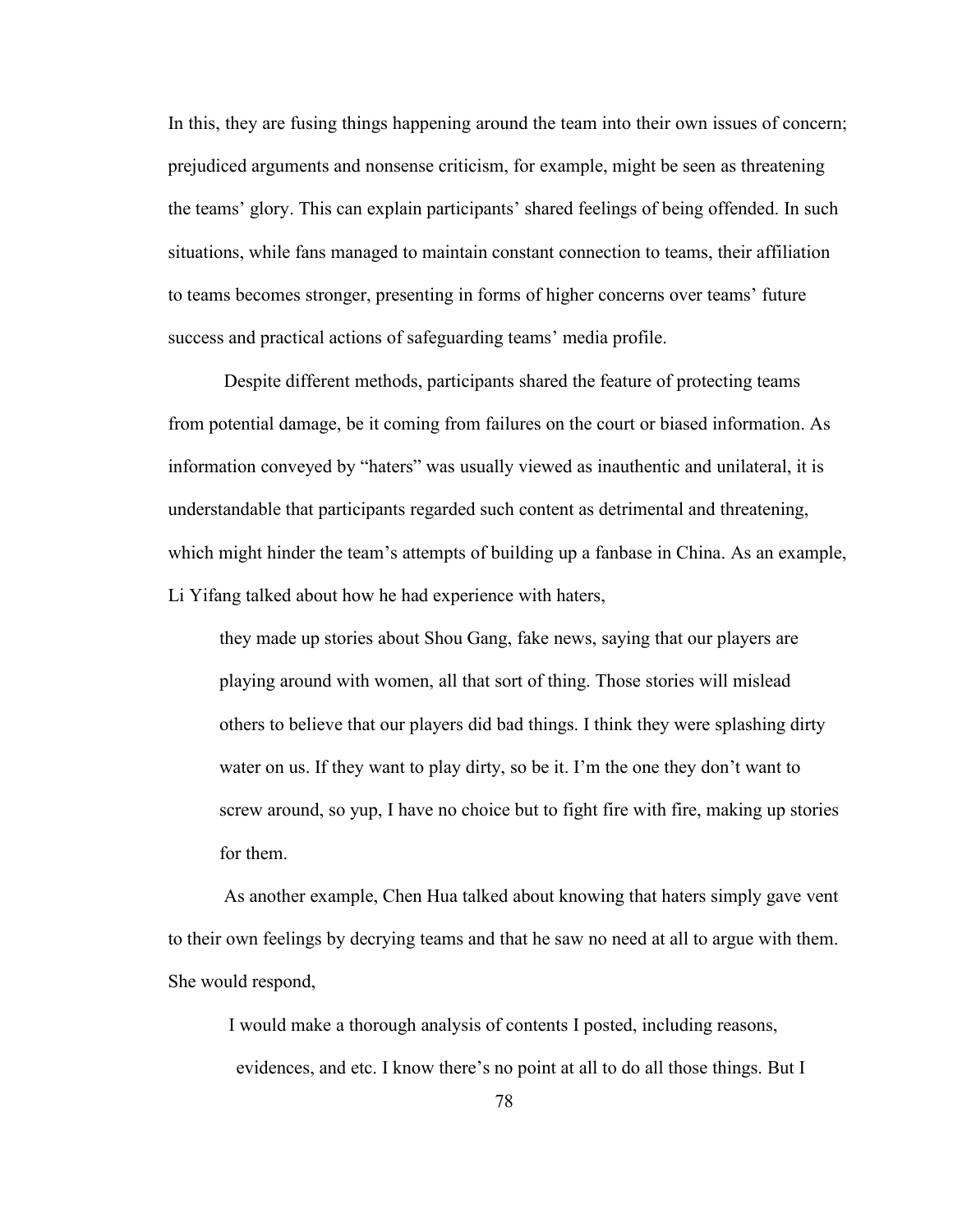have to. Otherwise, other users who have little knowledge about 76ers will take those wrong things for granted or underestimate team's performance. I feel so pitiful if things like that happened.

In this way, participants' intention of helping in administrating teams' media profile could be explained as them making efforts to cut off, as much as possible, the potential negative outcomes coming with inauthentic content, including but not exclusive to mean comments and false news, so as to create an enabling environment for teams to develop.

#### **Stronger Team Identification Leads to Social Media Addiction**

One of the key findings was that stronger psychological connection with the teams facilitated participants' engagement on social media. It was evident that participants commonly described their participation in social media activity as more active, even going to the point of obsession or addiction, which was commonly discussed throughout the interviews. One of the ways participants' engagement on social media increased to be an addiction, was described by browsing team-related contents and presenting fan identity whenever they can. For example, Chen Hua explained that she "cannot help" herself in browsing the team's contents on Weibo. Wu Yuman emphasized similar feelings as "binge eating" and recalled how, in most cases, it made her end up staying up late: "I need to at least find something valuable and useful so that makes my time spent surfing worthy...I simply need to stay up late to get the latest updates given the time differences between China and the U.S." Ni Yuanwen elaborated on this idea by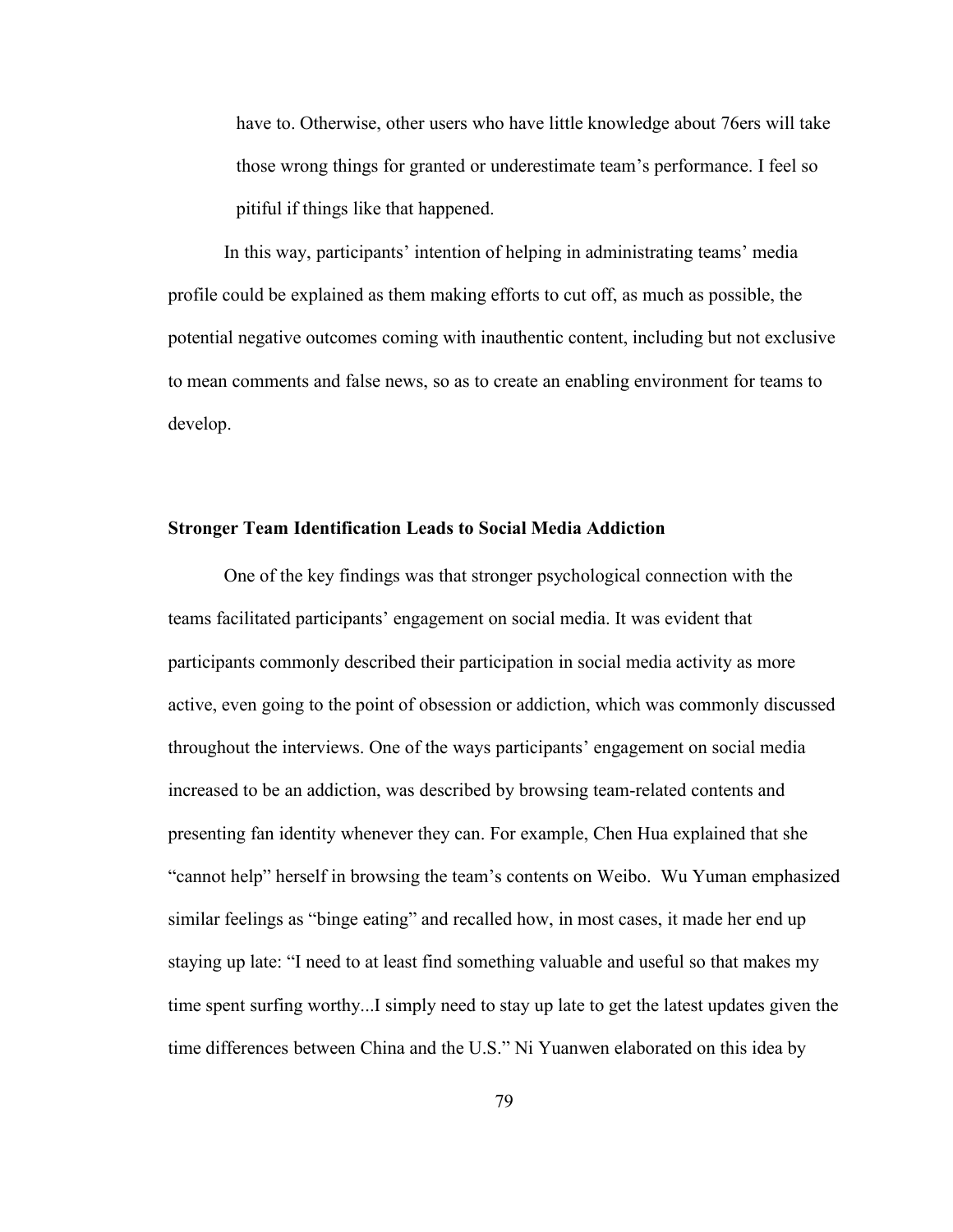attributing her growing obsession on social media to closer emotional ties with the team and described it as something she "cannot live without." Liu Yuqiao explained that being accessible to his favourite team through social media "motivated" him to participate in other ways, such as online lotteries, voting on polls, and purchasing a range of products, such as T-shirts and cups.

Growing addiction on social media engagement also seemed to be present in participants showing more willingness in self-expression. As discussed above, it was apparent that participants intensely integrated social media into part of their lives. Upon reading their stories, it seemed that they got used to such platforms as an outlet for voicing personal opinions. Fans' higher evaluation on their fanship, constant engagement on social media which maintained information accessibility, and greater knowledge about teams, resulted in more confidence in expressing their attitudes. In this situation, participants were empowered to establish and display their identity as loyal fans through participation, such as joining in online discussions, and posting articles. For example, Chen Hua, in describing her social media activities, expressed a strong motivation of self expression:

I think I've become more confident online... they [the 76ers] are my backup. I'm the 76ers' fan, a knowledgeable and qualified fan, so I feel myself supported by this team as well. I'm more willing to join discussion, express myself, and try out new things on Weibo.

Liu Yuqiao added,

I would also post my own analysis on Weibo, something I wouldn't do in early years. So, it definitely improved my participation on Weibo, and I think,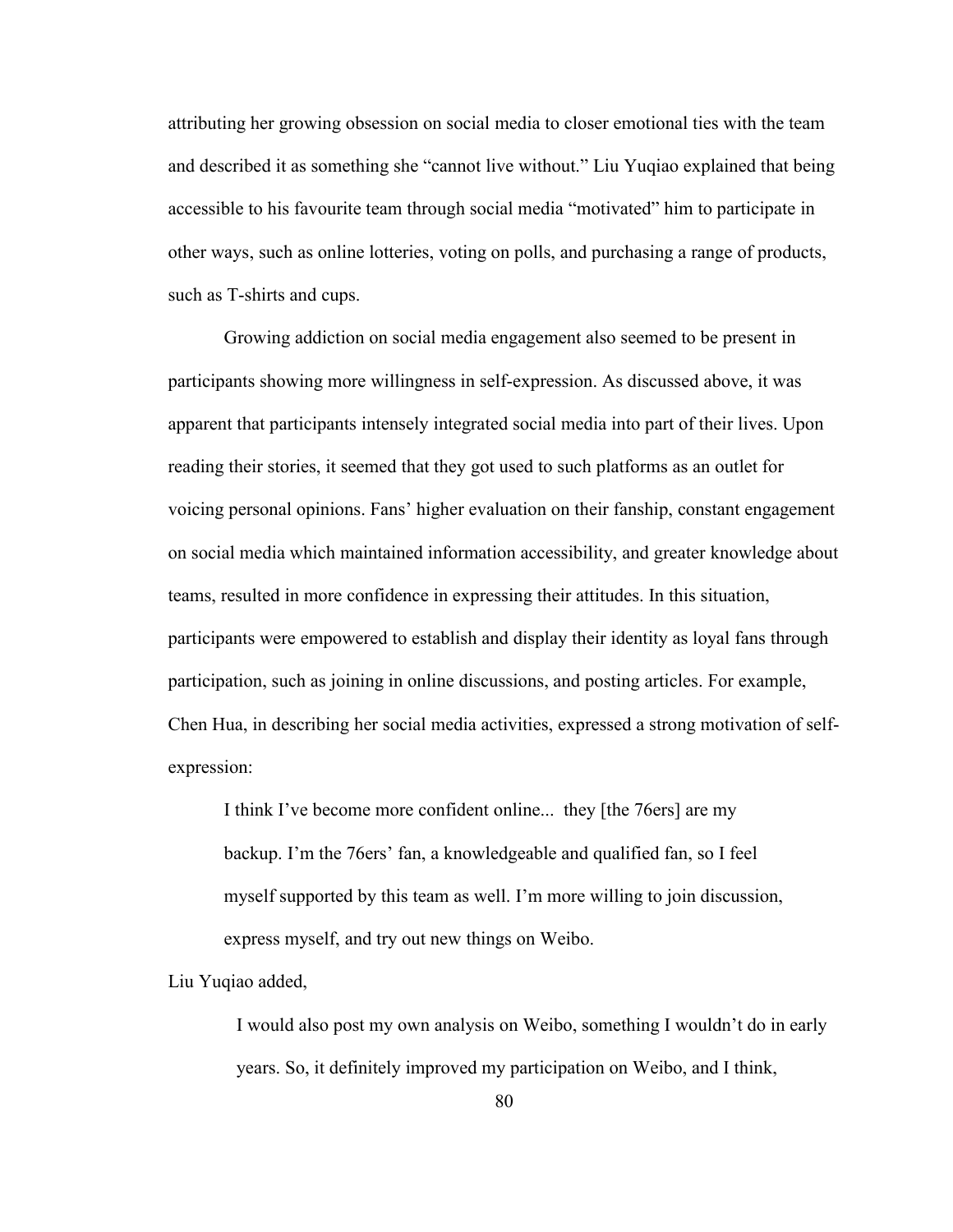changed my ways of using Weibo in general, not exclusive to sport, but my habits as well.

The majority of participants utilized social media to express themselves and participate in online activities, but some also suggested they engaged in more aggressive behaviours, such as trolling other teams and spreading fake news about other teams. Given that social media operates in a digital world where users can display without significantly matching with real life, it can be argued that it empowers them to express less hesitation when trolling opponent teams on Weibo. Zhang Jungyu explained that in real life,<br>I would always hold some words from speaking out in fear of harming the

relationship between me and my friends, or even keep silence. But I can say whatever I want on Weibo, without restriction. I'm a normal person as well, which means that I sometimes behaved like a hater as well, I don't deny that. That being said, I would emotionally leave mean comments on other clubs' official accounts. Given how easy and low cost it is for people to express themselves on social media, I think mean comments are inevitable.

While social media enables personalized engagement, it can lead to differentiated behaviours. Fans behave differently; aggressive actions are subject to individual characteristics and can be regarded as a personal preference. For example, Wu Yuman articulated how she would not "troll" another team for any reason:

Well, I'm not trying to picture myself as noble or decent, it's just because I know at the first place how hard it is for each team to get through hard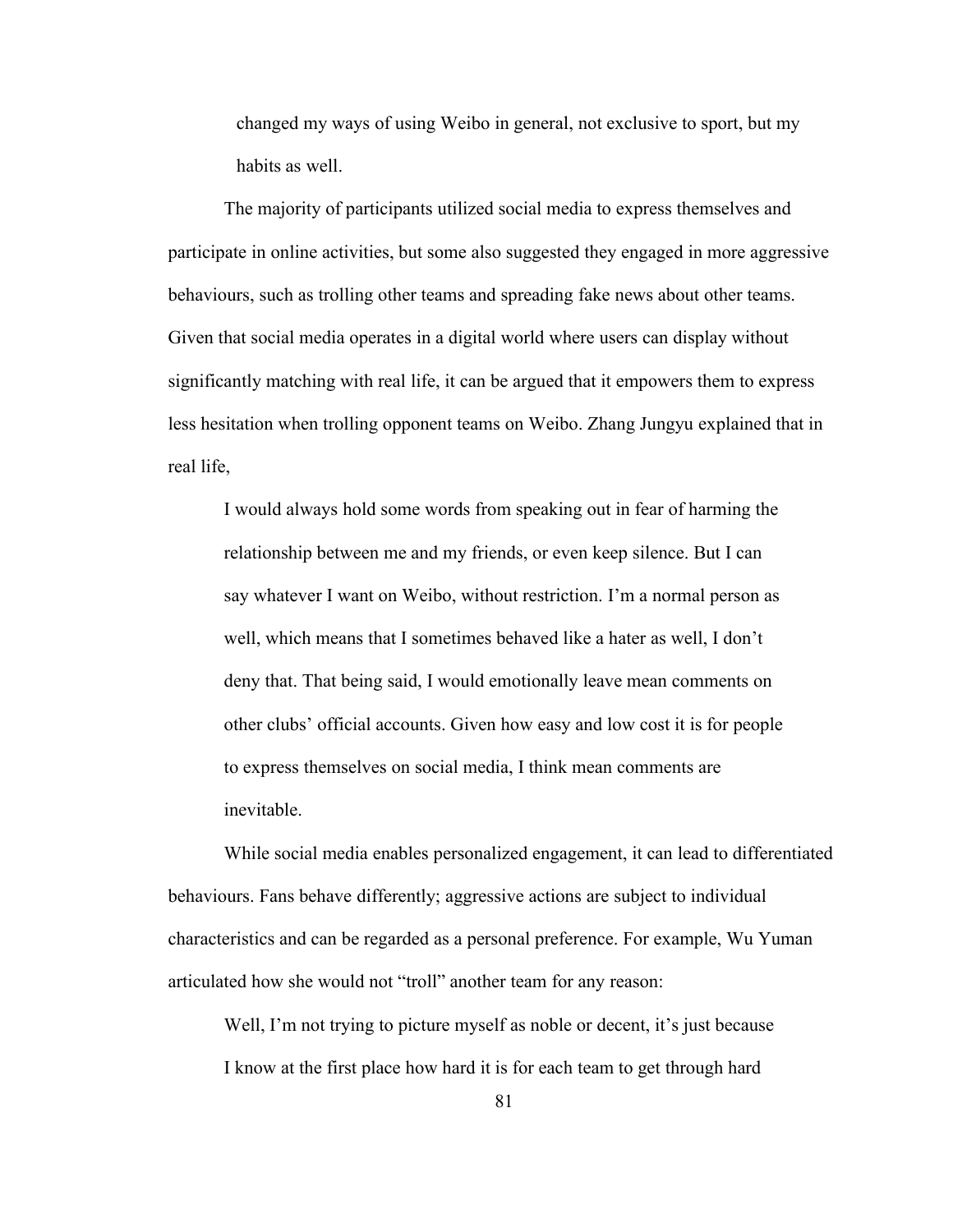times. Despite how promising a future look like for certain teams, they all have issues to handle. There might be conflicts around the administrative level, painful run-ins, even grudges among players, you name it. There's simply no reason to target them as a personal outlet. It's unfair. But everyone has their own preference, it is not your business, therefore no reason to interfere. I'm just saying that I don't really have any interest or incentive to do such things.

#### **Looking to Experience More**

Since participants felt a closer relationship with the teams, they seemed to crave for content that had more in-depth information, placing high value on knowing more about their favourite teams. In this way, content shedding light on back-stories about teams was particularly valued. As discussed in the previous theme, participants tended to see themselves as knowledgeable and distinguishable from others. The more active they engaged on social media, the more information they managed to keep. As such, information that is consumed quickly can hardly fulfill them anymore, resulting in them obsessively looking for information that offers them more comprehensive knowledge. Another way to look at their intention of acquiring in-depth content, would be to suggest that it was them becoming eager to inform others since they see themselves as experts with insider knowledge, and feel a need to fulfill the sense of uniqueness of being a loyal fan as discussed in previous themes. Being one of the few fans who know back-stories or first-hand information about teams would satisfy participants' need of feeling special, qualified, and knowledgeable. This could be a reason explaining their intention of not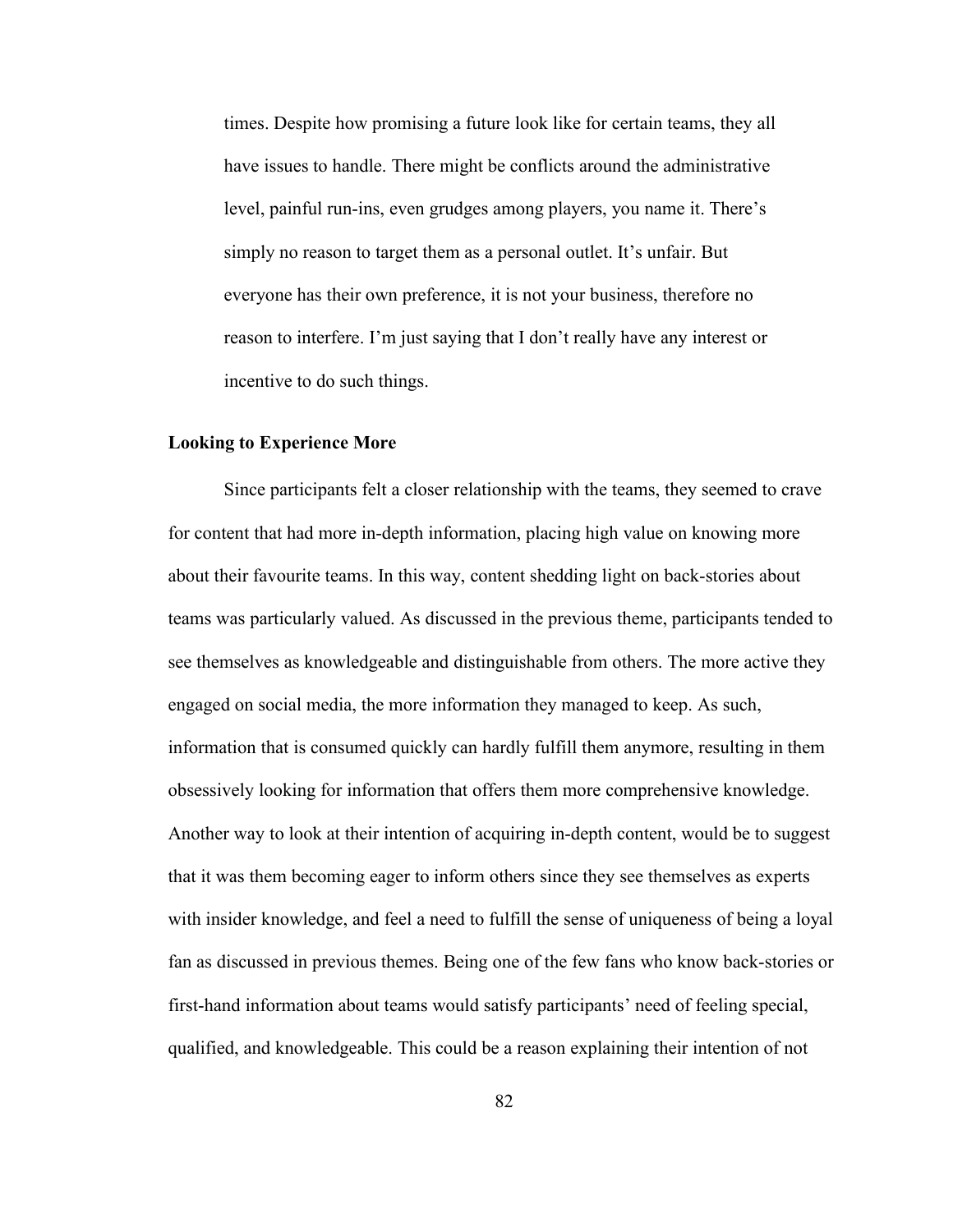only speaking up for the team, but also informing others with their "objective" analysis. For example, Zhang Jingyu spoke about posting articles to share stories behind the scenes, to inform others with "truth below the surface."When talking personally about voting for All-Star players through Weibo, Liu Yuqiao stated that he would particularly focus on supporting those who have the 'real deal,' instead of those who "simply look pretty on data."

With all of this, it is arguable that the stronger fans identified with the team, the more interest developed for in-depth content as fans need to update themselves with new insights about the team in order to maintain a stronger psychological connection. In those cases, the expectation to experience more and to be more distinguishable facilitated participants' social media engagement. Wu Yuman indicated,

The closer I get to Spurs, the better I get to know their spirit, culture, and history, therefore leading to higher demand on the quality of content. To put it simply, I have less interest in consuming fast information, but rather center my attention on specific fields.

Participants seemed to constantly look for more ways to practice fanship through social media. As discussed above, participants developed higher social media engagement. Upon reading their narratives, it seemed that they also generated more expectations for the accessibility of their favourite teams. Arguably, the more knowledge obtained, the more likely fans will generate higher demands on ways to support their favourite teams, from "keeping connected and informed" to "actively engaged," as an effort to make their fanship experience more comprehensive, enjoyable, and sustainable.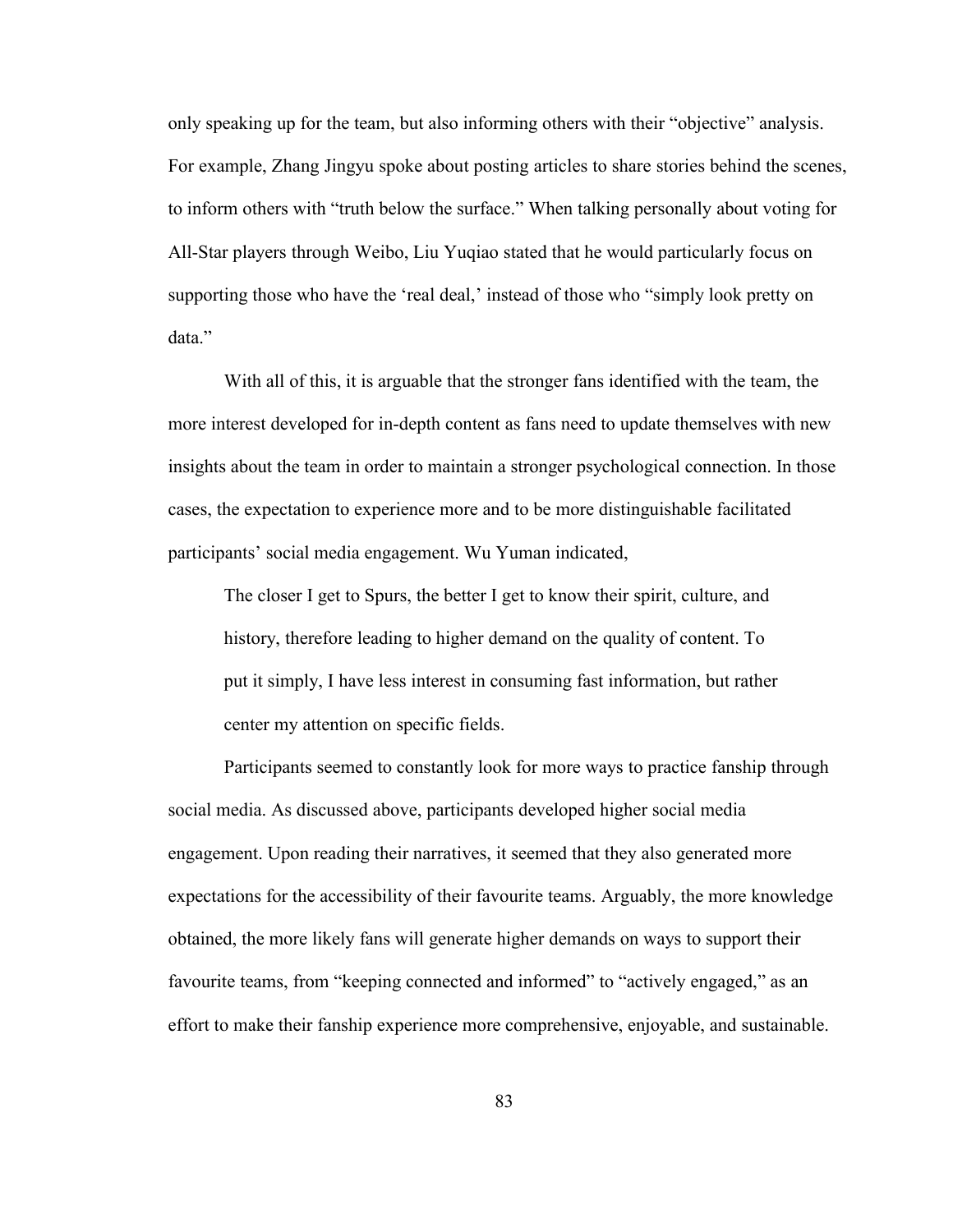This can be explained as fans looking forward to getting responses from their favourite teams, and adding more personal touches to the fanship experiences. As an example, Wu Yuman spoke about wishing the team put more effort into sustaining interaction and looked at it as an essential way to "enhance connection." Other comments highlighted how the participants looked forward to more interaction from the teams' side:

We need to acknowledge that there are just too many fans to be listened and taken care of. It is unlikely for teams to reach out to every single fan. In this regard, it's better to do it through offline activities, as a more effective method for the team to interact with fans. Even so, I think by using online platforms, it helps the team to communicate with fans, at least reach out to a few fans per time. In this way, we would know that our thoughts and support does matter to the team and the team will use social media to respond. After all, it is us who buy tickets to watch the game, support the team, bring in income. The team has the obligation, in my view, to interact with us through online platforms (Liu Yuqiao).

Given that participants commonly shared an experience of routinely using Weibo to maintain fanship, it is understandable that they got bored at certain points with basic functions, and therefore looked for more ways to diversify engagement and interaction. This can lead to wanting more from the form of social mediaused. Hu Zongheng said,

> I want my interaction with the team to be more intense and vivid, so I hope Weibo provides me more services. If it failed to do so, I would have to find new channels...For now, I tend to use Weibo as a springboard to search more and try out more new apps.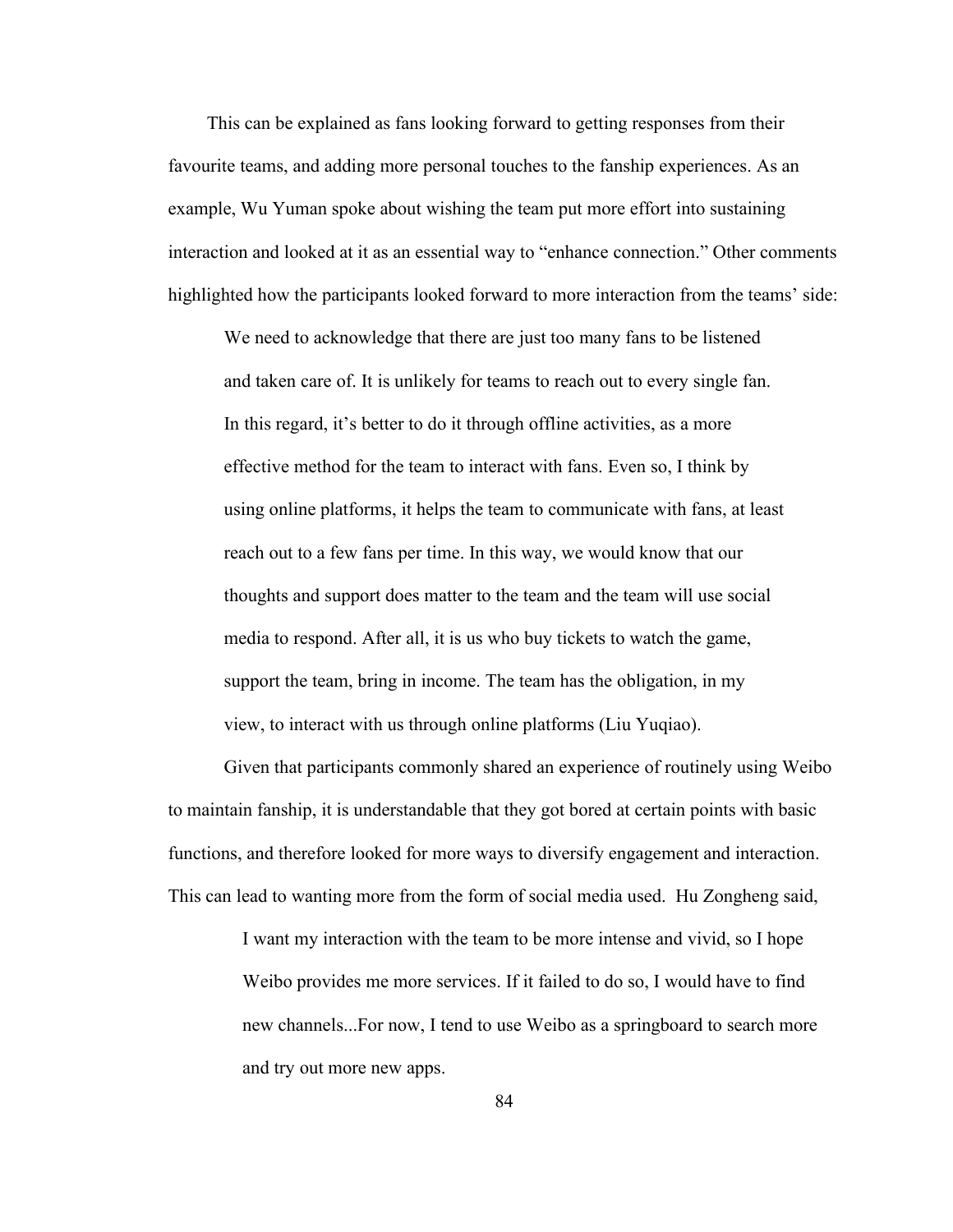Although expectations varied in detail, participants commonly shared a desire of having more ways to express fanship, looking for new services or functions that have not been fully utilized. Wu Yuman explained such expectations as "creating surprises" for her, while Li Yifang suggested a need to learn new stuff to get "closer" to the team and that having social media to constantly afford "new functions" is a must to help him connect: "I think the point here is that there should be no limitation on creating new things, particular on social media. In this way, I think I'll be connected to my favourite team more constantly and closely."

#### **Practicing Fanship through Social Media Brings Personal Impacts**

One of the main questions of this research was what does it mean for Chinese sport fans to use social media to maintain the identification with their favourite teams? Experiences shared by participants answering the above question suggested that using social media to maintain fanship has not only strengthened their team identification, but also exerted prominent and profound impacts on their psychological well-being and social relationships. Along with participants unfolding their experience, an important point worth mentioning is that their body language often became more engaged and they had richer facial expressions when reflecting upon benefits gained through maintaining fanship on social media. Some participants valued the lessons learned from accompanying the team as it went through hard times, others the self-improvements seen in real life. It was evident that meanings that came with the experiences being explored go beyond the realm of fanship and expanded to real life. Participants' reflections on real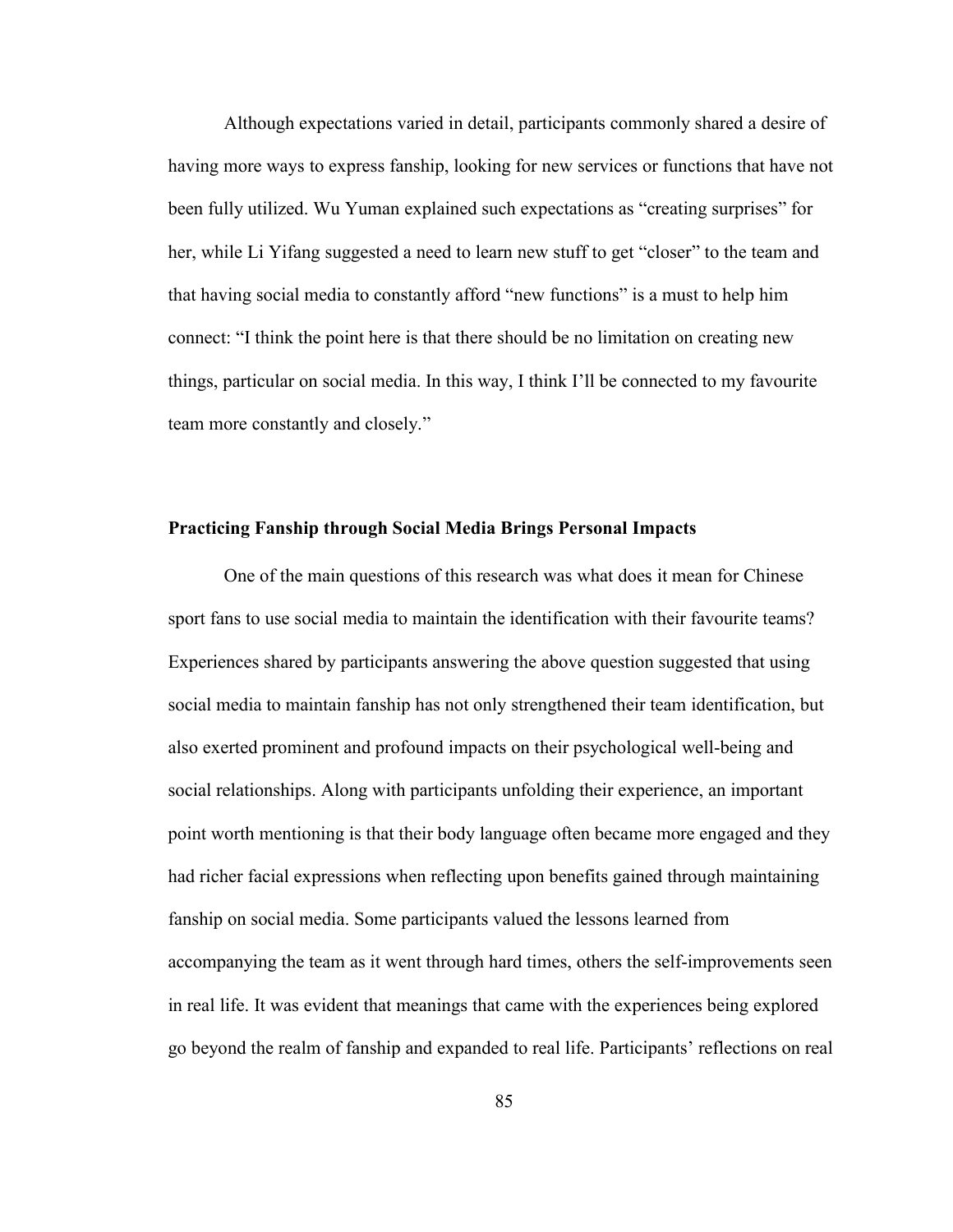life impacts commonly fell into two aspects: mindset and interpersonal relationships. Two dimensions were interpreted to present the essence of their lived experiences: social media as a mental shelter to improve psychological well-being and social media as a facilitator of social ability.

# **Social Media as a Mental Shelter: Maturity and Happiness**

Nearly every participant highlighted, to different degrees, that using Weibo to practice fanship motivated self-reflection. Enlightenment and inspiration were frequently mentioned when asked, "what does it mean for you, as a fan, to use Weibo to maintain fanship?" Answers suggested that those experiences encouraged participants to give a second thought on things happening in real life and thus behave in a more mature manner in the face of challenges and hardships. Notably, social media allows fans to operate on a level closely connected to the team and maintain a constant state of engagement. Participants were able to not only experience the same struggles and happiness as if they were team members, but also suggested they learned lessons along the way, from either things happening around the team, or the ways teams adapted to overcome difficulties. More specifically, while participants kept themselves informed in a timely manner, they were sharing both happiness and frustration coming with games. As such, participants were living vicariously with their favourite teams by witnessing the entire process of the team converting sorrow into motivation and inspiration along the way. Although participants did not actively seek to learn from the team, unhampered fanship experiences seemed to facilitate such actions. An example of this was evident in Liu Yuqiao's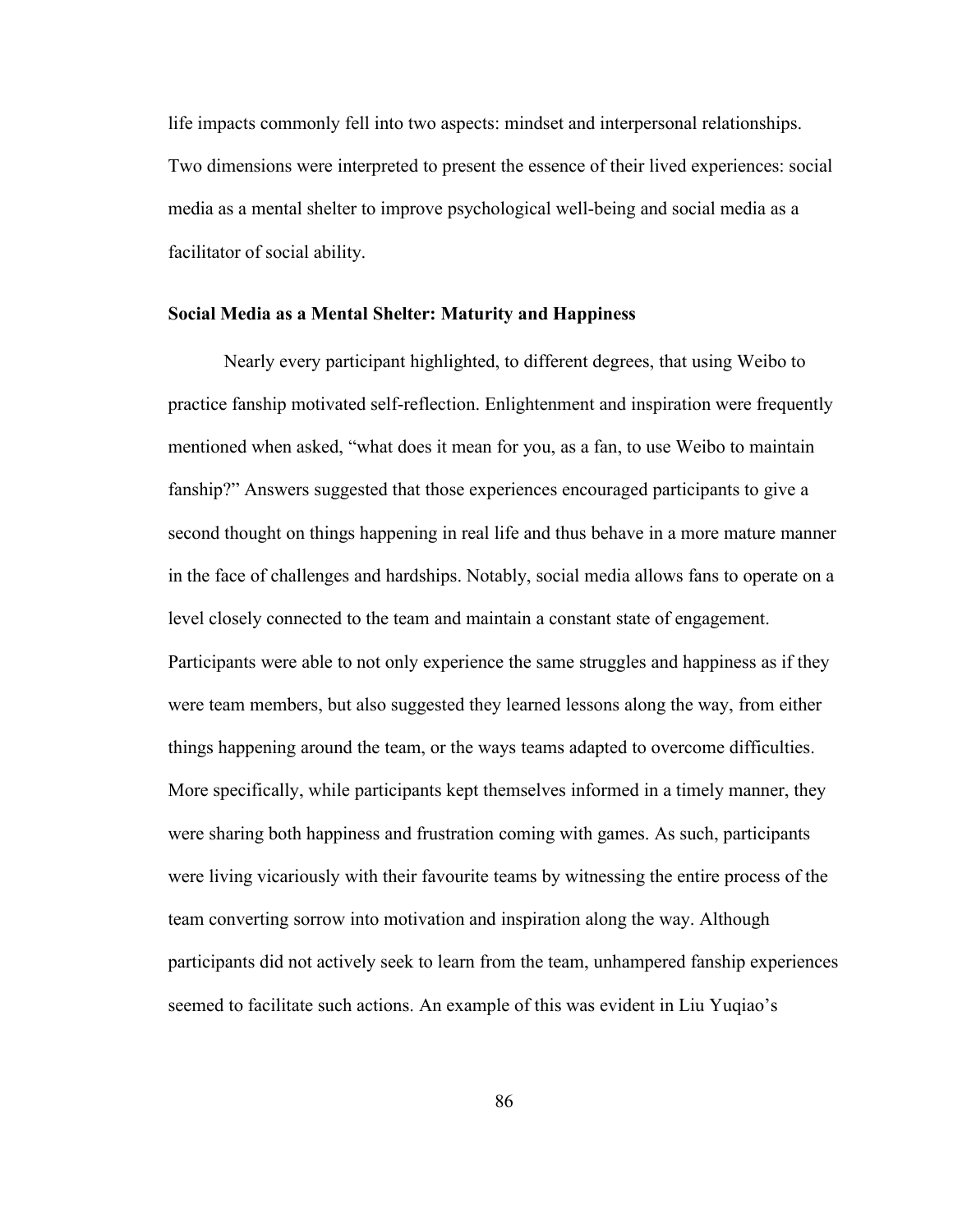explanation of how connecting to the team encouraged him to look at things from different perspectives:

I'm becoming more able to see through the appearance to the essence, seeing the depth of problems, and forming my own thoughts... I learned to see things happening in my life differently. In this way, I think it helps me deal with things happening in my life differently, seeing depth to it, you know...I believe this is a process for me to grow up as well.

Hu Zongheng and Ni Yuanwen suggested likewise; both regarded themselves as being "inspired" by the team and therefore tending to solve problems in ways enlightened by the team. Wu Yuman explained by describing herself as more at "ease and calm" in facing unexpected life situations, and that she has become "more patient:"

I felt a slight change in mindset as well, in that I'm more able to enjoy the moment, instead of always eyeing for what I'm going to achieve in the future. I have become less profit-oriented, as for I tend to focus more on everyday steps right at the moment, not merely good-looking results. This mindset, in my view, symbolized that I'm growing up, becoming more mature.

Zhang Jingyu added that in following the team through Weibo,

I learned to put myself into others' shoes, in that I gradually understand everyone can be special and different, having all kinds of ideas. In this way, I think I've become more mature...I started to understand that there's no way to force others to buy your idea; frictions are always there. Taking

87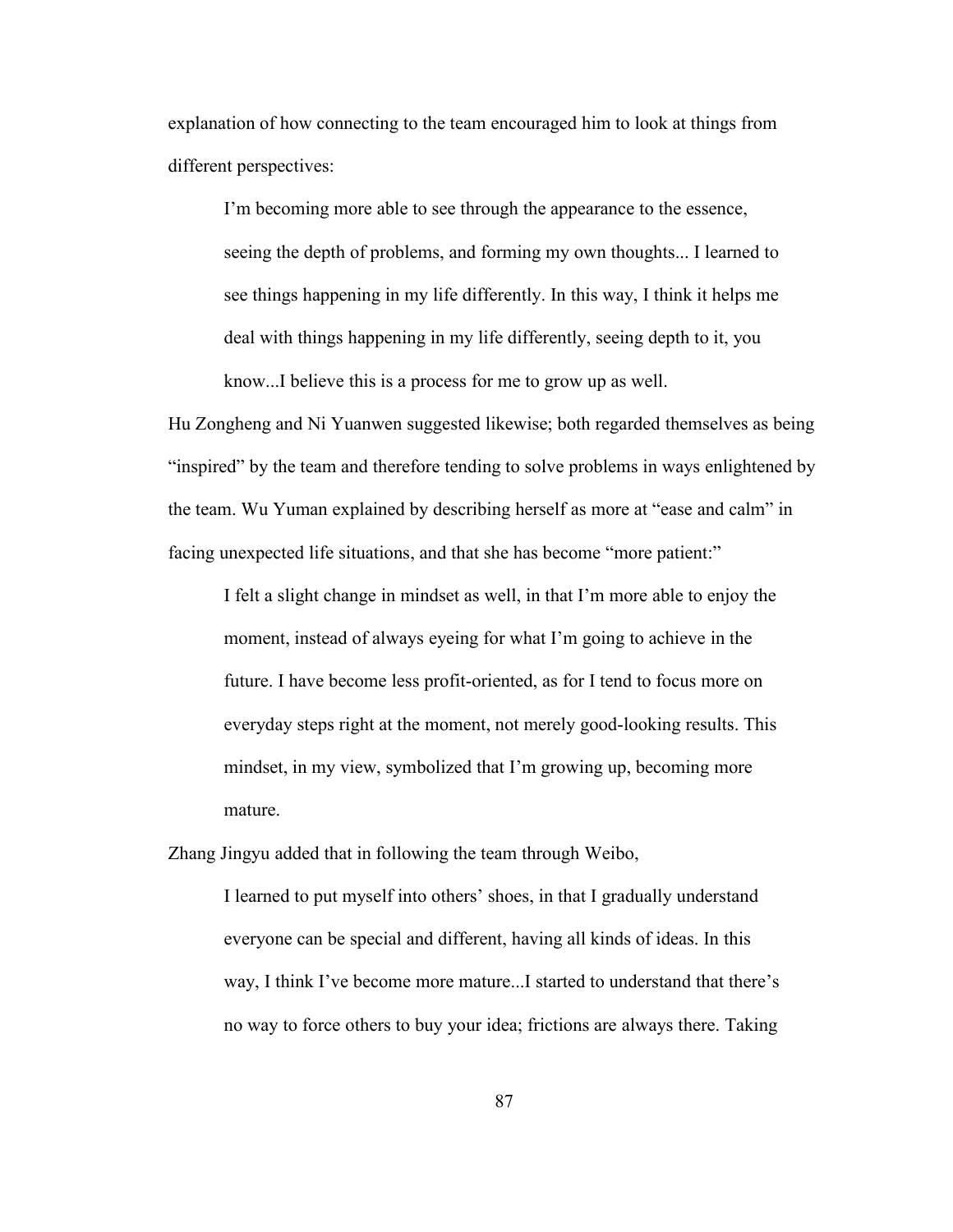this mindset makes me feel ease, and I'm becoming more humble and modest.

Li Yifang, who had been criticized online for allegedly plagiarizing one of his tutor's pieces of artwork, highly valued the opportunity of maintaining fanship with Beijing Shougang basketball team. In his case, it was evident that he was gaining mental power from sustaining emotional bonds with the team, as if they were "backing him up." He later spoke about how this inner strength gained from connecting to the team changed his mindset, encouraging him to move on:

I think my world view has been shifted as well, in that for now I feel like everyone has their hard times and everyone will fall to the bottom of their lives at one point, just like the team has good and bad times... they make me feel that it's better to focus on building a better future than immersing in the present failure. Arguably, it is during this process that fans reshaped their mindset, leading to selfreflection that otherwise would be less likely to happen if not having teams as a mental shelter to draw strength and learn lessons from.

Along with what have been discussed above, changes of mindset also presented in a higher sense of self-requirement. It was apparent in most cases that participants were looking forward to nourishing a "better self." This could be attributed to fans with high team identification considering themselves as an extension of the team. Such conceptions lead to a desire for self-improvement, particularly when teams were regarded as outstanding. In this situation, fans' intention of nourishing a betterself can be seen as an effort to match themselves with the team, living up to the identity as a "die-hard" fan of an outstanding team. Wu Yuman articulated this well: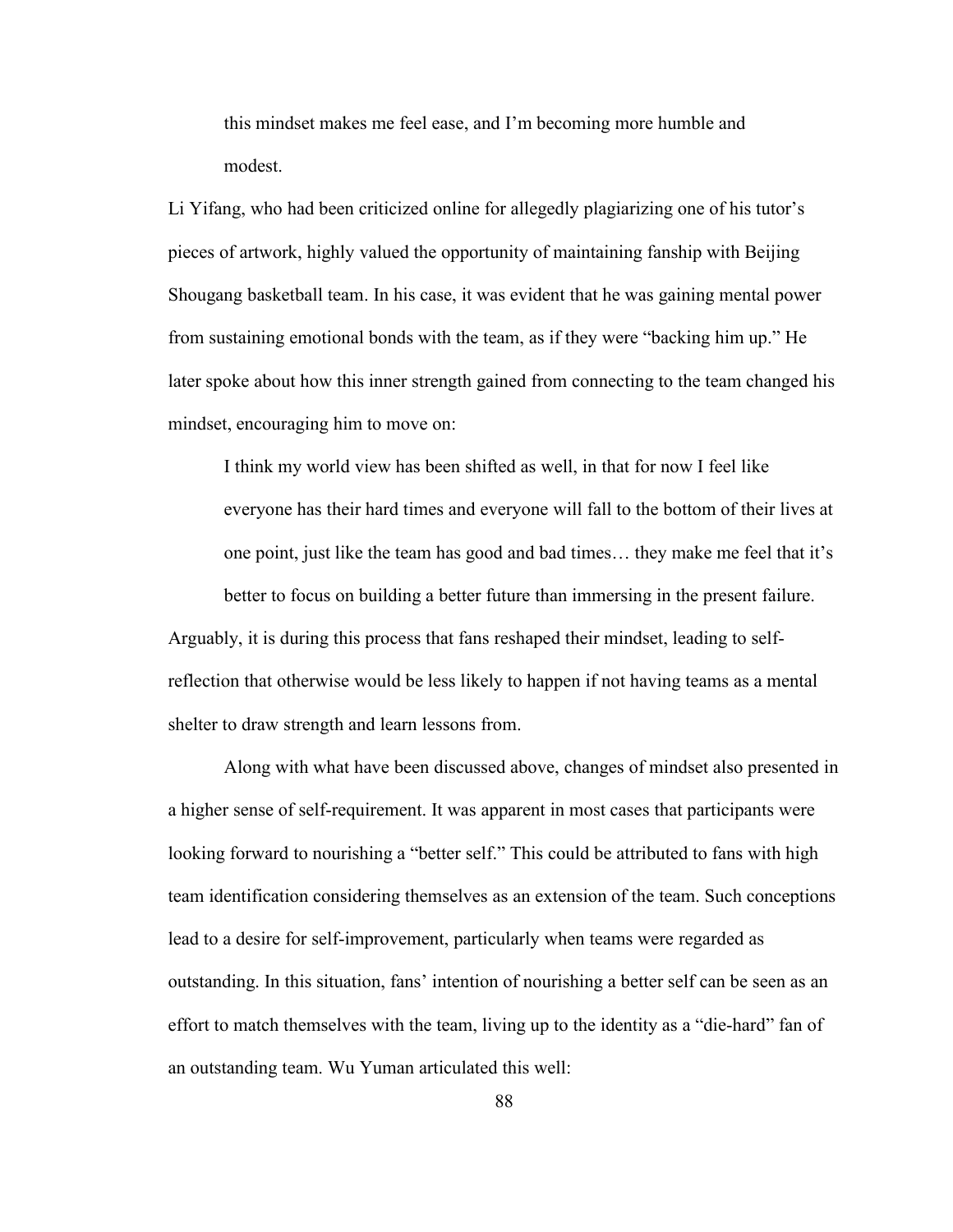The closer I get to the Spurs, the more intense need I felt to become more credible and positive, sort of like nourishing a more attractive personality. I simply felt an ever-intensifying desire of becoming better myself. By this token, I think through active engagement on Weibo, I have become more willing to take a sharp look at myself, namely doing introspection now and then....Regardless of becoming more social, or attractive in terms of personality, the idea is always the same: nourish a better self.

Participants seemed to become happier after being afforded a place to concentrate on themselves, relieving pressure and negative emotions without having to cater to others. In this, participants were able to get rid of the inconveniences of qualms, interruptions, or embarrassments that might come with face-to-face interaction in real life, and enjoy the process of connecting to their favourite teams. For example, Wu Yuman spoke about how being able to express her thoughts made her feel "relaxed" and further "involved" in interacting with the team by "focusing on my very personal preference and interest." As she stated:

Using Weibo to reach out to the Spurs is a long process without necessarily yielding practical or tangible results, and I don't really need those "results" so to speak, but rather valuable lessons learned along the way, as well as a vivid experience. In this way, I feel less stressed out in real life, as for I won't be as obsessed with promotion as I would before, nor would I be entangled with buying property, a car, and etc. I shall say, I simply become happier.

Zhang Jingyu added to this in saying,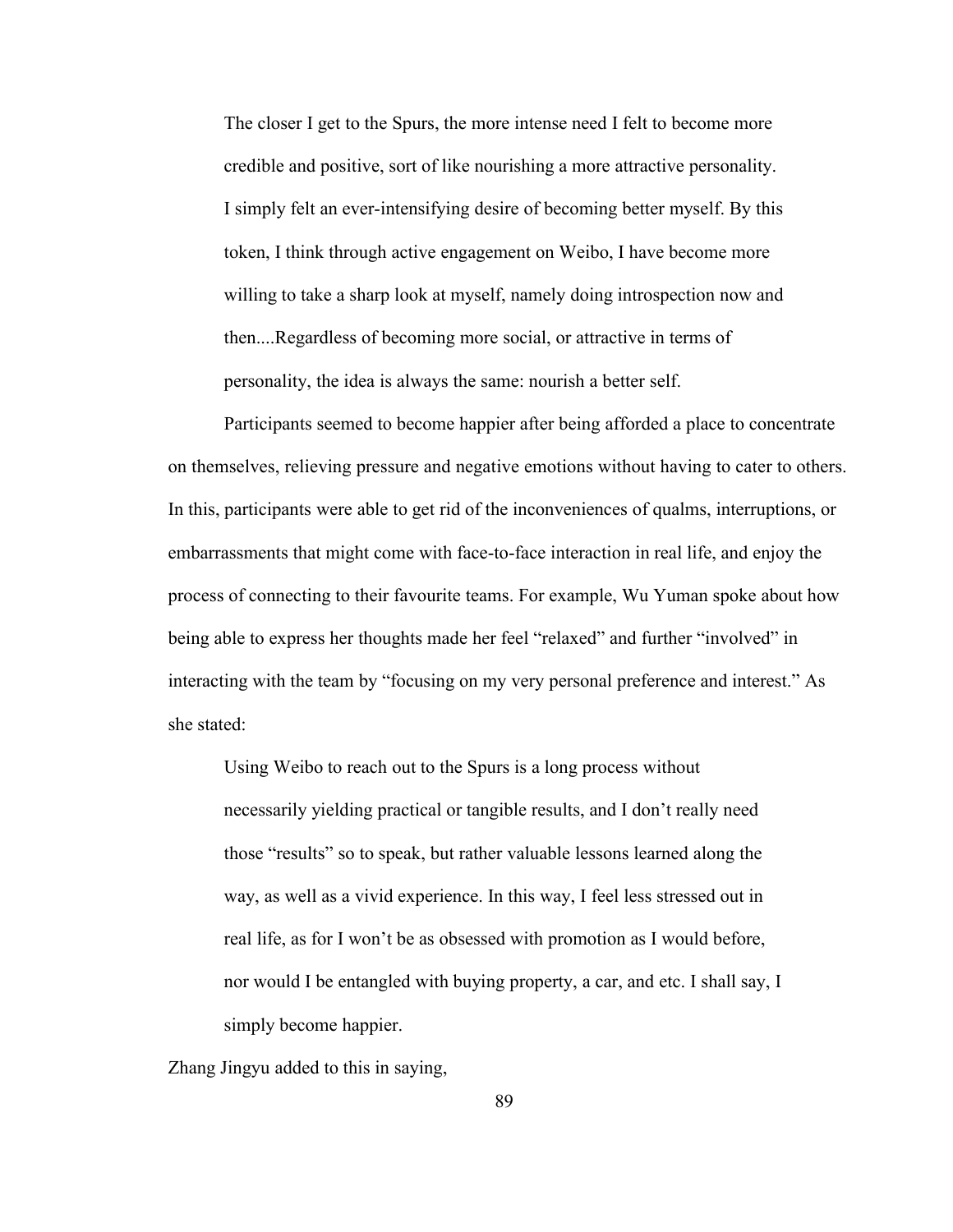I'm able to truly focus on myself, what I like or dislike, instead of taking my family or career into consideration... Following Madrid created a shelter for me, in which I'm able to find peace and stay away from daily hassles. I feel comfortable when checking out Madrid-related stuff on Weibo.

# **Social Capability**

Notably, social media by its nature is social and communal, which determines that whoever is on that platform will inevitably be involved in interactive activities. One way to look at those actions, would be to suggest they represent individuals making efforts to reach out to the external world. As such, regardless of forms of socializing, individuals were keeping themselves not only informed, but more importantly, connected. Hu Zongheng shared his feelings as he recalled,<br>as Weibo unites fans of the Lakers, I made myself many friends through this

platform. In this way, I'm not only sharing my thoughts about the team with others, but also reflections, experiences, etc. Somehow I think that Weibo has expanded our Laker family, helping me find a bigger and wider group to be social with and make my life more colorful and interesting.

From participants' statements, it appears that social aspect of Weibo has been effectively utilized through practices offanship. As participants obtained more knowledge about their favourite teams through social media, they managed to store rich topics of conversation, which seemed to be effectively used in real life communication. For example, Wu Yuman spoke about how reaching out to the team made her more of "a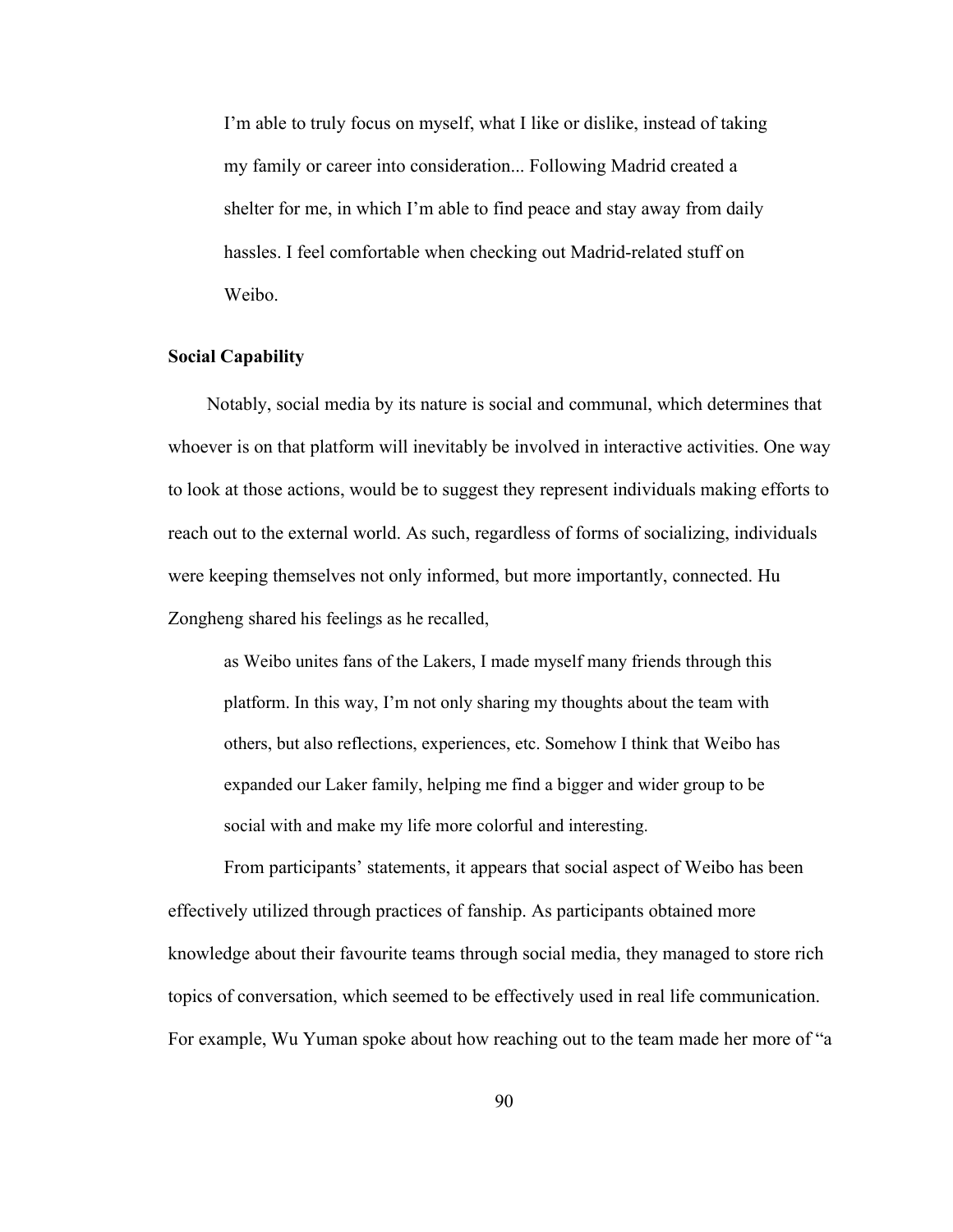topic maker, rather than purely a listener." By connecting to the fast-changing world, she explained:

I'm more willing to talk and share my stories of following the Spurs. In this way, I shall say that I'm becoming more confident in holding a conversation, more easygoing, funny, and open-minded...I think this experience enriched my life, making it more vivid and colorful so to speak, thereafter turning me into a person who is funnier, more easygoing, and enjoyable to socialize with.

Zhang Jingyu, in describing her experiences of using the team as a topic to kick off a conversation, even expressed a strong sense of excitement, as she recalled,"my work now mostly centers on execution. I make contact with new people every single day, and Madrid has become my ice-breaking topic, something I won't dare to do before!" Likewise, Hu Zongheng was admittedly more sociable and recounted that it is through social media engagement that he has made himself more friends, and as a result, has made his life "more colorful and interesting."

During the process of practicing fanship, fans expanded their horizons by accessing multi-layered information, leading to not only enriched knowledge about the team, but also higher capability to engage in conversations. In this way, while fans managed to sustain their psychological connection with the team, and they improved their social abilities, extending positive impacts obtained through practicing fanship to real life.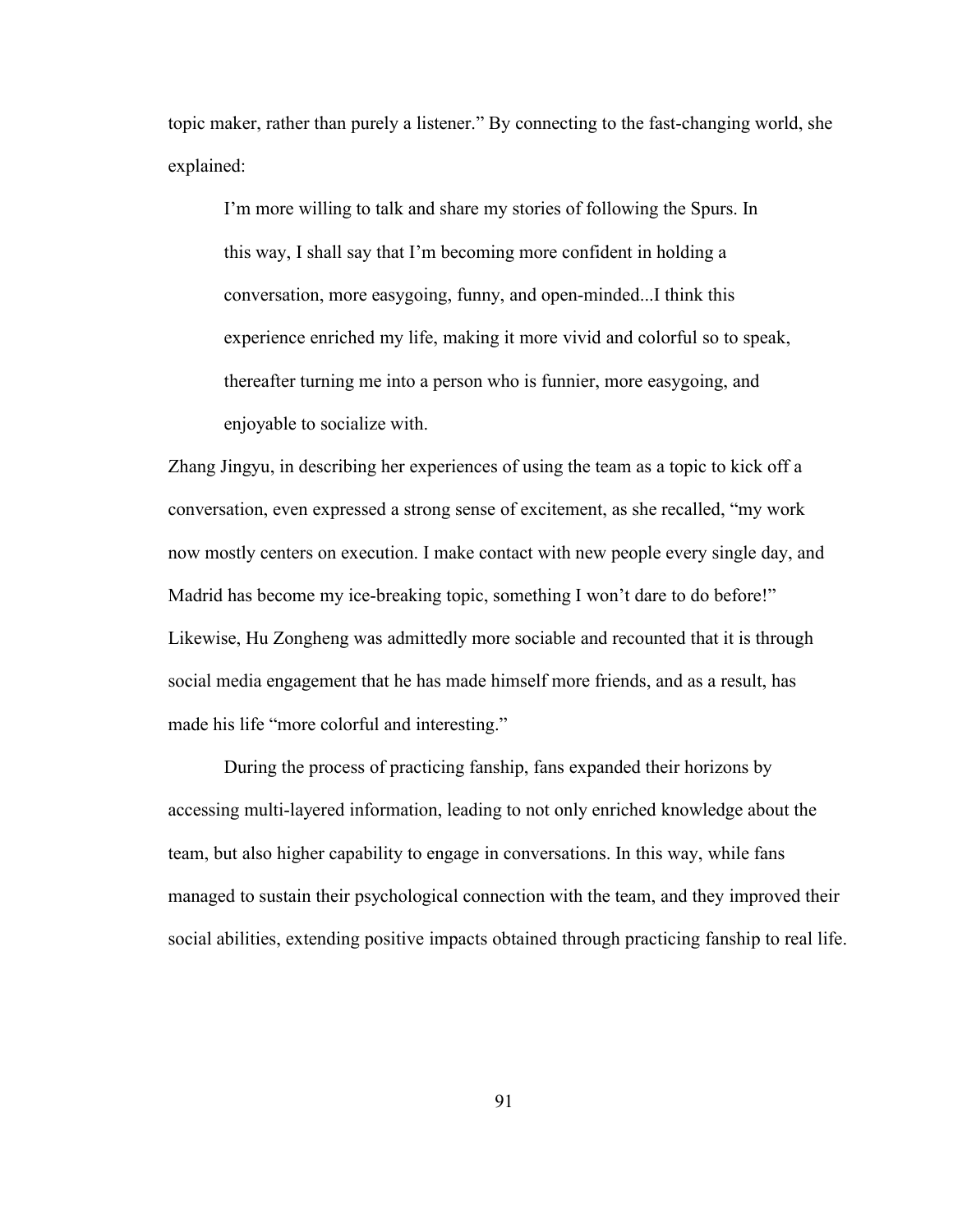# **CHAPTER FIVE: DISCUSSION**

Using team identification theory as the theoretical framework, this study sought to explore Chinese sports fans' lived social media experiences of maintaining fanship, extending current research to outside of North America. More specifically, this study examined how Chinese sports fans used social media to practice fanship, how those experiences influenced their team identification and vise versa; and what those experiences mean for Chinese sports fans.

Notably, adopting social media to ensure accessibility is indispensable for Chinese sport fans to maintain a connection to teams. Restricted by real life limitations, participants of this study discussed being dissatisfied due to the incapability of doing more for their favourite teams. Being able to enjoy experiences of maintaining fanship through social media, however, offset such deficiencies. Social media facilitated fans' engagement and led to an apparent enhancement of team identification. The findings suggest that fans' engagement on social media not only strengthened their affiliation to teams, but also making they feel that it profoundly influenced their psychological well being and social ability.

# **Engaging in Social Media to Sustain Practices of Fanship**

Fans in this study embraced social media extensively to inform themselves and actively take initiatives to support their favourite teams. It was evident that fans gained access to widespread information through social media and therefore connected to teams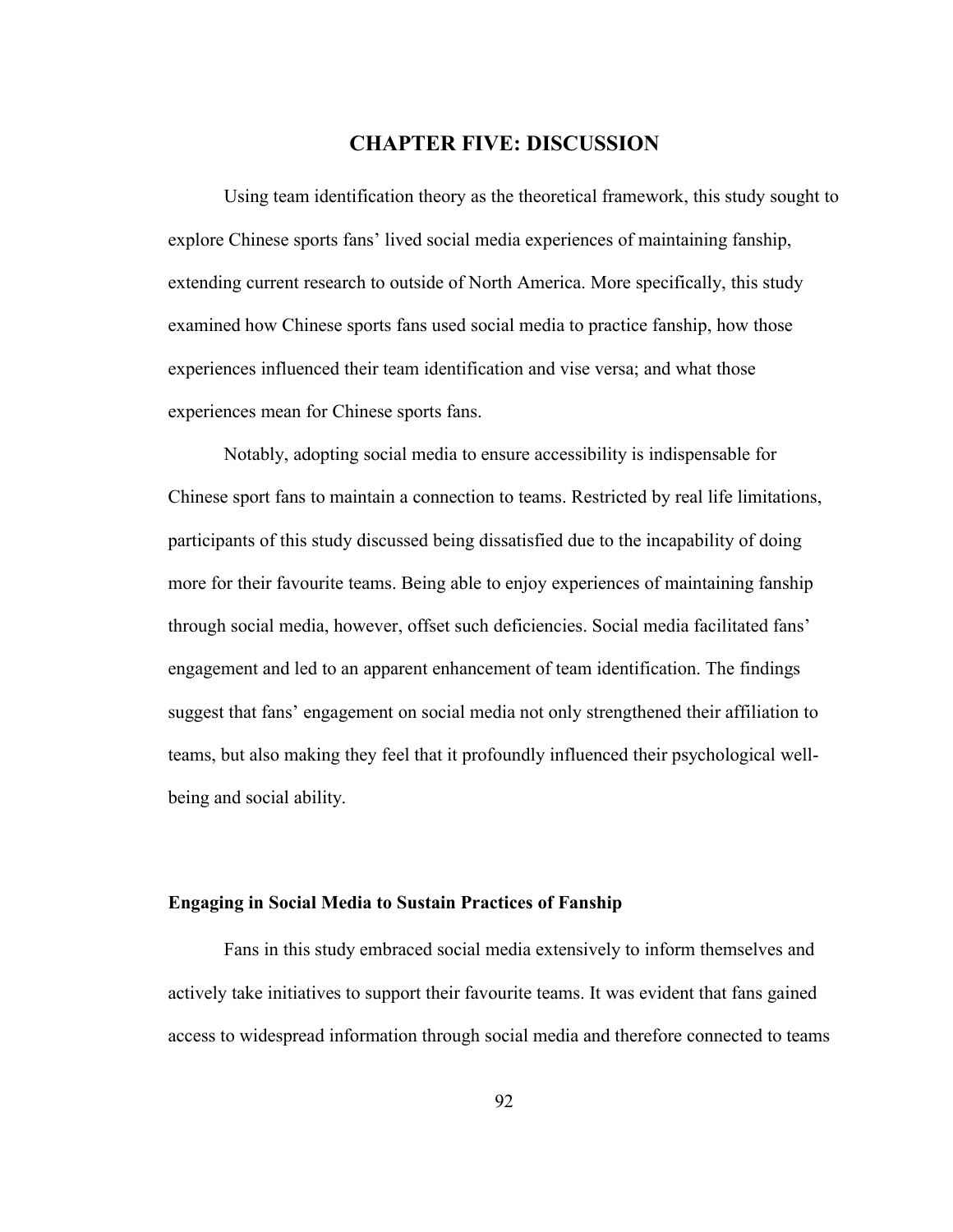constantly without being constrained by real life obstacles and needing to care about social courtesies to others.

The findings revealed that it is essential for teams and leagues to adopt social media to afford uninterrupted and personalized engagement, particularly because fans are extensively regarded as the "heart and soul" (Hopwood et al., 2010, p.139) of sport. This is because the convenience and user-friendly nature of social media offsets the more passive experiences fans have had offline in maintaining fanship. As such, it affords fans not only more options to choose from (such as liking or re-posting team's official content), but also an environment where they were able to make their own contributions. In this way, instead of being informed passively, fans were encouraged to express and maintain fanship according to personal interests. While highly identified fans tend to support teams through high amounts of online activities (Fink et al., 2009), social media can become an ideal forum for them.

It was apparent that fans in this study were putting more attention on "how" to express fanship through social media, rather than just using it to access information. Notably, nearly every participant expressed a sense of satisfaction after being afforded with a channel to actively practice support. As highly identified fans, they tended to get motivated by attaching great importance to fanship, which resulted in more supportive behaviours, ranging from news searching to posting articles (Fink et al., 2009). From this, they not only routinized such efforts into their daily lives, symbolizing a sustainable social media engagement, but more importantly, personalized it, making experiences more vivid and enjoyable.

93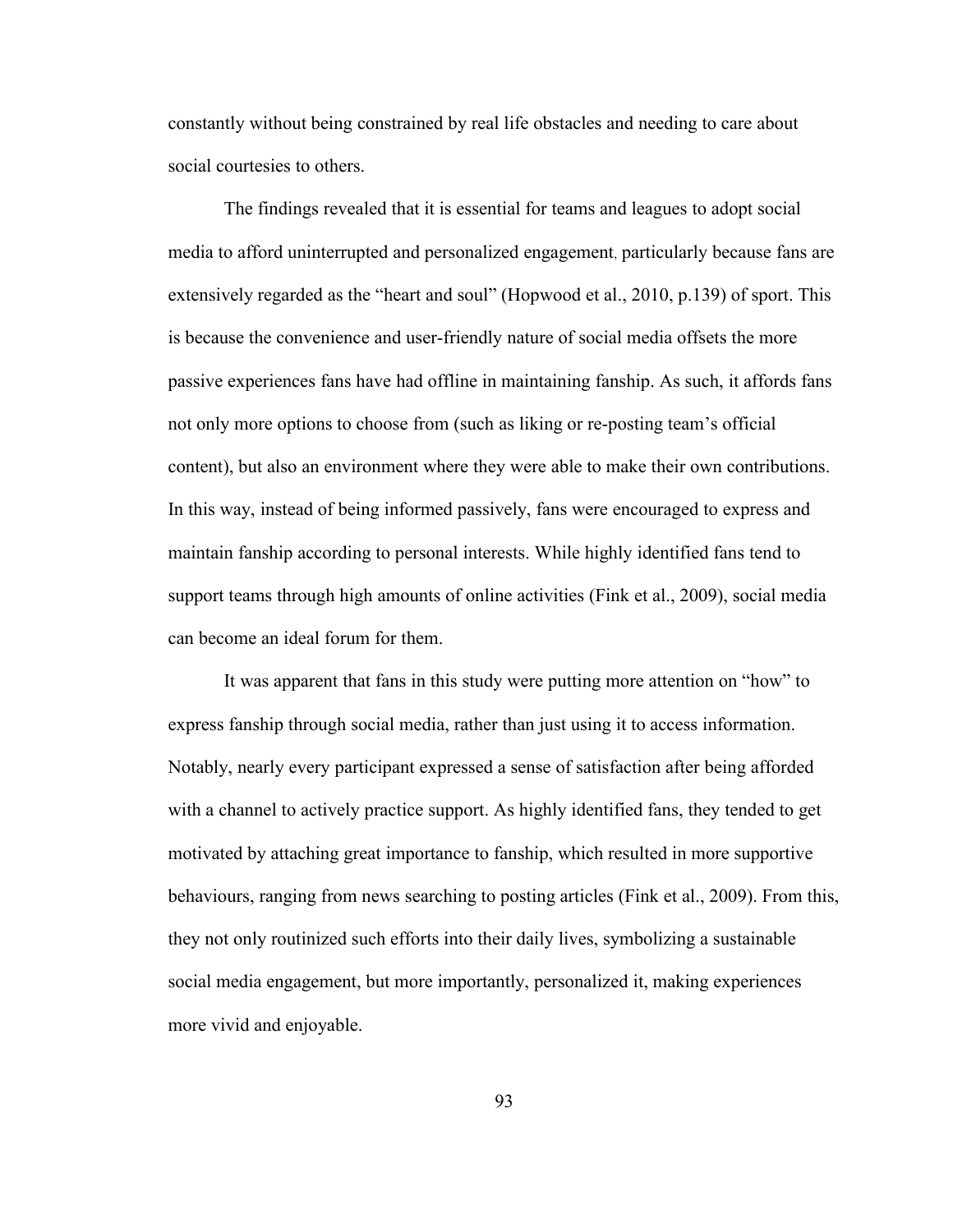While personalized social media use was realized, fans in this study presented higher motivation in carrying out activities relating to the teams of which they were fans, such as browsing, liking, and commenting, and they commonly discussed this as enabling them to share personal thoughts or "do my work." This finding was in line with what Benigni et al. (2009) suggested, in that fans frequently share experiences in social media, making efforts to project their loyalty to teams. While Stavros et al. (2014) identified that sense of hope, esteem, passion, and camaraderie are key motivations of fans' social media use, those who highly identified may have developed a stronger desire to acquire those feelings, and therefore used social media more frequently and extensively.

It was apparent that the ability to make one's own contributions through social media further facilitated fans' intention of making such contributions. As much as social media offsets the relatively passive experiences of maintaining fanship offline, it gives fans more control over self-chosen activities. Fans in this study put greater value on the potential benefits coming from their "contributions." Khang et al., (2012) noted that people participating in social media tend to define themselves as creators of interactive media. The findings of this study suggested that fans may have reinforced this perception, and developed a contributor mindset, regarding team-relevant interactive activities as contributions.

The two major concerns discussed were improving teams' media exposure and supporting the daily administration of official accounts. Given that highly identified fans tend to regard teams as a form of self-extension (Wann, Melnick, et al., 2001), it can be suggested that fans were taking teams' future development as their own concern, leading to efforts to help create a better future for teams. A propensity of linking one's self-

94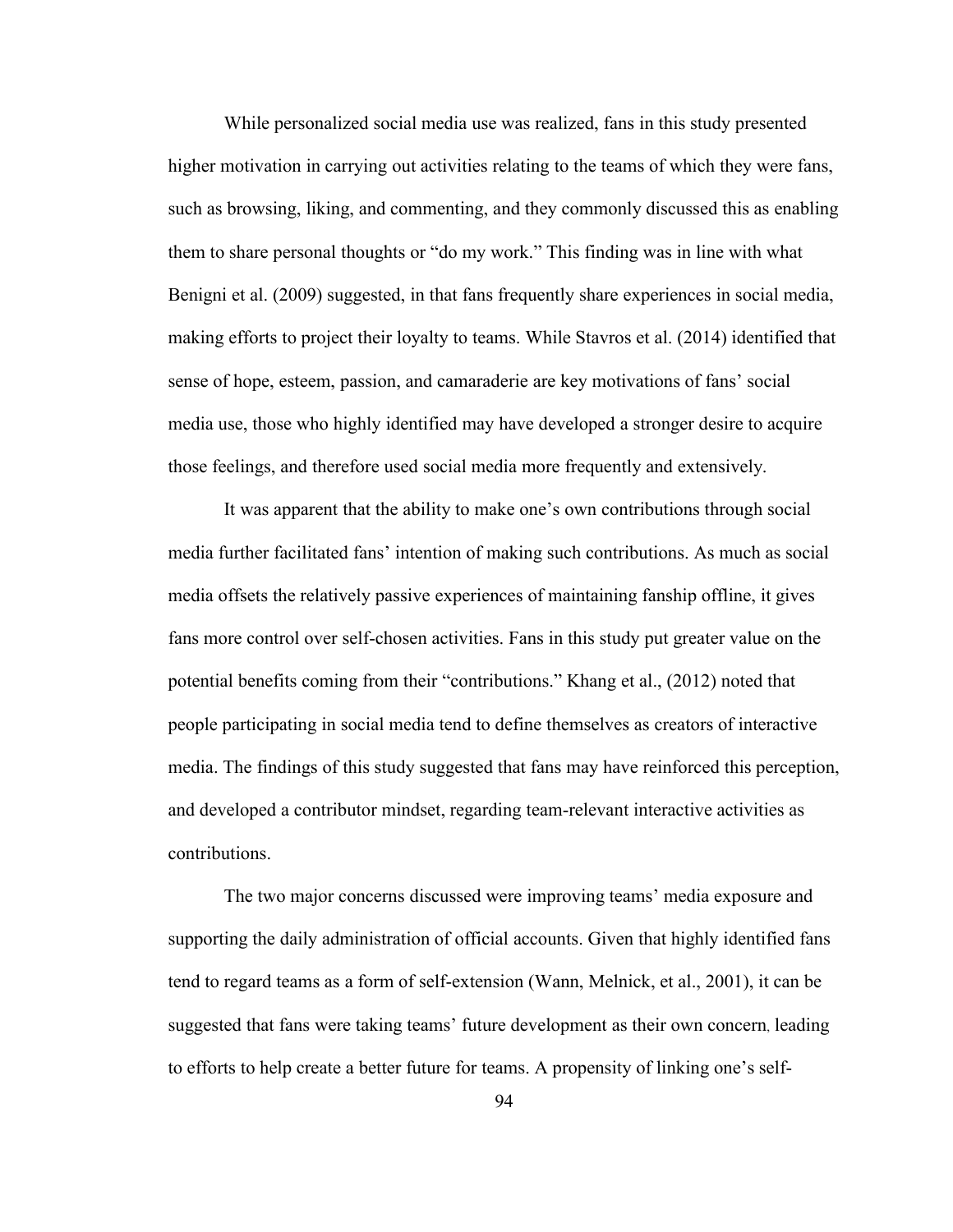perception to a team has been identified among fans, especially those who have high team identification (Branscombe & Wann, 1992; Wann et al., 1994; Wakefield & Bennett, 2017). Social media may have become an ideal forum for fans to deal with negative perceptions that arise from attempting to take the perspective of teams. Notably, while the majority suggested purposive behaviors that may contribute the team's online presence, some indicated a more casual participation on social media, yet still indicating that tiny efforts count as long as they were doing something. Either way, it seemed that participants utilized social media as an instrument to make experiences more enjoyable and more personal, therefore sustaining practices of fanship.

# **Antisocial Behaviours**

Another important finding revealed was that fans were no longer satisfied with sharing results from certain games, such as teams' glory and failure, but rather preferred to take real action, strategically reversing potential negative outcomes coming with online criticism. This could be attributed to highly identified fans' biased perceptions towards teams' performances (Fink et al., 2009), and a mindset of crediting favorable outcomes to teams and blaming losses on external forces (Doyle et al., 2017; Jang et al., 2018; Van Leeuwen et al., 2002). This is in line with the idea of BIRGing (Basking in Reflected Glory) pointed out by Wann and Branscombe (1990), referring to fans basking in teams' success as their own glory, and the idea of CORFing (Cutting Off Reflected Failure), referring to fans' attempt of cutting off negative outcomes like failure. Likewise, Hirt and Clarkson (2011) used the term "schadenfreude" (p. 5) to refer to fans' perverse emotion of feeling joy in the misfortune of a team's rival. Noting that highly identified fans tend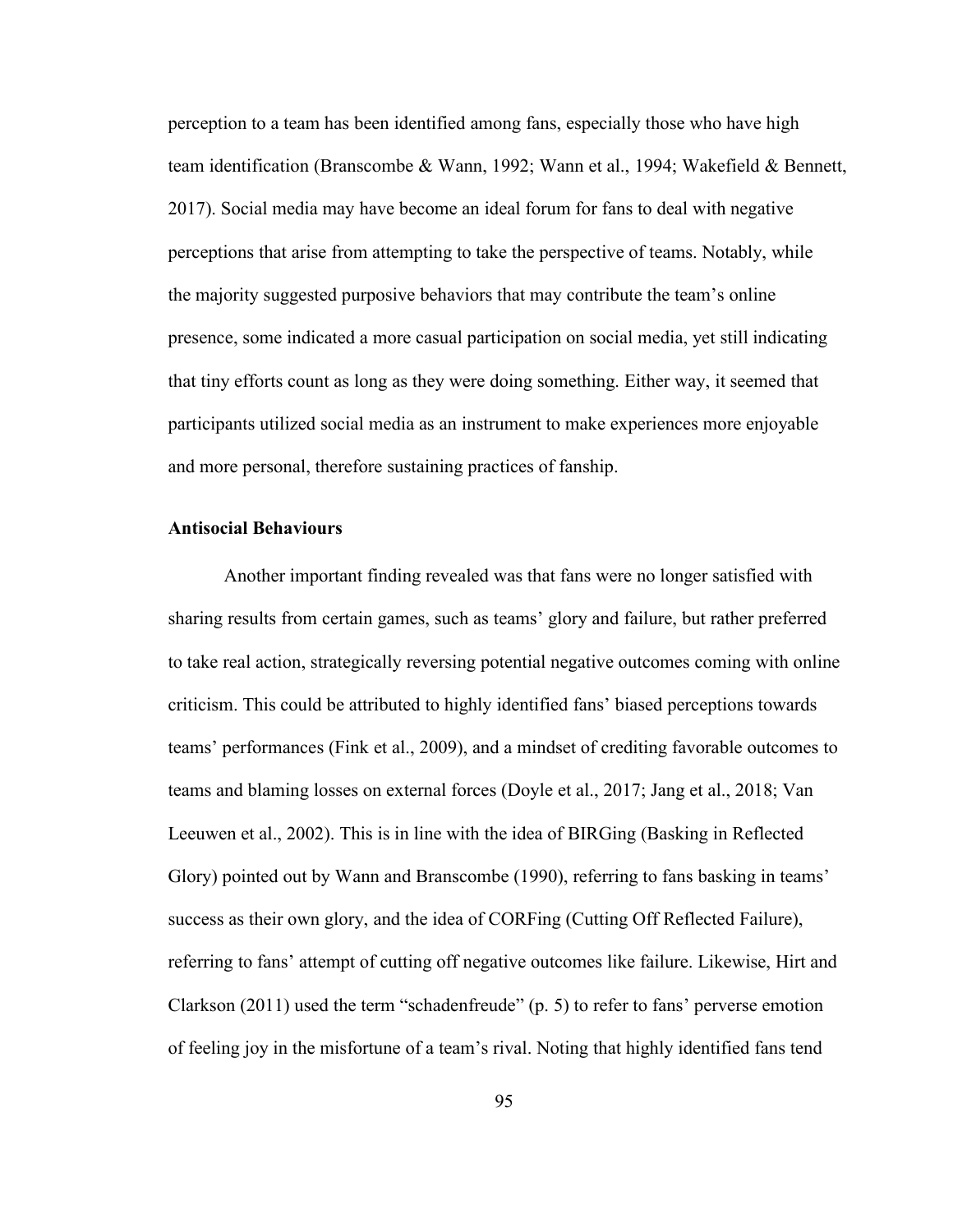to practice fanship more actively and frequently in real life (Hill & Green, 2000), the findings here suggested that some fans may have used social media, such as leaving mean comments on rivals' message boards, to release such emotions and offset feelings associated with being unable to exercise support in real life.

Two participants demonstrated antisocial actions that seemed less likely to be undertaken by them offline, including trolling and using fake accounts to leave negative comments about opposing teams. Given the seemingly anonymous aspect of social media, it allowed fans to self-express with identities they preferred. Those participants discussed their willingness to behave anti-socially on social media. Stavros et al. (2014) noted similarly that fans tend to display a sense of protectiveness on social media and have a strong desire of confronting opinions that violate their self-perceptions. Given that highly identified fans regard themselves as an extension of teams, it makes sense that those fans may regard criticisms targeting teams as a violation of themselves. This may have generated an impulse to defend teams, something for which social media affords a platform. Stavros et al. (2014) suggested that despite high emotion being common in sport, it is more apparent in the social media context, because fans were being afforded an environment where they can feel more in control. This factor of control can very much motivate fans' social media use. As findings of this study revealed, fans' antisocial actions may link to social media protecting them from revealing true identities when rebuking other fans' judgement or trolling opposing teams' media profiles.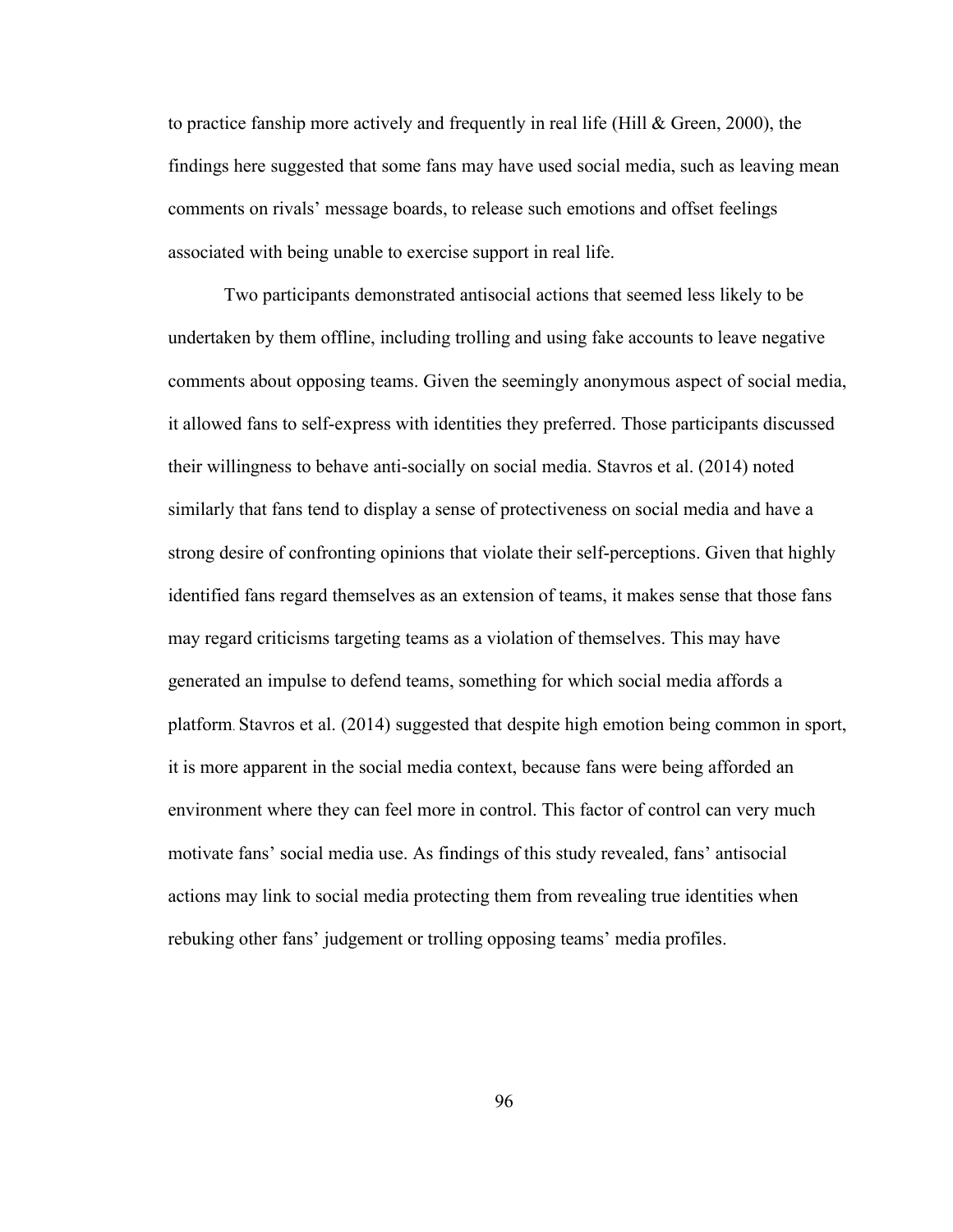# **Social Media as Protective Screen**

Since teams are based in North America, fans perceived the teams' media profile as the teams' identity in China. This encouraged fans to engage in activities meant to protect teams from criticism that was commonly seen as obstacles to their development in China. As discussed above, fans in this study integrated teams' concerns into their own, seeing themselves as the representative of teams; this self-concept manifested an increase of affiliation (Lock et al. 2012). While Meng et al. (2015) pointed out that close affiliation between highly identified fans and the team evoked emotional responses, it is arguable that the constant flow of team-oriented information enhanced emotional integration. As a result, this maximized such responses through simplifying the effort required.<br>Moreover, fans in this study described a sense of fear when talking about

expressing their genuine feelings on things in real life, for they were concerned about the likelihood of harming relationships with their friends. Having social media in place,<br>however, afforded an opportunity to choose identities that did not necessary represent who they were offline. From this, given that the digital aspect of social media bears more tolerance to different forms of online activities (Stavros et al., 2014), fans determined the ways to present their identity, taking the initiative to practice support for their favourite team. As such, social media was used as a protective screen through which fans eliminated subsequent worries, therefore enabling them to be involved in supporting teams. It was prominent that fans in this study responded to issues surrounding their favourite teams more emotionally and personally when using social media.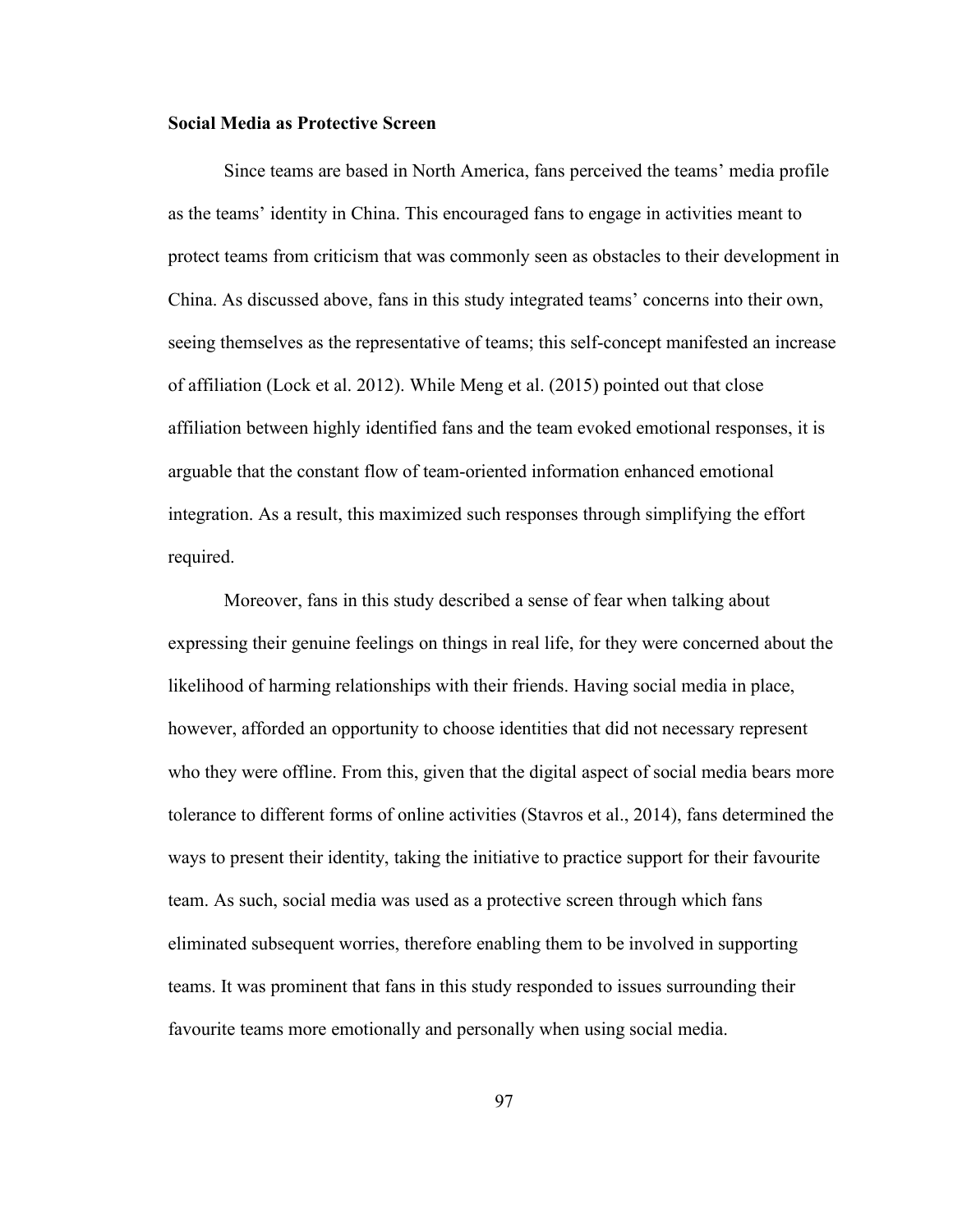It is arguable that fans were using differentiated ways to personalize social media engagement, making fanship practices more appealing to sustain, even with the potentially negative behaviours displayed by two of the participants. Wakefield and Wann (2006) indicated a close interrelationship between team identification and fan aggression, finding that highly identified fans tend to behave more antisocially at sporting events, engaging in behaviours such as openly discussing criticisms, verbal abuse of players and even verbally confronting opposing fans. These findings link to the results of this study, in that as much as social media encouraged self-expression, it facilitated abnormal behaviours, if only in digital form. These behaviours included trolling opposing teams and using fake accounts to disturb other teams' profile. In a similar vein, Smith and Smith (2012) also suggested that by displaying fanship identity through Twitter, fans were presenting "favoritism toward other fans of the same team"  $(p. 551)$ . This finding supports the essential theme demonstrated by this study: social media becomes a showcase for fanship identity. They explained that social media created "an extra layer of anonymity or 'security'" which encouraged fans' bold, even aggressive moves, making them more likely to "lash out" (Smith & Smith, 2012, p. 551). Overall, essential themes revealed by this study have displayed the inter-subjectivity and inter-connectedness of sports fans' lived experience of maintaining fanship through social media.

### **Social Media as a Facilitator of Team Identification**

Intending to get closer to teams, fans used different functions of social media concurrently, such as liking contents, commenting on message boards, and joining in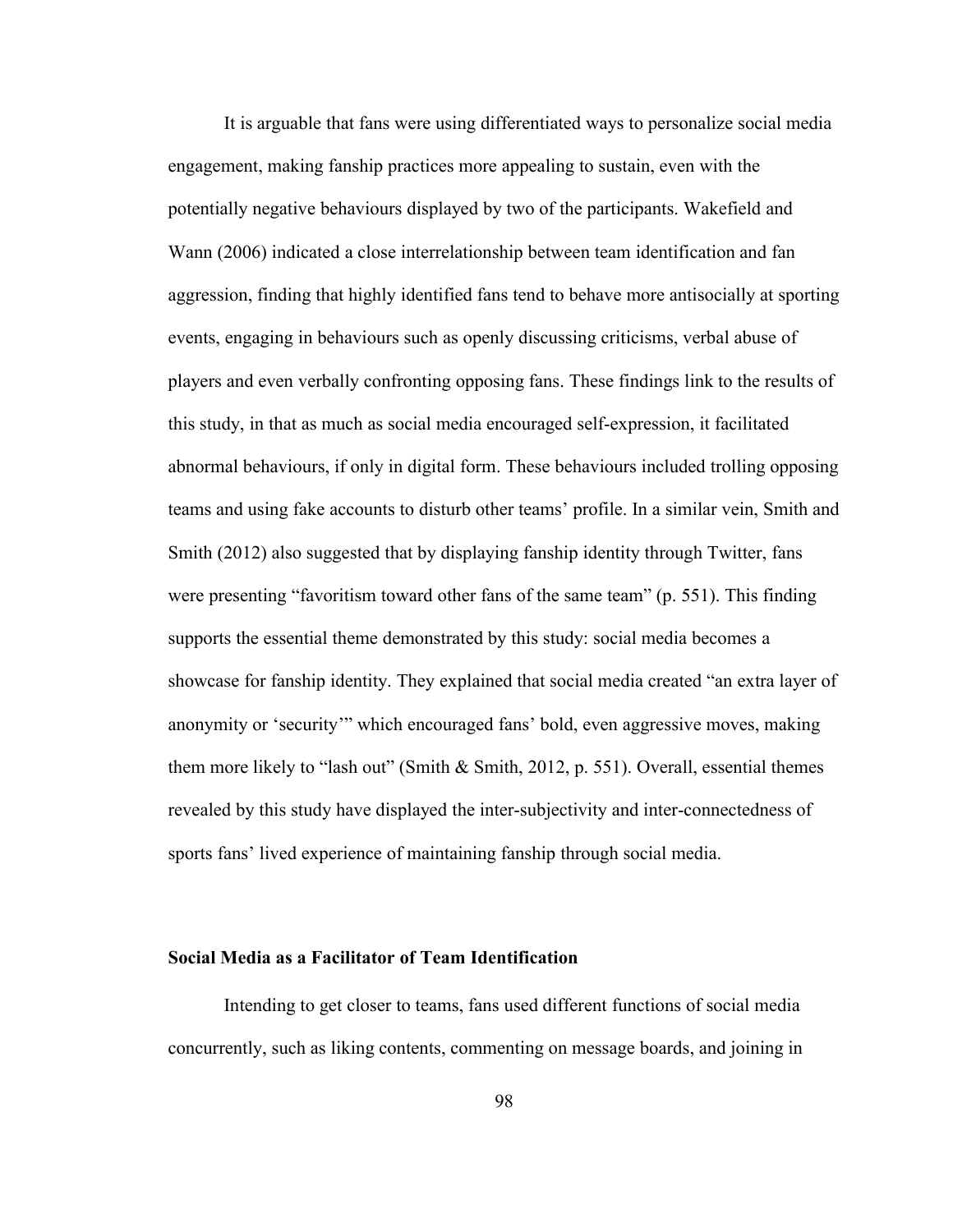online discussion, which can be explained as them making efforts to maintain fanship. Notably, fans in this study described how a closer bond with their favourite teams was established and maintained psychologically, leading to a stronger affiliation with the teams. From this, they generated feelings of closeness and realness from their fanship.

Given that the diverse nature of social media enables multi-directional and interconnected flow of information (Hennig-Thurau et al., 2010), fans' experiences were enriched. Noting that team identification wasinfluenced by an array of factors coming from fans' overall experiences, Funk and James (2006) suggested that how fans experienced online activities will largely impact their identification to the team. Previous studies indicated that fans' team identification can be simply affected by access to team oriented information (Funk & James, 2001; Gau et al., 2009). From participants' descriptions, it was evident that they obtained a more pleasant experience due to proactive engagement on social media, such as enjoying the convenience of self expression, constant flow of information, and simplified team accessibility. From this, they valued social media as indispensable in not only providing access, but more crucially, making experiences vivid and enjoyable. As a result, social media was adopted as more of a facilitator of team identification, rather than simply being a means of communication between teams and fans.

The findings of Wann's (2006) study suggested that fans' team identification can be enhanced by having teams inform fans of the traditions of the team, as this deepens the feeling of belonging. This can largely contribute to a more personalized relationship between fans and the team, as Meng et al. (2015) found that such affiliation affords fans "a feeling of access to the inner sanctum"  $(p. 211)$ . Similar to their findings, fans in this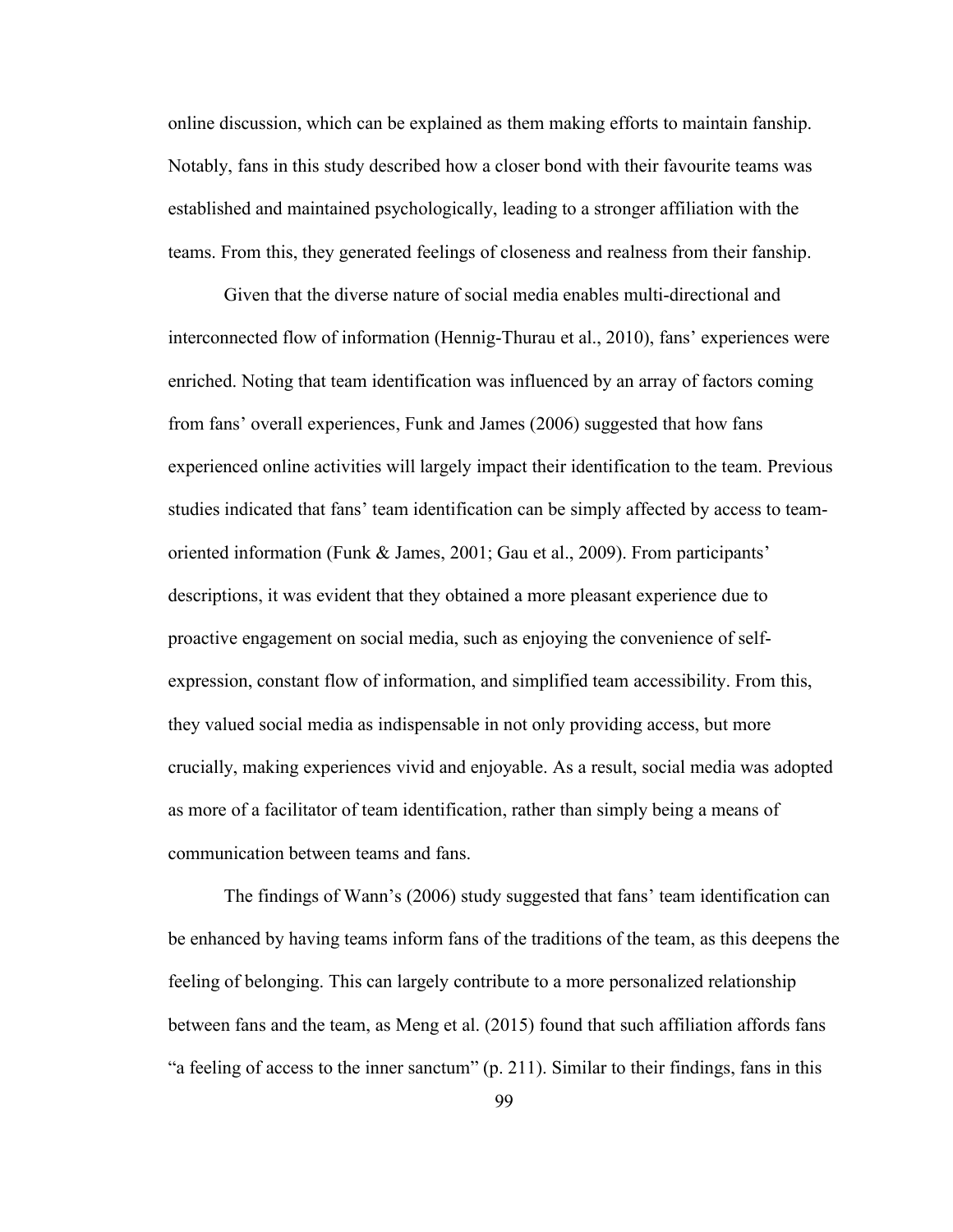study described that participating in team-related activities through social media brought better insight about the teams, making them feel like insiders who knew more about stories from "behind-the-scenes." From this, participants described a greater desire to keep themselves informed with the latest updates and participating in activities. Interestingly, Murrell and Dietz (1993) suggested a sense of togetherness may occur when highly identified fans support teams through the sharing of familiar identities, as this creates a group context.

While fans' loyalty can be significantly impacted by the degree of such affiliation, Stavros et al. (2014) identified a deficiency in understanding their team affiliation within a social media context. The findings of this study suggested that fans not only experienced a consistent flow of group affiliation by using social media to ensure team accessibility, but more crucially, strengthened the feeling of belonging, which can very much be seen as another form of togetherness. Previous studies indicated that revealing inside information would give fans a feeling of intimacy, making them take the fan-team relationship more personally (Horton & Wohl, 1956; Meyrowitz, 1986) and more seriously (Stern, Russell, & Russell, 2007). The findings of this study added more depth to this aspect, suggesting that fans have significantly strengthened team identification after obtaining more knowledge about teams and participating in interactive activities on social media. Similarly, Meng et al., (2015) indicated that fans developed stronger identification to their favourite teams when they present higher willingness of checking out team-related information and introducing the team to others. Participants' descriptions in this study match with their argument that using social media to acquire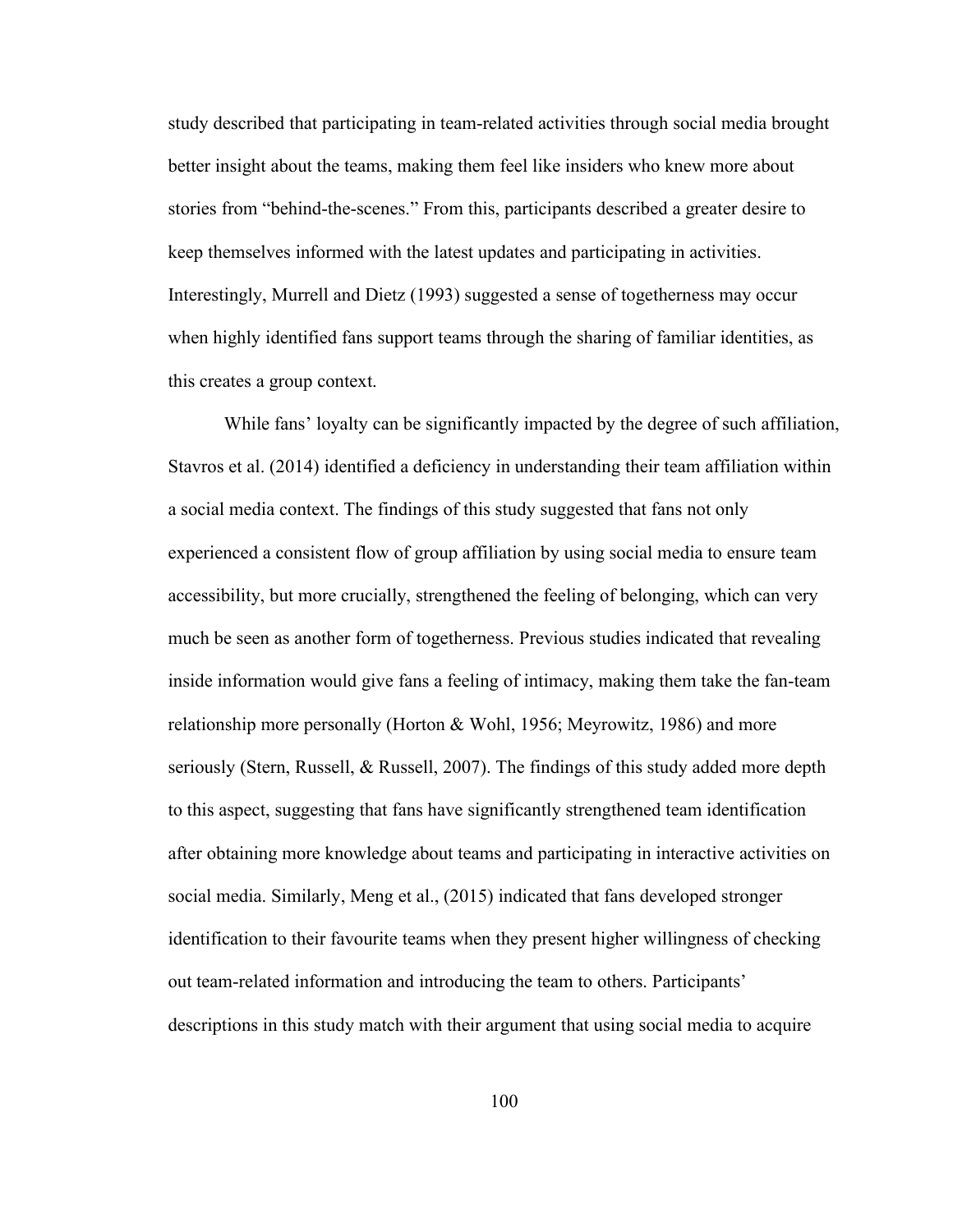diversified information enhanced fans' feeling of being an insider and consequently strengthened team identification.

A recent study conducted by Vale and Fernandes (2018) suggested consideration of social media as a significant instrument in strengthening the fan relationship, which links to the ability of social media to enhance connectivity and promote interaction (Gantz, 2013; Sun, 2010). Having social media in place to produce multi-layered information and ensure accessibility will significantly impact fans' feeling of belonging, leading to stronger emotional bonds.

Despite the methods of practicing fanship being different in this study, efforts were targeted with a common purpose – making support more sustainable and effective. As an example, using hashtags has been noted among efforts to practice team identification (Smith & Smith, 2012). In this, fans using social media to undertake team oriented activities, be it liking, commenting, or other things, are practicing team identification. While their changing preferences were catered to through personalizing such engagement, what potentially ensued was a solidified relationship with each fan's favourite team. As a result, it can enhance each team identification (Meng et al., 2015). Whilst the team's accessibility plays a crucial role in maintaining fans' loyalty, not exclusively to those who have already developed high identification, this study highlighted the significance and opportunity of strengthening fan-team affiliation through social media.

Notably, Kaplan and Langdon (2012) highlighted the difference between Chinese fans and American counterparts regarding social media use, stressing that Chinese fans had a higher attachment to players than with teams. The findings of this study suggested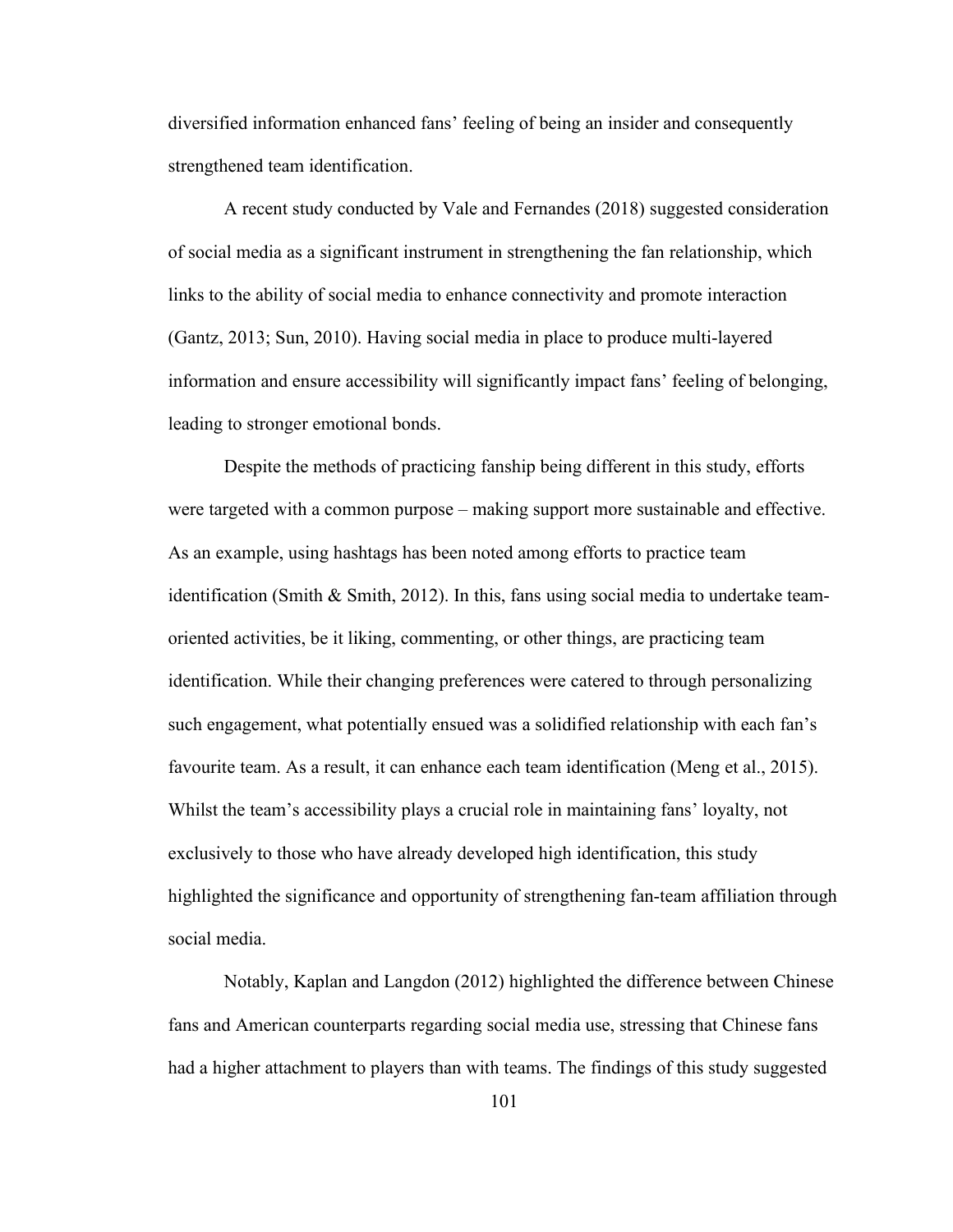otherwise, in that fans may have developed higher identification with teams due to enriched and "personal-touch" fanship experiences they had on social media. Given their study was conducted in 2012 when social media just took off in China, it is understandable and arguable that Chinese sports fans' mindset and behaviours may have changed since then. Collectively, participants' descriptions show how active social media participation impacted and altered their everyday practices of fanship, which in a number of ways resulted in the enhancement of team identification.

#### **Social Media Obsession**

Findings in this study also showed that fans became more reliant on social media after feelings of closeness and realness were generated out of fanship. More specifically, participants commonly described the connection as working circularly, which encouraged their social media usage while at the same time strengthening emotionalbonds with the team. From this, they discussed social media engagement as becoming harder to control or "an obsession." This can be explained by a stronger team identification potentially motivating social media engagement (Gray & Wert‐Gray, 2012; Kwon, Trail, & James, 2007), particularly prominent in those highly identified fans (Gau, James, & Kim, 2009). It is possible that fans' participation on social media may become even more frequent and routinized along with growing team identification. Witkemper, Hoon, and Waldburger (2012) support this idea by suggesting that how much a fan engaged on social media was largely influenced by the level of team affiliation.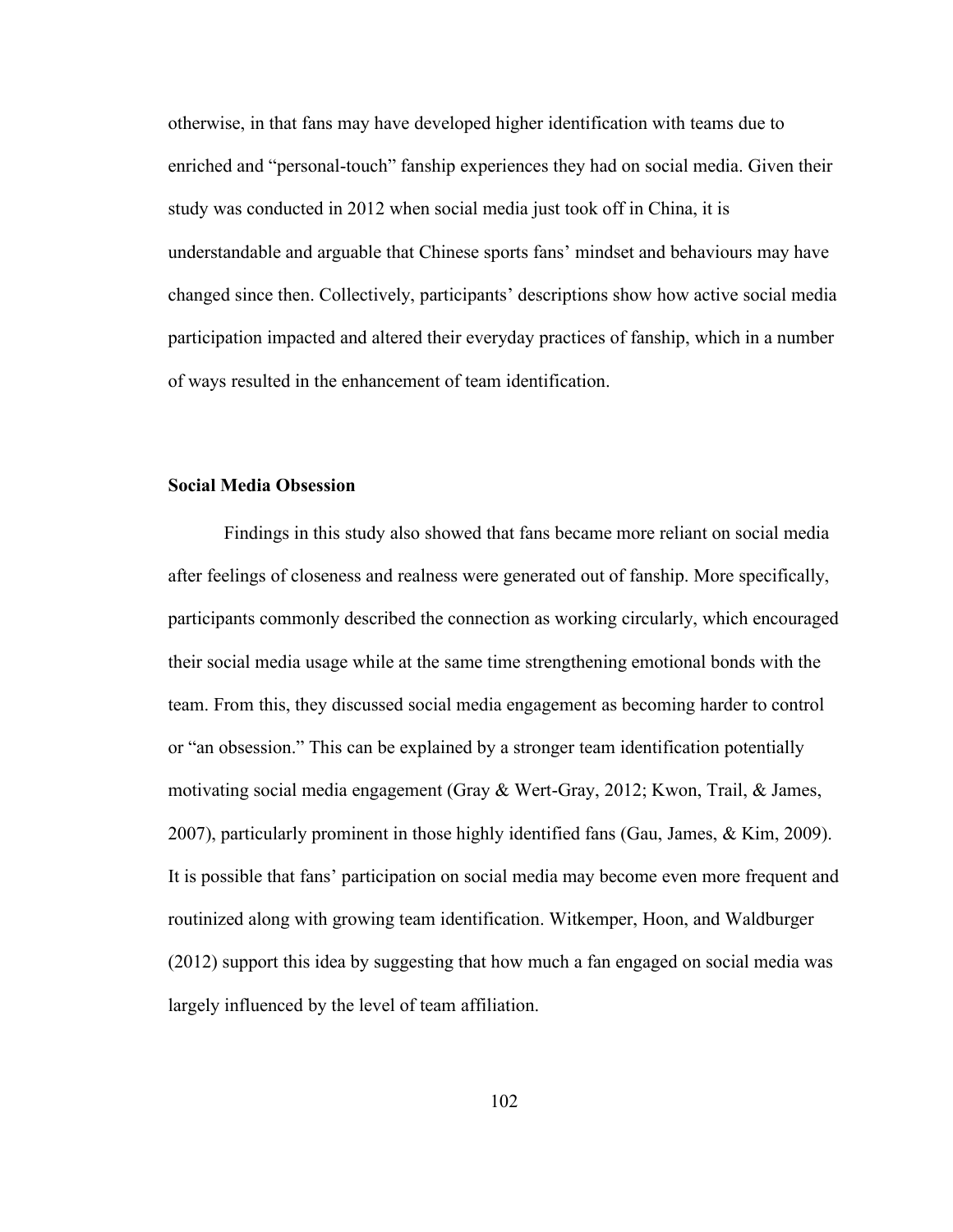As discussed above, fans' team identification can be strengthened by providing them with team relevant information, and social media is an ideal forum to this end. While fans in this study expressed that they experienced an increasing psychological attachment to teams, they may have developed an obsession on social media due to the desire of maintaining emotional intimacy. In a similar vein, Pronschinske, Groza, and Walker (2012) found that how well a team engages fans through official Facebook pages can largely impact fans' social media engagement. Despite the variations in platforms, the results support findings revealed by this research, in that highly identified fans tend to have a more active engagement on social media which in turn, strengthens team identification.

Stavros et al. (2014) used the term 'hope' to describe highly identified fans' propensity of portraying teams a favorable future through posting positive statements on social media, and further identified a sense of collective optimism coming from validation by other like-minded fans. Being able to display team affiliation within a wider social network in which highly identified fans can gather, participants in this study may have reinforced a sense of belonging and developed an obsession with using social media to keep such feelings intact. Importantly, seeking a sense of belonging has been ingrained in Chinese culture as a traditional belief. This may have motivated fans to increase social media engagement, in an effort to fulfill their emotional desire of maintaining group affiliation. It could explain participants' increasing compulsion of using social media to interact.<br>From this study fans' description, it was apparent that the perception of belonging

was integrated into their practices of fanship and became interwoven with team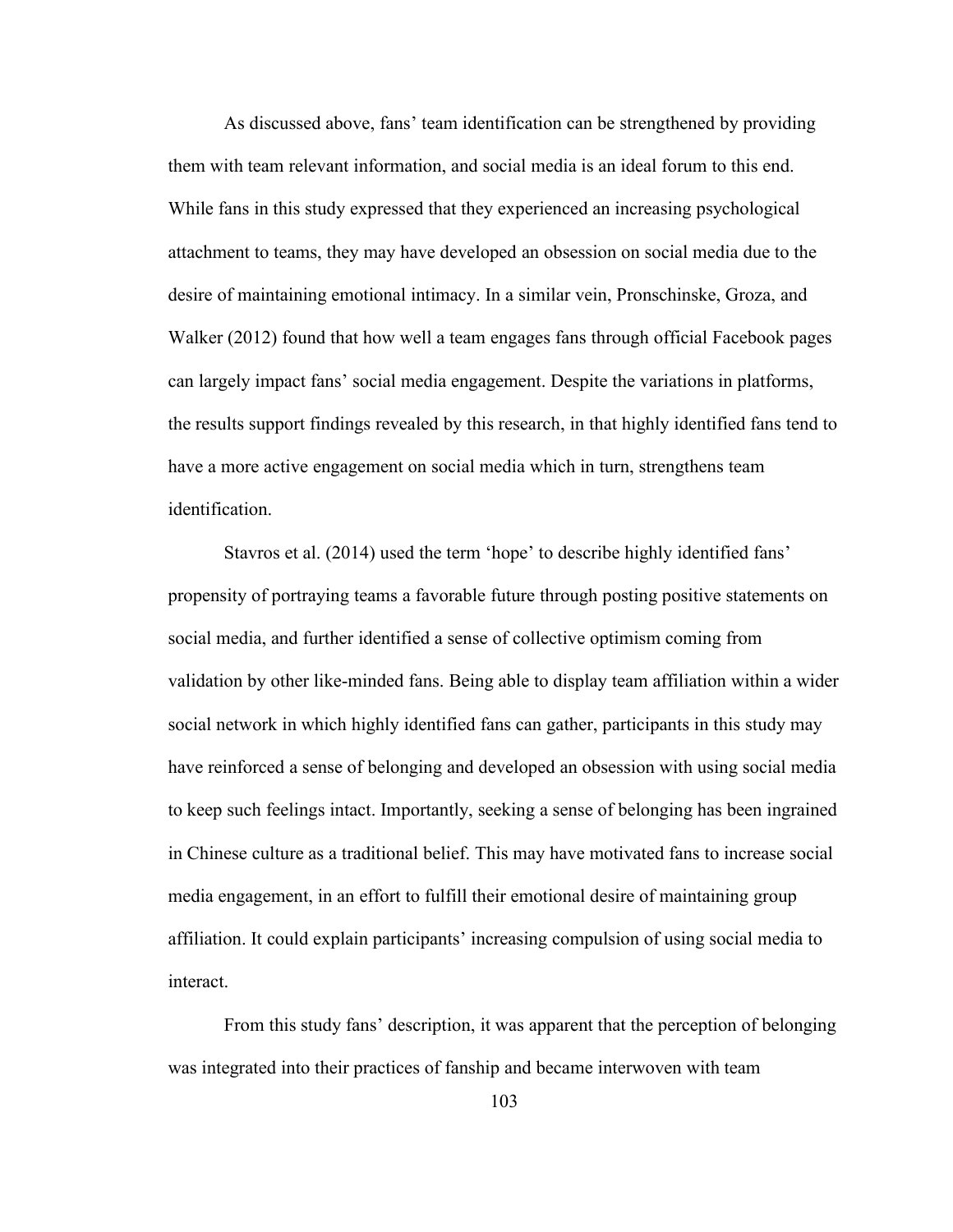identification. The above explanation was found to be supported in several studies, including Kyung-Hee Kim and Haejin Yun (2007), who argued that the online environment can very much result in an enhancement, to a certain degree, of users' cultural expectations about maintaining relationships. This is because users' behaviours overall reflect their distinctive cultural values (Kim, Sohn, & Choi, 2011). In addition, Heere and James (2007) suggested that sports teams represent a large community containing not only players, coaches, and fans, but also geographic groups such as the city where fans lived. They argued that fans' affiliation to the team will be impacted by those larger social communities. Whereas teams help in connecting an individual with larger social networks, it works the other way as well, enhancing an individual's affiliation to the team.

Buhler and Nufer (2010) suggested that the long-term success of teams lies largely on fans' loyalty, considering they constitute the major customer population; the loyalty can be maintained and enhanced through interaction on social media (Pentina, Gammoh, Zhang, & Mallin, 2013). Social media allows teams and organizations to establish and enhance social bonds with fans (Abeza, O'Reilly, & Reid, 2013), in an effort to strengthen fans' commitment. In line with that, the results of this study suggest that while social media was used to personalize and sustain fanship practices, adding more personal touches to interactive activities from the teams' side may enhance fans' overall experiences. This coincides with Tussey's (2013) study that identified digital sport fans as deeply engaged consumers, who prefer to consume sport in interpersonal relationships. Li et al. (2017) suggested that being a fan of a collective team may be more important to Chinese people than their Western counterparts. The findings ofthis study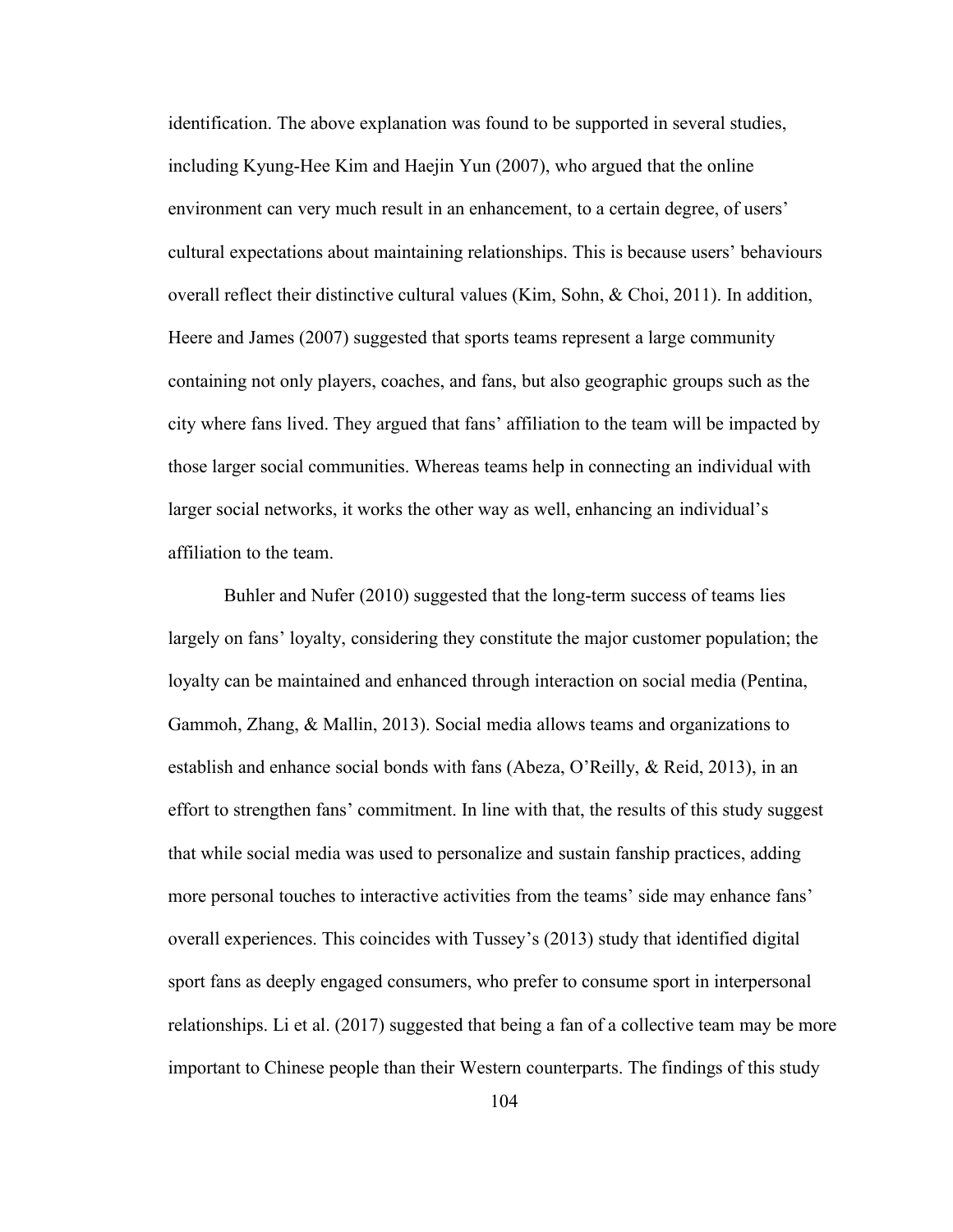line up with their research, highlighting that it is not only meaningful for Chinese fans to practice fanship on social media, but also enhance team identification while doing so.

O'Shea and Alonso (2011) demonstrated that social media can be used as an efficient instrument to offset constraints faced by teams entering a new market (e.g., lack of personnel). Although teams followed by fans in this study may not necessarily be troubled by such issues, it may bring greater financial benefits if teams and leagues utilize social media comprehensively to engage with Chinese sport fans. It is recommended that teams should invest more time in creating personalized interactions, ensuring the connection between the two sides is long-lasting and active, particularly Weibo, the dominant social media within China's context. This idea is consistent with several researchers, including Gau et al. (2009) who suggested that teams and sport marketers need to "maintain highly identified fans and manage them as valuable assets" (p. 86), as well as Achen (2016), who pointed out that the larger fanbase a team built on social media, the higher the team's income will be, and such connections help teams carry out targeted market strategies. In this, it is necessary to adopt social media in not only enhancing team's accessibility, but also diversifying fans' overall experiences of practicing fanship, to strengthen their team identification more effectively (Park & Dittmore, 2014).

# **Higher Evaluation on Fanship**

Following a stronger emotional connection to teams, fans in this study also experienced a growing self-evaluation on their identity as loyal fans. More specifically,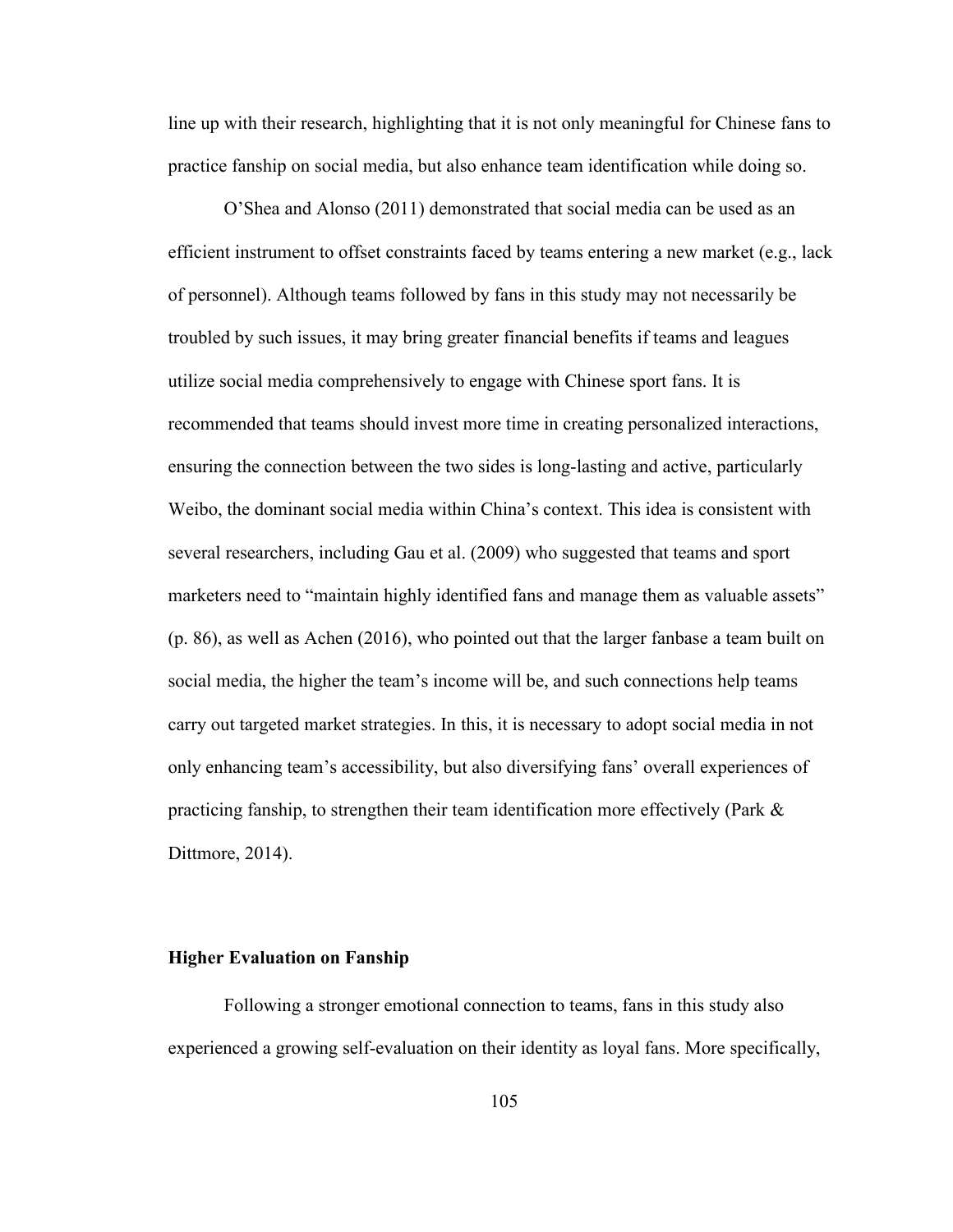participants' descriptions indicated a higher willingness of displaying fan identity on social media by playing a role of teams' safeguard/ambassador. They discussed how using social media to "speak up" for or share the "genuine truth" about the teams made them valuable and qualified fans. As discussed previously, highly identified fans tend to credit teams for good performance and blame others for unfavourable outcomes, so fans may have acquired a sense of fulfillment by using social media to defend teams' performance, resulting in a feeling of self-empowerment. This lines up as a good example of BIRGing – "Basking in Reflected Glory" (Wann & Branscombe, 1990).

Qualman (2010) identified that individuals may express themselves forcefully on media platforms; Stavros et al. (2014) extended the idea into sport context, by suggesting that fans express their positive expectations for the team in an authoritative tone. From there, fans who are active on social media may be inclined to present their knowledgeable status, using the platform to display "specialist knowledge, authority, commitment and status" (Stavros et al,, 2014, p. 9), fulfill a sense of worthiness, and realize greater identity benefits. In this way, their sense of self can be ameliorated. The idea of "higher evaluation on fanship" suggested by this study addsmore insight to this end, as fans may realize self-empowerment after using social media to project a fan-based image of the self. This manifests when participants tend to defend teams through the sharing of back stories and argumentative posts. Social media offers information accessibility that can largely enrich fans' horizons; fans may have found fewer obstacles in accessing teamrelated resources, enabling them to obtain more knowledge and insights, leading to feelings as if they are more distinguishable and qualified to be seen as loyal fans. This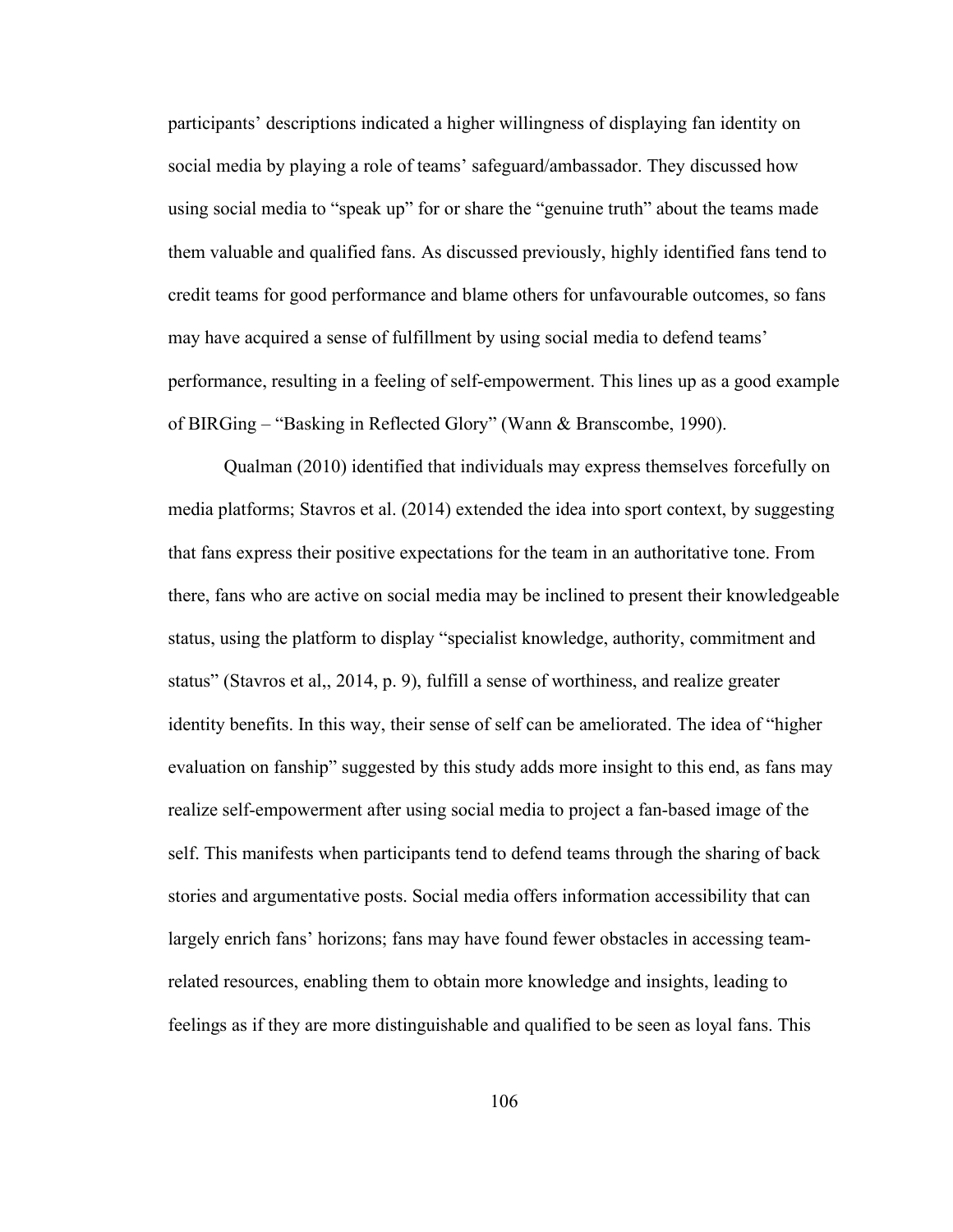idea was supported by Hirt and Clarkson (2011), who suggested considering knowledge as a central dimension in identifying fanship and differentiating true fans from non-fans.

Furthermore, given that highly identified fans tend to see their identities as fused with that of their favourite team's, in becoming more knowledgeable, they may have further generated a sense of superiority, with a higher evaluation on their loyalty towards teams. The work of Smith and Smith (2012) supports this idea, as they pointed out that people considering themselves as members within certain group tend to have "more favorable attitudes toward and judge as superior members of their own group" (p. 542), leading to the perception that others outside their group are inferior. From there, social comparisons were made by those in-group members to enhance the feeling of being an insider, and realize an increase in self-esteem (Fink et al., 2009). The findings of this study supported such argument that fans who became more knowledgeable about the teams saw themselves as more important and valuable.

Along with fans putting higher evaluation on fanship, a stronger willingness of showing off identity as loyal fans was described. While Sundén (2003) identified media profiles as a place where individuals are able to "type oneself into being" (p. 3), the ways that this profile is presented, however, is subject to user discretion (Boyd  $\&$  Ellison, 2007). As fans generated stronger team identification, they were more willing to display their team affiliations to others by leaving trails on social media to show their loyalty. It was evident that social media was used as a showcase of fanship. Most fans in this study indicated a noticeable change on their personal account, in that content posted were mostly team-oriented, which made their profile more recognizable. They commonly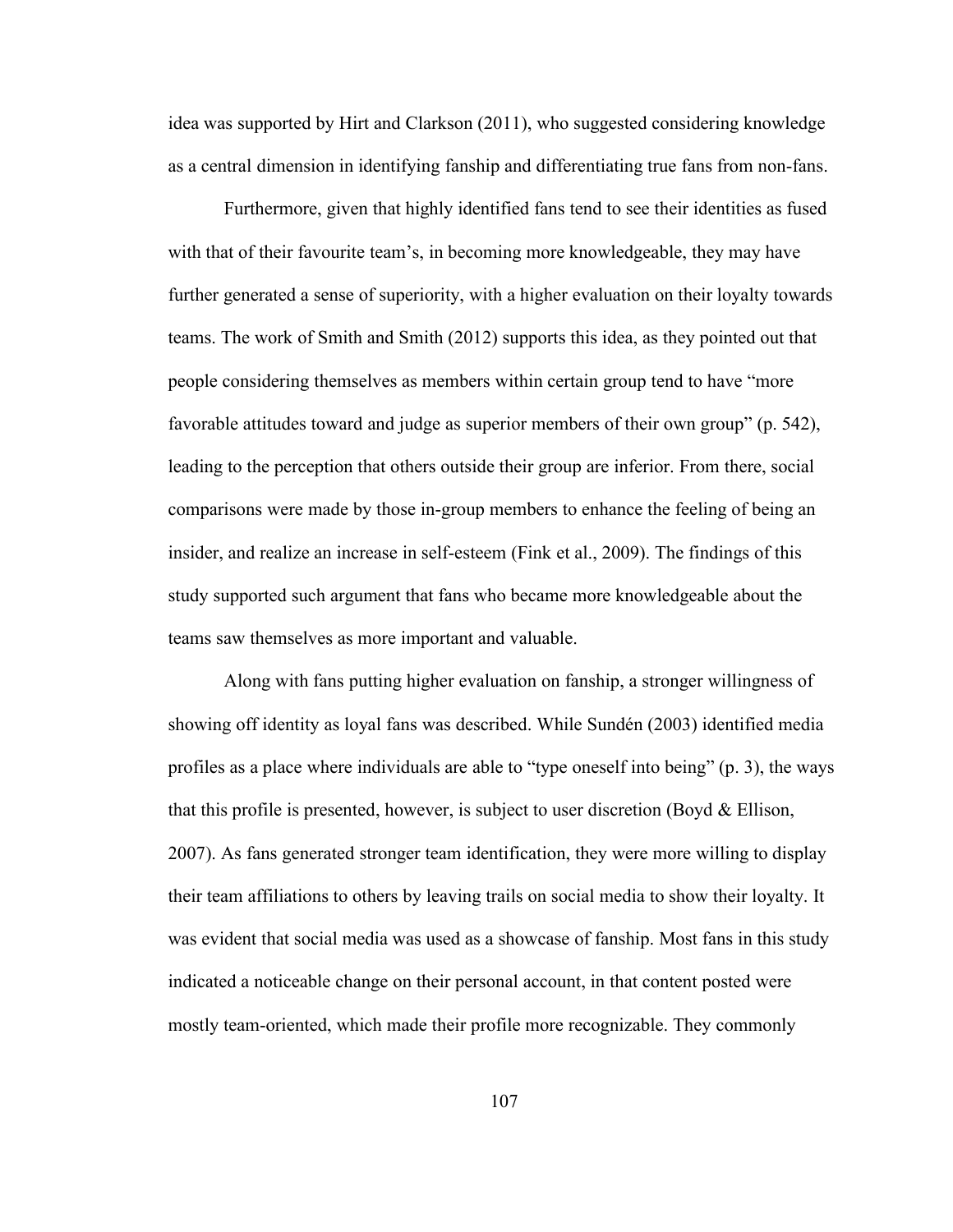described a feeling of satisfaction in a circumstance where others were able to recognize their fan identity by looking at their social media account.

From this study it appears that the perception of being a qualified fan generated positive emotions among participants, which encouraged them to put more value on fanship. From that, fans were motivated to not only increase the frequency of social media engagement, but more importantly, the depth of it, to live up to a higher selfidentification.

#### **Expectations**

It is important to point out that when fans took initiative on social media for what they perceived as the team's benefit, they generated higher expectations ofteam accessibility. Their descriptions showed that they were not only looking for teams to carry out more interactive activities, but also had a greater desire for finding in-depth content. It was evident that fans had formed clearer requests in terms of maintaining fanship through social media, manifesting a higher demand of strengthening team identification after being satisfied from the initial stage of ensuring information accessibility. Maintaining connection seemed to no longer stand out as the priority. It is understandable that fans were seeking more ways to practice fanship, matching with the idea discussed above about creating personalized fanship experiences while at the same time, adding depth to it. Another way to explain is to consider that fans' higher self conception facilitated their request of upgraded knowledge. If they were able to obtain a deeper understanding about the teams, it would add more depth to the overall experiences of maintaining fanship. Fans' descriptions revealed that acquiring more insight about the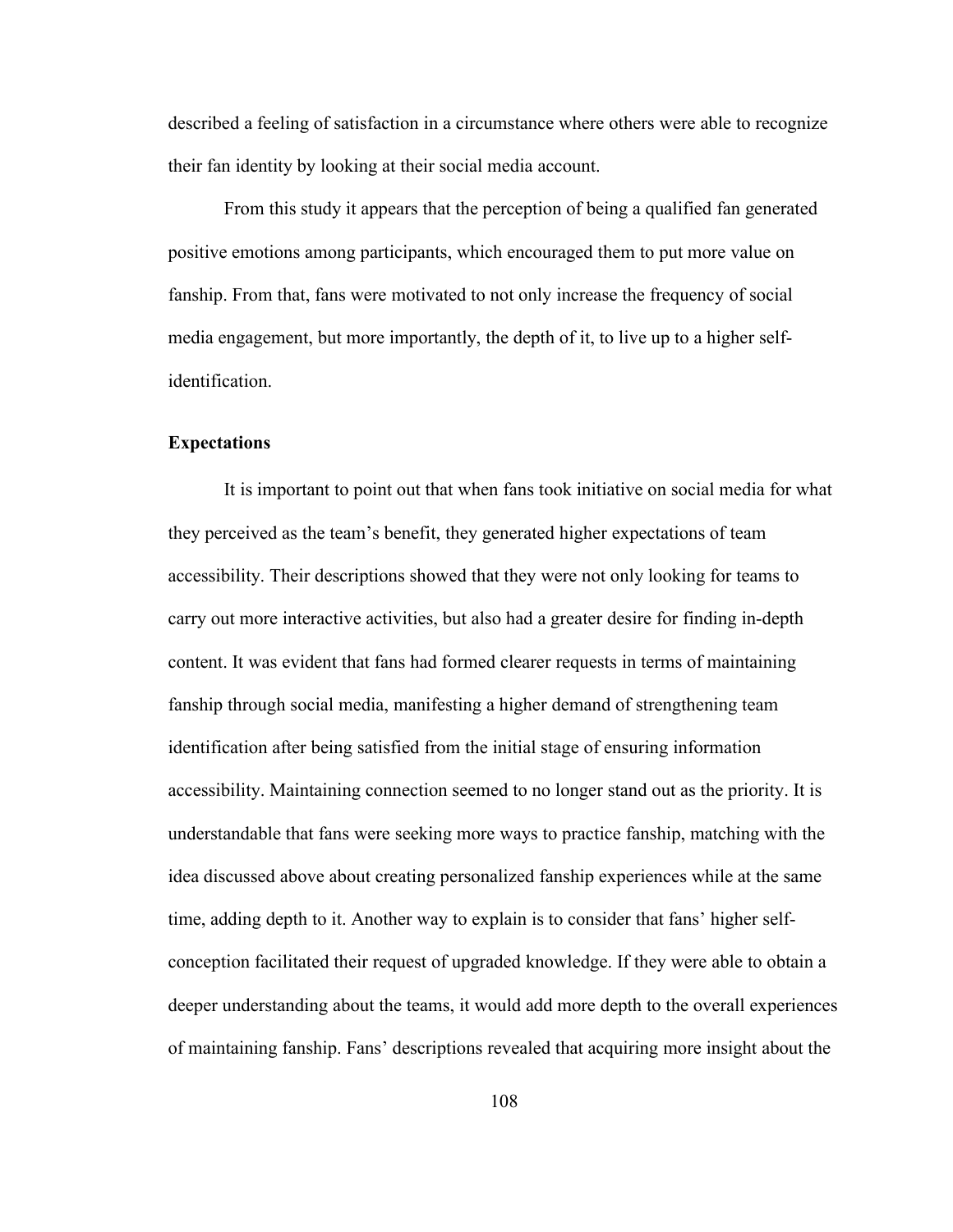teams enhanced feelings of closeness and realness, and diminished estrangement that might come from insufficient knowledge. Fans' expectations of having more ways to practice fanship displayed their desire of getting closer to teams.

### **Personal Impacts**

When asked, "what does it mean to be a highly identified fan using social media to maintain fanship," participants indicated that they gained greater real life benefits after embracing social media to practice fanship, and that such influences are expected to be long-lasting.

Noting that "fans" are different from "spectators" and that the two terms cannot be used interchangeably (Hugenberg, Haridakis, & Earnheardt, 2008), studies have suggested to considering an individual as a fan based on how much he/shedemonstrates passion about a team or the sports (Jones, 1997). Fans are more likely to extend feelings obtained from a certain game, and such affiliation can become so intense that "parts of every day are devoted to …his team" (Pooley, 1978 cited in Hugenberg et al., 2008, p. 69). From there, fans' identification with a certain team is influenced by a broad set of factors such as personality, the need for belonging, and environmental elements like geographic proximity to teams (Wann, 2006). Cunningham and Kwon (2003) specifically pointed out that seeking group affiliation can be the primary motivation behind being a fan. Hugenberg et al. (2008) suggested that fans' desire to this end can be fulfilled with sports fanship enabling them to acquire an identity within a collective setting. As much as fans' team affiliation can be interwoven with the cultural environment where they were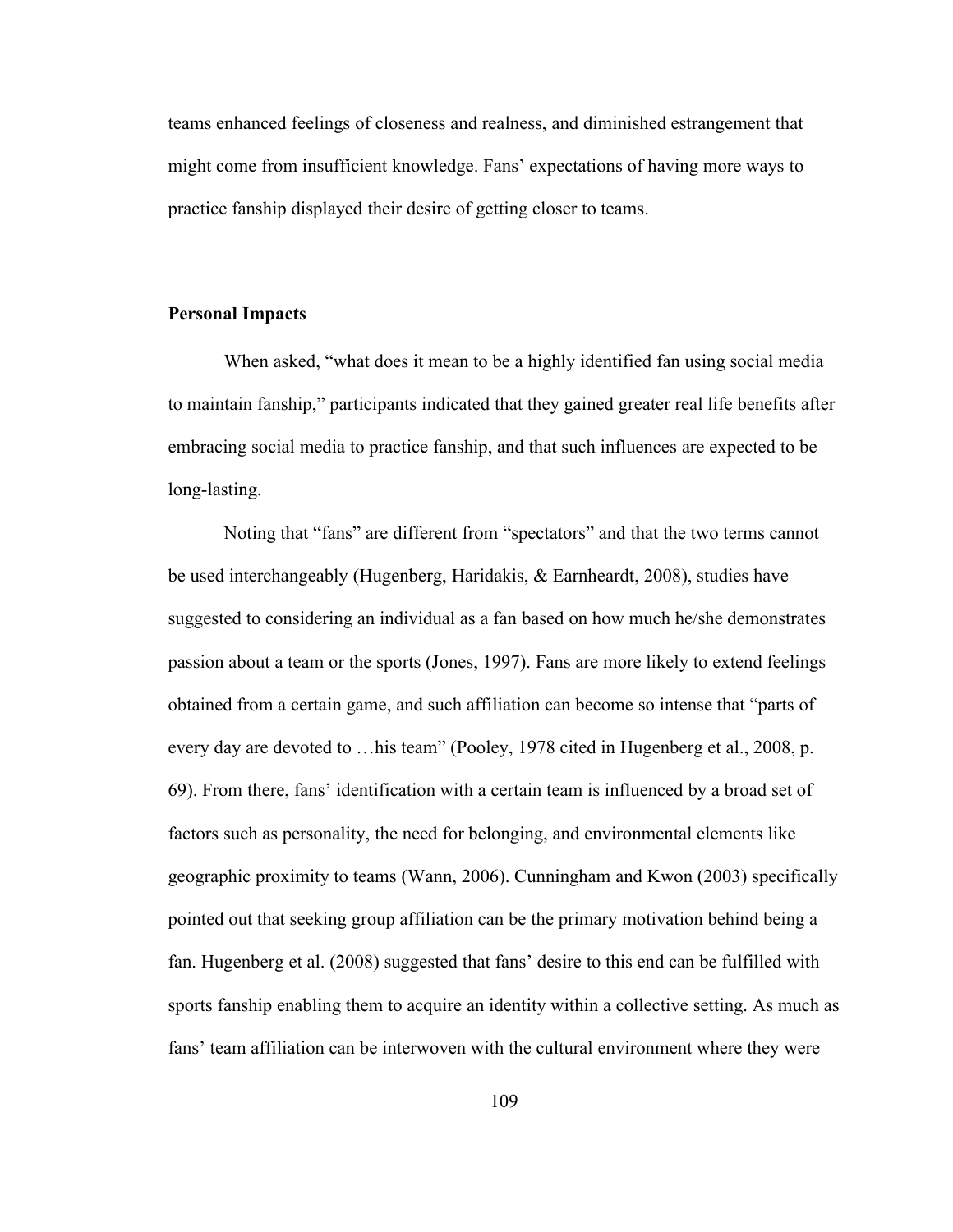raised, it is important to conduct fanship studies with attention to both internal and external forces. Given the exploratory nature of this study, the focus was to understand meanings of Chinese fans' fanship experience on social media within China's context. The findings revealed are fruitful, highlighting that Chinese fans living far from teams may have extended the positive impacts of team identification by using social media to strengthen this affiliation, taking advantage of the platform to offset external constrains such as geographic distances. As a result of these actions, fan can acquire long-term psychological satisfaction.

Seemingly, fans in this study live vicariously through their favourite teams and learn from teams during this process. From there, participants embarked on self-reflection. Taking the study of Kagan (1958) which suggested that an individual who self-identified to a group tends to "react to events occurring to the group as if they occurred to him" (p. 298), highly identified fans are more likely to respond to the success and failure of the team as if it was their own (Tic4, Zillmann, Kennedy, & Erickson, 1992). Following this logic, such perceptions can motivate self-examination, encouraging fans to examine whether they have lived up to the expectation of being a fan who is not only loyal, but more crucially, knowledgeable and qualified. This is understandable given scholars commonly regarded self-esteem as a key influencing factor of fanship, related to people's underlying desire of feeling self-valued (Baumeister, Heatherton, & Tice, 1993; Rosenberg, 1979) or maintaining a positive sense of themselves (Tesser, 1991). Participants' descriptions demonstrated that they tend to look at hardships from different perspectives after comparing their potential reaction to that of teams, resulting in a noticeable and favourable change of mindset. Teams were commonly referred to a source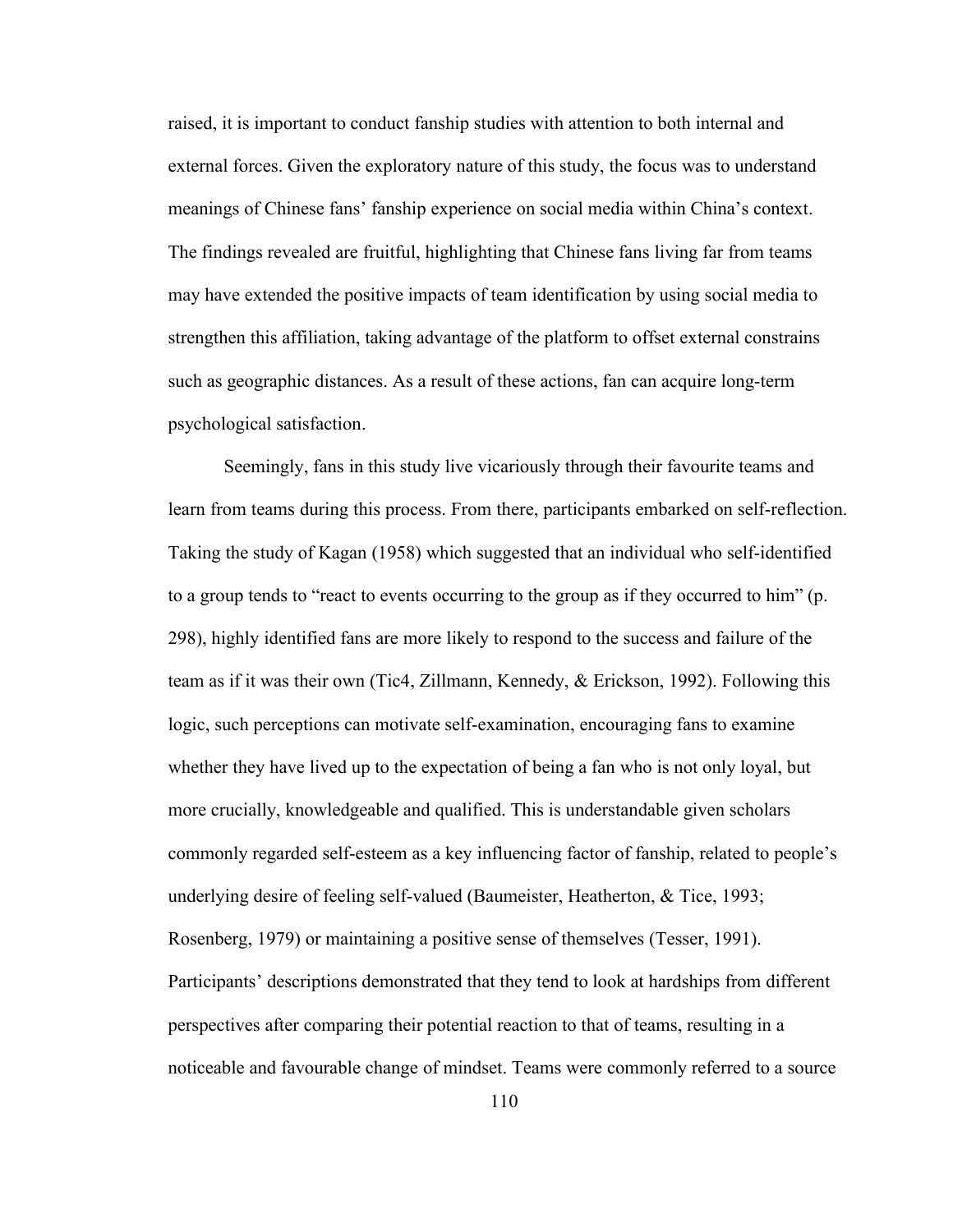of power from which fans can draw strength. As a result, it brought greater benefits to fans' well-being, leading to a significant improvement in social relationship.

# **Psychological Wellness**

Tellingly, by keeping and strengthening team affiliation through social media, fans may have experienced an enhancement of self-esteem, and thereafter, obtained greater psychological health. Kim and Yun (2007) used the term "self-relations"(p. 307) to describe the process of an individual evaluating and objectifying his/her own thoughts, emotions, as well as personal content posted on social media. They argued that while users' personal memories were stored electronically and chronologically by social media, one's own inner thoughts were documented along the way. This stimulated users to not only undertake self-reflection, but also express themselves in more straightforward ways that might not be used offline. The findings ofthis study are consistent with such arguments, as participants described how being able to live vicariously through the teams facilitated self-reflection, leading to the notion of becoming "a better self." This is consistent with the idea that highly identified fans have greater emotional commitment to their teams, which can result in higher self-esteem (Cialdini, Borden, Thorne, Walker, Freeman, and Sloan, 1976; Stavros et al., 2014). Simsek (2013) noted that by obtaining a sense of belonging through the interaction within a social group, individuals' self concepts can be improved, leading to higher levels ofhappiness and satisfaction with life.

Interestingly, Stavros et al. (2014) suggested a degree of control can occur if fans actively engaged on social media, and they attributed this psychological change to fans' consistent identity investment, in particular through posting and sharing of positive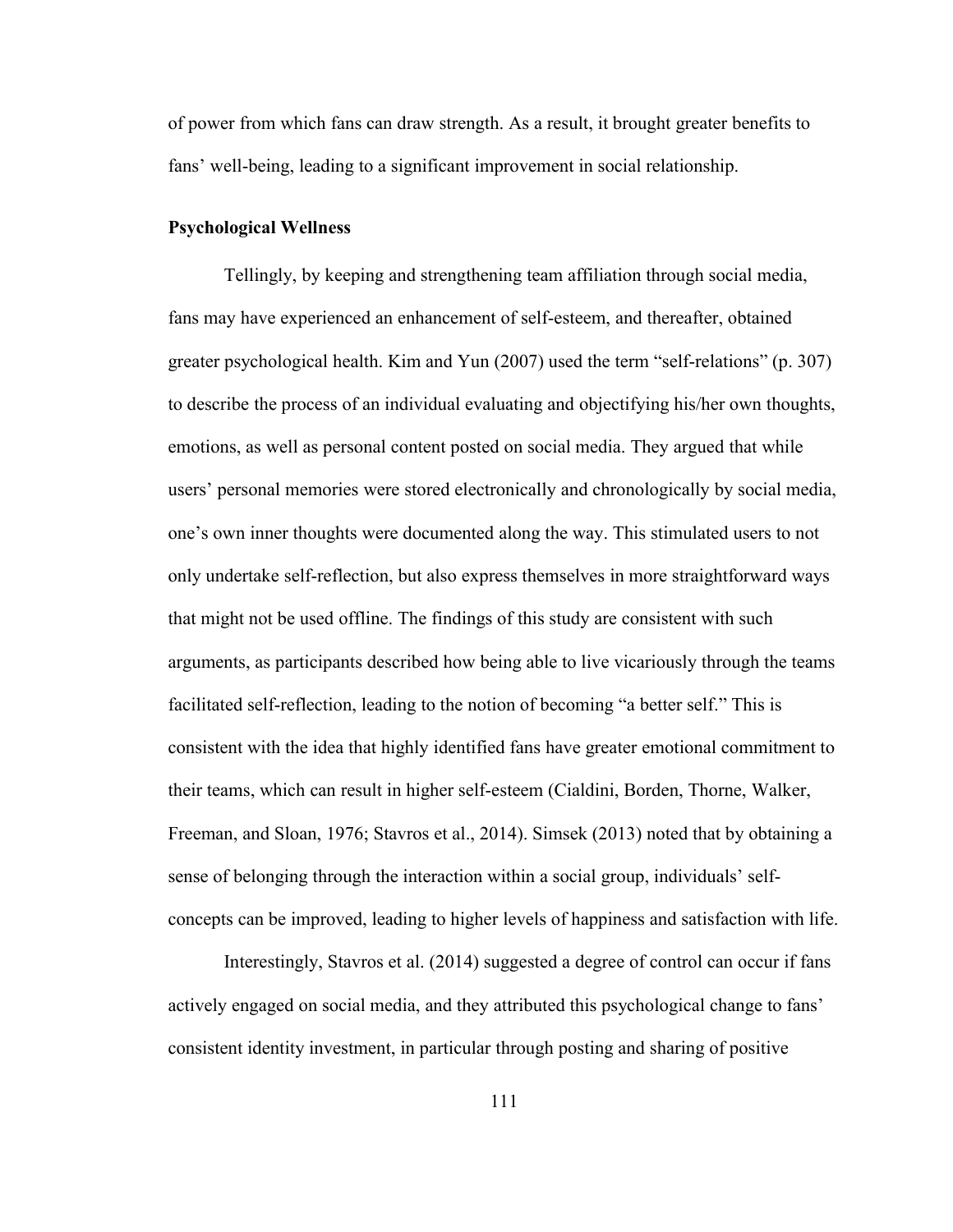statements about teams. The findings of this study are in line with their idea, for fans may have created an identity within the context of fanship, different from the ones recognized in real life, such as wives and employees. In this way, they may have not only been able to achieve self-empowerment through the practice of fanship, but more significantly, undertaken self-reflection by comparing two different roles, leading to greater psychological well-being.

Similar arguments have been consistently suggested by scholars. For example, Cohen (2017) suggested that fans who are generally happier are those willing to participate in team-led activities, especially through demonstrating stronger team identification in the process. Positive effects of team identification on individuals' psychological wellness have been identified, and the major aspects are relevant in their social and personal life, such as increasing sense of belonging, greater self-esteem, happiness, and decreasing of negative feelings (Sung, 2015; Branscombe & Wann, 1991). Fans who developed a higher affiliation with teams are more likely to establish enduring social connections, and benefit from a better psychological wellness coming from it (Clopton & Finch, 2010; Reding, Grieve, Derryberry, & Paquin, 2011; Wann, Polk, & Franz, 2011; Wann, Waddill, Polk, & Weaver, 2011).

As participants deepened team identification through active social media engagement and became more active in displaying fanship, a sense of happiness was commonly expressed by participants. Interpretations made from participants' experiences were not only consistent with the argument that team identification plays a buffer role in offsetting negative emotions such as depression (Branscombe & Wann, 1991), but were also in line with prior studies mentioned above.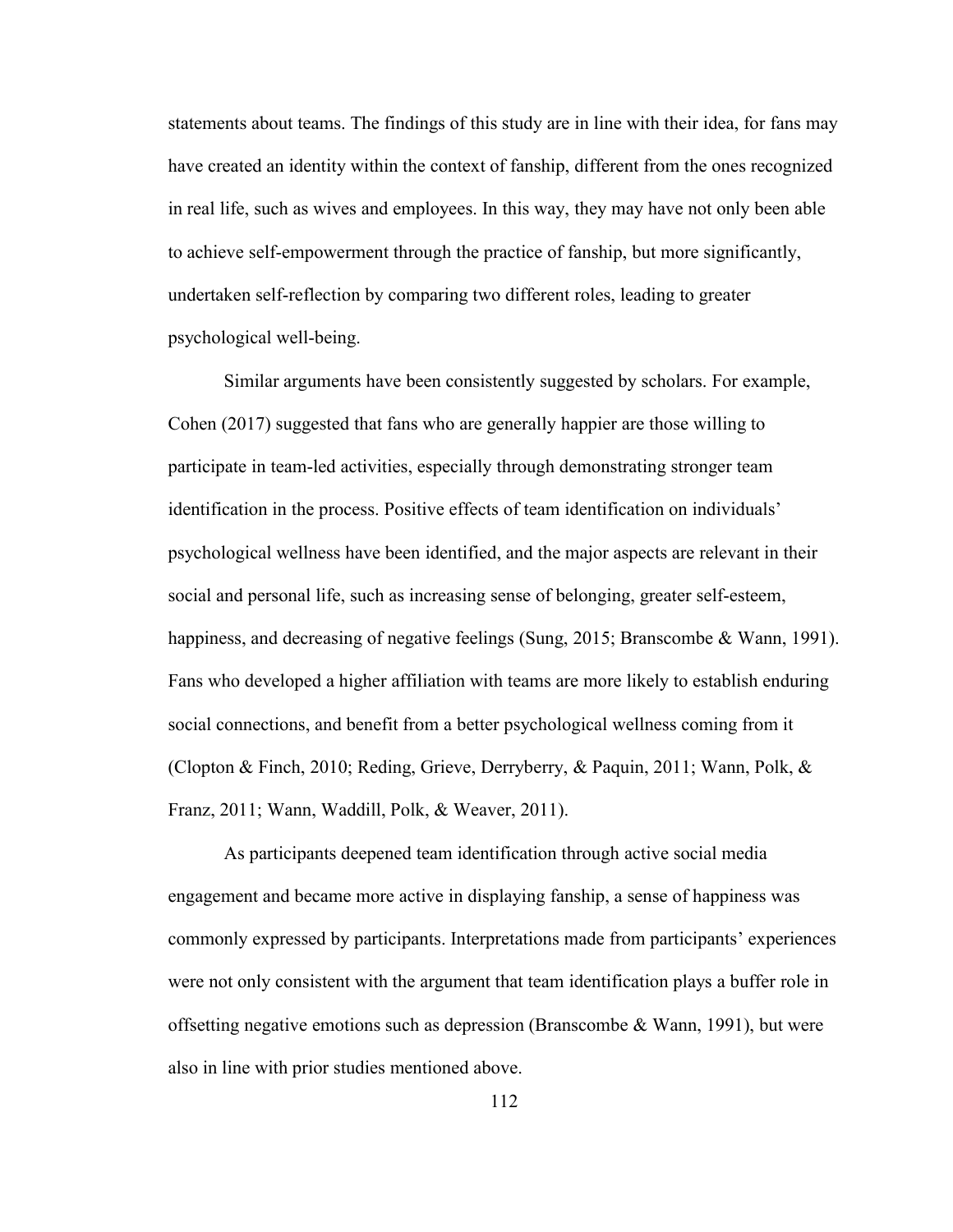Despite the articulation of the positive psychological impacts of team affiliation, a deficiency occurs in understanding its application within social media contexts (Stavros et al., 2014). While BIRGing, the propensity of basking in the glory of teams' accomplishments, was commonly witnessed among fans and can be regarded as a strategy to indirectly satisfy one's self-esteem (Hirt & Clarkson, 2011), methods of doing so can be as simple as visibly displaying team affiliation to others, such as using teamrelated products (Oliver, 1999). Within the social media context, this study suggested that fans may have alternatively used the platform to present team identification and better benefited from the positive impacts of team identification. This is consistent to what Wann, Waddill, Brasher, and Ladd (2015) found, that fans experiencing stronger team identification tend to have more positive social wellness. Wann and Weaver (2009) suggested likewise that not only does team identification closely relate to fans' social well-being, but it also plays a significant role in predicting social integration.

#### **Social Relationships**

Following previously discussed ideas, fans improved interpersonal relationships after actively engaging in social media activities. This is because social media links fans to a larger community in which socialization happens in an all-around manner, if only existing in virtual space online. Notably, Gantz (2013) regarded social media as effective in supplementing relationships while Boyd and Ellison, (2007) highlighted the uniqueness of social media in making users' social networks visible. It is arguable that while fans managed to make new friends with whom they share similar interests and affiliation to teams, they also maintained connections to old friends after exploring rich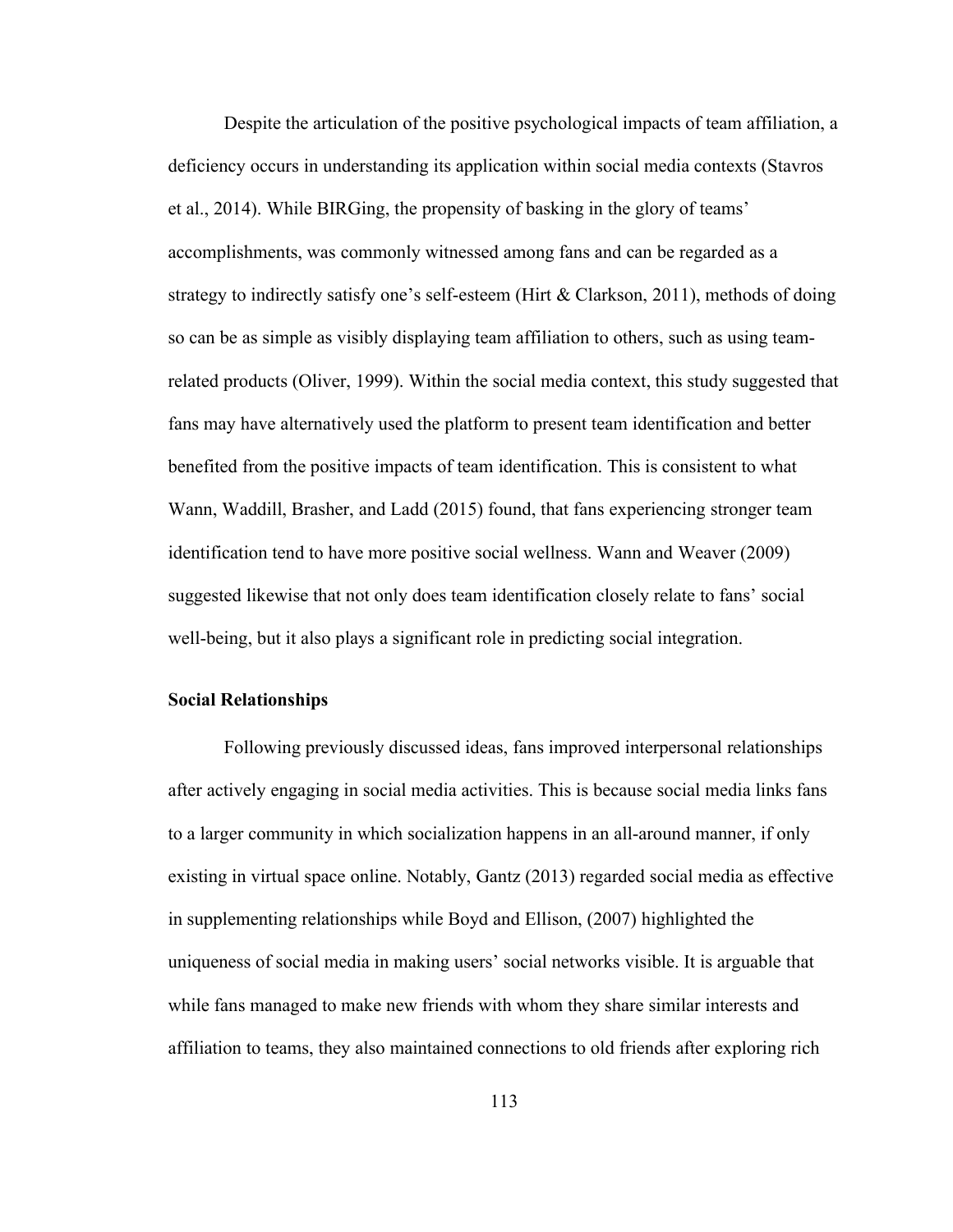topics of conversation on social media, particularly those related to teams. Sport was widely seen as an universal topic for starting a conversation. As such, it was during the process of "sharing experience and knowledge with others who have similar interests" (p.525) that fans maintained relationships and socialized with others (Hur et al., 2007). This idea is in line with Hirt and Clarkson's (2011) study where the term "companionship" was used to interpret fans' preference for attending sport events in the company of others. This preference can be attributed to fans enjoying the opportunity to socialize, particularly with those who share similar team affiliation (Dietz-Uhler, Harrick, End, & Jacquemotte, 2000). Being unable to do so, however, can arguably diminish fans' experience of both practicing fanship and socializing with others. While fans of this study commonly talked about two barriers, rarely having friends that are fans of the same team and being unable to attend games, it can be suggested that using social media helped to improve fans' overall experience of practicing fanship.

The platform affords not only an extensive network to socialize with, but also constant accessibility to teams. Similarly, Haythornthwaite (2005) highlighted the role of Twitter in affording an opportunity to forge new relationships and enhancing multi directional conversations that was otherwise hard to obtain between individuals. This can largely be attributed to social media going beyond users' typical social networks through its "immediacy and interactivity" (Smith & Smith, 2012, p550). Along with the rapid development and application of social media, it is arguable that individuals' social relationships will be improved by engaging constantly on social media. Social media linked fans to a larger community, enabling interactions with other like-minded individuals. Fans displayed team identification to a wider audience and strengthened in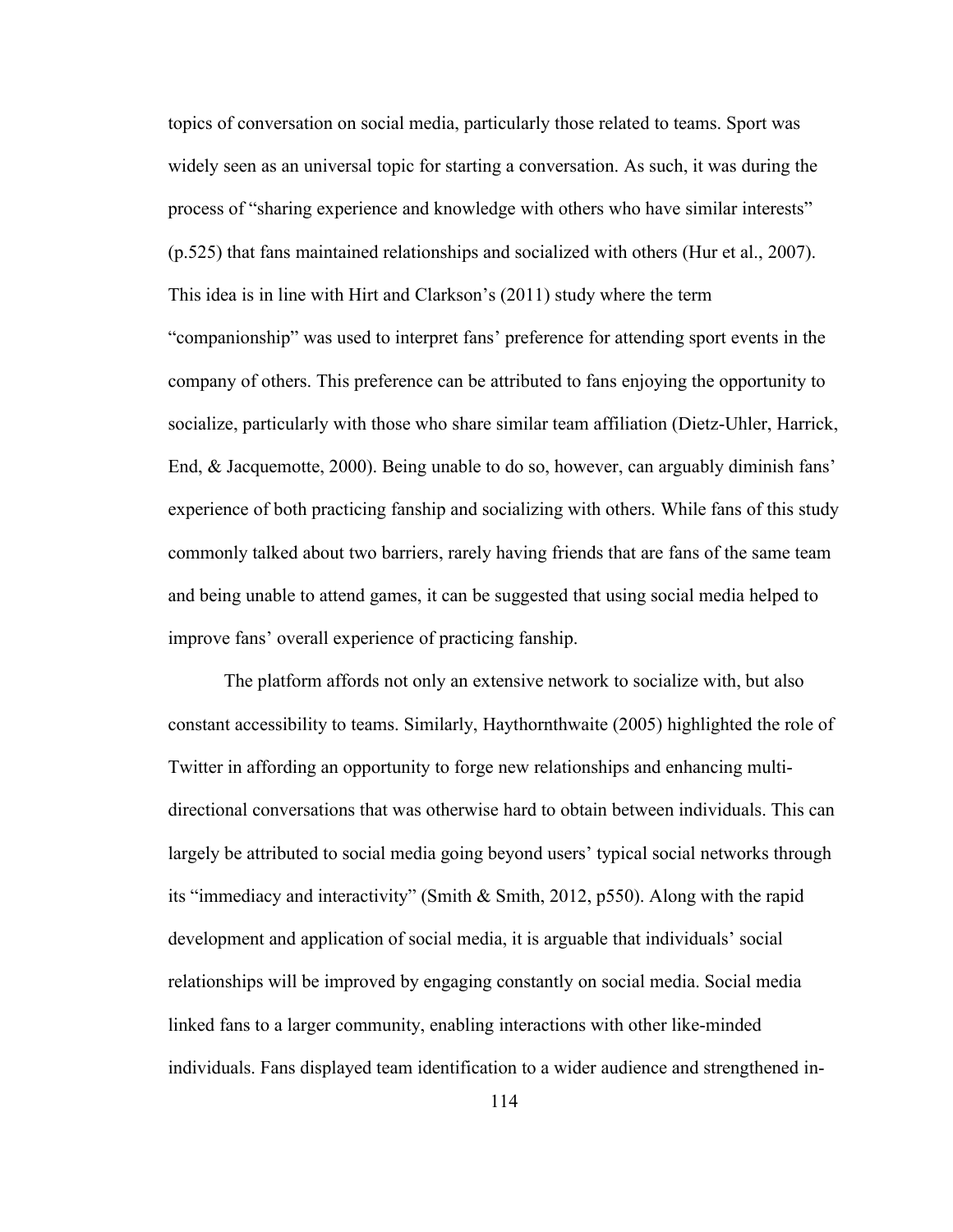group distinctiveness, thus leading to the enhancement of affiliation to teams. Hirt and Clarkson (2011) suggested likewise, in that fans, being afforded with accessibility to broad networks of others to share similar affiliation, will further develop a sense of pride,<br>which can be attributed to people's desire of identifying differences between themselves and others, or in other words, a sense of distinctiveness (Brewer, 2003).

It is less likely that they will have such an experience if not using social media. Most noticeable was that fans described a sense of disappointment with not being able to find friends sharing a similar commitment to the same team. In this situation, they may have used social media to offset this deficiency within their own friendship network, by entering a virtual community of like-minded fans to fulfill social needs. This improved the ability to socialize with others, enabling fans to build interpersonal relationships in real life. This was evident when fans talked about having more topics with which to start a conversation and being able to break the ice with strangers. Many studies suggested likewise, commonly arguing that content taking on a conversational tone would give users an illusion that they were being listened to and cared about, thereby leading to the enhancement of para-social interaction (Labrecque, 2014; Stever & Lawson, 2013).

With social media, fans can join highly affiliated social groups where members are highly emotionally invested. This in-group affiliation can improve both social and emotional health (Compton, 2005; Correll & Park, 2005; Tajfel, 1982). This study suggests that fans used social media to reinforce in-group feeling by constantly practicing fanship. As a result, they may have realized the enhancement of personal self-esteem, team identification, and more profoundly, socio-psychological wellness (Sung, 2015).

115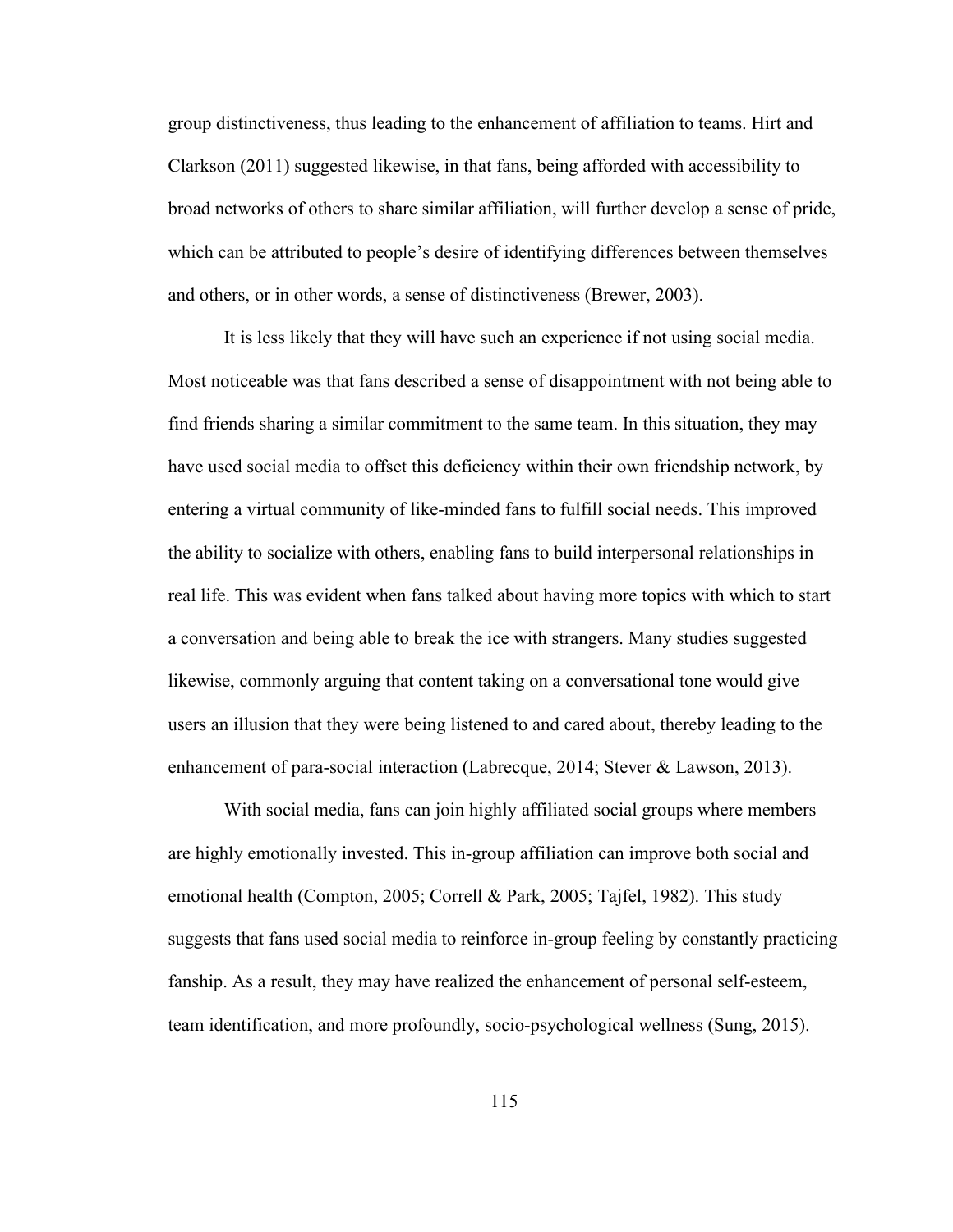# **Conclusions**

This study reveals some of the complexity and uniqueness existing among highly identified sports fans living in China. Although attempts at practicing fanship may vary, common experiences are shared. The findings suggest that active social media engagement allows the continuation of practicing fanship without interruption, so fans were encouraged to take initiative to personalize their experiences, which minimized the adverse effects of losing momentum or feeling isolated from the team. As such, it leads to closer emotional connections and stronger team identification.

During this process Chinese sports fans reinforced information accessibility, generated stronger self-recognition as loyal fans, and devoted efforts to contribute to teams' development in China. With social media being the major channel for mutual communication, Chinese sports fans' growing interests of interacting with teams and expectations bring opportunities. However, the potential of China's social media in bonding fans with teams and strengthening fans' loyalty has not been fully released.

# **Recommendations**

As the "heart and soul" (Hopwood et al., 2010, p.139) of sport, fans are of great importance to teams. While findings of this study suggested an intention of fans to enhance connection with teams through social media, it is recommended that teams interested at China's sport market should invest more time in interacting with Chinese sport fans. Notably, highly identified fans are more likely to generate emotional responses (Meng et al., 2015). In this, teams should embrace social media with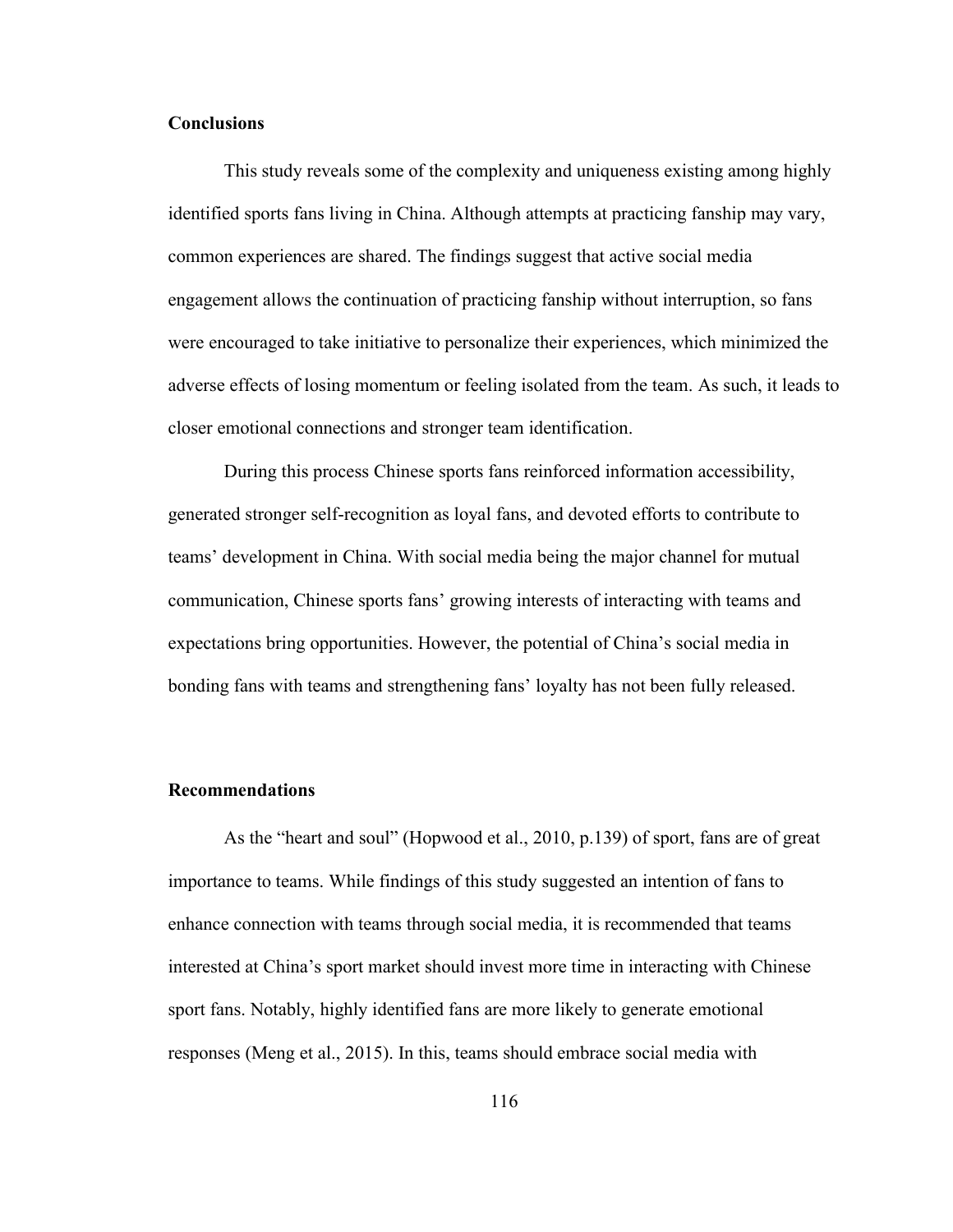differentiated tactics to deepen fans' emotional commitment while ensuring the connection between the two sides is long-lasting and active. In this way, it would be easier for teams to yield financial outcomes by having fans actively response to teams' marketing strategies. Since close interaction can enhance fans' loyalty to teams (Grant, Heere, and Dickson, 2011), teams and leagues should therefore cater to Chinese sports fans' requests, making more direct communication through increasing and diversifying teams' accessibility. By adding more unique personal appeals to their fanship experience, it might potentially bring greater financial outcomes to teams (Foster & Hyatt, 2007) and heighten their impact in foreign markets (Kerr & Emery, 2011). This could be beneficial to teams considering an increase of social media usage and the potential for sports teams to connect with individuals not normally reached through traditional marketing channels (Pronschinske et al., 2012).

Given the exploratory nature of this phenomenological study, the researcher obtained better understanding about meanings ofChinese fans' fanship experience by interpreting those meaningful experience that embedded in their common life (van Manen, 1990). However, teams, particularly those coming from North America, should put more effort into fulfilling fans' interests and desires, thus maximizing the potential of highly identified sports fans to achieve satisfactory outcomes.

#### **Contributions, Limitations and Future Directions**

Filo, Lock, and Karg (2015) called for new insights to expand social media studies outside the North American sporting arena; many scholars are in line with them,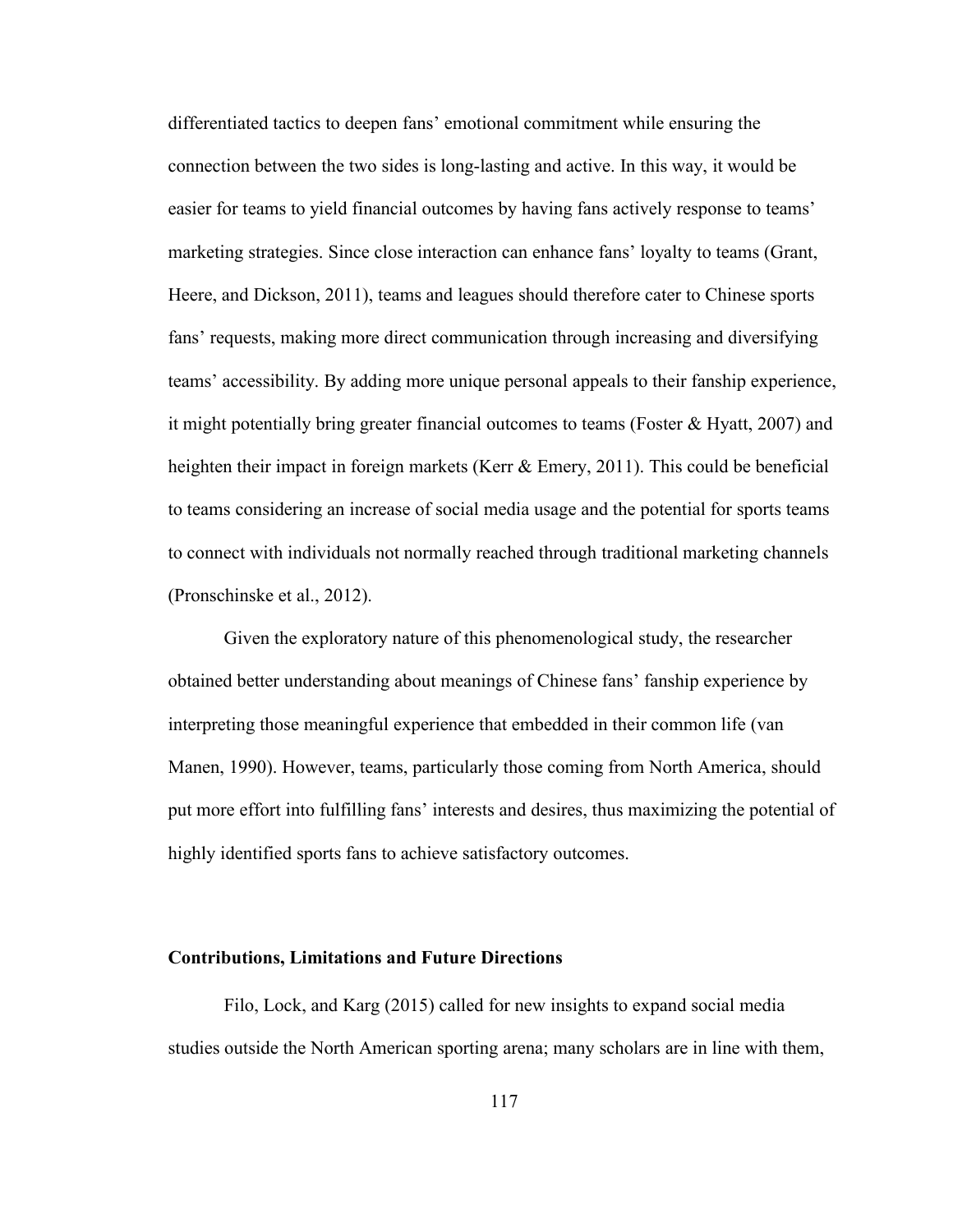noting an increasing demand of investigating distant fans, so as to better understand the target population within different cultural orientations (Foster & Hyatt, 2008; Li et al., 2017). Nevertheless, with Asian sports markets, particularly that of China becoming more appealing to professional leagues, fresh knowledge on Chinese sports fans is needed to pave ways for their attempts of entering China's sport market.

Few studies take fans' experience with social media asthe focal point, so this study fills the gap in the literature by exploring the lived experiences ofChinese sports fans using social media to maintain fanship. Practically, this study contributes to an on going dialogue about the importance of adopting social media into teams' efforts of building the fanbase in a market outside the North America, both for researchers and managers within the sport industry. Against the backdrop of social media gaining momentum across different industries, this study made the unique contribution of investigating Chinese sports fans' distinctive social media experience. Knowledge gained in this aspect can be applied to create more business opportunities, maximize the brand value of teams and leagues alike, and promote the globalization of sport culture.

While the long-term implications of social media require further examination, it is hopeful that this work will help offer resources for future investigations, in particular those surrounding fans' social media engagement within China's sport context.

However, this study is not without limitations. One limitation is that this research focused on young adults who are highly identified sports fans. Given that social media is gaining more momentum among other age groups, such as teenagers and the old, how fans coming from these age segmentation experience fanship online is waiting to be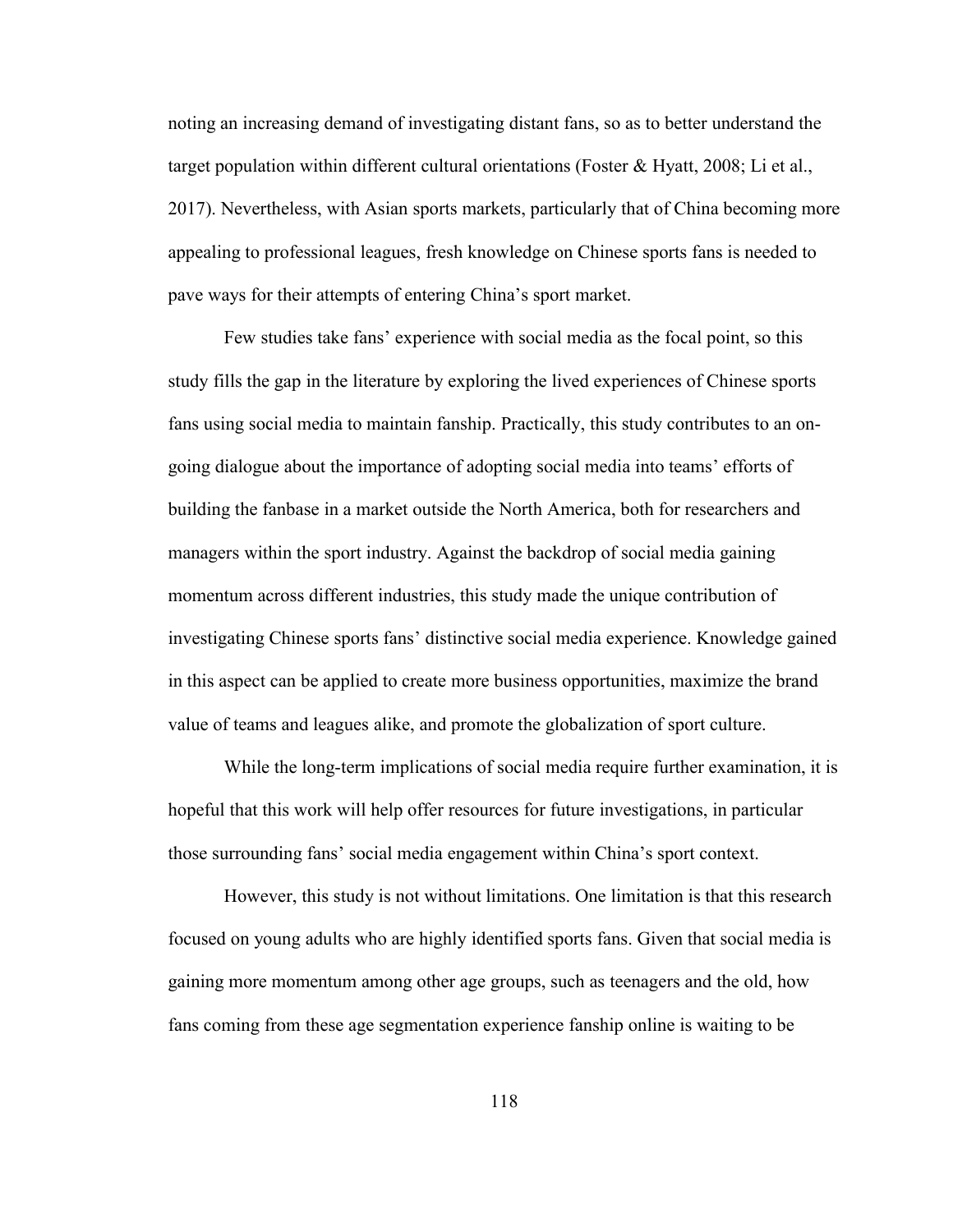explored. Future studies are warranted to understand how the fanship experience and attachment to teams differs for different age groups.

This study primarily focused on the exploration of highly identified sports fans' experience, with no specific attention devoted to the correlation between gender difference and fanship experience. Given an increasing number of women projected interest in sport and are being identified as fans, how their fanship experience differs from that of male fans is worth studying. This is a line of inquiry that future scholars should continue to examine, offering better understanding about Chinese consumers, especially considering the ever-important role of Chinese women in driving consumption.

Finally, as sport leagues, teams, and companies increasingly go global, future studies are suggested to further examine fans coming from other Asian countries so that greater scholarship on sports fans can be obtained without missing the large segments of the global population.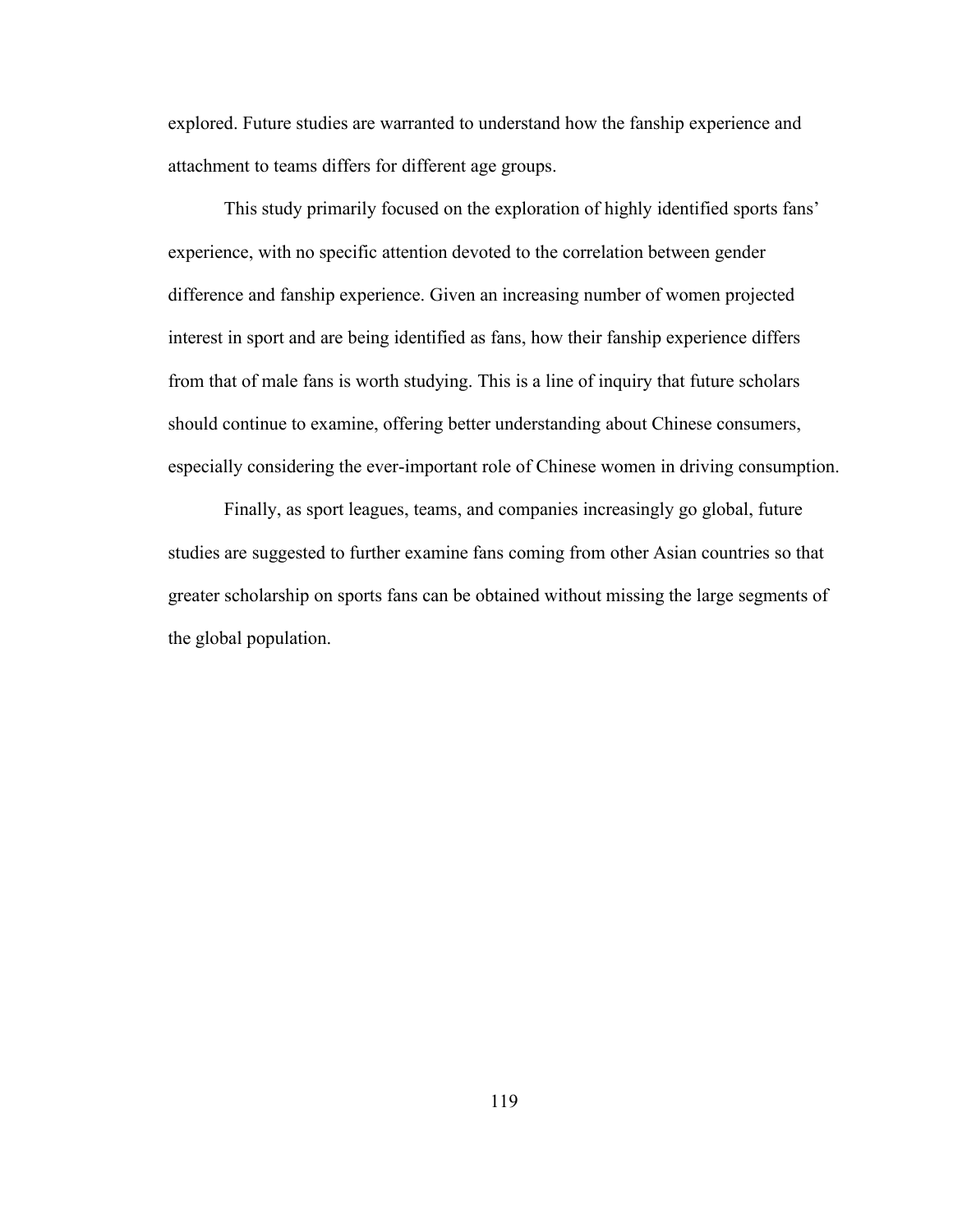# **REFENCES**

- Abeza, G. (2016). *Social media in relationship marketing: The professional sport context* (PhD Dissertation). University of Ottawa. Retrieved from http://ruor.uottawa.ca/handle/10393/35373
- Abeza, G., O'Reilly, N., & Reid, I. (2013). Relationship marketing and social media in sport. *International Journal of Sport Communication*, *6*(2), 120–142.
- Achen, R. M. (2016). The Influence of facebook engagement on relationship quality and consumer behavior in the National Basketball Association. *Journal of Relationship Marketing*, *15*(4), 247–268.
- Agichtein, E., Castillo, C., Donato, D., Gionis, A., & Mishne, G. (2008). *Finding high quality contentin social media*. Paper presented at the WSDM '08: Proceedings of the international conference on Web search and web data mining, New York, NY, USA.
- Ajjawi, R., & Higgs, J. (2007). Using hermeneutic phenomenology to investigate how experienced practitioners learn to communicate clinicalreasoning. *The Qualitative Report*, *12*(4), 612–638. Retrieved from:

https://nsuworks.nova.edu/tqr/vol12/iss4/6.

- Albert, E., & Xu, B. (2017, February 17). Media censorship in China. Retrieved November 4, 2018, from https://www.cfr.org/backgrounder/media-censorship china
- Allen‐Collinson, J. (2009). Sporting embodiment: Sports studies and the (continuing) promise of phenomenology. *Qualitative Research in Sport and Exercise*, *1*(3), 279–296.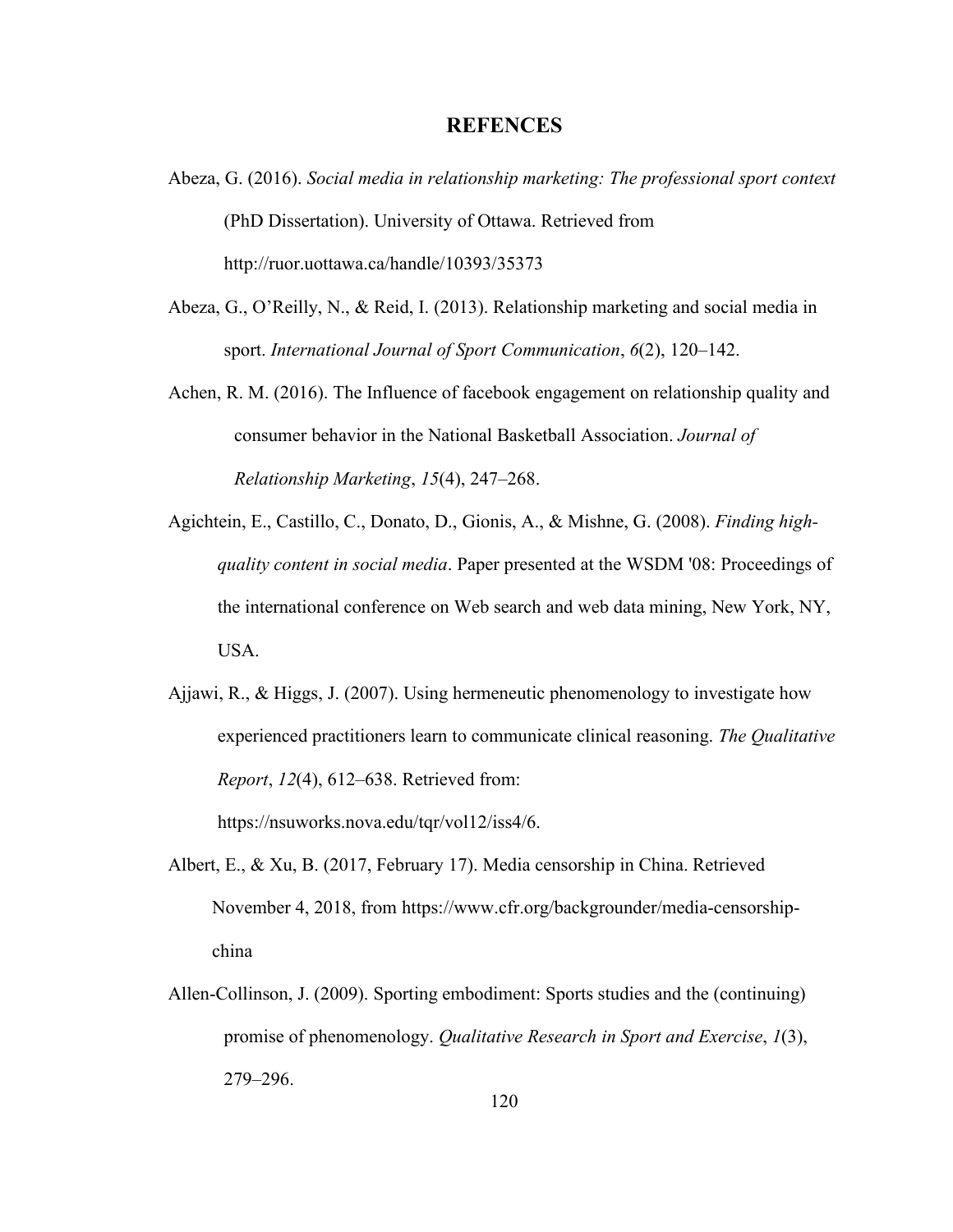- Ashmore, R. D., Deaux, K., & McLaughlin-Volpe, T. (2004). An organizing framework for collective identity: Articulation and significance of multidimensionality. *Psychological Bulletin*, *130*(1), 80–114.
- Askool, S., & Nakata, K. (2011). A conceptual model for acceptance of social CRM systems based on a scoping study. *AI* & *Society*, 26(3), 205–220.<br>Baldus, B. J., Voorhees, C., & Calantone, R. (2015). Online brand community
- engagement: Scale development and validation. *Journal of Business Research*, *68*(5), 978–985.
- Ballouli, K., & Heere, B. (2015). Sonic branding in sport: A model for communicating brand identity through musical fit.*Sport Management Review*, *18*(3), 321–330.
- Baumeister, R. F., Heatherton, T. F., & Tice, D. M. (1993). When ego threats lead to selfregulation failure: Negative consequences ofhigh self-esteem. *Journal of Personality and Social Psychology*, *64*(1), 141–156.
- Baumeister, R. F., & Leary, M. R. (1995). The need to belong: Desire for interpersonal attachments as a fundamental human motivation. *Psychological Bulletin*, *117*(3), 497–529.
- Benigni, V., Porter, L., & Wood, C. (2009). The rant: How online fan culture is revolutionizing college football, *Electronic Journal of Communication*, *19*(3&4). Retrieved November, 28, 2017, from

http://www.cios.org/EJCPUBLIC/019/2/019345.html

Beyer, C. (2016). Edmund Husserl. In E. N. Zalta (Ed.), *The Stanford encyclopedia of philosophy* (Winter 2016). Stanford University: Metaphysics Research Lab. Retrieved from https://plato.stanford.edu/archives/win2016/entries/husserl/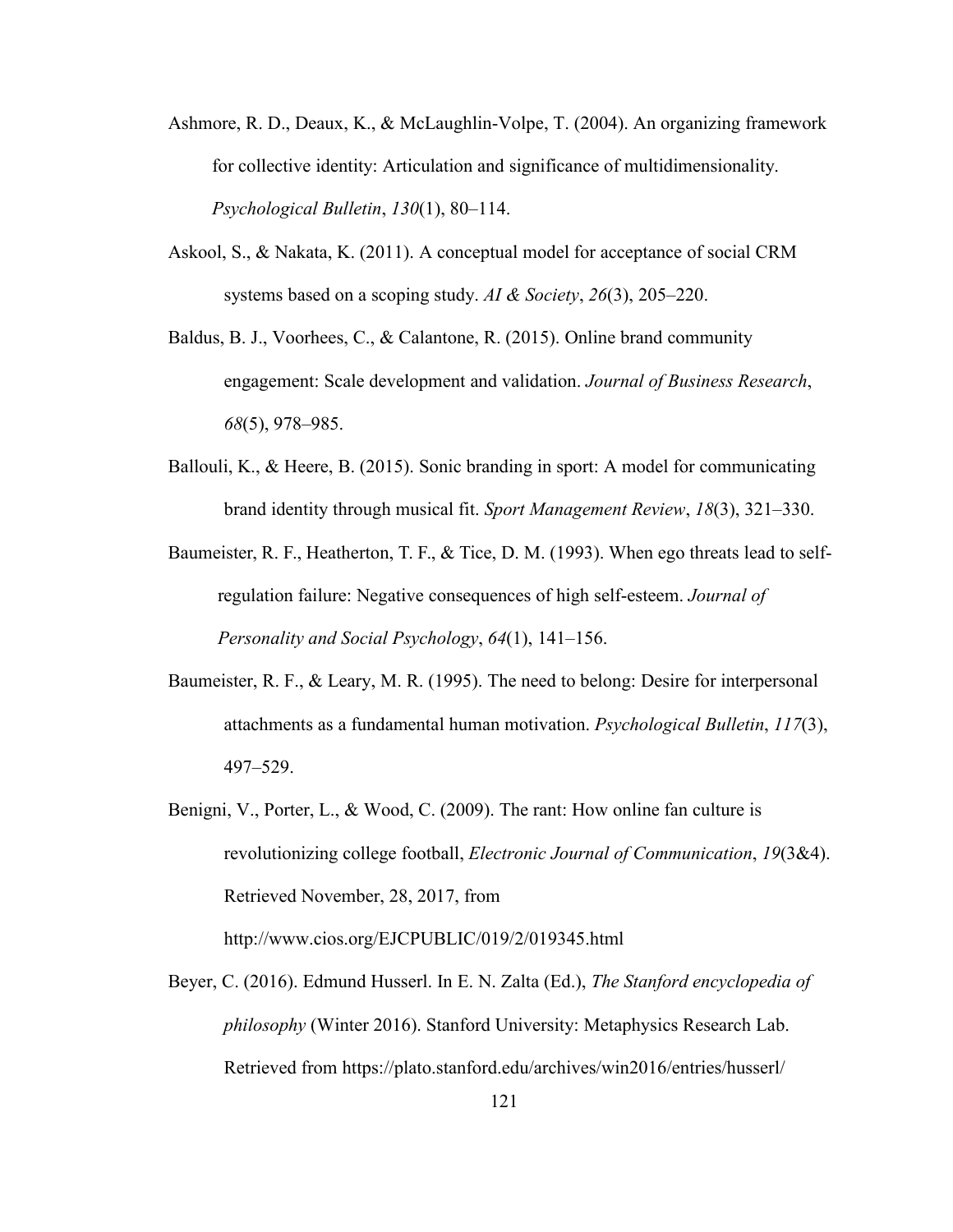- Billings, A. C., Broussard, R. M., Xu, Q., & Xu, M. (2019). Untangling international sport social media use: Contrasting U.S. and Chinese uses and gratifications across four platforms. *Communication & Sport*, *7*(5), 630–652.
- Bireline, G. M. (2014). *Social media in sports: A phenomenological study of athletes and online communication* (MA Thesis). Liberty University. Retrieved from https://search.proquest.com/docview/1526335163/abstract/4B17E3448E1D42E6P  $Q/1$
- Boyd, D. M., & Ellison N.B. (2007). Social network sites: Definition, history, and scholarship. *Journal of Computer-Mediated Communication*, *13*(1), 210–230.
- Boyle, R. (2004). Mobile communication and the sports industry: The case of 3G. *Trends in Communication*, *12*(2–3), 73–82.
- Branscombe, N. R., & Wann, D. L. (1991). The positive social and self concept consequences ofsports team identification. *Journal of Sport and Social Issues*, *15*(2), 115–127.
- Branscombe, N. R., & Wann, D. L. (1992). Role of identification with a group, arousal, categorization processes, and self-esteem in sports spectator aggression. *Human Relations*, *45*(10), 1013–1033.
- Brodie, R. J., Ilic, A., Juric, B., & Hollebeek, L. (2013). Consumer engagement in a virtual brand community: An exploratory analysis. *Journal of Business Research*, *66*(1), 105–114.
- Brewer, M. B. (2003). Optimal distinctiveness, social identity, and the self. In *Handbook of self and identity* (pp. 480–491). NY: The Guilford Press.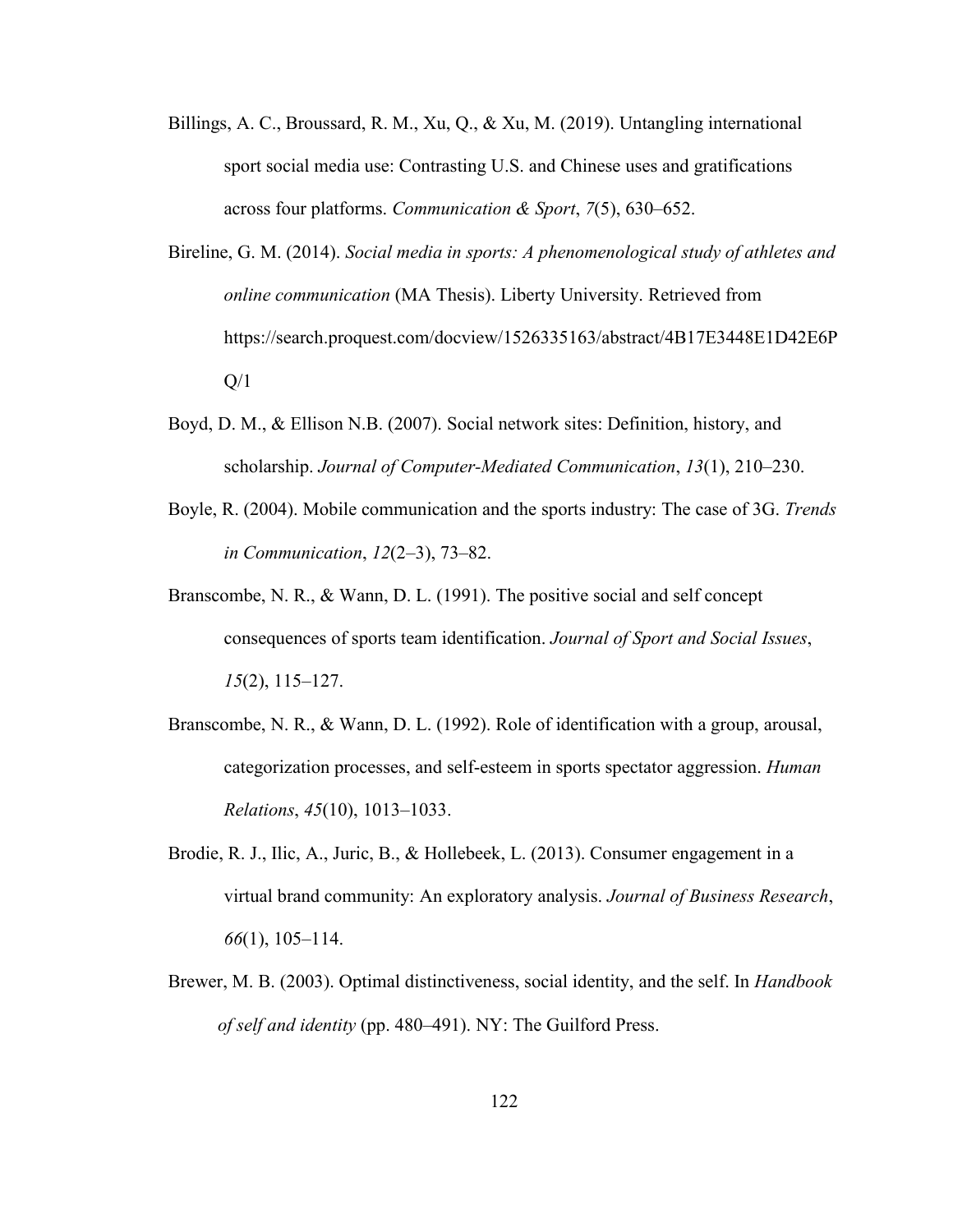- Browning, B., & Sanderson, J. (2012). The positives and negatives of Twitter: Exploring how student-athletes use Twitter and respond to critical tweets. *International Journal of Sport Communication*, *5*(4), 503–521.
- Buhler, A., & Nufer, G. (2010). Relationship marketing in sports. Burlington, MA: Butterworth-Heinemann.
- Calder, B. J., Malthouse, E. C., & Schaedel, U. (2009). An experimental study of the relationship between online engagement and advertising effectiveness. *Journal of Interactive Marketing*, *23*(4), 321–331.
- Chadwick, S. (2017, February 23). Status update on social media in China's football scene. Retrieved September 24, 2018, from https://www.scmp.com/sport/soccer/article/2073444/status-update-importance social-media-chinas-football-fans
- Chien, P. M., Kelly, S. J., & Weeks, C. S. (2016). Sport scandal and sponsorship decisions: Team identification matters. *Journal of Sport Management*, *30*(5), 490– 505.
- Cialdini, R. B., Borden, R. J., Thorne, A., Walker, M. R., Freeman, S., & Sloan, L. R. (1976). Basking in reflected glory: Three (football) field studies. *Journal of Personality and Social Psychology*, *34*(3), 366–375.
- Clark, J. S., & Maher, J. K. (2016). Exploring the relationship between sport fan identification and addiction to digital sports media. *Journal of Electronic Commerce in Organizations (JECO)*, *14*(4), 1–12.
- Clavio, G., & Kian, T. M. (2010). Uses and gratifications of a retired female athlete's Twitter followers. *International Journal of Sport Communication*, *3*(4), 485–500.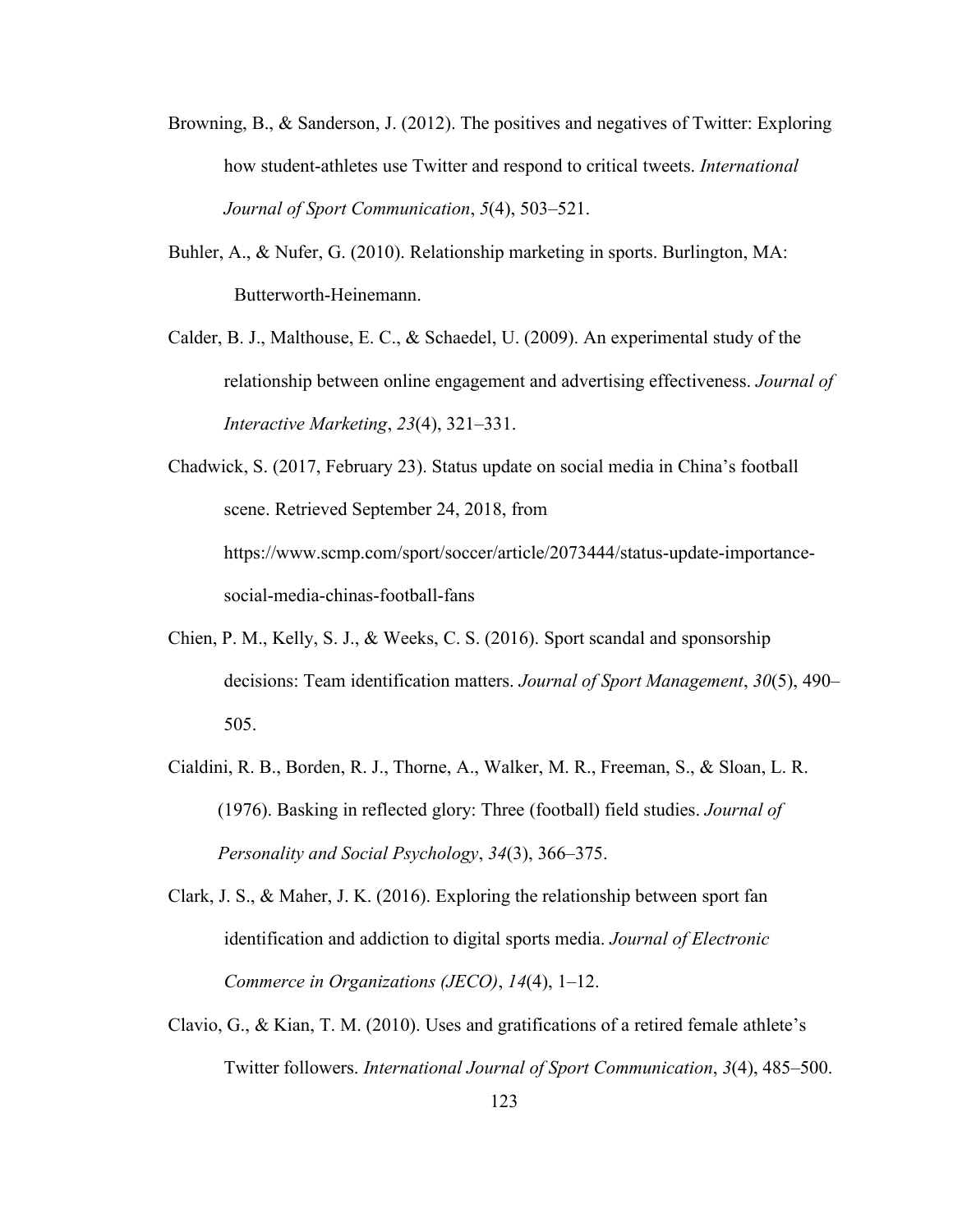- Clavio, G., & Walsh, P. (2014). Dimensions of social media utilization among college sport fans. *Communication & Sport*, *2*(3), 261–281.
- Clopton, A. W., & Finch, B. L. (2010). Are college students "bowling alone?" Examining the contribution of team identification to the social capital of college students. *Journal of Sport Behavior, 33*(4), 377–402.
- Cohen, A. (2017). Fans' identification with teams: A field study of Israeli soccer fans. *Cogent Social Sciences*, *3*(1), 12.
- Collins, D. R., Heere, B., Shapiro, S., Ridinger, L., & Wear, H. (2016). The displaced fan: The importance of new media and community identification for maintaining team identity with your hometown team. *European Sport Management Quarterly*, *16*(5), 655–674.
- Compton, W. C. (2005). *An introduction to positive psychology*. CA: Thomson/Wadsworth.
- Constantinides, E., & Fountain, S. J. (2008). Web 2.0: Conceptual foundations and marketing issues. *Journal of Direct, Data and Digital Marketing Practice*, *9*(3), 231–244.
- Correa, T., Hinsley, A. W., & de Zúñiga, H. G. (2010). Who interacts on the Web?: The intersection of users' personality and socialmedia use. *Computers in Human Behavior*, *26*(2), 247–253.
- Correll, J., & Park, B. (2005). A model of the ingroup as a social resource. *Personality and Social Psychology Review*, *9*(4), 341–359.
- Crampton, T. (2011, January 1). Social media in China: The same, but different. *China Business Review*. Retrieved September 23,2018, from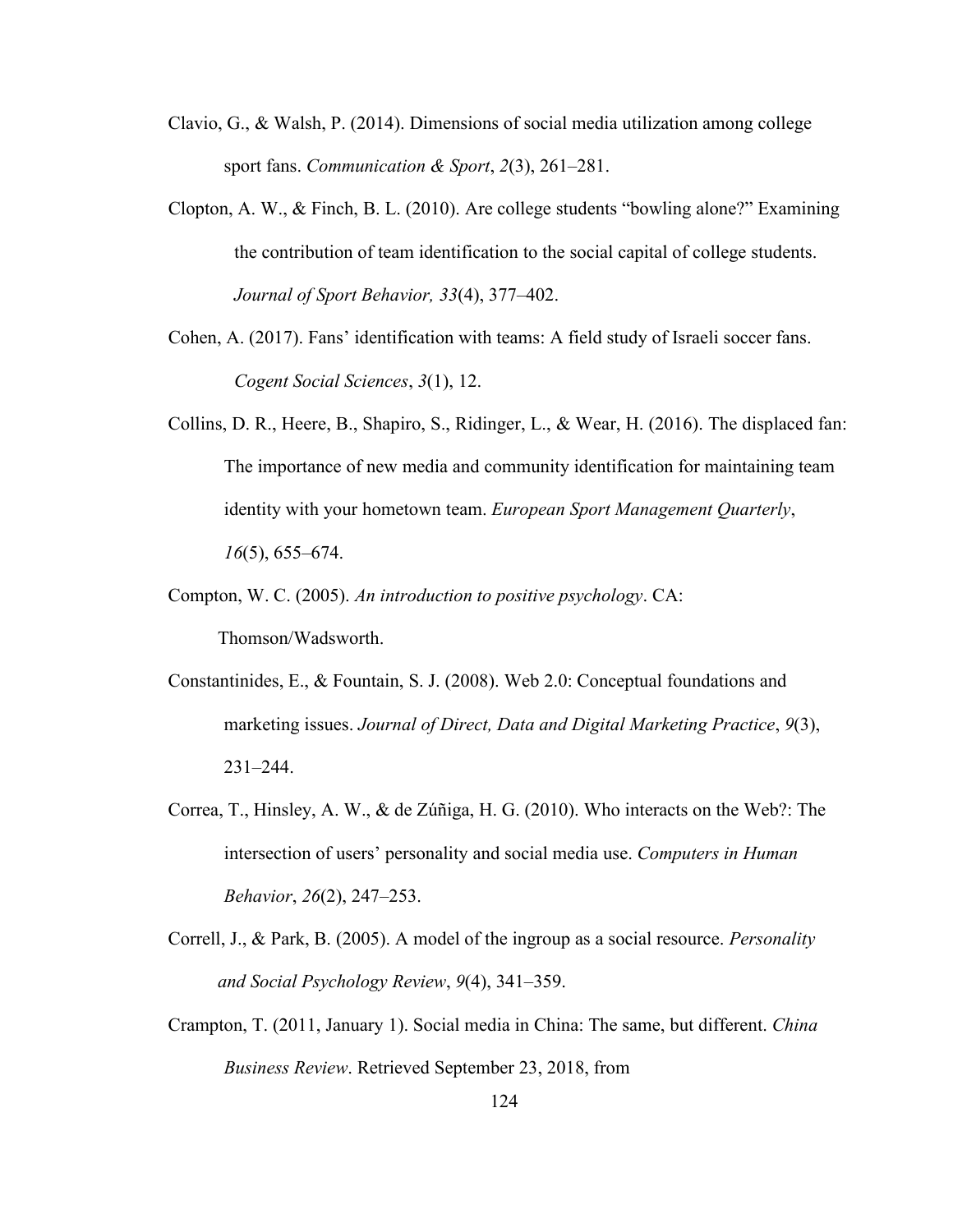https://www.chinabusinessreview.com/social-media-in-china-the-same-but different/

- Creswell, J. W. (1994). *Research design:Qualitative & quantitative approaches*. Thousand Oaks, CA: Sage.
- Creswell, J. W. (1998). *Qualitative inquiry and research design: Choosing among five traditions*. Thousand Oaks, CA: Sage.
- Cunningham, N. R., & Eastin, M. S. (2017). Second screen and sports: A structural investigation into team identification and efficacy. *Communication & Sport*, *5*(3), 288–310.
- Dahlberg, K., Drew, N., & Nyström, M. (2008). *Reflective lifeworld research*. Lund, SE: Studentlitteratur AB.
- Dale, G. A. (1996). Existential phenomenology: Emphasizing the experience of the athlete in sport psychology research. *The Sport Psychologist*, *10*(4), 307–321.
- Deagon, B. (2018, May 9). Weibo earnings, revenue top, but stock falls. Retrieved September 23, 2018, from https://www.investors.com/news/technology/weiboreports-first-quarter-earnings/
- Dietz-Uhler, B., Harrick, E. A., End, C., & Jacquemotte, L. (2000). Sex differences in sport fan behavior and reasons for being a sport fan.*Journal of Sport Behavior*, *23*(3), 219–231.
- Dolan, R., Conduit, J., Fahy, J., & Goodman, S. (2016). Social media engagement behaviour: A uses and gratifications perspective. *Journal of Strategic Marketing*, *24*(3–4), 261–277.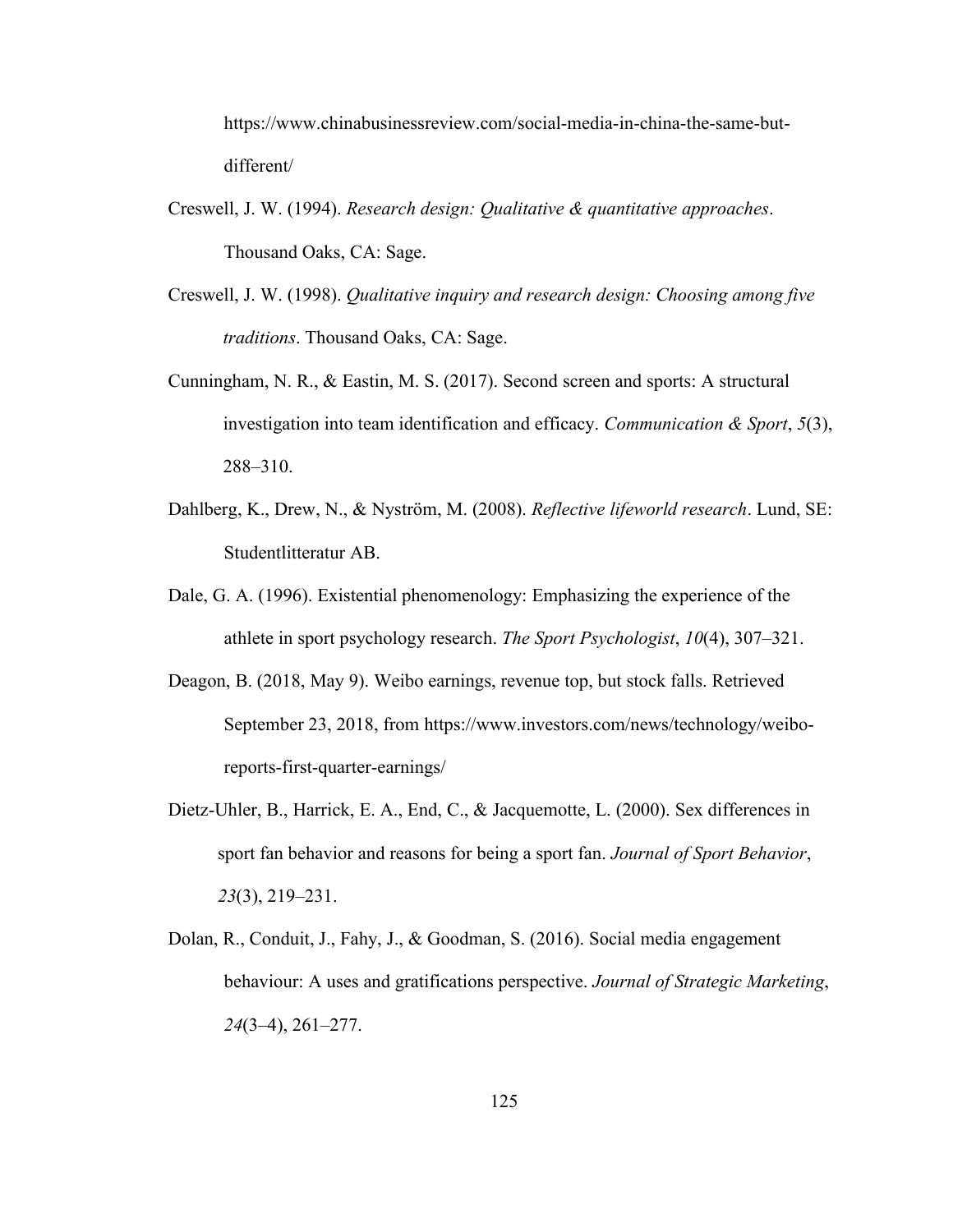- Doyle, J. P., Lock, D., Funk, D. C., Filo, K., & McDonald, H. (2017). 'I was there from the start': The identity-maintenance strategies used by fans to combat the threat of losing. *Sport Management Review*, *20*(2), 184–197.
- Dreyer, M. (2017, November 3). Peeling back the curtain on the Chinese sports industry. Retrieved September 24, 2018, from http://chinasportsinsider.com/2017/11/03/10 questions-on-the-chinese-sports-industry/
- Drury, G. (2008). Opinion piece: Social media: Should marketers engage and how can it be done effectively? *Journal of Direct, Data and Digital Marketing Practice*, *9*(3), 274–277.
- Eagleton, T. (2008). *Literary theory: An introduction* (3 edition). Minneapolis, MN: University of Minnesota Press.
- Ellison, N. B., Steinfield, C., & Lampe, C.  $(2007)$ . The benefits of Facebook "friends:" Social capital and college students' use of online social network sites. *Journal of Computer-Mediated Communication*, *12*(4), 1143–1168.
- Emmons, B., & Mocarski, R. (2014). She poses, he performs: A visual content analysis of male and female professional athlete Facebook profile photos. *Visual Communication Quarterly*, *21*(3), 125–137.
- Filo, K., Lock, D., & Karg, A. (2015). Sport and social media research: A review. *Sport Management Review*, *18*(2), 166–181.
- Fink, J.S., Parker, H. M., Brett, M., & Higgins, J. (2009). Off-field behavior of athletes and team identification: Using social identity theory and balance theory to explain fan reactions. *Journal of Sport Management*, *23*(2), 142–155.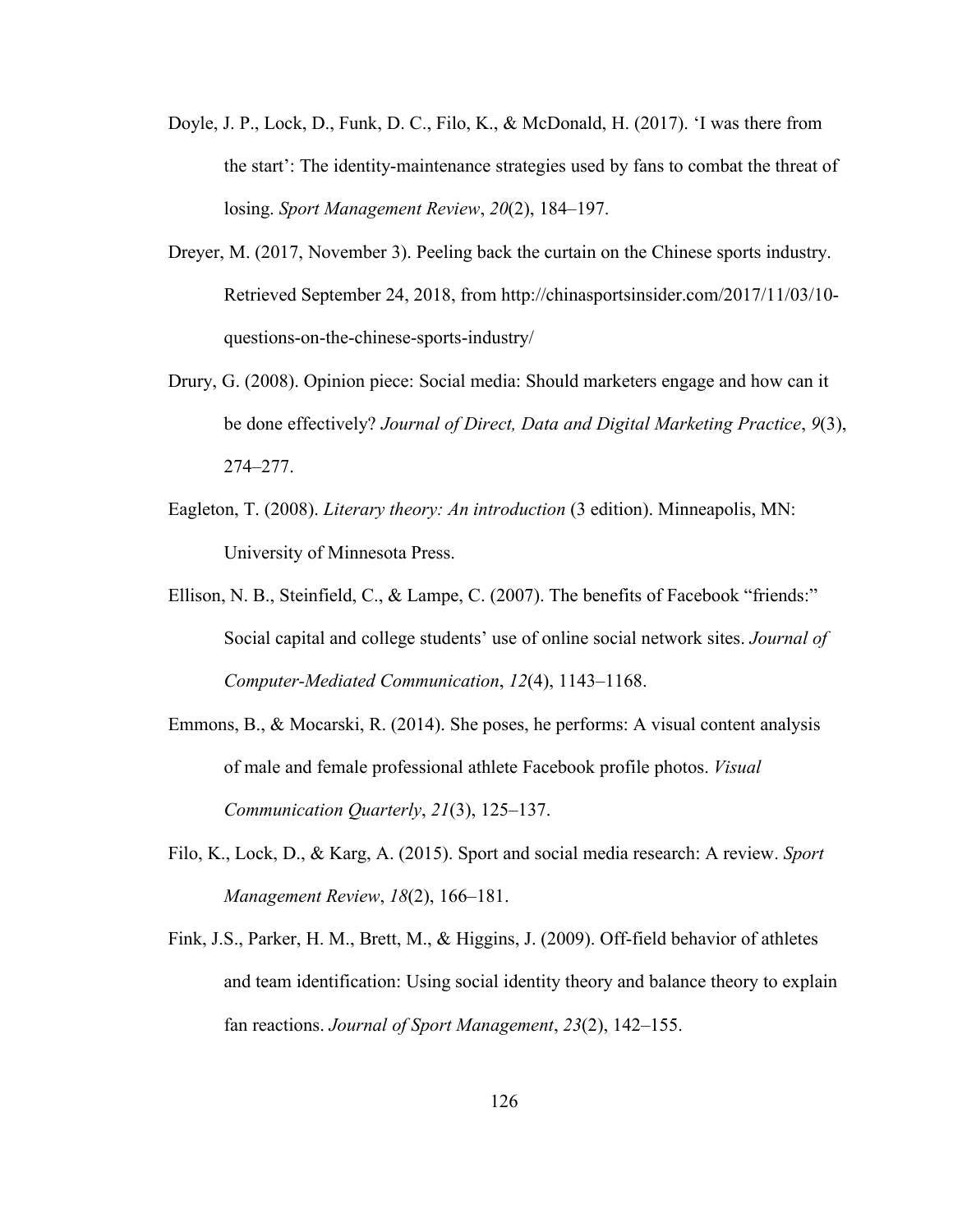- Foster, W. M., & Hyatt, C. G. (2008). Inventing Team Tradition: A conceptual model for the strategic development of fan nations. *European Sport Management Quarterly*, *8*(3), 265–287.
- Frederick, E. L., Lim, C.H., Clavio, G., & Walsh, P. (2012). Why we follow:An examination of parasocial interaction and fan motivations for following athlete archetypes on Twitter. *International Journal of Sport Communication*, *5*(4), 481– 502.
- Friesen, N., Henriksson, C., & Saevi, T. (Eds.). (2012). *Hermeneutic phenomenology in education: Method and practice*. Rotterdam: Sense Publishers.
- Funk, D. C. (2017). Introducing a sport experience design (SX) framework for sport consumer behaviour research. *Sport Management Review*, *20*(2), 145–158.
- Funk, D. C., & James, J. D. (2006). Consumer loyalty: The meaning of attachment in the development of sport team allegiance. *Journal of Sport Management*, *20*(2), 189–217.
- Funk, D.C., & James, J. (2001). The psychological continuum model: a conceptual framework for understanding an individual's psychological connection to sport. Sport Management Review, 4(2), 119-150.
- Gallagher, S. M. (2017). *The influence of social media on teens' self-esteem* (MA Thesis). Rowan University. Retrieved from https://search.proquest.com/docview/1925043904/abstract/1AF72D4B61D043F3  $PQ/1$
- Gantz, W. (2013). Reflections on communication and sport: On fanship and social relationships. Communication & Sport,  $1(1/2)$ , 176–187.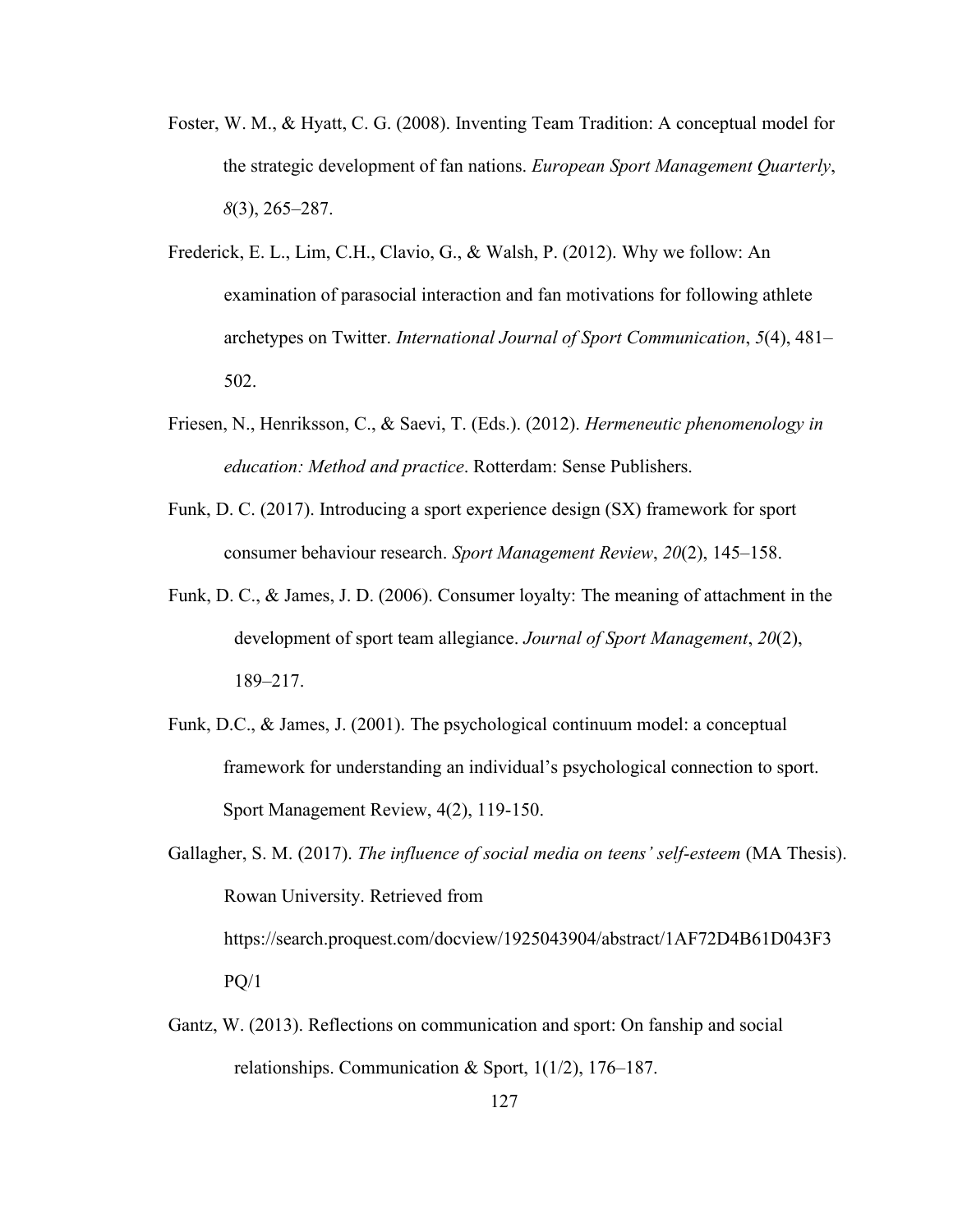- Gantz, W., & Lewis, N. (2014). Sports on traditional and newer digital media: Is there really a fight for fans? *Television & New Media*, *15*(8), 760–768.
- Gau, L.S., James, J. D., & Kim, J.C. (2009). Effects of team identification on motives, behavior outcomes, and perceived service quality. *Asian Journal of Management and Humanity Sciences*, *4*(2–3), 76–90.
- Gibbs, C., O'Reilly, N., & Brunette, M. (2014). Professional team sport and Twitter: Gratifications sought and obtained by followers. *International Journal of Sport Communication*, *7*(2), 188–213.
- Gil-Lopez, T., Ahmed, S., & Taylor, L. D. (2017). Understanding fandom in the multilingual Internet: a study of "El Clásico" fans' commenting behavior on YouTube. *International Journal of Sport Communication*, *10*(1), 17–33.
- Giorgi, A. (1975). An application of phenomenological method in psychology. *Duquesne Studies in Phenomenological Psychology*, *2*, 82–103.
- Giorgi, A. (1997). The theory, practice, and evaluation of the phenomenological method as a qualitative research procedure. *Journal of Phenomenological Psychology*, *28*(2), 235–260.
- Grant, N., Heere, B., & Dickson, G. (2011). New sport teams and the development of brand community. *European Sport Management Quarterly*, *11*(1), 35–54.

Gray, A., & Hutt, R. (2017, September 12). This Chinese tech giant is now worth more than Facebook. Retrieved February 13, 2018, from https://www.weforum.org/agenda/2017/09/meet-china-s-social-media-giant everything-you-need-to-know-about-tencent/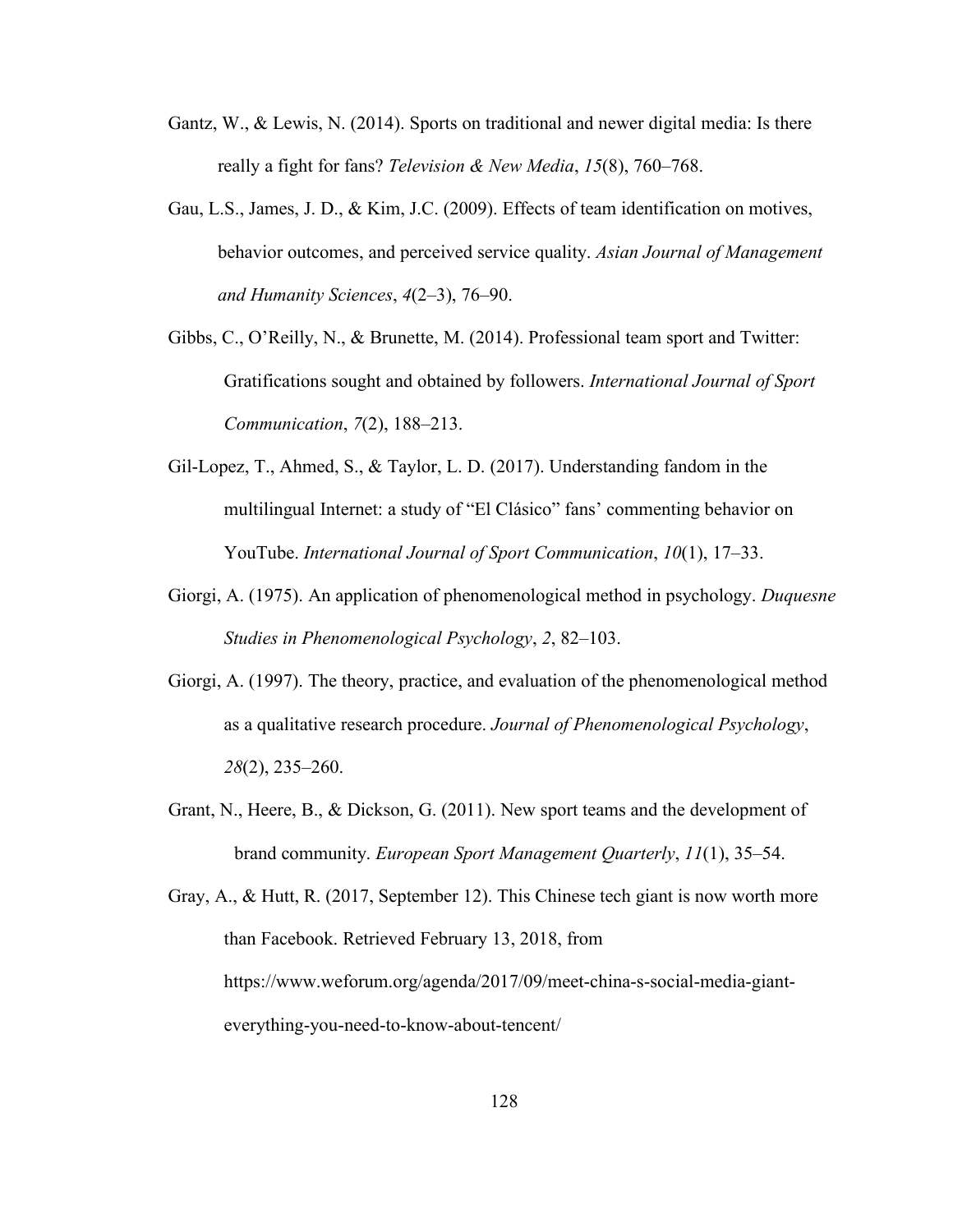- Gray, G. T., & Wert‐Gray, S. (2012). Customer retention in sports organization marketing: Examining the impact of team identification and satisfaction with team performance. *International Journal of Consumer Studies*, *36*(3), 275–281.
- Guo, M. (2017, June 6). Kantar China social media impact report 2017. Retrieved November 11,2017, from http://cn-en.kantar.com/media/social/2017/kantar china-social-media-impact-report-2017/
- Hambrick, M. E., Simmons, J. M., Greenhalgh, G. P., & Greenwell, T. C. (2010). Understanding professional athletes' use of Twitter: A content analysis of athlete tweets. *International Journal of Sport Communication*, *3*(4), 454–471.
- Han, P., & Dodds, M. A. (2013). Can a sport organization monitor its employees' and athletes' use of social media? *Journal of Physical Education, Recreation & Dance*, *84*(3), 9–12.
- Haugh, B. R., & Watkins, B. (2016). Tag me, tweet me if you want to reach me: An investigation into how sports fans use social media. *International Journal of Sport Communication*, *9*(3), 278–293.
- Haught, M. J., Willis, E., Furrow, A., Morris, D. L., & Freberg, K. (2016). From tweets to seats: How does social networking site use affect commuter university students' football fandom? *Journal of Issues in Intercollegiate Athletics*, *2016*, 17–38.
- Haythornthwaite, C. (2005). Social networks and Internet connectivity effects. *Information, Communication & Society*, *8*(2), 125–147.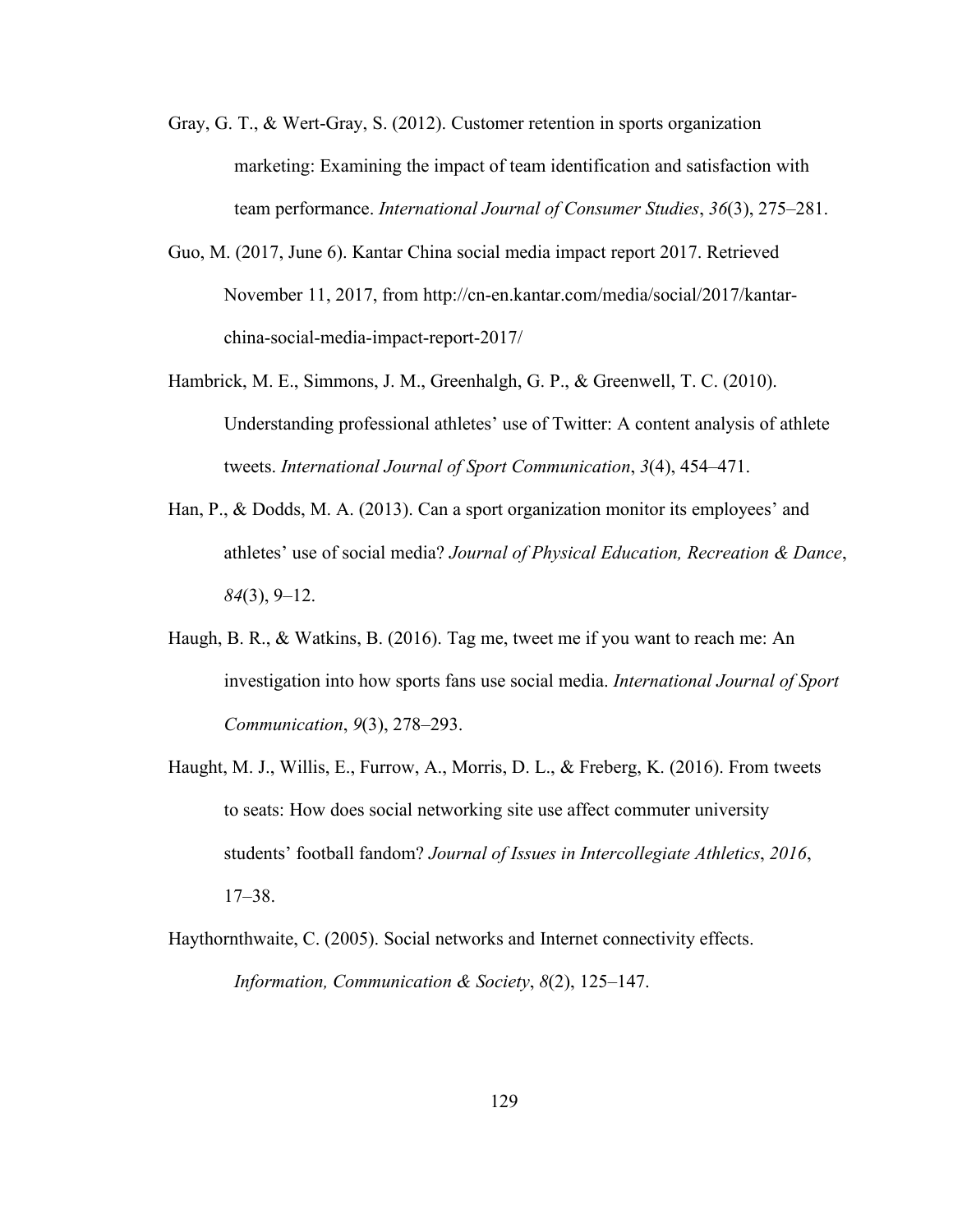- Heere, B., & James, J. D. (2007). Stepping outside the lines: Developing a multi dimensional team identity scale based on social identity theory. *Sport Management Review*, *10*(1), 65–91.
- Heinonen, K. (2011). Consumer activity in social media: Managerial approaches to consumers' social media behavior. *Journal of Consumer Behaviour*, *10*(6), 356– 364.
- Hennig-Thurau, T., Malthouse, E. C., Friege, C., Gensler, S., Lobschat, L., Rangaswamy, A., & Skiera, B. (2010). The impact of new media on customer relationships. *Journal of Service Research*, *13*(3), 311–330.
- Hermida, A., Fletcher, F., Korell, D., & Logan, D. (2012). Share, like, recommend. *Journalism Studies*, *13*(5–6), 815–824.
- Highfield, T., Harrington, S., & Bruns, A. (2013). Twitter as a technology for audiencing and fandom. *Information, Communication & Society*, *16*(3), 315–339.
- Hill, B., & Green, B. C. (2000). Repeat attendance as a function of involvement, loyalty, and the sportscape across three football contexts. *Sport Management Review*, *3*(2), 145–162.
- Hirt, E. R., & Clarkson, J. J. (2011). The psychology of fandom: Understanding the etiology, motives, and implications of fanship. In L.R. Kahle  $\&$  A.G. Close (Eds.), *Consumer behavior knowledge for ef ective sports and event marketing* (pp. 59–85). New York, NY: Routledge.
- Hirt, E. R., Zillmann, D., Erickson, G. A., & Kennedy, C. (1992). Costs and benefits of allegiance: Changes in fans' self-ascribed competencies after team victory versus defeat. *Journal of Personality and Social Psychology*, *63*(5), 724–738.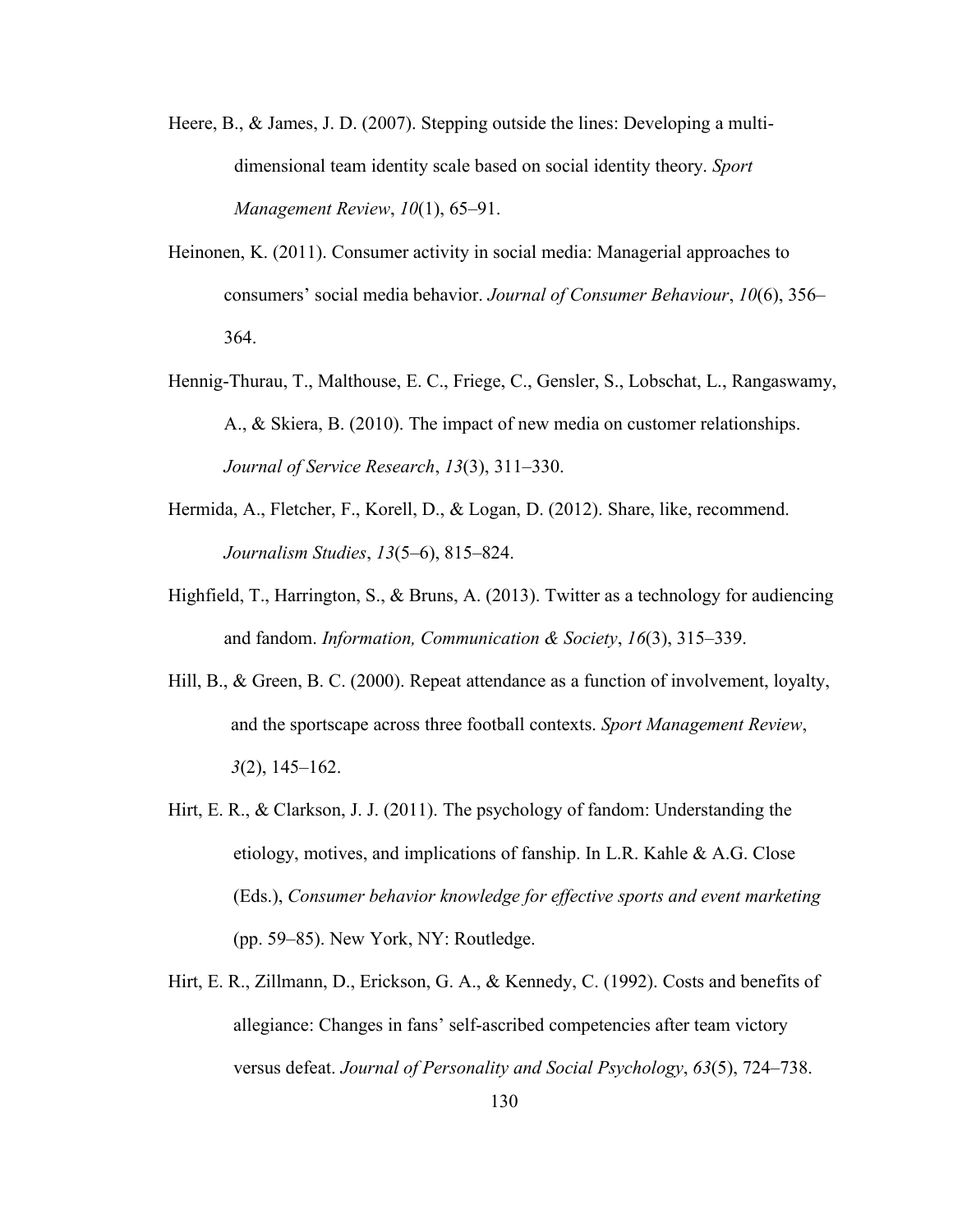- Hogg, M. A., & Abrams, D. (1999). Social identity and social cognition: Historical background and current trends. In D. Abrams & M.A. Hogg (Eds.), *Social identity and social cognition* (pp. 1–25). Malden, MA: Blackwell.
- Hopwood, M., Skinner, J., & Kitchin, P. (2010). *Sport public relations and communication*. Oxford, UK: Routledge.
- Horton, D., & Wohl, R. R. (1956). Mass communication and para-social interaction. *Psychiatry*, *19*(3), 215–229.
- Howe, C. Z. (1985). Possibilities for using a qualitative research approach in the sociological study of leisure. *Journal of Leisure Research*, *17*(3), 212–224.
- Hugenberg, L. W., Haridakis, P. M., & Earnheardt, A. C. (Eds.). (2008). *Sports mania: Essays on fandom and the media in the 21st century*. Jefferson, NC: McFarland.
- Hull, K., & Lewis, N. P. (2014). Why Twitter displaces broadcast sports media: A model. *International Journal of Sport Communication*, *7*(1), 16–33.
- Hur, Y., Ko, Y. J., & Valacich, J. (2007). Motivation and concerns for online sport consumption. *Journal of Sport Management*, *21*(4), 521–539.
- Iresearch. (2017). 2017 China Ti yu fu wu hang ye yan jiu baogao [2017 report of China's sports and services industry]. Retrieved September 16, 2018, from https://max.book118.com/html/2017/0807/126456119.shtm
- Jacobson, B. (2003). The social psychology of the creation of a sports fan identity: A theoretical review of the literature. *The Online Journal of Sport Psychology*, *5*(2),  $1-15.$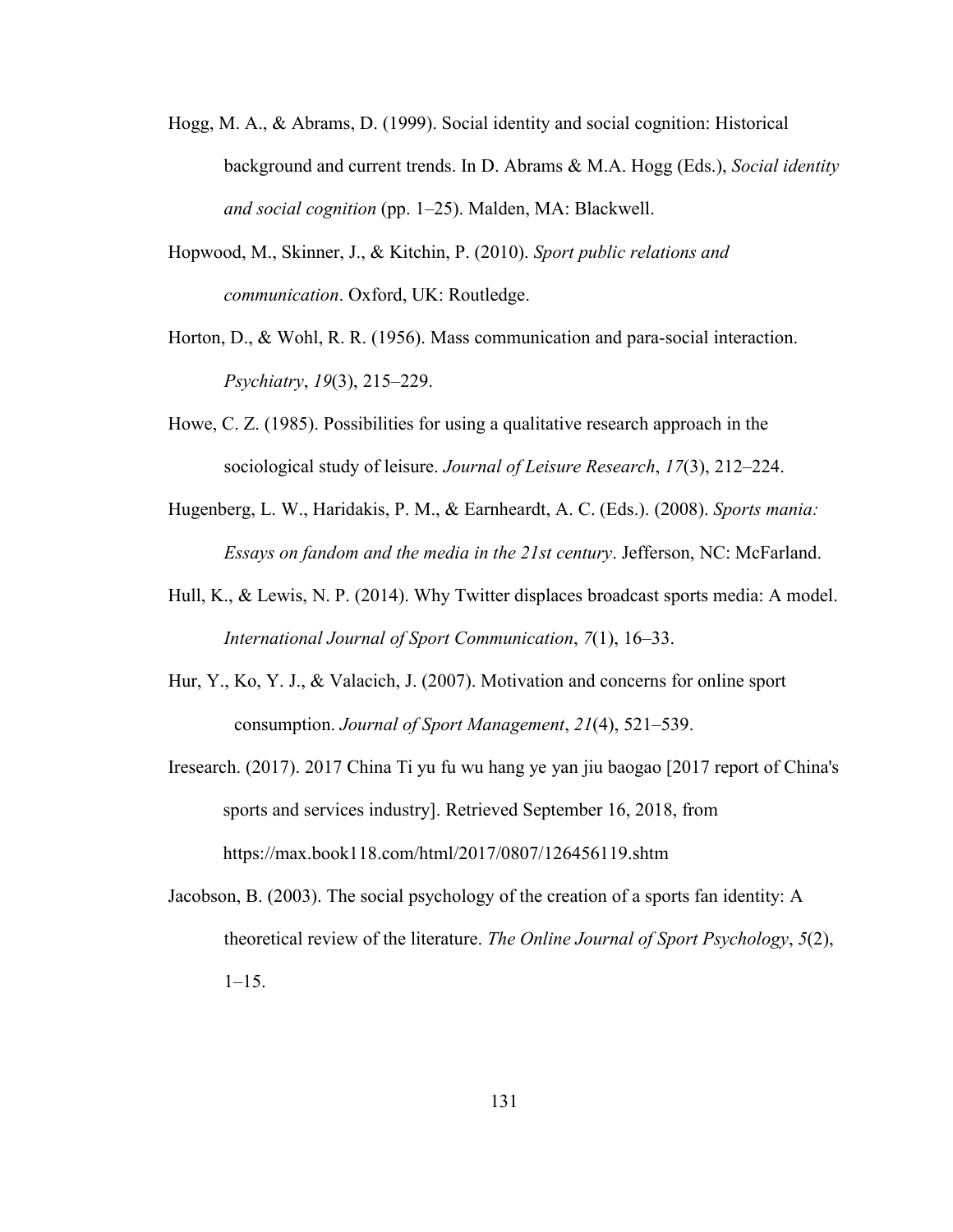- Jang, W., Wann, D. L., & Ko, Y. J. (2018). Influence of team identification, game outcome, and game process on sport consumers' happiness. *Sport Management Review*, *21*(1), 63–71.
- Jones, I. (1997). A further examination of the factors influencing current identification with a sports team, a response to Wann, et al. (1996). *Perceptual and Motor Skills*,*85*(1), 257–258.
- Kagan, J. (1958). The concept of identification. *Psychological Review*, *65*(5), 296–305.
- Kaplan, A. M., & Haenlein, M. (2010). Users of the world, unite! The challenges and opportunities of Social Media. *Business Horizons*, 53(1), 59–68.
- Kaplan, S., & Langdon, S. (2012). Chinese fandom and potential marketing strategies for expanding the market for American professional sports into China. *International Journal of Sports Marketing & Sponsorship*, *14*(1), 7–21.
- Kassing, J. W.,  $\&$  Sanderson, J. (2010). Fan-athlete interaction and Twitter tweeting through the Giro: A case study. *International Journal of Sport Communication*, *3*(1), 113–128.
- Kerr, A. K., & Emery, P. R. (2011). The allure of an 'overseas sweetheart': A Liverpool FC brand community. *International Journal of Sport Management and Marketing*, *9*(3–4), 201–219.
- Kerry, D. S., & Armour, K. M. (2000). Sport sciences and the promise of phenomenology: Philosophy, method, and insight. *Quest*, *52*(1), 1–17.
- Khang, H., Ki, E.-J., & Ye, L. (2012). Social media research in advertising, communication, marketing, and public relations, 1997–2010. *Journalism & Mass Communication Quarterly*, *89*(2), 279–298.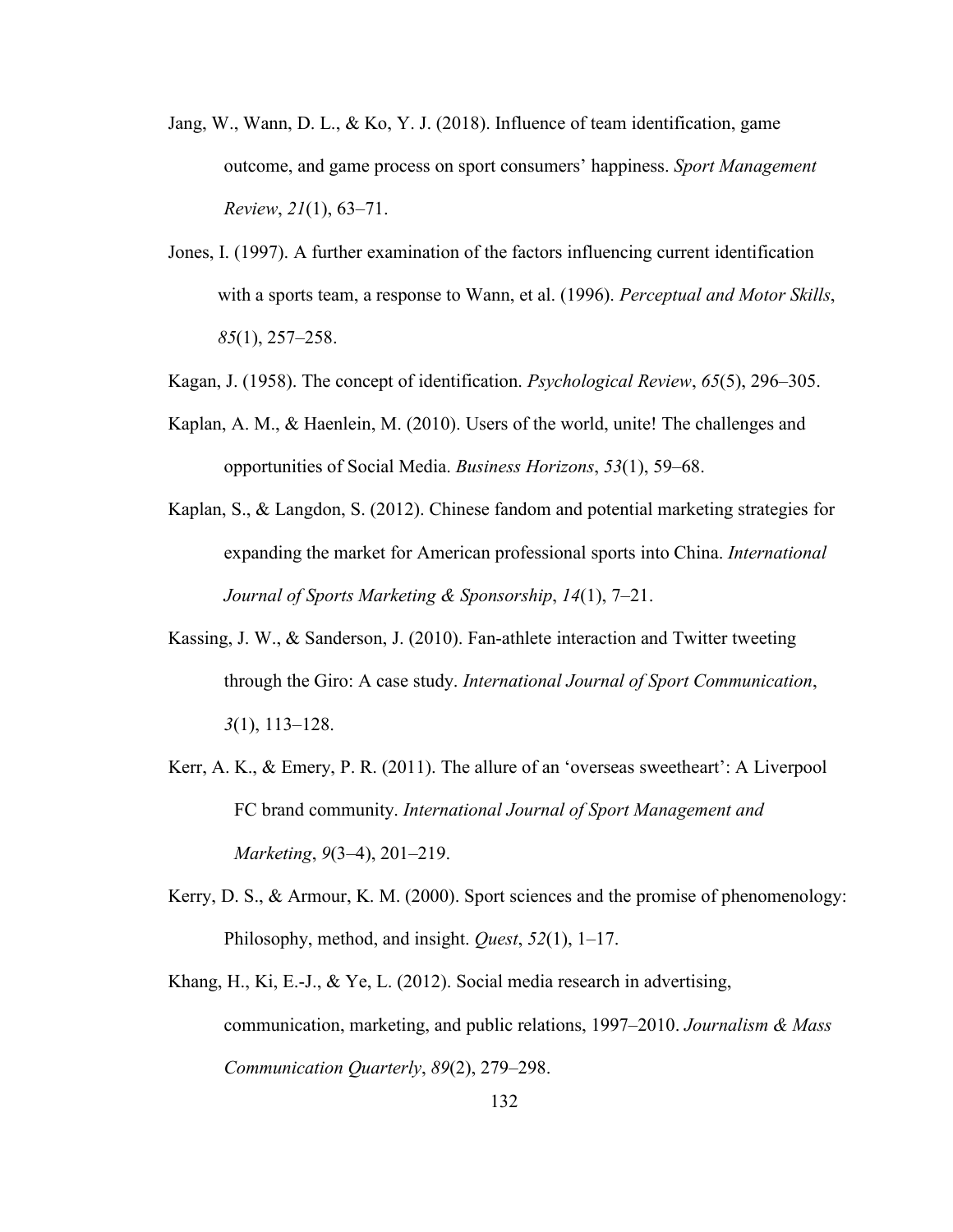- Kietzmann, J. H., Hermkens, K., McCarthy, I. P., & Silvestre, B. S. (2011). Social media? Get serious! Understanding the functional building blocks of social media. *Business Horizons*, *54*(3), 241–251.
- Kim, K., & Yun, H. (2007). Cying for me, cying for Us: Relational dialectics in a Korean social network site. *Journal of Computer-Mediated Communication*, *13*, 298– 318.
- Klopper, H. (2008). The qualitative research proposal. *Curationis*, *31*(4), 62–72.
- Koch, T. (1994). Establishing rigour in qualitative research: The decision trail. *Journal of Advanced Nursing*, *19*(5), 976–986.
- Koch, T. (2006). Establishing rigour in qualitative research: The decision trail. *Journal of Advanced Nursing*, *53*(1), 91–100.
- Korzynski, P., & Paniagua, J. (2016). Score a tweet and post a goal: Social media recipes for sports stars. *Business Horizons*, *59*(2), 185–192.
- Krier, D. H. (2017). *Sports media involvement via team identity & antecedent motivations for the prediction of total daily sports media consumption* (PhD Dissertation). Michigan State University.
- Kvale, S., & Brinkmann, S. (2009). *InterViews: Learning the craft ofqualitative research interviewing*. Thousand Oaks, CA: Sage.
- Kwon, H. H., Trail, G., & James, J. D. (2007). The mediating role of perceived value: Team identification and purchase intention of team-licensed apparel. *Journal of Sport Management*, *21*(4), 540–554.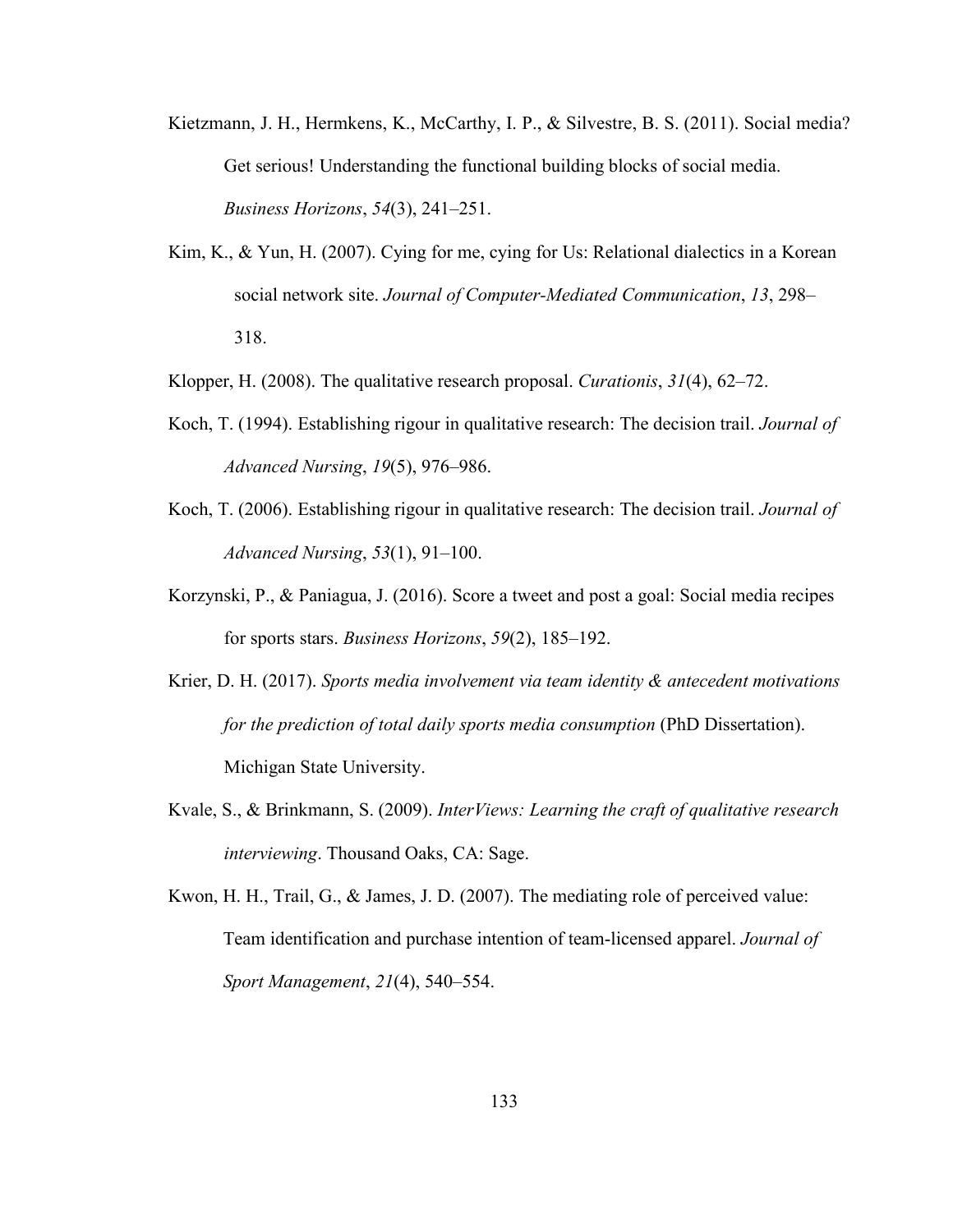- Labrecque, L. I. (2014). Fostering consumer–brand relationships in social media environments: The role of parasocial interaction. *Journal of Interactive Marketing*, *28*(2), 134–148.
- Larkin, B. A., & Fink, J. S. (2016). Fantasy sport, FoMO, and traditional fandom: How second-screen use of social media allows fans to accommodate multiple identities. *Journal of Sport Management*, *30*(6), 643–655.
- Lebel, K., & Danylchuk, K. (2012). How Tweet it is: A gendered analysis of professional tennis players' self-presentation on Twitter.*International Journal of Sport Communication*, *5*(4), 461–480.
- Lee, H.Y., Gipson, C., & Barnhill, C. (2017). Experience of spectator flow and perceived stadium atmosphere: Moderating role of team identification. *Sport Marketing Quarterly*, *26*(2), 87–98.
- Lei, K., Liu, Y., Zhong, S., Liu, Y., Xu, K., Shen, Y., & Yang, M. (2018). Understanding user behavior in Sina Weibo online social network: A community approach.*IEEE Access*, *6*, 13302–13316.
- Lenhart, A., Purcell, K., Smith, A., & Zickuhr, K. (2010, February 3). Social media and young adults. Retrieved September 16,2018, from http://www.pewinternet.org/2010/02/03/social-media-and-young-adults/

Leung, D. (2016, December 28). NFL becomes first sports league to live stream games in China on Weibo. Retrieved September 24,2018, from https://www.sporttechie.com/nfl-becomes-first-sports-league-live-stream-games china-weibo/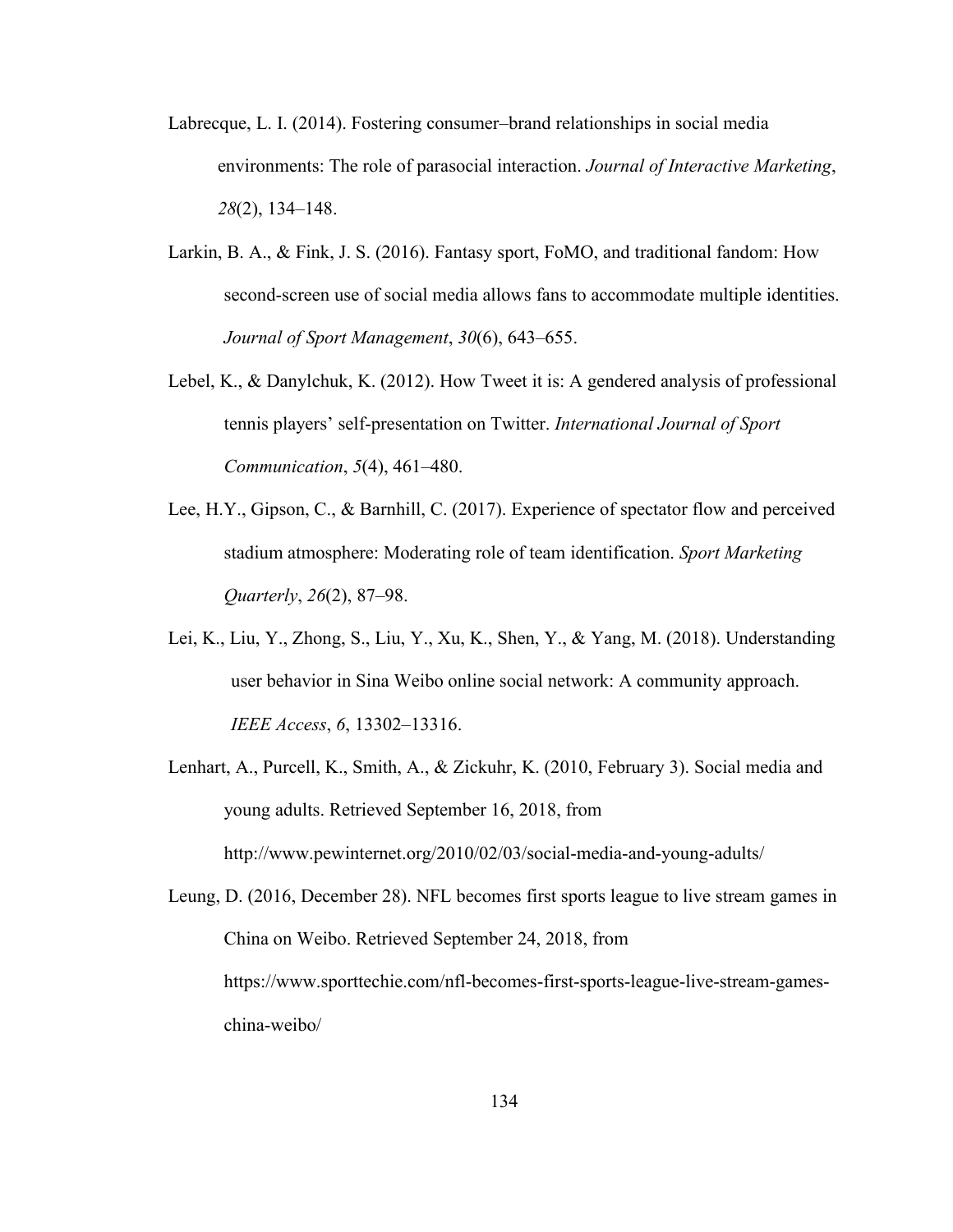- LeVasseur, J. J. (2003). The problem of bracketing in phenomenology. *Qualitative Health Research*, *13*(3), 408–420.
- Li, B., Dittmore, S. W., & Scott, O. K. M.  $(2017)$ . Points of attachment on social media: exploring similarities and differences between Chinese and Western National Basketball Association fans. *Asia Pacific Journal of Sport and Social Science*, *6*(3), 201–215.
- Lincoln, Y. S., & Guba, E. G. (1985). *Naturalistic inquiry*. Newbury Park, CA:Sage.
- Lincoln, Y. S., & Guba, E. G. (1986). But is it rigorous? Trustworthiness and authenticity in naturalistic evaluation. *New Directions for Program Evaluation*, (30), 73–84.
- Lock, D., Taylor, T., Funk, D., & Darcy, S. (2012). Exploring the development of team identification. *Journal of Sport Management*, *26*(4), 283–294.
- Lopez, K. A., & Willis, D. G. (2004). Descriptive versus interpretive phenomenology: Their contributions to nursing knowledge. *Qualitative Health Research*, *14*(5), 726–735.
- Lv, H. (2017, March 6). Hang ye bao gao: Sai shi tui guang wan fa sheng ji,"Ti yu + She jiao" tuo kuan chuan tong chan ye lian [Industrial report: Updates on sports game promotion, expanding traditional industrial chain through "sports plus social"]. Retrieved October 3, 2018, from https://www.iyiou.com/p/41047
- Madrigal, R. (2001). Social identity effects in a belief-attitude-intentions hierarchy: Implications for corporate sponsorship. *Psychology and Marketing*, 18(2), 145– 165.
- Mann, L. (1969). Queue culture: The waiting line as a social system. *American Journal of Sociology*, *75*(3), 340–354.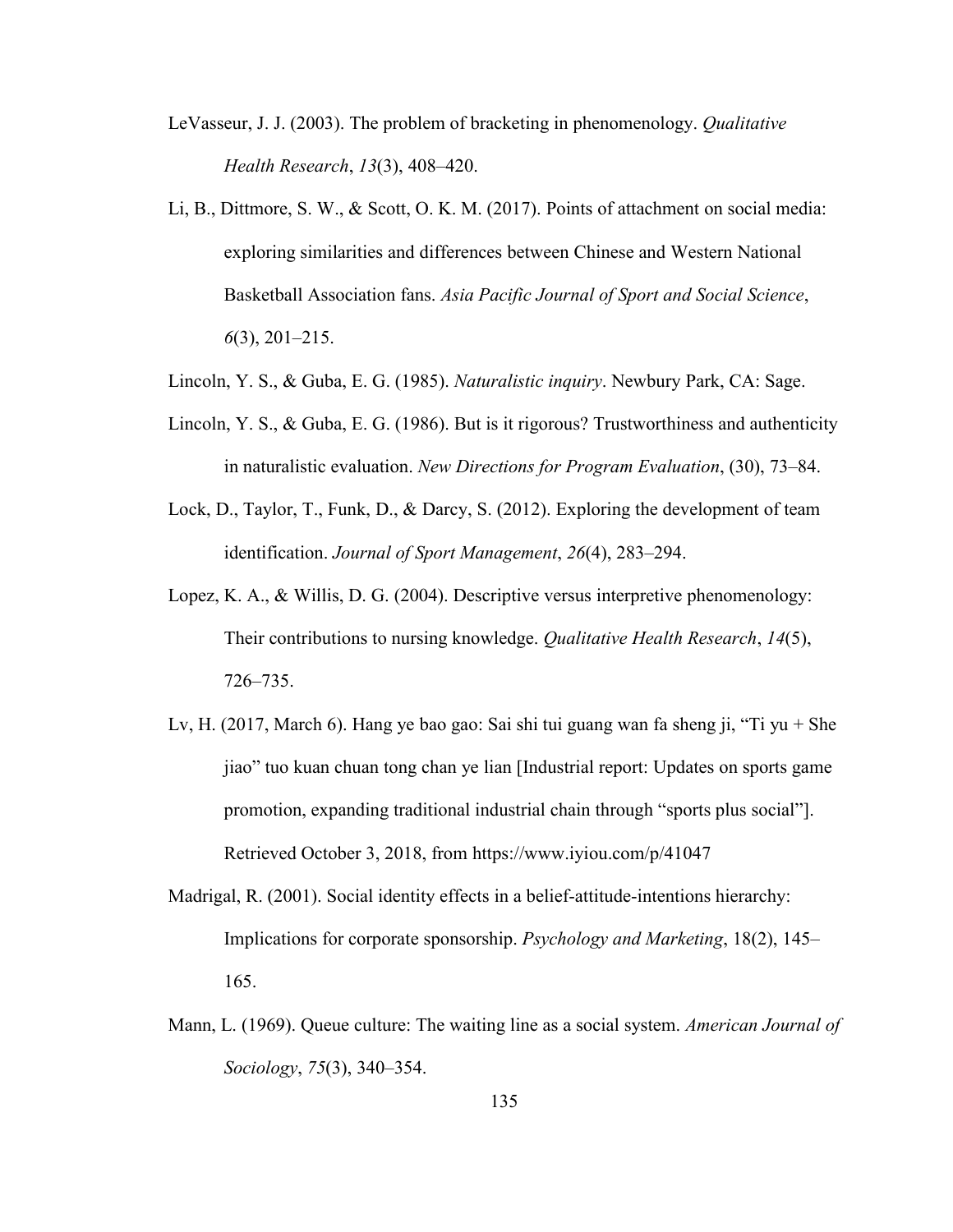- McCarthy, B. (2014). A sports journalism of their own: An investigation into the motivations, behaviours, and media attitudes of fan sports bloggers. *Communication & Sport*, *2*(1), 65–79.
- McNicol, A. (2017, September 27). How the NBA became the most popular sports league in China. *South China Morning Post.* Retrieved September 24, 2018, from https://www.scmp.com/sport/china/article/2112972/how-nba-became-chinas most-popular-sports-league-boost-tech-giants-such
- Meng, M., Stavros, C., & Westberg, K. (2015). Engaging fans through social media: Implications for team identification. *Sport, Business and Management: An International Journal*, *5*(3), 199–217.
- Meyrowitz, J. (1986). Television and interpersonal behaviour: Codes of perception and response. In *Inter/Media: Interpersonal communication in a media world* (3rd ed., pp. 253–272). Oxford, UK: Oxford University Press.
- Moran, K. (2016). Designing for young adults (ages 18–25). Retrieved September 24, 2018, from https://www.nngroup.com/articles/young-adults-ux/
- Morse, J. M. (2000). Determining sample size. *Qualitative Health Research*, *10*(1), 3–5.
- Moustakas, C. (1994). *Phenomenological research methods*. Thousand Oaks, CA: Sage.
- Moyer, C., Pokrywczynski, J., & Griffin, R. J. (2015). The relationship of fans' sportsteam identification and Facebook usage to purchase of team products. *Journal of Sports Media*, *10*(1), 31–49.
- Mudrick, M., Miller, M., & Atkin, D. (2016). The influence of social media on fan reactionary behaviors. *Telematics and Informatics*, *33*(4), 896–903.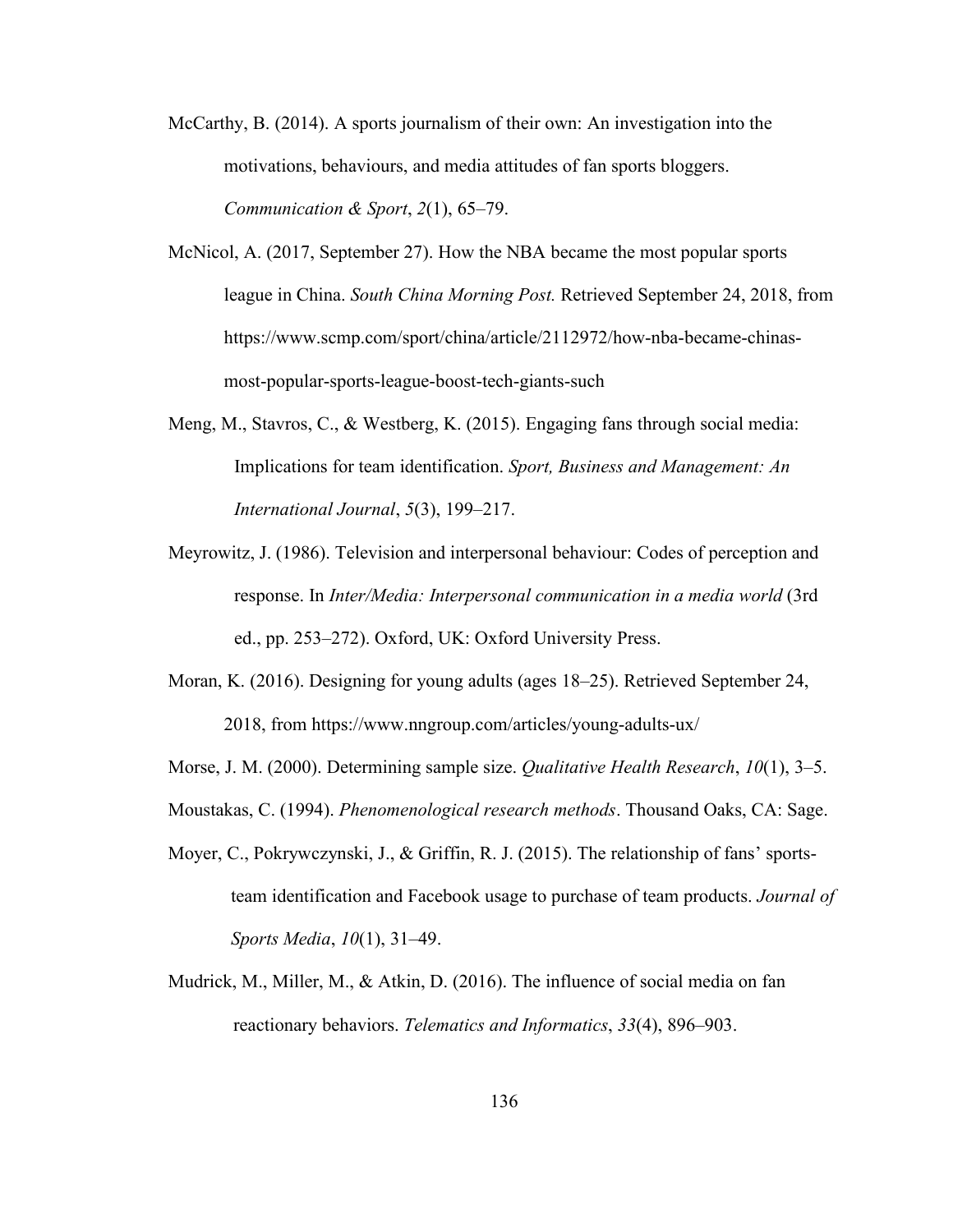- Muntinga, D. G., Moorman, M., & Smit, E. G. (2011). Introducing COBRAs. *International Journal of Advertising*, *30*(1), 13–46.
- Murrell, A. J., & Dietz, B. (1992). Fan support of sport teams: The effect of a common group identity. *Journal of Sport and Exercise Psychology*, *14*(1), 28–39.
- Naraine, M. L., & Parent, M. M. (2017). This is how we do it: A qualitative approach to national sport organizations' social-media implementation. *International Journal of Sport Communication*, *10*(2), 196–217.
- Newberry, A. M. (2012). Social work and hermeneutic phenomenology. *Journal of Applied Hermeneutics*, *Article 4*, 1–18. Retrieved April 23, 2017, from <https://jah.journalhosting.ucalgary.ca/jah/index.php/jah/article/view/40>
- Newman, T., Peck, J., & Harris, C & Wilhide, B. (2013). *Social media in sport marketing*. New York: Routledge.
- Oliver, R. L. (1999). Whence consumer loyalty? *Journal of Marketing*, *63*(4), 33–44.
- O'Shea, M., & Alonso, A. D. (2011). Opportunity or obstacle? A preliminary study of professional sport organisations in the age of social media. *International Journal of Sport Management and Marketing*, *10*(3-4), 196.
- Ostsieker, P. (2017, August 28). NFL & Tencent promote social media streaming in China. Retrieved April 22, 2018, from *BASIC Thinking International*. https://www.basicthinking.com/nfl-tencent-social-media-streaming-china/
- Pack, K. (2015). *The influence of social media on adolescent self-concept* (Psy.D. Dissertation). Alliant International University. Retrieved from https://search.proquest.com/docview/1658105637/abstract/FBDD72A816C14C00  $PQ/1$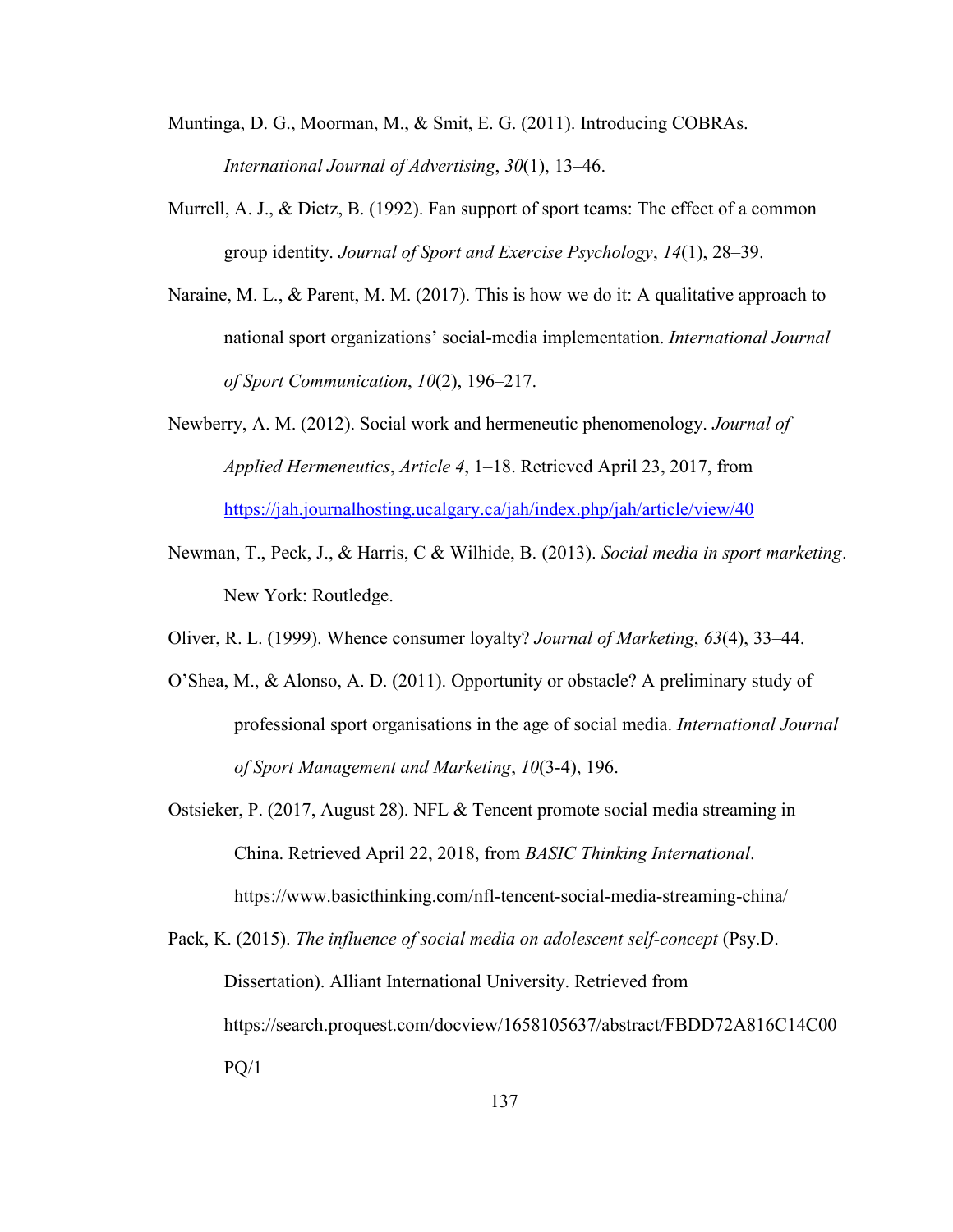- Papacharissi, Z. (2014). *Af ective publics: Sentiment, technology, and politics*. Oxford, UK: Oxford University Press.
- Park, J. A., Li, B., & Dittmore, S. W. (2015). What motivates Chinese sports fans to subscribe to athletes` social networking service accounts? *Journal of the Korea Academia-Industrial Cooperation Society*, *16*(2), 1064–1072.
- Park, N., Kee, K. F., & Valenzuela, S. (2009). Being immersed in social networking environment: Facebook groups, uses and gratifications, and social outcomes. *Cyberpsychology & Behavior: The Impact of the Internet,Multimedia and Virtual Reality on Behavior and Society*, *12*(6), 729–733.
- Parks, J. B., Quarterman, J., & Thibault, L. (2007). *Contemporary sport management* (3rd ed.). Champaign, IL: Human Kinetics.
- Patton, M. Q. (2001). *Qualitative research & evaluation methods* (3rd edition). Thousand Oaks, CA: Sage.
- Pegoraro, A. (2010). Look who's talking—Athletes on Twitter: A case study. *International Journal of Sport Communication*, *3*(4), 501–514.
- Pentina, I., Gammoh, B. S., Zhang, L., & Mallin, M. (2013). Drivers and outcomes of brand relationship quality in the context of online social networks. *International Journal of Electronic Commerce*, *17*(3), 63–86.
- Perdue, D. (2010). *Social media marketing: Gaining a competitive advantage by reaching the masses* (Senior Thesis). Liberty University. Retrieved from https://digitalcommons.liberty.edu/honors/127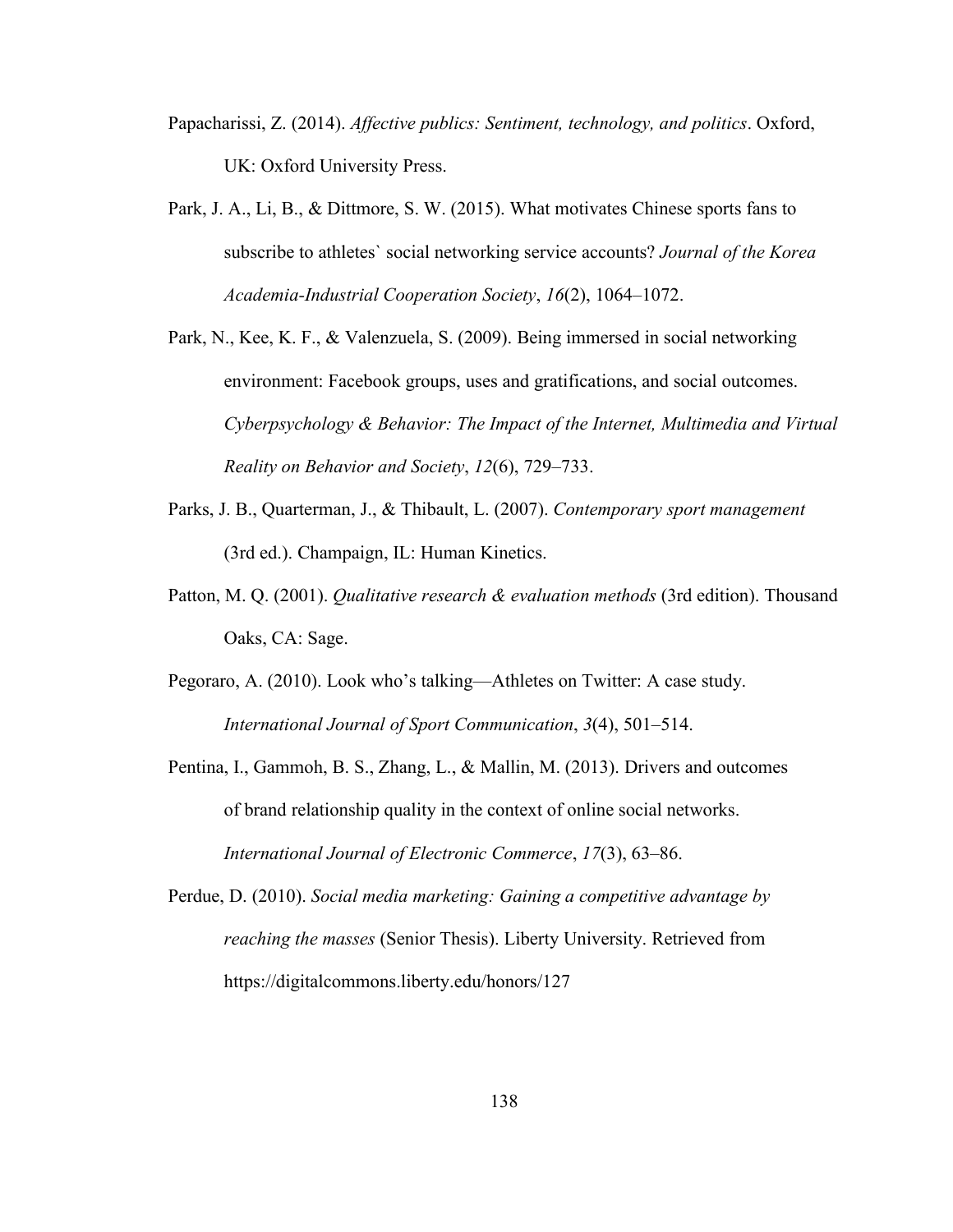- Peters, K., Chen, Y., Kaplan, A. M., Ognibeni, B., & Pauwels, K. (2013). Social media metrics — A framework and guidelines for managing social media. *Journal of Interactive Marketing*, *27*(4), 281–298.
- Pew Research Center. (2018). *Social Media Fact Sheet.*Retrieved April 12, 2018, from http://www.pewinternet.org/fact-sheet/social-media/
- Phua, J. (2012). Use of social networking sites by sports fans: Implications for the creation and maintenance of social capital. *Journal of Sports Media*, *7*(1), 109– 132.
- Phua, J. (2010). Sports fans and media use: Influence on sports fan identification and collective self-esteem. *International Journal of Sport Communication*, *3*(2), 190– 206.
- Pronschinske, M., Groza, M. D., & Walker, M. (2012). Attracting facebook "fans": The importance of authenticity and engagement as a social networking strategy for professional sport teams. *Sport Marketing Quarterly*, *21*(4), 221–231.
- Qualman, E. (2010). *Socialnomics: How social media transforms the way we live and do business*. Hoboken, NJ: Wiley.
- Racher, F. E., & Robinson, S. (2003). Are phenomenology and post positivism strange bedfellows? *Western Journal of Nursing Research*, *25*(5), 464–481.
- Reding, F. N., Grieve, F. G., Derryberry, W. P., & Paquin, A. R. (2011). Examining the team identification of football fans at the high school level. *Journal of Sport Behavior*, *34*(4), 378–391.
- Reysen, S., & Branscombe, N. R. (2010). Fanship and fandom: Comparisons between sport fans and non-sport fans. *Journal of Sport Behavior*, *33*(2), 177–193.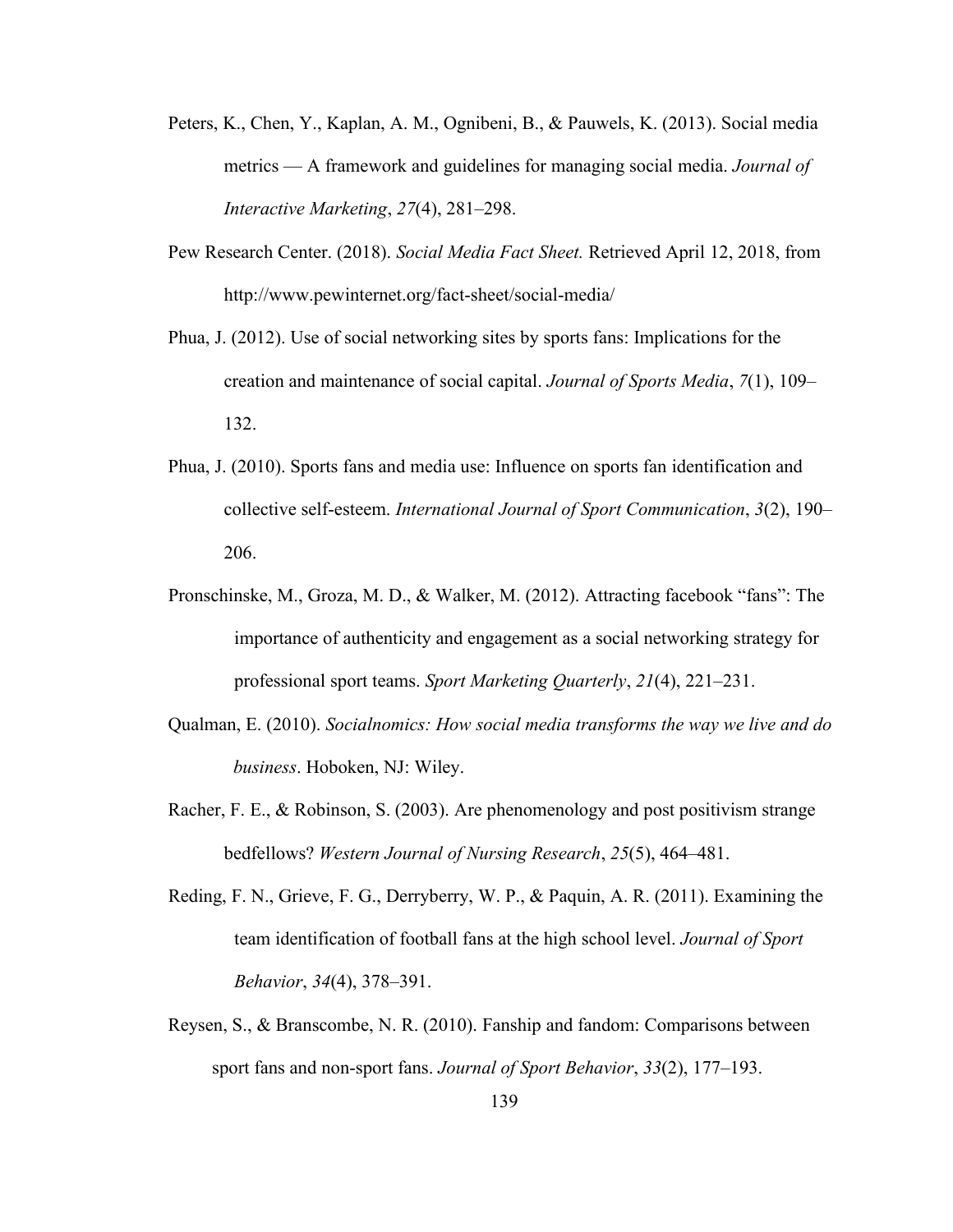Romanovsky, M. (2017, August 23). How marketers are reaching out to sports fans in a mobile-first era. *Forbes Magazine.* Retrieved March 22, 2018, from https://www.forbes.com/sites/forbescommunicationscouncil/2017/08/23/how marketers-are-reaching-out-to-sports-fans-in-a-mobile-first-era/

Rosenberg, M. (1979). *Conceiving the self*. New York, NY: Basic Books.

- Sanderson, J. (2011). *It's a whole new ballgame: How social media is changing sports*. New York, NY: Hampton Press.
- Sanderson, J., Kassing, J. W., Ramirez Jr, A., & Mean, L. J. (2012). *Navigating the digital playing field: case studies in social media and sports communication* [PhD Dissertation, Arizona State University]. http://hdl.handle.net/2286/R.I.14585
- Santoro, R. (2016, June 24). The social media landscape of China what you need to know. Retrieved February 13, 2018, from http://socialmedia authority.com/2016/06/24/the-social-media-landscape-of-china-what-you-needto-know/
- Seo, W. J., & Green, B. C. (2008). Development of the motivation scale for sport online consumption. *Journal of Sport Management*, *22*(1), 82–109.
- Shaw, J. M., Mitchell, C. A., Welch, A. J., & Williamson, M. J. (2015). Social media used as a health intervention in adolescent health: A systematic review of the literature. *Digital Health*, *1*, 1–10.
- Simsek, O. F. (2013). Structural relations of personal and collective self-esteem to subjective well-being: Attachment as moderator. *Social Indicators Research*, *110*(1), 219–236.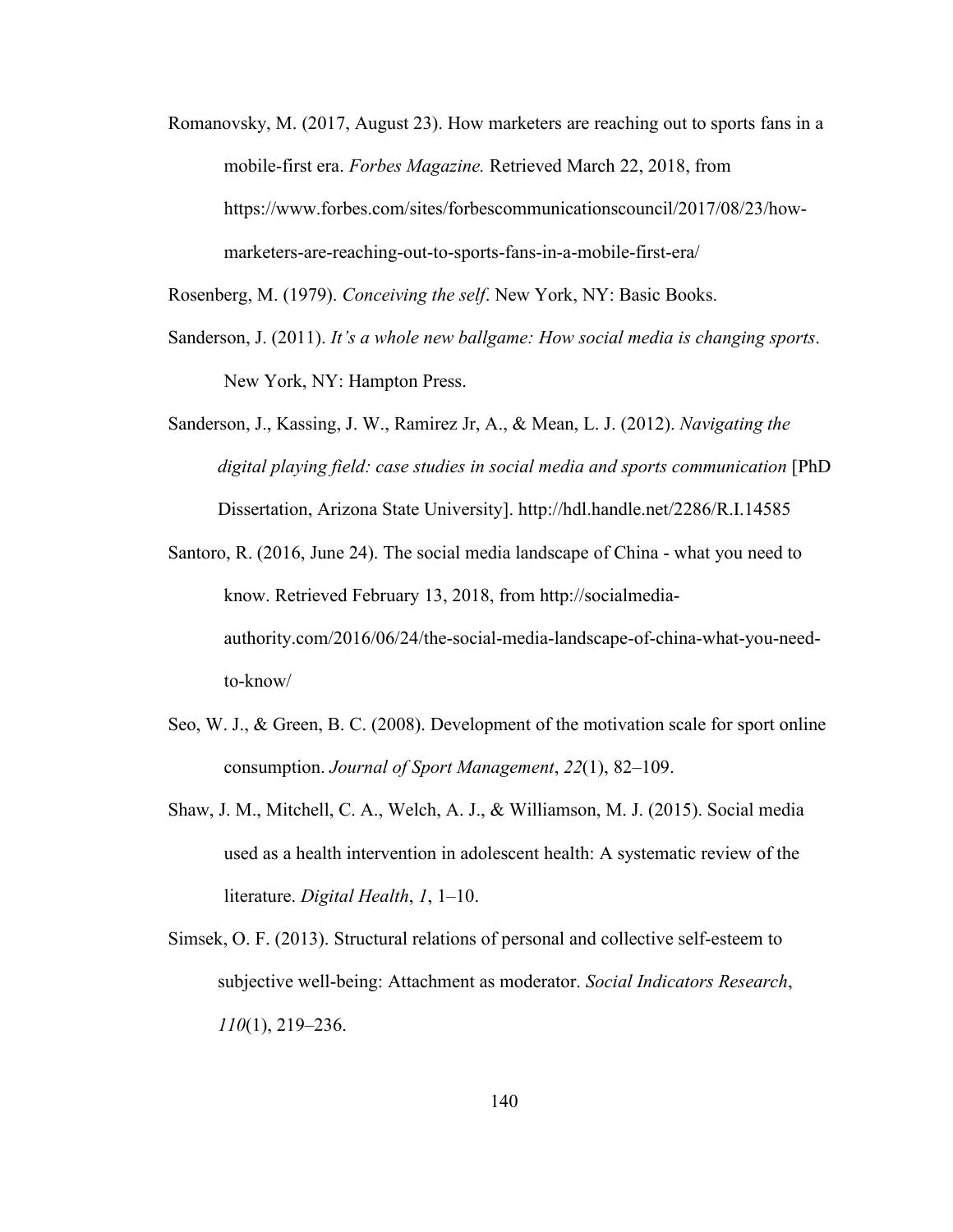- Sitter, K. C., & Curnew, A. H. (2016). The application of social media in social work community practice. *Social Work Education*, *35*(3), 271–283.
- Smart, B. (2007). Not playing around: Global capitalism, modern sport and consumer culture. *Global Networks*, *7*(2), 113–134.
- Smith, D. E. (1987). *The everyday world as problematic: A feminist sociology*. Boston, MA: Northeastern University Press.
- Smith, L.R., & Smith, K.D. (2012). Identity in Twitter's hashtag culture: A sport-media consumption case study. *International Journal of Sport Communication, 5,* 539– 557.
- Smith, J. A., Flowers, P., & Larkin, M. (2009). *Interpretative phenomenological analysis: Theory, method and research*. New York: Sage.
- Snelson, C. L. (2016). Qualitative and mixed methods social media research: A review of the literature. *International Journal of Qualitative Methods*, *15*(1), 1–15.
- Solomon, R. C. (1987). *From Hegel to existentialism*. Oxford: Oxford University Press.

Stankovska, G., Angelkovska, S., & Grncarovska, S. P. (2016). *Social networks use, loneliness and academic performance among university students*. Bulgarian Comparative Education Society. Retrieved from https://eric.ed.gov/?id=ED568119

Stavros, C., Meng, M.D., Westberg, K, & Farelly, F. (2014). Understanding fan motivation for interacting on social media. *Sport Management Review, 17*(4):455- 469.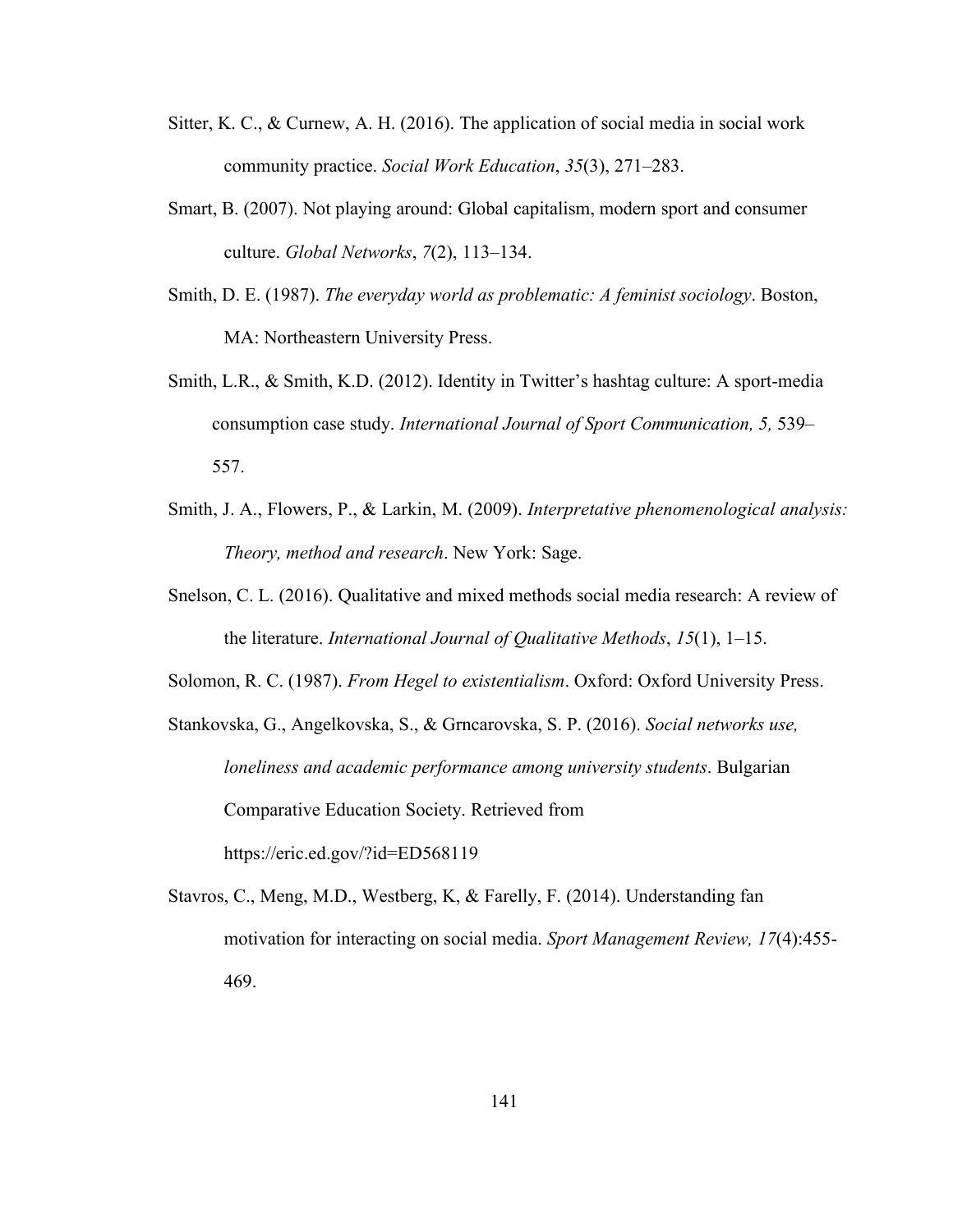- Stavros, C., Pope, N., & Winzar, H. (2008). Relationship marketing in Australian professional sport: An extension of the Shani model. *Sport Marketing Quarterly*, *17*(3), 135–145.
- Stern, B. B., Russell, C. A., & Russell, D. W. (2007). Hidden persuasions in soap operas: Damaged heroines and negative consumer effects. *International Journal of Advertising*, *26*(1), 9–36.
- Stewart, D. (1974). *Exploring phenomenology: A guide to the field and its literature*. Chicago, IL: American Library Association.
- Stever, G. S., & Lawson, K. (2013). Twitter as a way for celebrities to communicate with fans: Implications for the study of parasocial interaction. *North American Journal of Psychology*, *15*(2), 339–354.
- Sun, T. (2010). Antecedents and consequences of parasocial interaction with sport athletes and identification with sport teams. *Journal of Sport Behavior*, 33(2), 194–217.
- Sundén, J. (2003) Material virtualities: Approaching online textual embodiment. New York, NY: Peter Lang.
- Sung, J. (2015). *Intangible benefits of team identification, and the factors which generate it, toward intercollegiate athletic programs in students' college adjustment* [Ph.D.]. University of Arkansas.
- Sutton, W. A., McDonald, M. A., Milne, G. R., & Cimperman, J. (1997). Creating and fostering fan identification in professional sports. Sport Marketing Quarterly, 6, 15-22.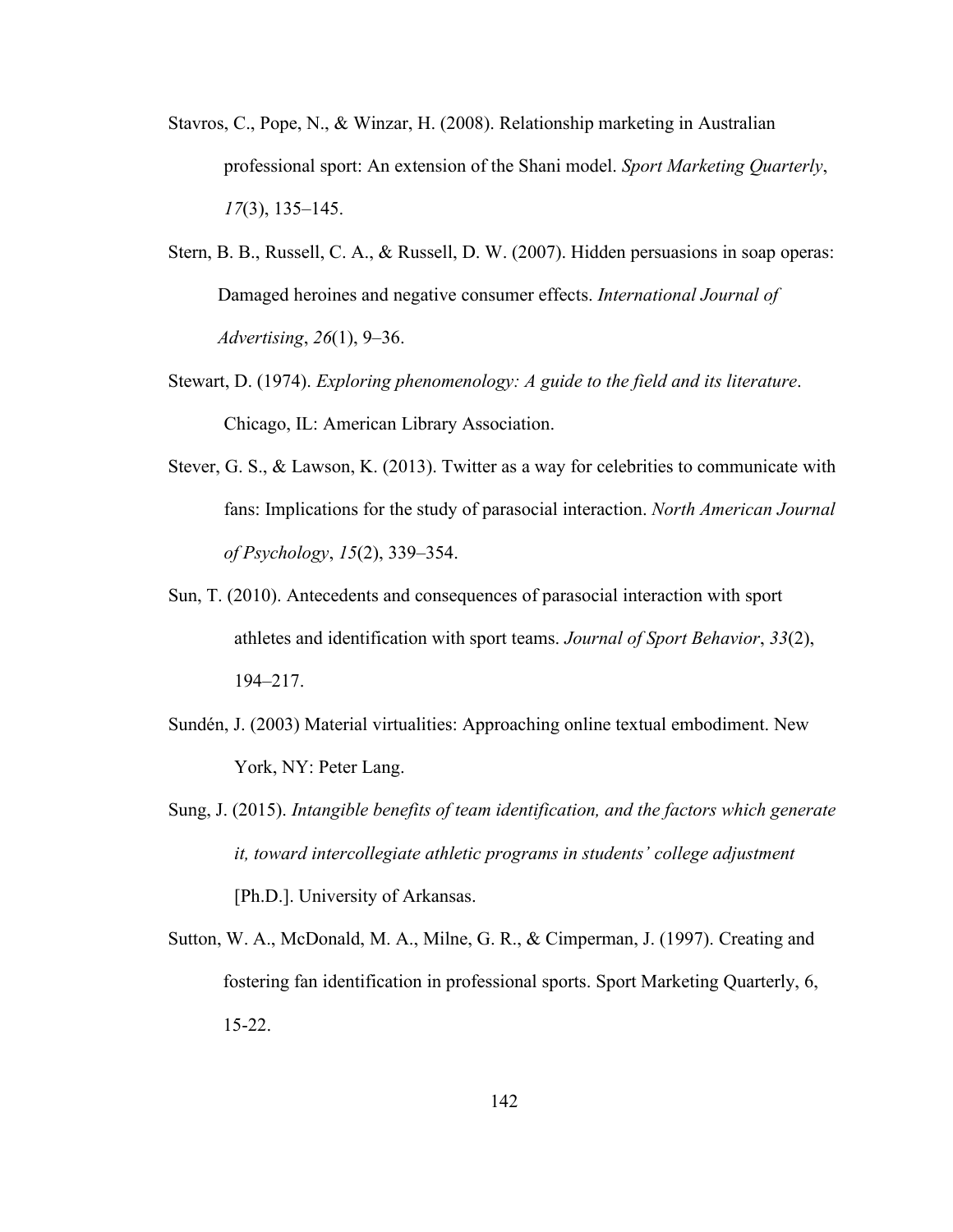- Tajfel, H. (1982). Social psychology of intergroup relations. *Annual Review of Psychology*, *33*(1), 1–39.
- Tajfel, H., & Turner, J. (1979). *An integrative theory of intergroup conflict* (Vol. 33). England, UK: University of Bristol.
- Tapp, A., & Clowes, J. (2002). From "carefree casuals" to "professional wanderers": Segmentation possibilities for football supporters. *European Journal of Marketing*, *36*(11/12), 1248–1269.
- Tesser, A. (1991). Emotion in social comparison and reflection processes. In J. Sulls & A. Tesser (Eds)., *Social comparison: Contemporary theory and research* (pp. 115– 145). Mahwah, NJ: Lawrence Erlbaum.
- Theodorakis, N. D., Koustelios, A., Robinson, L., & Barlas, A. (2009). Moderating role of team identification on the relationship between service quality and repurchase intentions among spectators of professional sports. *Managing Service Quality: An International Journal*, *19*(4), 456–473.
- Thomas, J. A. (2011). Twitter: The sports media rookie. *Journal of Sports Media*, *6*(1), 115–120.
- Tiago, T., Tiago, F., Faria, S. D., & Couto, J. P. (2016). Who is the better player? Offfield battle on Facebook and Twitter. *Business Horizons*, *59*(2), 175–183.
- Todres, L., & Wheeler, S. (2001). The complementarity of phenomenology, hermeneutics and existentialism as a philosophical perspective for nursing research. *International Journal of Nursing Studies*, *38*(1), 1–8.
- Tuchman, R. (2016, July 7). China can't get enough of the NBA. *Forbes Magazine.* Retrieved October 3, 2018, from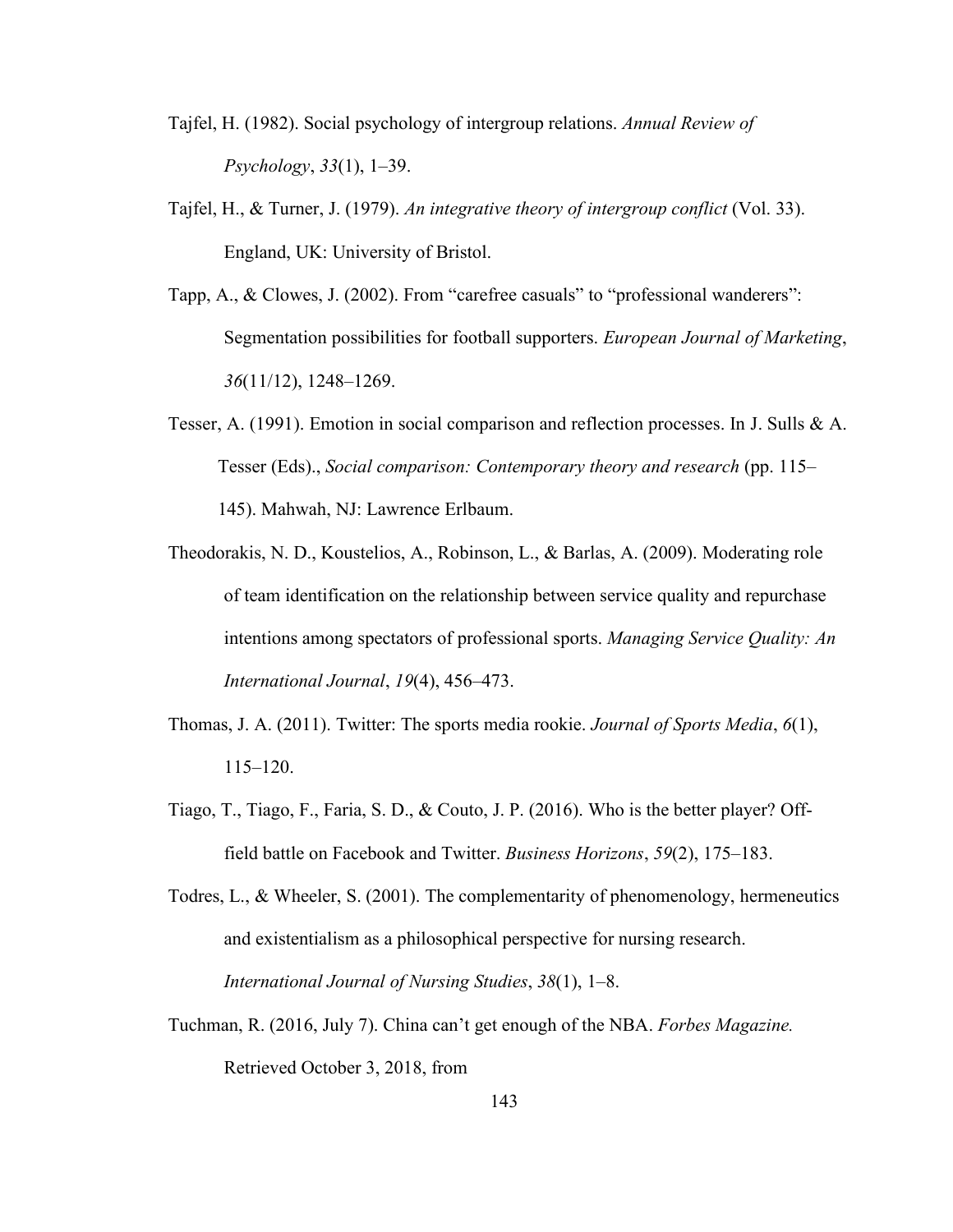https://www.forbes.com/sites/roberttuchman/2016/07/07/how-china-and-the-nba are-bridging-together-the-global-sports-community/

- Vale, L., & Fernandes, T. (2018). Social media and sports: Driving fan engagement with football clubs on Facebook. *Journal of Strategic Marketing*, *26*(1), 37–55.
- Valkenburg, P. M., Peter, J., & Schouten, A. P. (2006). Friend networking sites and their relationship to adolescents' well-being and socialself-esteem. *CyberPsychology & Behavior*, *9*(5), 584–590.
- Van Leeuwen, L., Quick, S., & Daniel, K. (2002). The sport spectator satisfaction model: A conceptual framework for understanding the satisfaction of spectators. *Sport Management Review*, *5*(2), 99–128.
- van Manen, M. (1990). *Researching lived experience: Human science for an action sensitive pedagogy.* Albany, NY: State University of New York Press.
- van Manen, M. (2003). *Writing in the Dark: Phenomenological Studies in Interpretive Inquiry*. NY: Taylor and Francis Group.
- Vries, N. J. D., & Carlson, J. (2014). Examining the drivers and brand performance implications of customer engagement with brands in the social media environment. *Journal of Brand Management*, *21*(6), 495–515.
- Wakefield, L. T., & Bennett, G. (2017). Sports fan experience: Electronic word-of-mouth in ephemeral social media. *Sport Management Review*, *21*(2), 147–159.
- Wakefield, K.L., & Wann, D.L. (2006). An examination of dysfunctional sport fans: Method of classification and relationships with problem behaviors. *Journal of Leisure Research 38*(2), 168-186.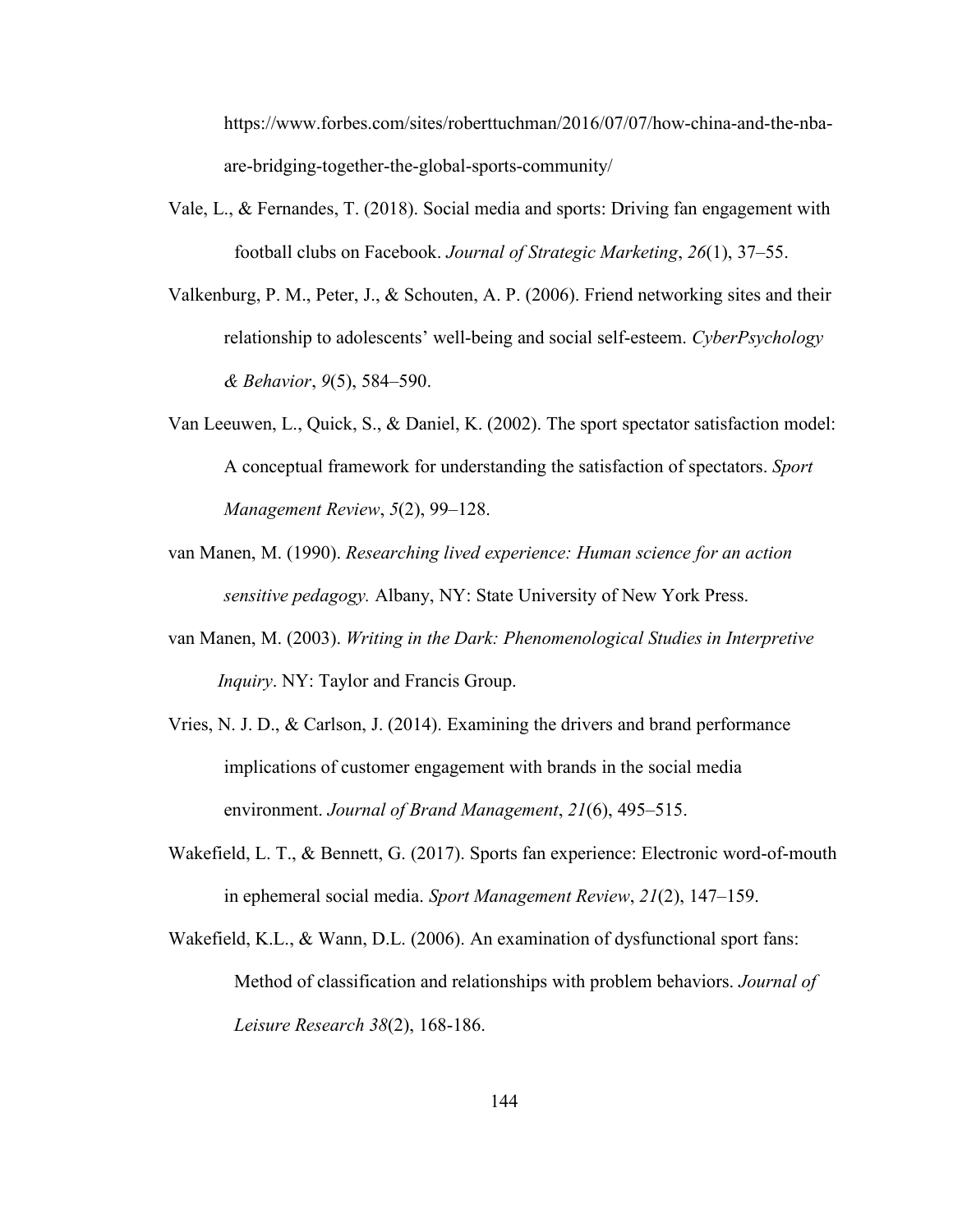- Wallace, L., Wilson, J., & Miloch, K. (2011). Sporting Facebook: A content analysis of NCAA organizational sport pages and big 12 conference athletic department pages. *International Journal of Sport Communication*, *4*(4), 422–444.
- Wann, D. L. (2006). Understanding the positive social psychological benefits of sport team identification: The team identification-social psychological health model. *Group Dynamics: Theory, Research, and Practice*, *10*(4), 272–296.
- Wann, D. L., & Branscombe, N. R. (1990). Die-hard and fair-weather fans: Effects of identification on BIRGing and CORFing tendencies.*Journal of Sport & Social Issues*, *14*(2), 103–117.
- Wann, D. L., & Branscombe, N. R. (1993). Sports fans: Measuring degree of identification with their team. *International Journal of Sport Psychology*, *24*(1),  $1-17.$
- Wann, D. L., Dolan, T. J., MeGeorge, K. K., & Allison, J. A. (1994). Relationships between spectator identification and spectators' perceptions of influence, spectators' emotions, and competition outcome. *Journal of Sport and Exercise Psychology*, *16*(4), 347–364.
- Wann, D. L., Ensor, C. L., & Bilyeu, J. K. (2001). Intrinsic and extrinsic motives for originally following a sport team and team identification. *Perceptual and Motor Skills*, *93*(2), 451–454.
- Wann, D. L., Melnick, M. J., Russell, G. W., & Pease, D. G. (2001). *Sport fans: The psychology and social impact of spectators*. New York, NY: Routledge.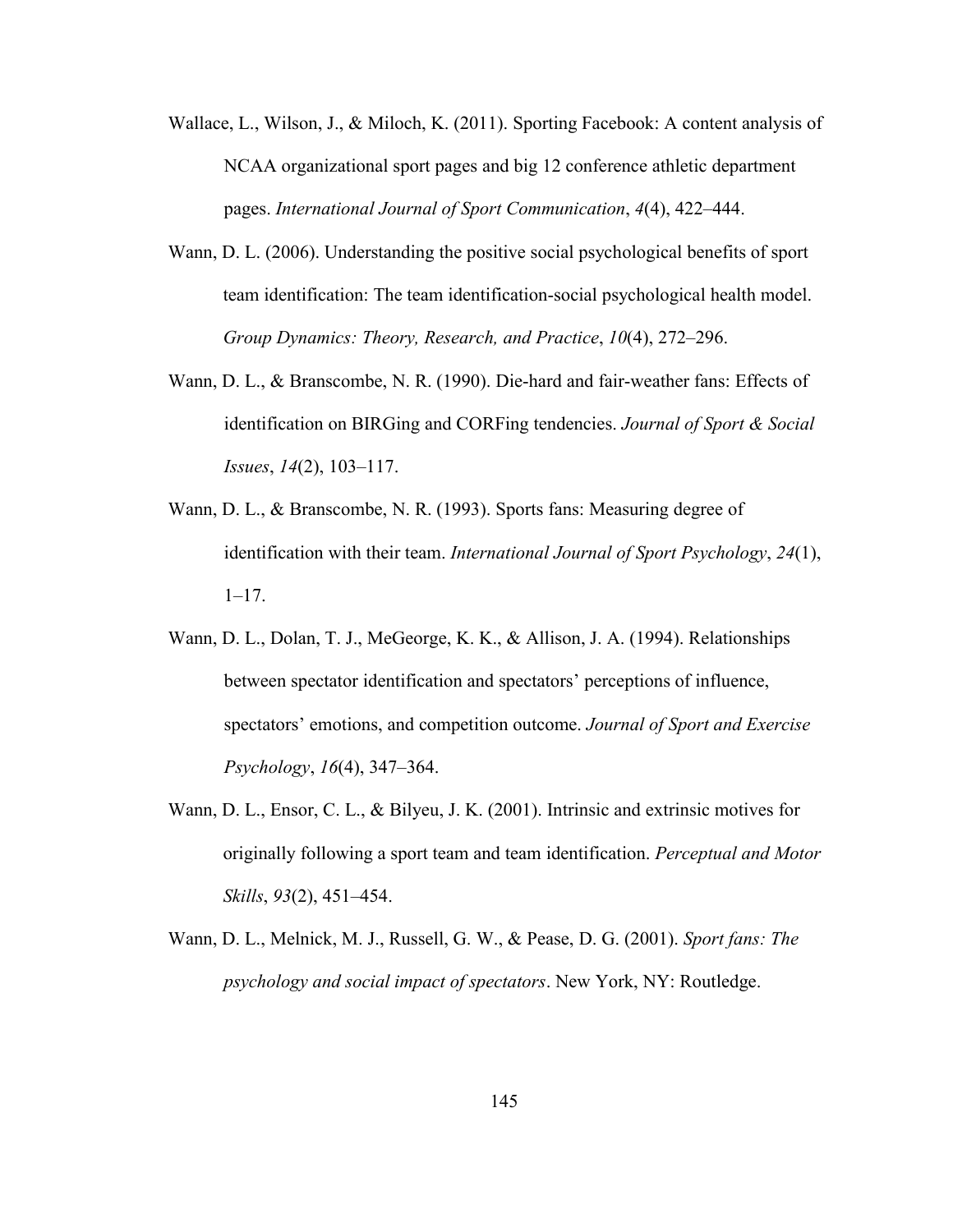- Wann, D. L., Peterson, R. R., Cothran, C., & Dykes, M. (1999). Sport fan aggression and anonymity: The importance of team identification. *Social Behavior & Personality: An International Journal*, *27*(6), 597–602.
- Wann, D. L., Polk, J., & Franz, G. (2011). Examining the state social psychological health benefits of identifying with a distant sport team. *Journal of Sport Behavior*, *34*(2), 188–205.
- Wann, D. L., Royalty, J., & Roberts, A. (2000). The self-presentation of sport fans: Investigating the importance of team identification and self-esteem. *Journal of Sport Behavior*, *23*(2), 198–208.
- Wann, D. L., & Schrader, M. P. (1997). Team identification and the enjoyment of watching a sporting event. *Perceptual and Motor Skills*,*84*(3), 954–954.
- Wann, D. L., Waddill, P. J., Polk, J., & Weaver, S. (2011). The team identification–social psychological health model: Sport fans gaining connections to others via sport team identification. *Group Dynamics: Theory, Research, and Practice*, *15*(1), 75–89.
- Wann, D. L., Waddill, P. J., Brasher, M., & Ladd, S. (2015). Examining sport team identification, social connections, and social well-being among high school students. *Journal of Amateur Sport*,*1*(2), 27–50.
- Wann, D. L., & Weaver, S. (2009). Understanding the relationship between sport team identification and dimensions ofsocial well-being. *North American Journal of Psychology*, *11*(2), 219–230.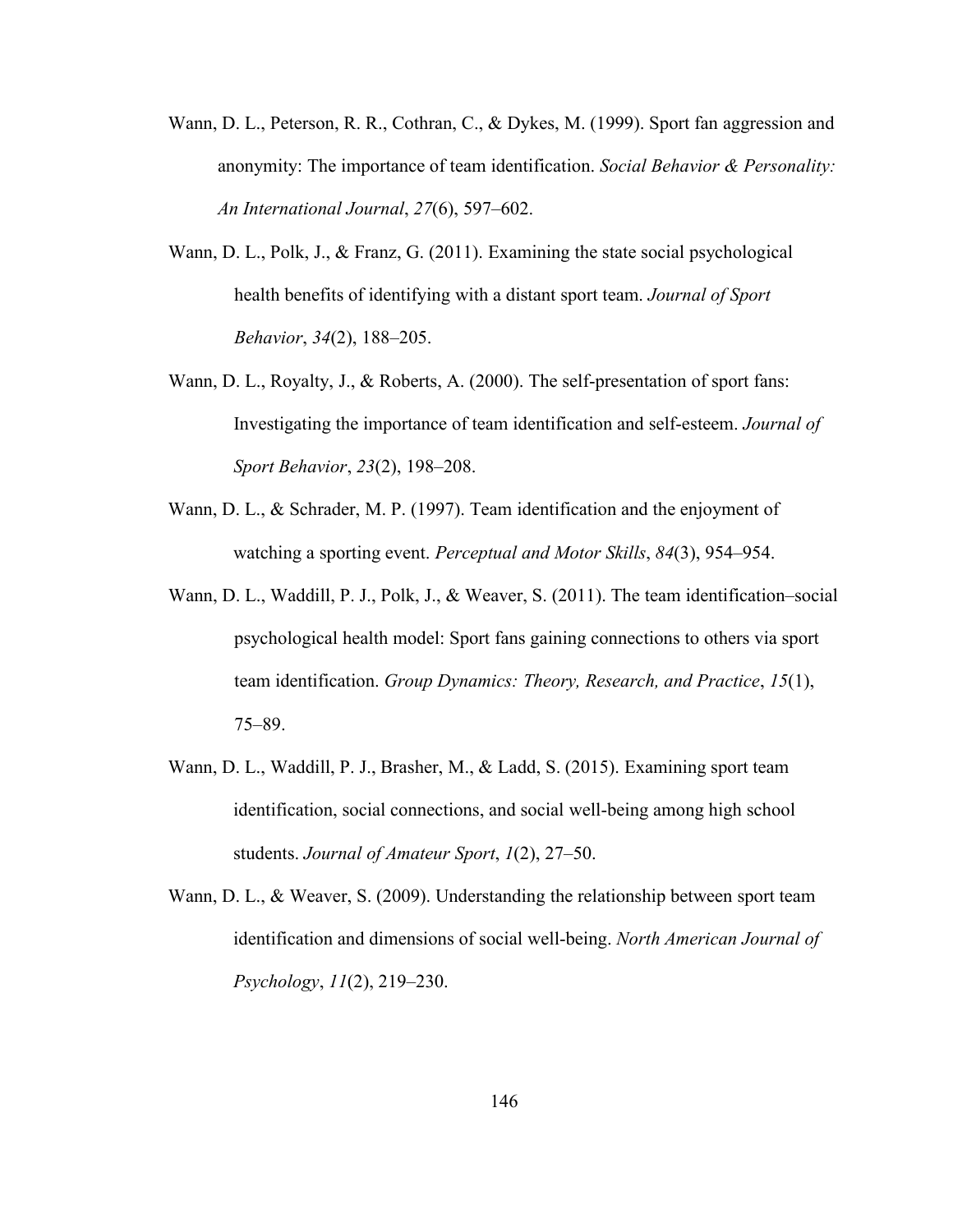- Wann, D. L., Weaver, S., Belva, B., Ladd, S., & Armstrong, S. (2015). Investigating the impact of Team Identification on the willingness to commit verbal and physical aggression by youth baseball spectators. *Journal of Amateur Sport*,*1*(1), 1–28.
- Watanabe, N., Yan, G., & Soebbing, B. P. (2015). Major league baseball and Twitter usage: The economics of social media use. *Journal of Sport Management*, 29(6), 619–632.
- Waters, R. D., Burke, K. A., Jackson, Z. H., & Buning, J. D. (2011). Using stewardship to cultivate fandom online: Comparing how national football league teams use their web sites and Facebook to engage their fans. *International Journal of Sport Communication*, *4*(2), 163–177.
- Watkins, B., & Lee, J. W. (2016). Communicating brand identity on social media: A case study of the use of Instagram and Twitter for collegiate athletic branding. *International Journal of Sport Communication*, *9*(4), 476–498.
- Weinberg, B. D., & Pehlivan, E. (2011). Social spending: Managing the social media mix. *Business Horizons*, *54*(3), 275–282.
- Weinberg, T. (2009). *The new community rules: marketing on the social web*. Beijing: O'Reilly Media.
- Williams, J., & Chinn, S. J. (2010). Meeting relationship-marketing goals through social media: A conceptual model for sport marketers. *International Journal of Sport Communication*, *3*(4), 422–437.
- Wilson, R. E., Gosling, S. D., & Graham, L. T. (2012). A review of Facebook research in the social sciences. *Perspectives on Psychological Science*, *7*(3), 203–220.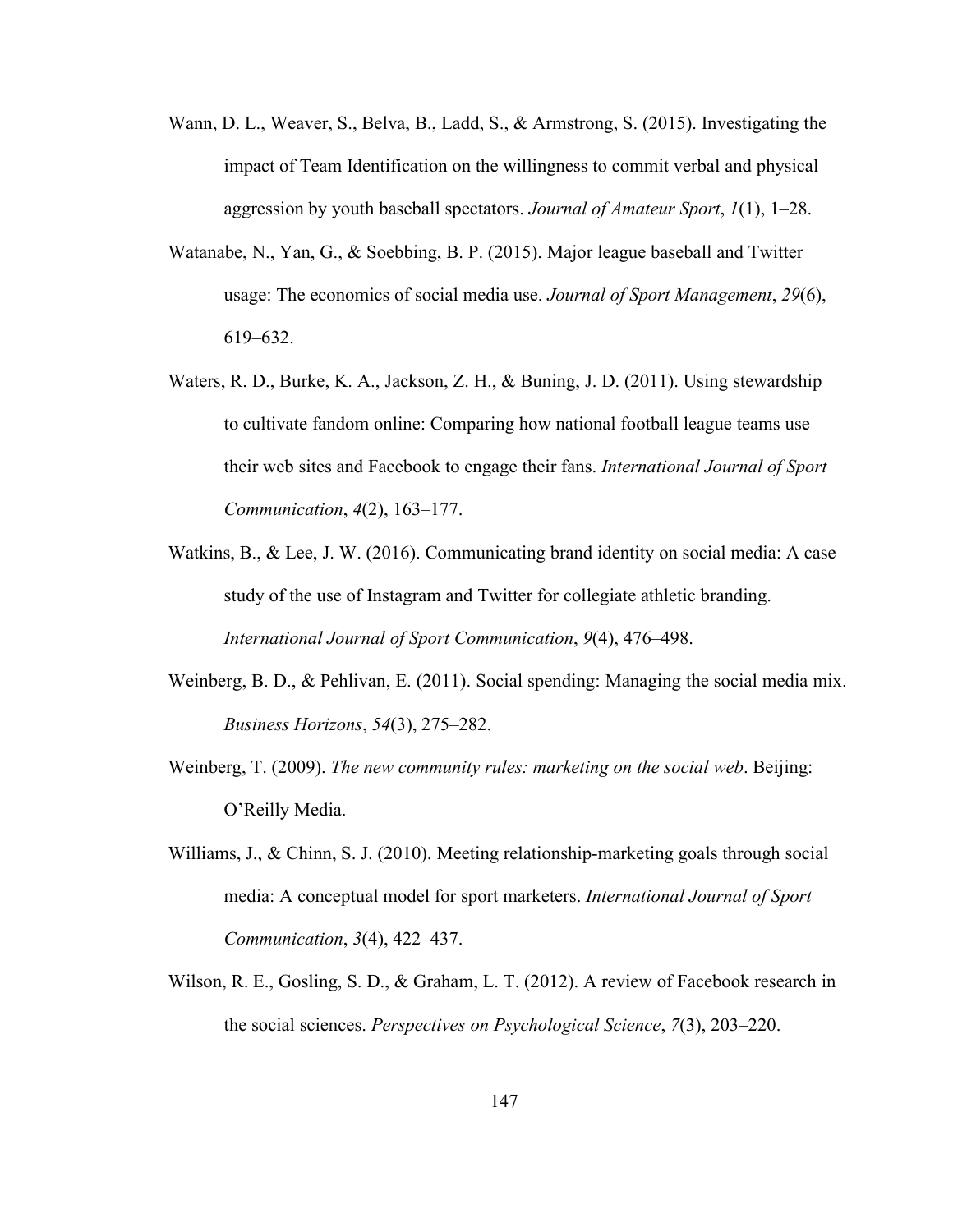- Witkemper, C., Choong Hoon, L., & Waldburger, A. (2012). Social media and sports marketing: Examining the motivations and constraints of Twitter users. *Sport Marketing Quarterly*, *21*(3), 170–184.
- Woerner, M. (2018, May 8). Conquering social media in China. Retrieved November 1, 2018, from https://medium.com/swlh/conquering-social-media-in-china- 65cc853544be
- Wolfradt, U., & Doll, J. (2001). Motives of adolescents to use the Internet as a function of personality traits, personal and social factors. *Journal of Educational Computing Research*, *24*(1), 13–27.
- Yao, H. (2017). China vs Korea yin bao she jiao mei ti, Weibo shi pin bo fang liang chao 60,000,000 [Football game between China vs Korea set fire to social media, video views reached over 60 million]. Retrieved September 24, 2018, from https://voice.hupu.com/other/2139519.html
- Yoon, S., Petrick, J. F., & Backman, S. J. (2017). Twitter power and sport-fan loyalty: The moderating effects ofTwitter. *International Journal of Sport Communication*, *10*(2), 153–177.
- Young, K. (2017, September 7). Why the second screen in sports is social. Retrieved March 22, 2018, from https://wearesocial.com/uk/blog/2017/09/second-screen sports-social

Zarrella, D. (2009). *The social media marketing book*. Sebastopol, CA: O'Reilly Media.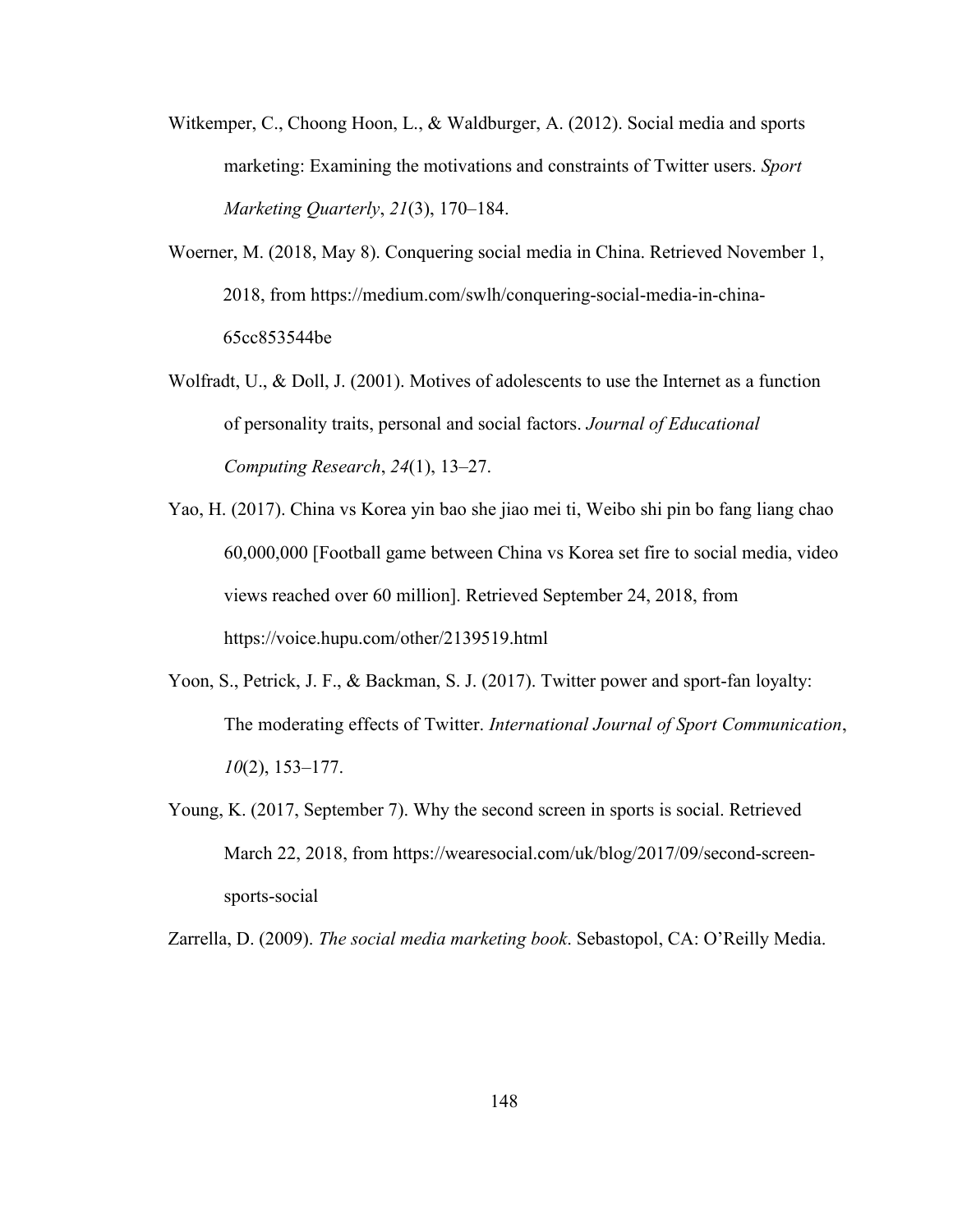## **Appendix I**

## **INTERVIEW GUIDE**

## *Introduction*

1. Tell me about yourself

*Probes: Where are you coming from? Are you a student or full-time employee? What is your marital status?*

*Understanding participants' fan stories*

2. Tell me about yourself as a fan of a team(s)

*Probes:*

- 2.1 Which team(s) is(are) your favourite?
- 2.2 When and how did you start to see yourself as a sport fan of your favourite  $team(s)?$
- 2.3 How do you define yourself as a fan of the team?

2.4 What activities do you usually do to keep or display your identity as a fan of your favourite team(s)?

*(Now that we talked a little bit about your experience as a sport fan for some background information, I'd like to go further and ask you questions related to your experience with fanship expereince on social media..........)*

*Understanding participants' experience in social media within sport context*

3. Tell me about your experience with Weibo as a fan of your favourite team(s) *Probes:*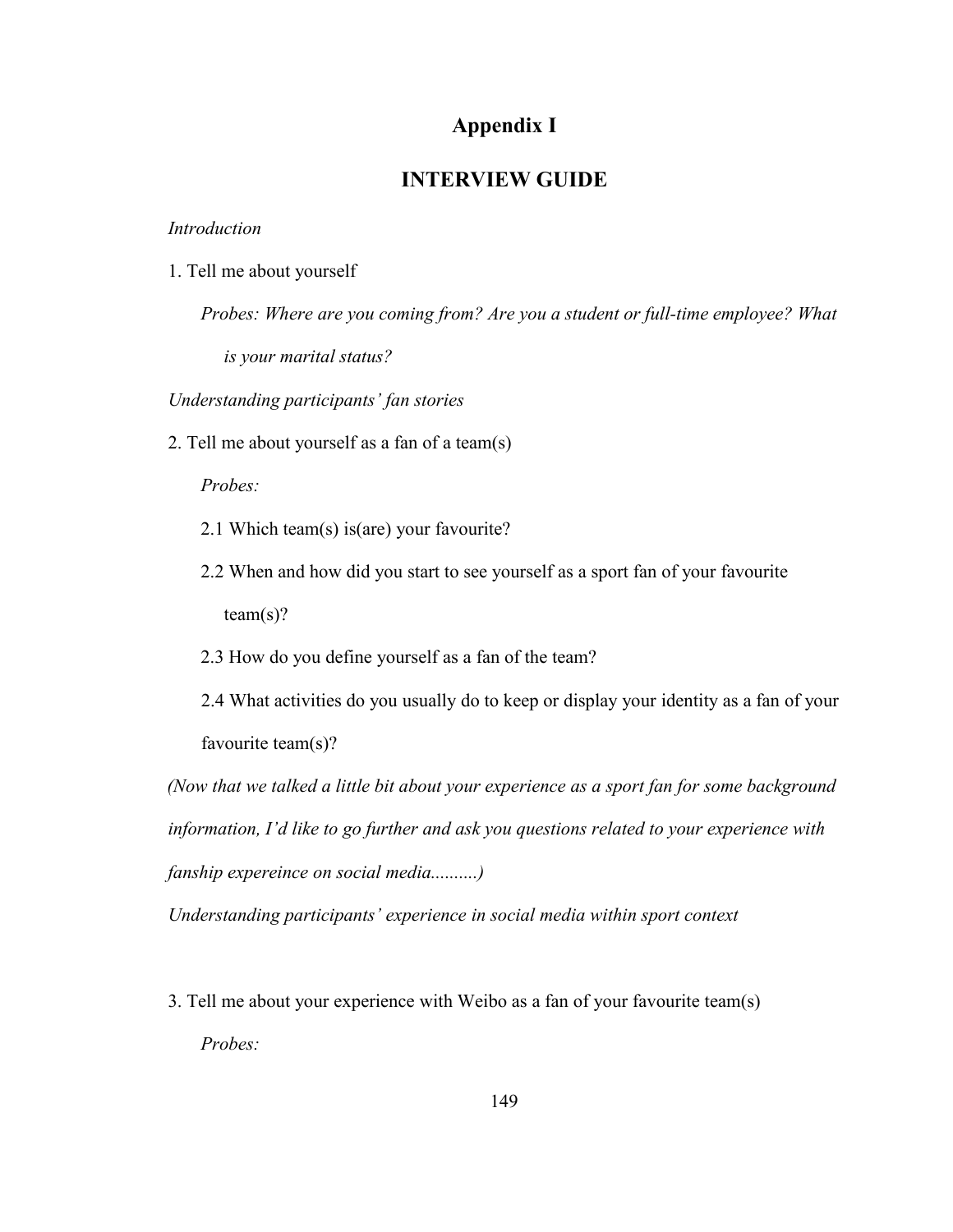3.1 When and how did you first encounter with Weibo?

3.2 Would you please describe for me how you combine Weibo with your life of being a fan of your favourite team(s)?

3.3 What, on that platform, has been attracting to you? Why?

4. Describe to me how your experience on Weibo impact your identification with your favourite team(s)

*Probes:*

4.1 Would you describe to me in what ways has your connection to the team has influenced your activities on Weibo? How did you feel?

4.2 In what ways has your experience with sport-related social media has influenced your team identification?

4.2.1Has it influenced your decision of keeping follow or support the team?

4.2.2Has it influenced the ways you used to identify yourself, as a fan of your favourite team(s)?

4.3 What does it mean to you, as a sport fan, to use social media to keep connecting to your favourite team(s)?

5. Do you think your identification to a team(s) was reflected on your experience on social media?

6. Do you have something else to add on? Or stories wantto share? Did I miss anything that might be important to help you recall experiences of using social media?